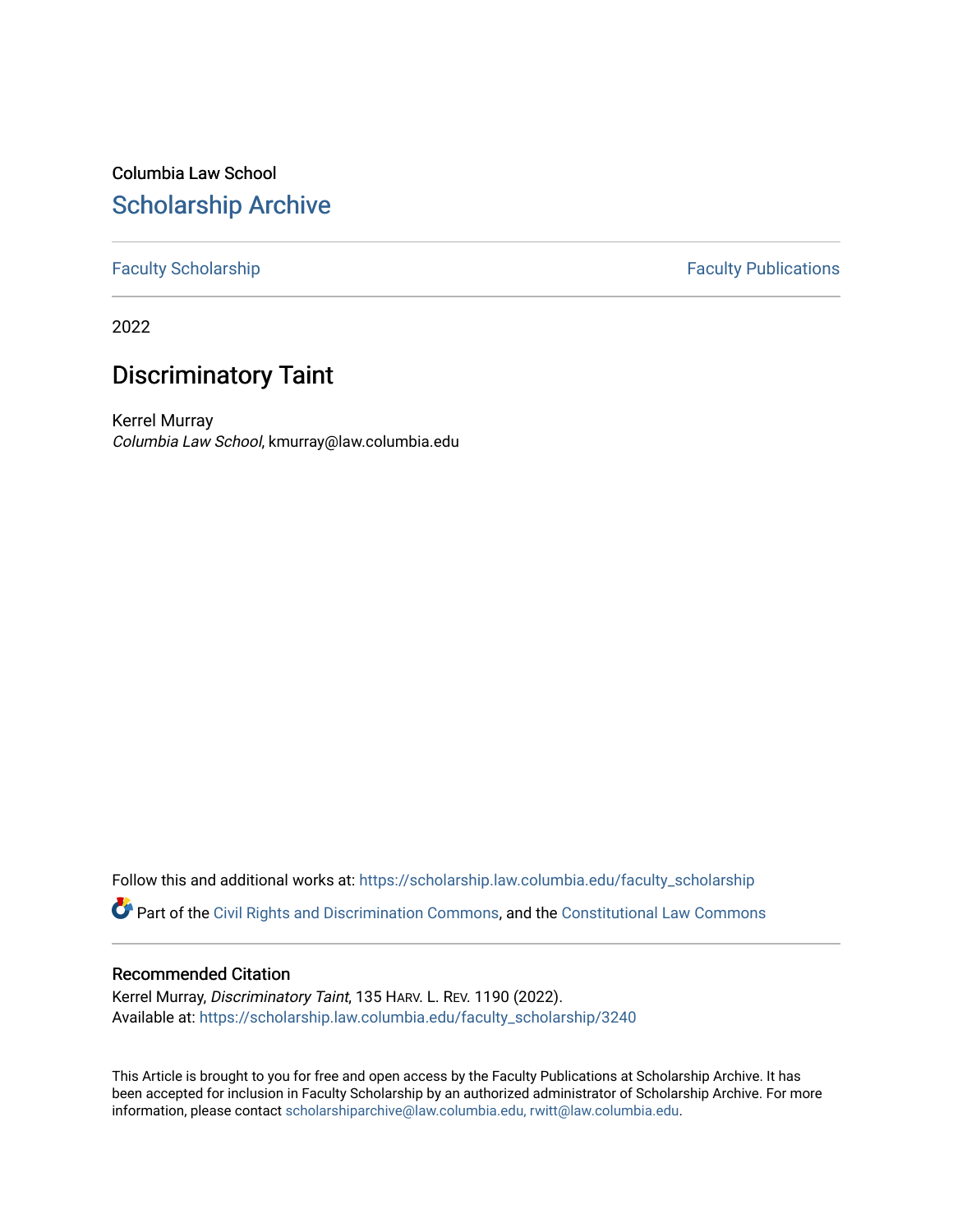## **VOLUME 135**

**MARCH 2022** 

**NUMBER 5** 

# HARVARD LAW REVIEW

 $\odot$  2022 by The Harvard Law Review Association

# **ARTICLES** DISCRIMINATORY TAINT

# W. Kerrel Murray

# **CONTENTS**

| L    |    |
|------|----|
|      |    |
|      |    |
|      |    |
|      | Ι. |
|      | 2. |
|      |    |
| H.   |    |
|      |    |
|      |    |
|      |    |
|      |    |
|      |    |
|      |    |
|      |    |
| III. |    |
|      |    |
|      |    |
|      |    |
|      |    |
| IV.  |    |
|      |    |
|      |    |
|      |    |
|      |    |
|      |    |
|      |    |
|      |    |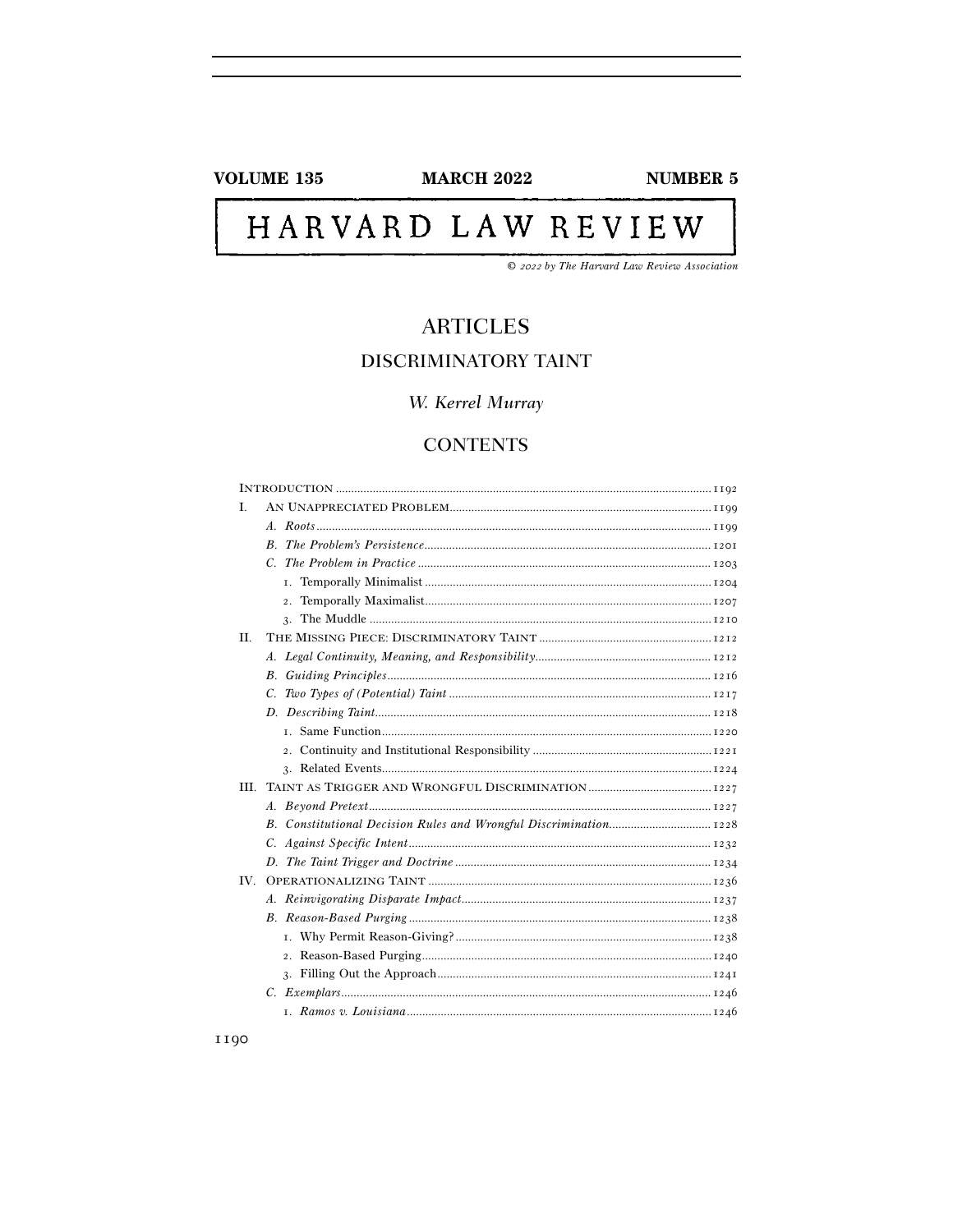## DISCRIMINATORY TAINT

1191

| V. |    |
|----|----|
|    |    |
|    |    |
|    |    |
|    |    |
|    |    |
|    |    |
|    |    |
|    |    |
|    | 4. |
|    |    |

2022]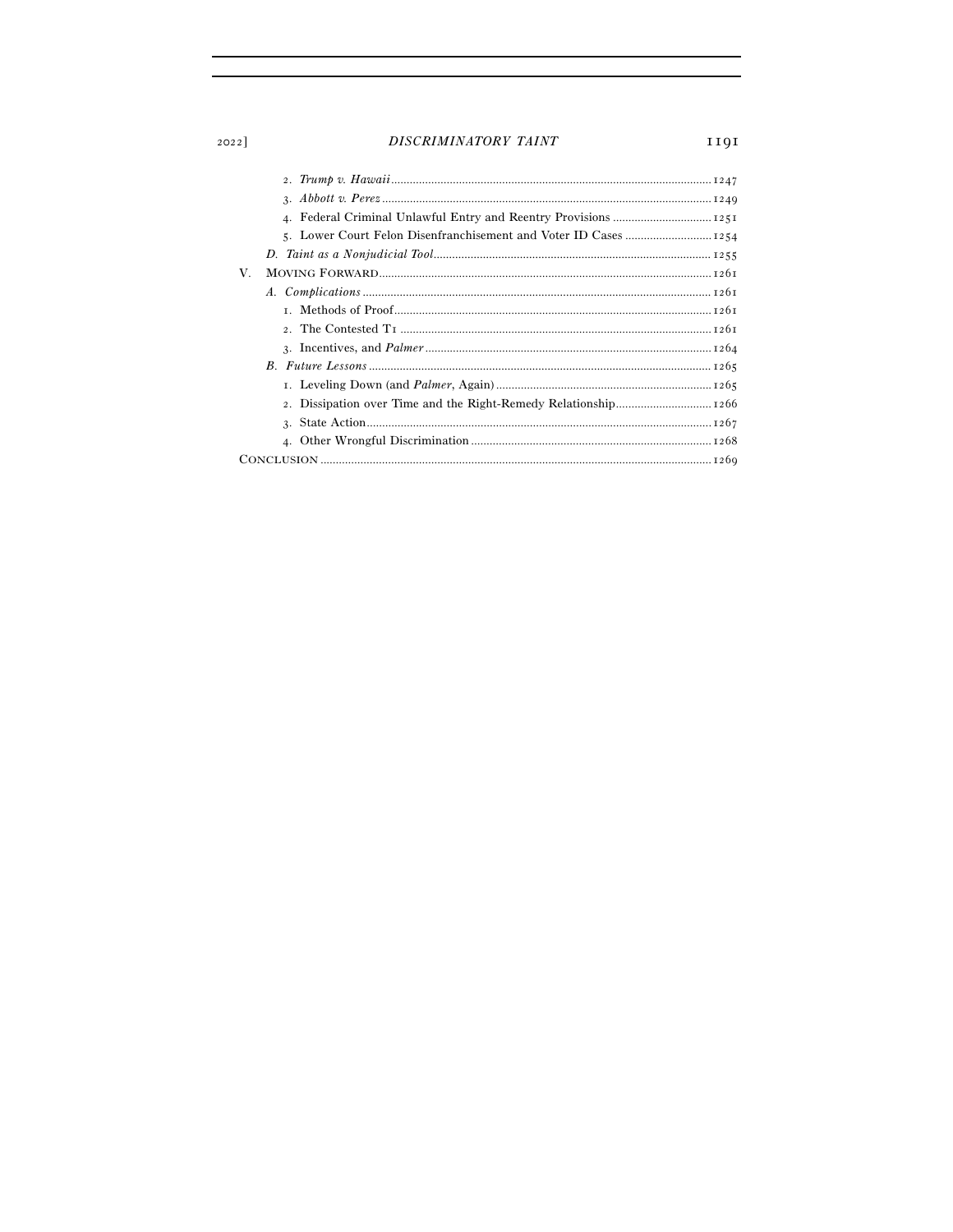## DISCRIMINATORY TAINT

#### *W. Kerrel Murray\**

 *The truism that history matters can hide complexities. Consider the idea of problematic policy lineages. When may we call a policy the progeny of an earlier, discriminatory policy, especially if the policies diverge in design and designer? Does such a relationship condemn the later policy for all times and purposes, or can a later decisionmaker escape the past? It is an old problem, but its resolution hardly seems impending. Just recently, Supreme Court cases have confronted this fact pattern across subject matters as diverse as entry restrictions, nonunanimous juries, and redistricting, among others. Majority opinions seem unsure whether or why "discriminatory predecessors" matter, and individual Justices who agree that they do squabble over methodology.* 

 *One could answer these questions by banishing them. Thus, some would simply treat any nonidentical policy predecessor as minimally relevant, and only relevant insofar as it suggests present-day bad intent. Anything else, they suggest, risks an unmoored original sin jurisprudence, with courts claiming to know guilt when they see it. Simple is not always better, however, especially if it risks eliding information material to a policy's validity. But again: how do we divine materiality?* 

 *Better approaches are possible. While our law broadly appreciates that continuity matters to legal meaning and responsibility, constitutional law has undertheorized it. Deploying continuity here helps conceptualize, and craft guideposts for, "discriminatory taint": an objectively ascertainable relationship between an earlier policy and a later, similar policy. Thus defined, taint can impugn some policies that might otherwise have passed constitutional muster. Yet it also facilitates realistic approaches — judicial and nonjudicial — to distinguishing genuine purging of taint from its laundering. And it supplements debates on the nature of wrongful discrimination by underscoring how continuity can help identify persistent constitutional problems even absent subjective bad intent.* 

<sup>\*</sup> Associate Professor of Law, Columbia Law School. For helpful conversations, I thank participants in workshops and panels at the Columbia Law School Faculty Workshop Series, the University of North Carolina School of Law, the 2021 John Mercer Langston Workshop at Berkeley Law, the 2021 Minnesota Law School Public Law Workshop, the 2021 Culp Colloquium at Duke Law, and the 2022 National Conference of Constitutional Law Scholars at the University of Arizona James E. Rogers College of Law's Rehnquist Center. Special thanks to Jessica Bulman-Pozen, John Coyle, Justin Driver, Kevin Douglas, Luis Fuentes-Rohwer, Kellen Funk, Paul Gowder, Jamal Greene, Deborah Hellman, Esther Hong, Eisha Jain, Kevin E. Jason, Craig Konnoth, Daniel Harawa, Vinay Harpalani, Aziz Huq, Tim Lovelace, Bill Marshall, Kim Forde-Mazrui, Henry Monaghan, David E. Pozen, Jed Purdy, Thomas Schmidt, Micah J. Schwartzman, Fred O. Smith, Jr., Susan Sturm, and Chas Tyler. I received excellent research assistance from Michael Boyd, Jake Pagano, and Xin Wang. Thanks are also due to the Columbia Law School librarians, especially Lena Rieke. I also greatly appreciate the careful attention of the team of editors at the *Harvard Law Review*. Finally, this piece is dedicated to my parents, Walter and Karena, who made it possible. Errors or misunderstandings are my own.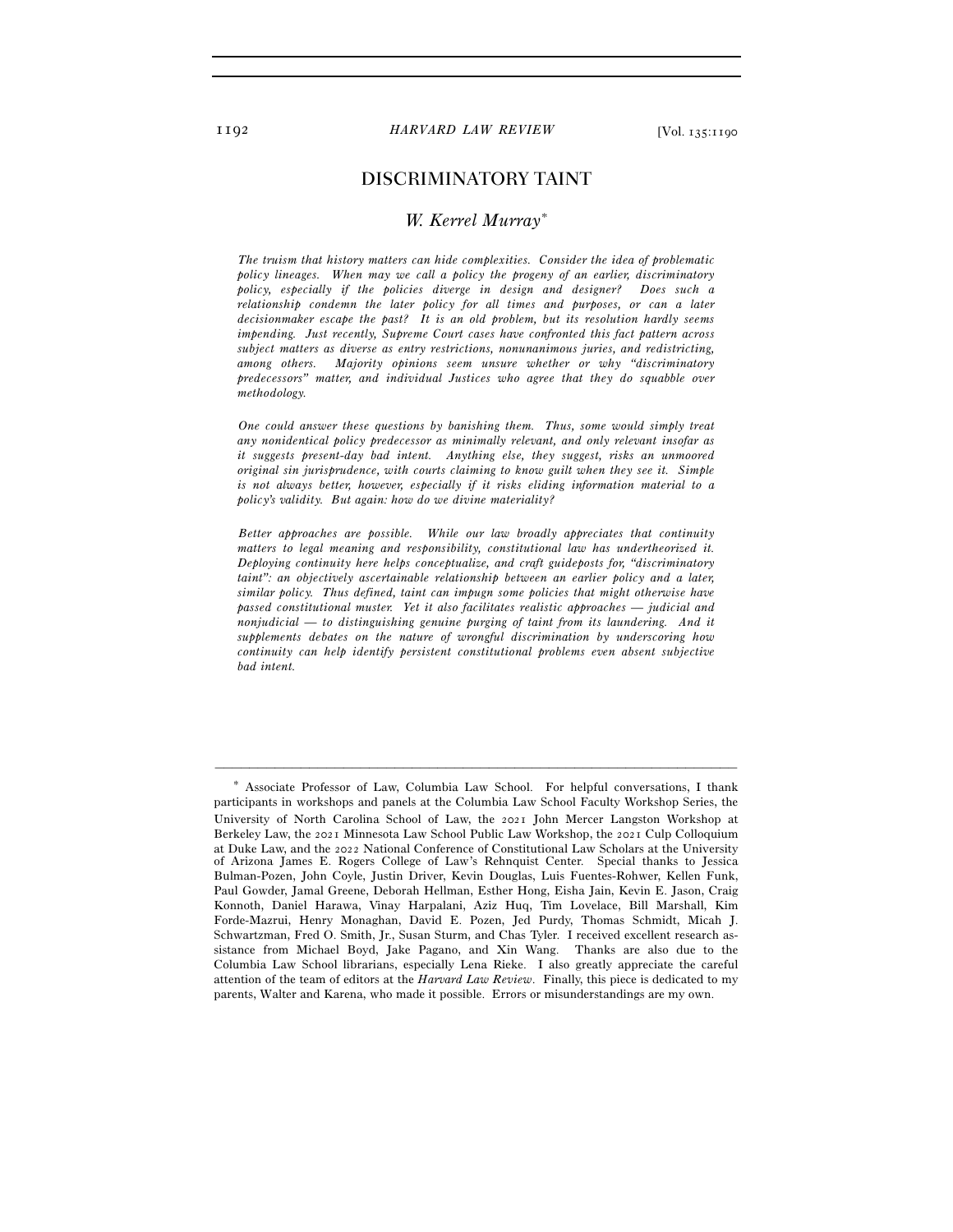#### <sup>2022</sup>] *DISCRIMINATORY TAINT* 1193

#### **INTRODUCTION**

f the federal government implements a facially neutral, country-If the federal government implements a facially neutral, country-<br>targeted travel ban, does it matter that it closely follows, and invokes the same justifications, as two similar bans, both enjoined on Establishment Clause grounds?<sup>1</sup> What if Louisiana invokes neutral reasons for reaffirming a law permitting nonunanimous jury verdicts, seventy-six years after adopting it for racist reasons?<sup>2</sup> Or if Texas's redistricting maps draw partly on older maps that a court concluded were unconstitutional?<sup>3</sup> Or if a city closes pools, ostensibly for safety and cost reasons, but only after a court enjoined their segregated operation?<sup>4</sup> Assuming it does matter, how much, and for how long?<sup>5</sup>

Judging from the majority and separate opinions in these (and other6) cases, the Supreme Court's answer resembles a shrug. Of course, as conventional antidiscrimination doctrine recognizes, the past can matter.7 Throughout the federal judiciary, however, that general recognition has not generated consistency in cases posing what we might call the "discriminatory predecessor" problem, i.e., where an older policy can credibly be called the progenitor of a contemporary policy actually under review.8

These diverse recurrences reveal practical importance. The varied approaches9 reveal theoretical importance. Despite deploying the mens rea–inflected language of "intent,"10 courts in constitutional antidiscrimination cases necessarily infer wrongful discrimination from

<sup>1</sup> *See, e.g.*, Joseph Landau, *Process Scrutiny: Motivational Inquiry and Constitutional Rights*, 119 COLUM. L. REV. 2147, 2173–75, 2177 n.164 (2019) (discussing litigation leading up to *Trump v. Hawaii*, 138 S. Ct. 2392 (<sup>2018</sup>)). 2 *See* Ramos v. Louisiana, 140 S. Ct. 1390, 1394, 1401 n.44 (2020); *id.* at 1426 (Alito, J.,

dissenting).<br>
<sup>3</sup> See Abbott v. Perez, 138 S. Ct. 2305, 2313, 2316–18, 2325–26 (2018).<br>
<sup>4</sup> See Palmer v. Thompson, 403 U.S. 217, 218–19 (1971).<br>
<sup>5</sup> See, e.g., *id.* at 230 (Blackmun, J., concurring) (raising fear that im

facially neutral action with past actions could unjustly "lock[] in" that policy choice indefinitely, notwithstanding later-manifesting legitimate reasons). 6 *See infra* section I.C, pp. 1203–11 (discussing, inter alia, Espinoza v. Mont. Dep't of

Revenue, 140 S. Ct. 2246 (2020); and Flowers v. Mississippi, 139 S. Ct. 2228 (<sup>2019</sup>)). 7 *See* Village of Arlington Heights v. Metro. Hous. Dev. Corp., 429 U.S. 252, 267 (1977)

<sup>(</sup>directing equal protection attention to "[t]he historical background of the decision" and "[t]he specific sequence of events leading up to the challenged decision"); *see also* McCreary County v. ACLU of Ky., 545 U.S. 844, 862 (2005) (same principle for the Establishment Clause); Church of the Lukumi Babalu Aye, Inc. v. City of Hialeah, 508 U.S. 520, 540 (1993) (citing *Arlington Heights*, 429 U.S. at <sup>266</sup>) (same for the Free Exercise Clause). 8 *See infra* section I.C, pp. 1203–11. This is distinct from whether a past violation's lingering

effects preclude the termination of continuing injunctive relief connected to that violation. *See* Wendy Parker, *The Future of School Desegregation*, 94 NW. U. L. REV. 1157, 1163–64, 1164 n.61 (2000) (discussing vestiges).

<sup>9</sup> *See infra* section I.C, pp. 1203–<sup>11</sup>. 10 *See, e.g.*, Aziz Z. Huq, *What Is Discriminatory Intent?*, 103 CORNELL L. REV. 1211, 1214– 24 (2018).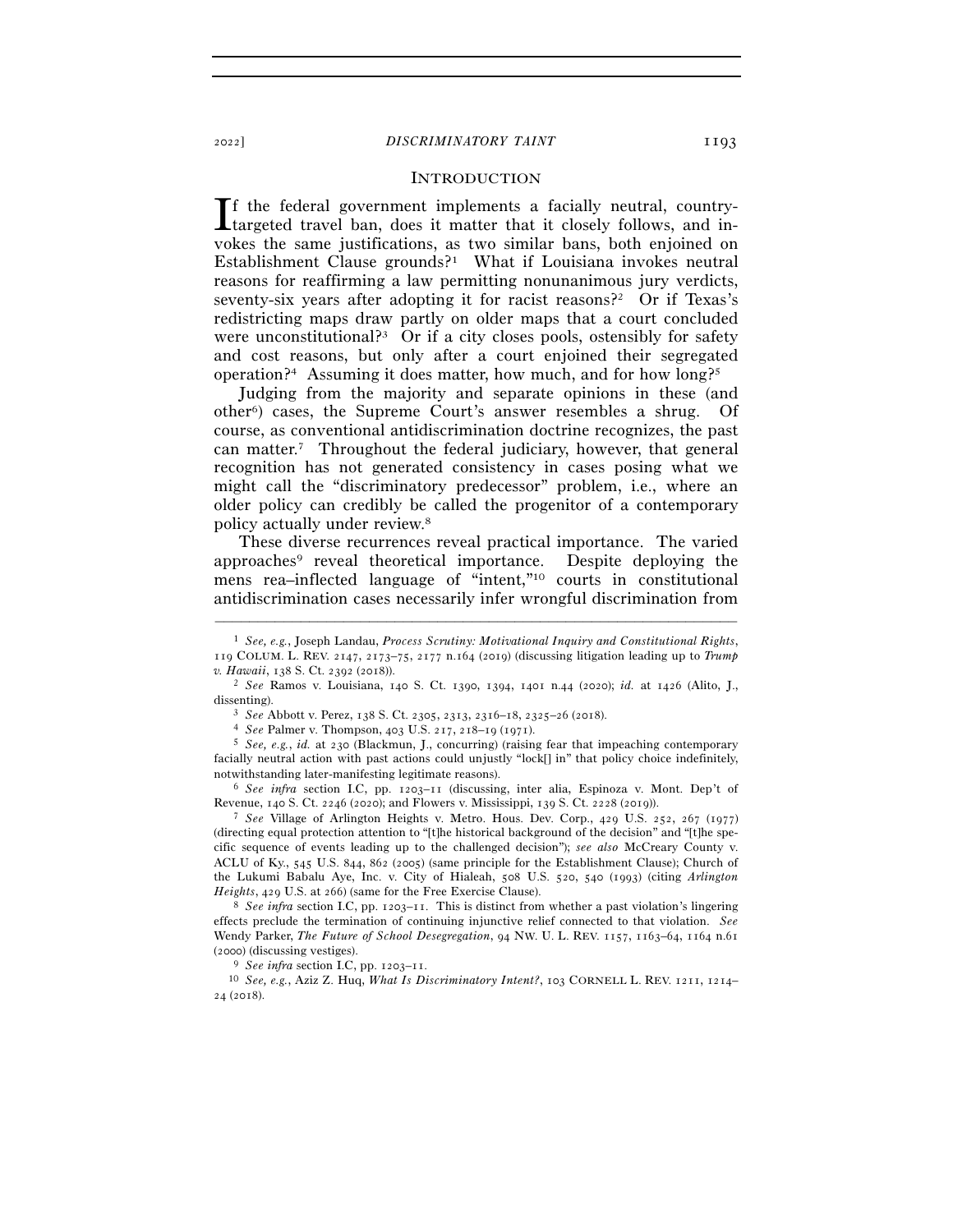the circumstances. We seem to intuit that discriminatory predecessors might be unusually relevant — but past that intuition, we splinter.

The theoretical muddle may stem from the tricky questions relating to just how powerful evidence of discriminatory predecessors should be. If the key is the permissibility of *contemporary* action at Time 2  $(T_2)$ , surely some earlier (Time  $T_1/T_1$ ) action "cannot, in the manner of original sin, condemn government action that *is not itself* unlawful."11 Or take the very idea of a "predecessor." Naturally, "the world is not made brand new every morning,"12 and some past events connect causally to some present events. But, formally, new policies are just that: new. As such, they may have new facially legitimate justifications, or deviate in form from their ostensible predecessors. Indeed, at least sometimes defendants might challenge the predecessors' wrongfulness and insist that this contestability renders their character uninformative to the present substantive question.13 Safer, perhaps, to say only that history broadly matters as context that might aid an all-things-considered analysis of T2 policies, which must stand and fall on their own merits.14

Greater illumination is possible. Start with pretext. Those who disagree on the frequency of wrongful discrimination should nevertheless agree that wrongdoers should not be able to continue acting with unreconstructed unconstitutional aims. But policy change over time can cloak precisely that behavior, especially when we often must infer a policy's illegitimacy from a context that bad faith actors can manipulate. We can thus gain much from better understanding temporal pretext. This Article accordingly describes a type of relationship distinguished by the formal and functional continuity of temporally separated policies. At minimum, this contribution richens our account of how change over time affects pretext-based claims.15

But taking constitutional continuity seriously can tell us more. Once comprehendible, these relationships do more than just suggest pretext. The persistence of an older policy's operative core can manifest a "discriminatory taint" that alone should impugn an otherwise fa-

<sup>–––––––––––––––––––––––––––––––––––––––––––––––––––––––––––––</sup> <sup>11</sup> Abbott v. Perez, 138 S. Ct. 2305, 2324 (2018) (emphasis added) (quoting City of Mobile v. Bolden, 446 U.S. 55, 74 (1980) (plurality opinion)).<br>
<sup>12</sup> *McCreary County*, 545 U.S. at 866.<br>
<sup>13</sup> *See infra* section V.A.2, pp. 1261–64.<br>
<sup>14</sup> *See, e.g.*, Rogers v. Lodge, 458 U.S. 613, 625 (1982); Eric Schnapper, *Pe* 

*Discrimination*, 96 HARV. L. REV. 828, 829 (<sup>1983</sup>). 15 Thus, the "genetic fallacy" — the "*alleged* mistake of arguing that something is to be

rejected because of its suspicious origins" — is inapposite here. *Genetic Fallacy*, THE OXFORD DICTIONARY OF PHIL. (Simon Blackburn ed., 2d rev. ed. 2008) (emphasis added), https://www.oxfordreference.com/view/10.1093/acref/9780199541430.001.0001/acref-

<sup>9780199541430</sup>-e-1360 [https://perma.cc/2297-CPR4]. After all, "[f]requently such reasoning is, actually, quite appropriate," *id.*, and often especially in the legal sphere, *see* Charles L. Barzun, *The Genetic Fallacy and a Living Constitution*, 34 CONST. COMMENT. 429, 433 (2019).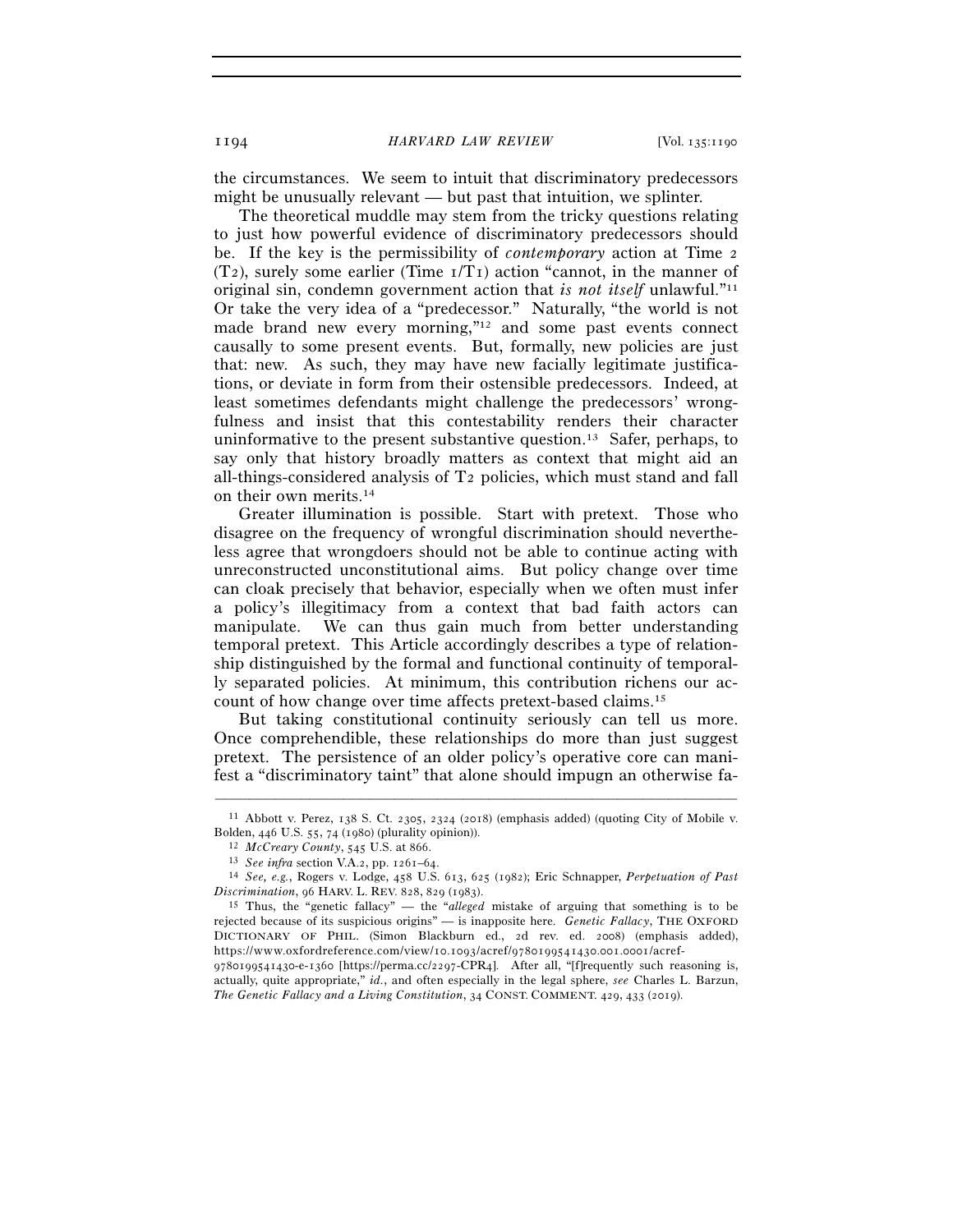<sup>2022</sup>] *DISCRIMINATORY TAINT* 1195

cially legitimate policy. Understanding what taint is and how to find it advances antidiscrimination discourse in multiple areas. It can help courts navigate what taint means for adjudication (for example, whether and when they should deem taint purged and how to proceed when it is not), guide nonjudicial decisionmaking (for example, choosing how to act and justifying said choices), and inform scholarly understanding of wrongful discrimination (both over time and as a generalizable phenomenon).

In pursuit of the foregoing, this Article makes three contributions.

First, this Article opened with diverse examples to emphasize the wide-ranging need for careful thought about the relevance of time and change in this context. To be sure, the broad idea that problematic history could affect present-day analysis is not new.<sup>16</sup> Nor are more specific considerations of a discrete past policy's possible relevance to an arguable descendant's constitutional meaning.17 In the October 2019 Term alone, dueling opinions in a redistricting case invoked "taint" explicitly,18 and multiple other cases grappled with the concept under other names.19 Commentators, too, have noted the potential thorny issues the  $T_I/T_2$  pattern can raise, but almost invariably in passing.20

–––––––––––––––––––––––––––––––––––––––––––––––––––––––––––––

(discussing taint as a remedial complication of recognizing explicit bias); Justin Driver, *Constitutional Outliers*, 81 U. CHI. L. REV. 929, 943 (2014) (describing "backup[s]," "replacement state [policies] designed to preserve as much as possible of a legal model that either has recently been invalidated or seems certain to be invalidated in the near future"). 18 *Compare* Abbott v. Perez, 138 S. Ct. 2305, 2324–25 (2018), *with id.* at 2346–47, <sup>2352</sup>

(Sotomayor, J., dissenting). 19 *See generally* Ramos v. Louisiana, 140 S. Ct. 1390 (2020). *Compare* Espinoza v. Mont. Dep't

<sup>16</sup> *See, e.g.*, Charles L. Black, Jr., *The Lawfulness of the Segregation Decisions*, 69 YALE L.J. 421, 424 (1960) (describing segregation's "apostolic succession from slavery"); Elise C. Boddie, *Adaptive Discrimination*, 94 N.C. L. REV. 1235, 1285 (2016); Owen M. Fiss, *Groups and the Equal Protection Clause*, 5 PHIL. & PUB. AFFS. 107, 144–45 (1976) (discussing the possibility of heightened scrutiny for facially neutral state action that perpetuates the effects of past wrongful discrimination); Daryl J. Levinson, *Framing Transactions in Constitutional Law*, 111 YALE L.J. 1311, 1313–14 (2002); Melissa Murray, *Race-ing* Roe*: Reproductive Justice, Racial Justice, and the Battle for* Roe v. Wade, 134 HARV. L. REV. 2025, 2062, 2086 (2021); Schnapper, *supra* note 14, at 829–31 (discussing a variety of types of "perpetuation of racial discrimination," *id.* at 829); Reva B. Siegel, *"The Rule of Love": Wife Beating as Prerogative and Privacy*, 105 YALE L.J. 2117, 2178–80 (1996) (discussing "continuity" between legal regimes that "enforce[] social stratification," *id.* at 2178); David A. Super, *Temporal Equal Protection*, 98 N.C. L. REV. 59, 61–64 (<sup>2019</sup>). 17 *See, e.g.*, Jessica A. Clarke, *Explicit Bias*, 113 NW. U. L. REV. 505, 560–71 (2018)

of Revenue, 140 S. Ct. 2246, 2267–74 (2020) (Alito, J., concurring), *with id.* at 2293 n.2

<sup>&</sup>lt;sup>20</sup> See, e.g., JOHN HART ELY, DEMOCRACY AND DISTRUST 141 & n.26 (1980); Micah Schwartzman, *Official Intentions and Political Legitimacy: The Case of the Travel Ban*, *in* NOMOS LXI: POLITICAL LEGITIMACY 201, 219–23 (Jack Knight & Melissa Schwartzberg eds., 2019); Gabriel J. Chin, *Rehabilitating Unconstitutional Statutes: An Analysis of* Cotton v. Fordice, 71 U. CIN. L. REV. 421 (2002); Clarke, *supra* note 17, at 560–71; Kim Forde-Mazrui, *The Constitutional Implications of Race-Neutral Affirmative Action*, 88 GEO. L.J. 2331, 2389–95 (2000) (raising the specter of readoption of "suspect policies for nonsuspect reasons," *id.* at 2389);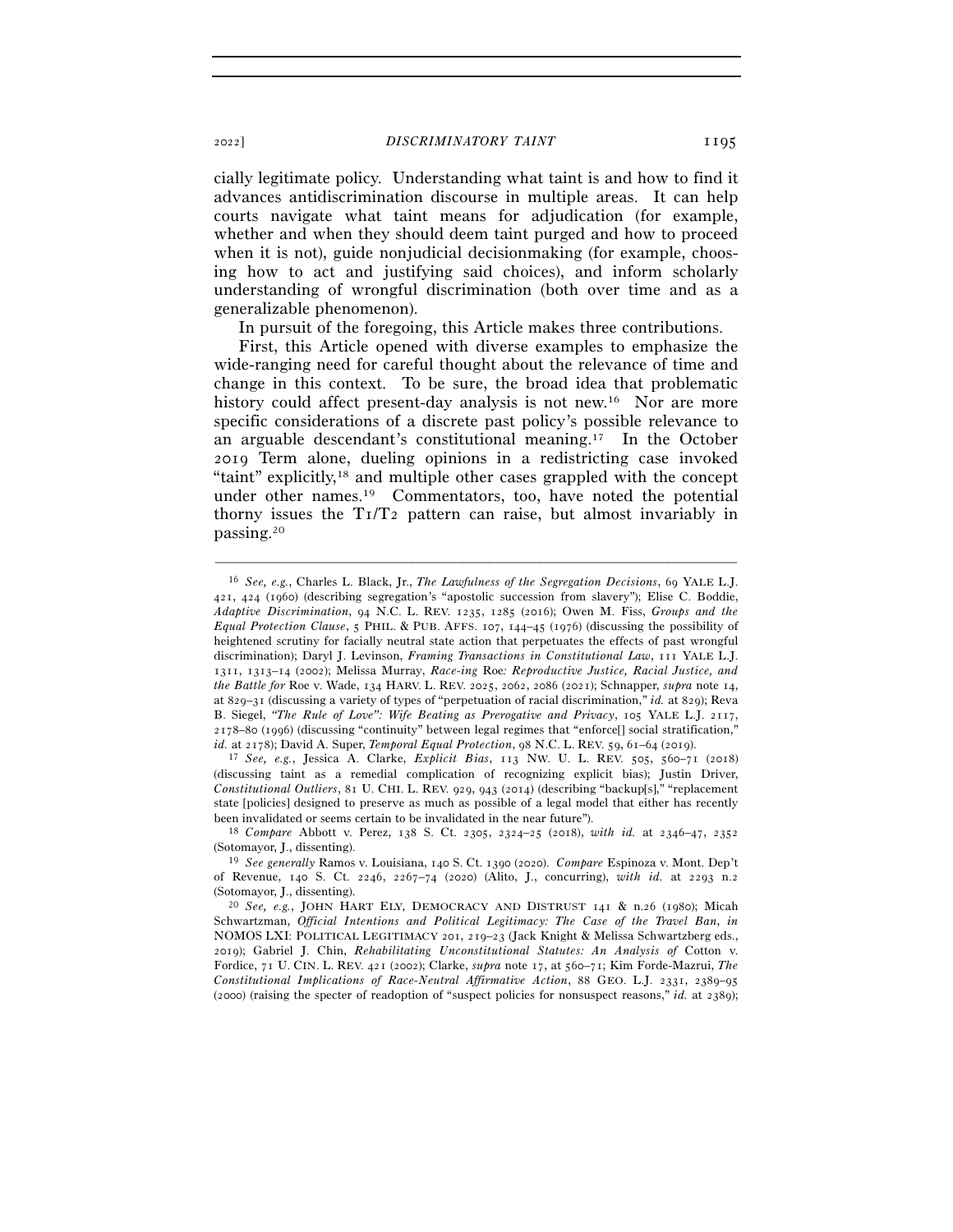This Article probes deeper. The passing commentary has spent little time on details like whether taint requires perfect identity, and, if not, how to determine which differences preclude it. Courts forced to address the issue without reliable theoretical frameworks have done so in inconsistent and undeveloped ways.<sup>21</sup> This Article aims to flesh out the taint concept as a detectable type of relationship between an earlier policy and a later policy. I accordingly offer a framework that looks first to the earlier policy's operation and next to markers of material continuity in the subsequent policy. In so doing, I draw on and build upon diverse areas in which continuity over time shapes assignments of legal responsibility, including mootness law and criminal  $law^{22}$  constructing my proposal for *constitutional* responsibility as a species of institutional temporal realism.23 A tainted relationship embodies a historical fact that is uniquely relevant to any  $T_2$  inquiry — so relevant, in fact, that it justifies treating the T2 policy with increased skepticism.

Delineating taint's contours generates the Article's second contribution. Taint can aid searches for present-day bad intent, but its implications for longstanding debates over how we detect wrongful discrimination24 go further. The Supreme Court's antidiscrimination doctrine is widely understood as requiring specific, subjective intent to

Brandon L. Garrett, *Unconstitutionally Illegitimate Discrimination*, 104 VA. L. REV. 1471, 1473– 74 (2018) (noting possible relevance of taint to policy reenactment); Paul Gowder, *Equal Law in an Unequal World*, 99 IOWA L. REV. 1021, 1045 n.82 (2014); Richard L. Hasen, *The Supreme Court's Pro-partisanship Turn*, 109 GEO. L.J. ONLINE 50, 67 & n.95 (2020); Leslie Kendrick & Micah Schwartzman, *The Supreme Court,* 2017 *Term — Comment: The Etiquette of Animus*, 132 HARV. L. REV. 133, 149–50 (2018) (briefly discussing "[f]utility and [t]aint," *id.* at 149); Richard C. Schragger, *Of Crosses and Confederate Monuments: A Theory of Unconstitutional Government Speech*, 63 ARIZ. L. REV. 45, 49 n.21, 64 (2021); Toby J. Heytens, Note, *School Choice and State Constitutions*, 86 VA. L. REV. 117, 147, 149 (2000) (noting the possibility of "taint of original invidious intent" but finding it unclear whether and how it might be "purge[d]" from a policy reenactment, *id.* at 149); *see also* sources cited *supra* note 17. Professor Gabriel Chin's project is closest to mine, but he deals with a single case where the temporal relationship could not seriously be disputed, which obviated the need to delve into harder cases of relation. *See* Chin, *supra*, at 423. Our proposed solutions also diverge. A forthcoming project from Rebecca Aviel will also grapple with many of the questions of intertemporal discrimination this Article raises. *See* Rebecca Aviel, *Second-Bite Lawmaking*, 100 N.C. L. REV. (forthcoming 2022) (on file with the Harvard Law School Library).<br>
<sup>21</sup> See infra section I.C, pp. 1203–11.<br>
<sup>22</sup> See infra Part II, pp. 1212–27.<br>
<sup>23</sup> See, e.g., Richard H. Pildes, *Institutional Formalism and Realism in Constitutional and* 

*Public Law*, 2013 SUP. CT. REV. 1, 2.<br><sup>24</sup> *See, e.g.*, BENJAMIN EIDELSON, DISCRIMINATION AND DISRESPECT 1–7, 74 (2015); DEBORAH HELLMAN, WHEN IS DISCRIMINATION WRONG? (2008); Richard H. Fallon, Jr., *Constitutionally Forbidden Legislative Intent*, 130 HARV. L. REV. 523, 525–34 (2016); Schwartzman, *supra* note 20, at 203–20.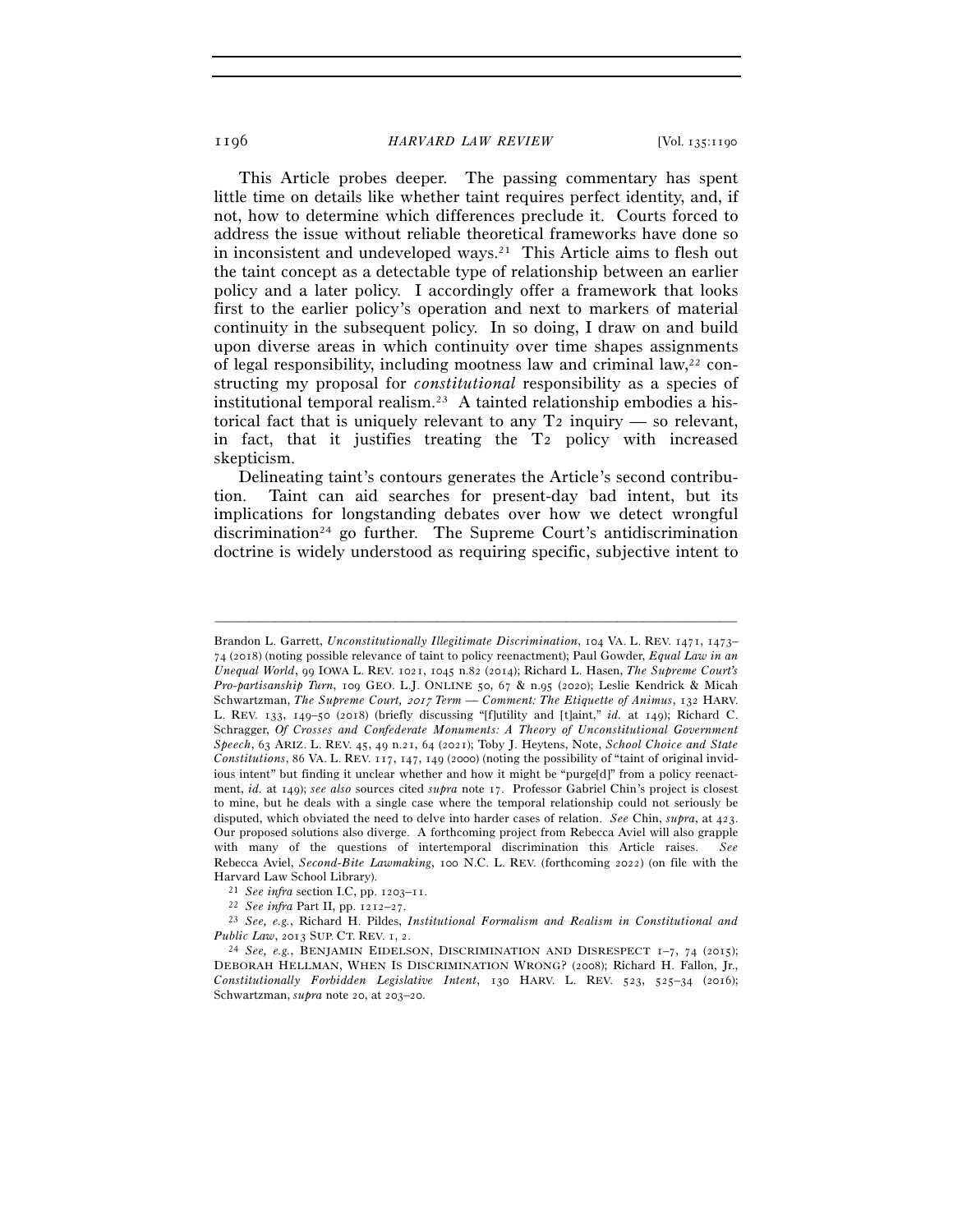harm because of a protected trait.<sup>25</sup> Whatever might be said about that approach generally, taint accentuates its weaknesses. As described in this Article, taint can coexist with genuinely pure-hearted T2 decisionmakers.26 The same facts that concretize the taint concept, however, also indicate that more matters than pure-heartedness when evaluating a tainted T2. That is, properly understood, taint describes a scenario where a decision rule focused on specific intent is uniquely inapt. In making this point, the Article offers a novel, targeted critique of antidiscrimination decision rules focused on decisionmaker "intent" and engages recent literature on the necessary prerequisites to wrongful discrimination.27

Finally, the Article addresses implementation. Taint is a fact about a T2 policy that triggers a taint-sensitive way of evaluating validity, not an independently sufficient demonstration of invalidity. That understanding of taint as a trigger facilitates a nuanced approach that both prevents the perpetuation of wrongful discrimination and enables taint's *genuine* purging, rather than its laundering. I argue that this can aid both judicial and nonjudicial actors.

Courts that find taint should focus on whether the state can re-earn whatever clean-slate treatment the T<sub>2</sub> policy would otherwise have received. Key here is a targeted disinterring of constitutional disparate impact, notwithstanding usual judicial skepticism.28 On this two-pronged approach, courts first ask whether the state can show that the contemporary policy has eliminated any meaningful disparate impact. Second — if the state cannot so show — it must make a heightened showing of why it cannot eliminate the disparate impact and why the legitimate need for this means of pursuing a nondiscriminatory government interest outweighs the harm of shielding the disparate impact of a tainted rule. Although I offer a unique approach to that heightened showing, I draw on analogies to other ex-

<sup>25</sup> *See, e.g.*, PAUL BREST ET AL., PROCESSES OF CONSTITUTIONAL DECISIONMAKING: CASES AND MATERIALS 1097 (7th ed. 2018); Jamal Greene, *The Supreme Court,* 2017 *Term — Foreword: Rights as Trumps?*, 132 HARV. L. REV. 28, 43 (2018); Ian Haney-López, *Intentional Blindness*, 87 N.Y.U. L. REV. 1779, 1833, 1837–38 (2012); Charles R. Lawrence III, *The Id, the Ego, and Equal Protection: Reckoning with Unconscious Racism*, 39 STAN. L. REV. 317, 318, 324 (1987); Reva B. Siegel, *Blind Justice: Why the Court Refused to Accept Statistical Evidence of Discriminatory Purpose in* McCleskey v. Kemp *— And Some Pathways for Change*, 112 NW. U. L. REV. 1269, 1279 (2018). *But see, e.g.*, WILLIAM D. ARAIZA, ANIMUS 91 & n.2 (2017) (contesting this doctrinal view and noting academic disagreement); *infra* section III.D, pp. 1234–35*.* 

<sup>26</sup> *See, e.g.*, David E. Pozen, *Constitutional Bad Faith*, 129 HARV. L. REV. 885, 934–36, 945– 47 (2016); David A. Strauss, *Discriminatory Intent and the Taming of* Brown, 56 U. CHI. L. REV.

<sup>935, 960–61 (1989).&</sup>lt;br><sup>27</sup> *See, e.g.*, Huq, *supra* note 10, at 1218, 1223–24; sources cited *supra* note 24.<br><sup>28</sup> *See, e.g.*, Washington v. Davis, 426 U.S. 229, 239–48 (1976); Lawrence, *supra* note 25, at 318–21.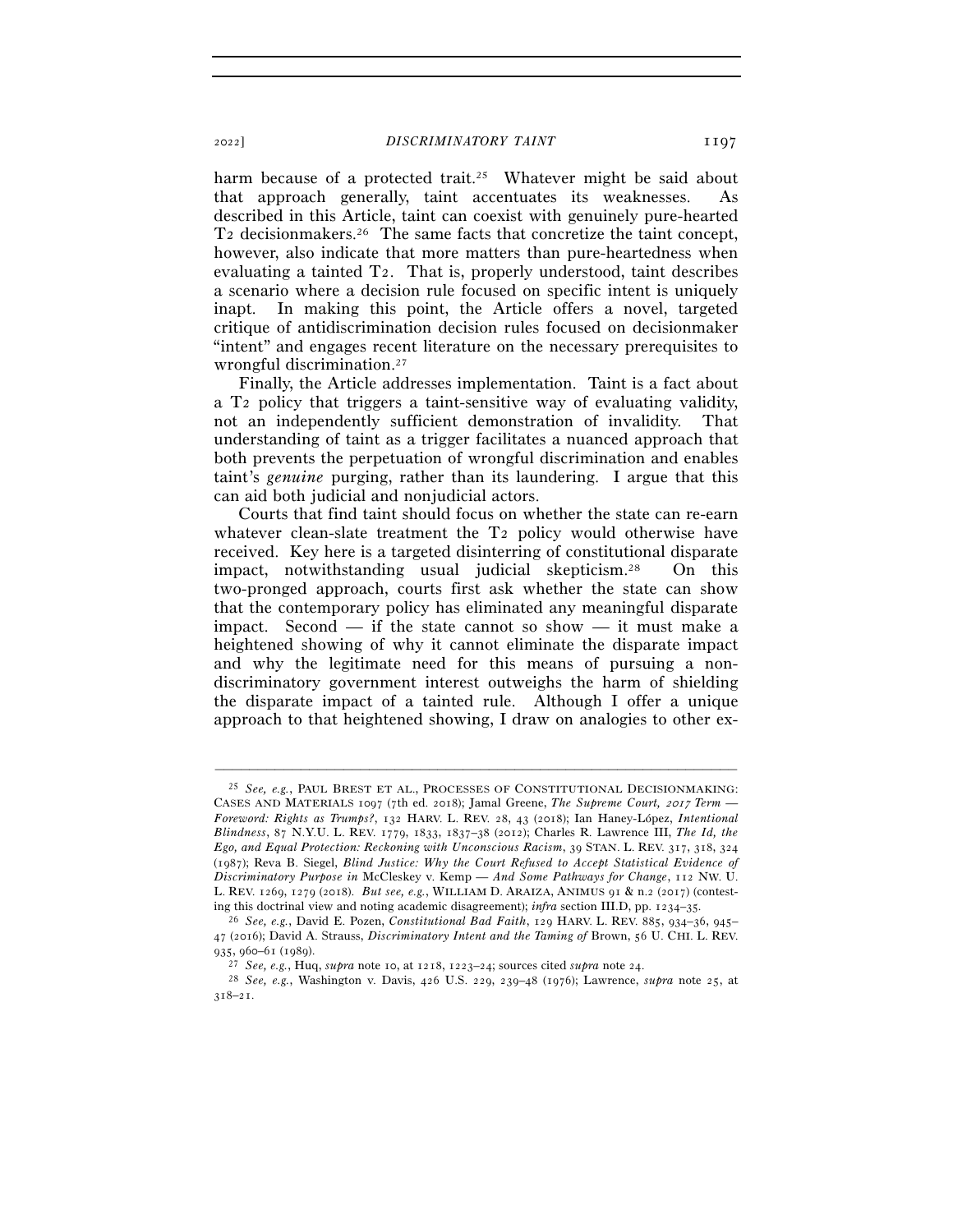amples of heightened scrutiny to show that courts are well equipped to conduct such analyses.

Moreover, taint offers utility beyond adjudication. Many limits on judicial action (for example, institutional role, judicial procedure, and the countermajoritarian difficulty)29 do not constrain nonjudicial actors.30 Moreover, nonjudicial status does not terminate an actor's duty to consider independently how constitutional norms ought to shape its self-conception, obligations to its polity, and actions. For those actors, this Article's framework can be a tool of democratic empowerment. For example, in some cases where a court might not find taint judicially actionable, political actors can deploy it  $-$  if they choose — to locate taint and justify ostensibly purgative policy.

Two prefatory limitations warrant mention. To facilitate depth over breadth, I treat taint as a constitutional concept and do not attempt full-bore engagement with the vagaries of statutory antidiscrimination law. Furthermore, I elaborate the concept in the "status-based discrimination" context, that is, discrimination relating to "the cultural markers  $\dots$  that distinguish groups."<sup>31</sup> Accordingly, my paradigm cases embrace the equal-treatment problems familiar to the Equal Protection Clause and constitutional contexts with some convergent doctrinal evolution, such as the Religion Clauses.32 With the concept in hand, I plan in a future work to offer a more comprehensive taxonomy of the different settings in which taint might manifest and explore whether those different settings require treating taint differently.

This Article proceeds in five Parts. Part I starts by elaborating the problem from earlier core manifestations through to contemporary, murkier examples. Part II steps back to consider the relevance of intertemporal continuity to legal responsibility and how such continuity can shape a functional, rigorous, and transsubstantive concept of discriminatory taint. Part III types the descriptive phenomenon as a constitutional concept that ought to trigger a taint-specific antidiscrimination decision rule that, importantly, rejects the centrality of specific intent. Part IV offers prescriptions for various actors in implementing the concept, and Part V concludes by engaging the most

<sup>29</sup> *See* ALEXANDER M. BICKEL, THE LEAST DANGEROUS BRANCH 16, 25–26 (1962); *see also* Michael W. McConnell, *The Supreme Court,* 1996 *Term* — *Comment: Institutions and Interpretation: A Critique of* City of Boerne v. Flores, 111 HARV. L. REV. 153, 186–90 (1997) (emphasizing the relevance of institutional differences to permissible government action). 30 *Cf.* Jack M. Balkin, *The Reconstruction Power*, 85 N.Y.U. L. REV. 1801, 1807–08 (2010)

<sup>(</sup>considering these role differences vis-à-vis congressional enforcement power under the Reconstruction Amendments). 31 J.M. Balkin, *The Constitution of Status*, 106 YALE L.J. 2313, 2325 (<sup>1997</sup>). 32 *See id.* at 2346–49; *see also infra* section V.B.3, pp. 1267–68.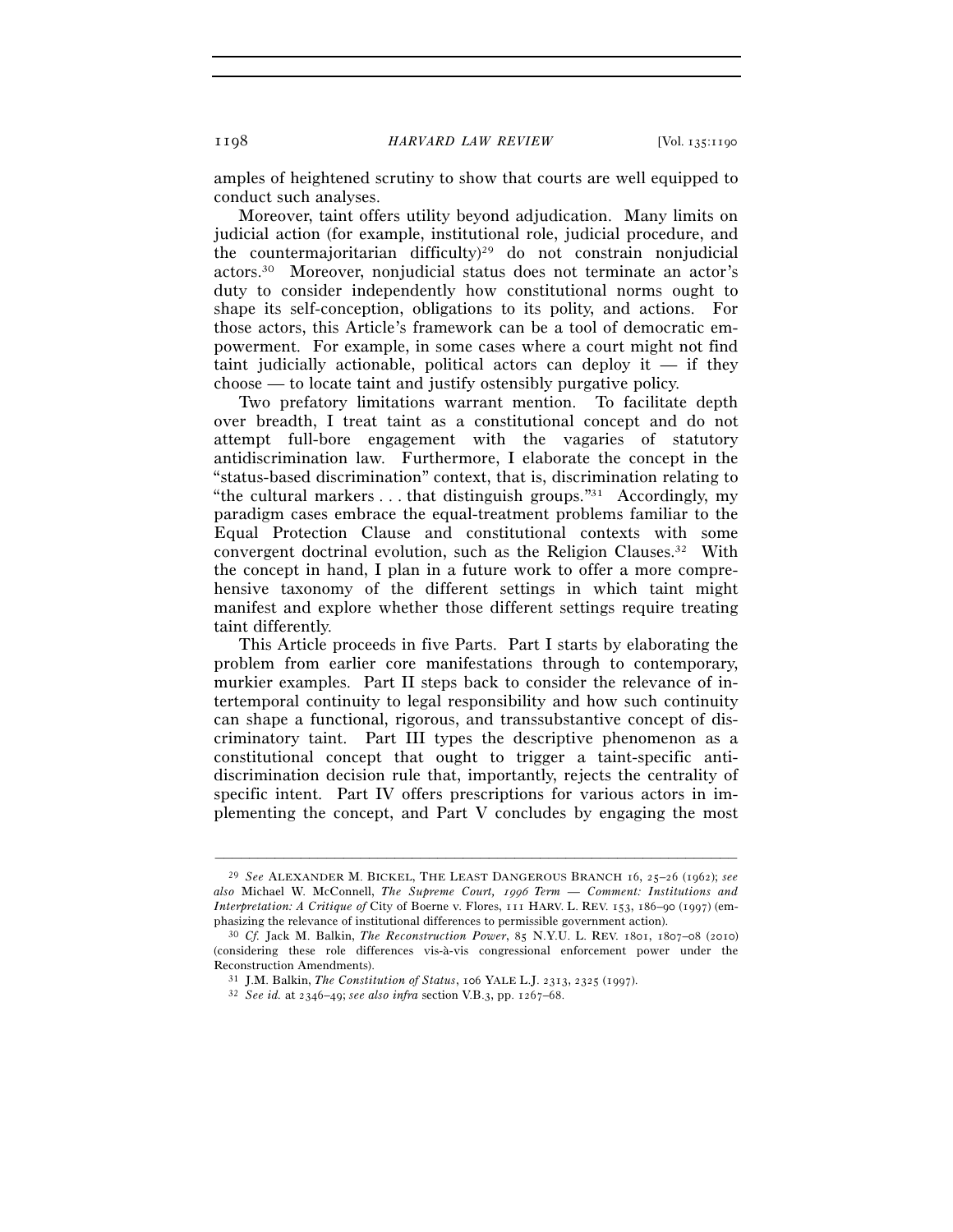pressing critiques and noting potential implications of the analysis for other legal questions.

#### I. AN UNAPPRECIATED PROBLEM

The current problem does not stem from disagreement about history's relevance, understood abstractly. Most everyone agrees that context matters, and that history is context. As it turns out, however, courts are distinctively at sea when it comes to the detection and import of discriminatory policy predecessors.

#### *A. Roots*

A modern framework can benefit from examining the approach to continuity and change over time reflected in older, polar cases. Two excellent examples are the Grandfather Clause cases and the White Primary Cases.

The former set began with *Guinn v. United States*, 33 which involved an Oklahoma constitutional amendment that imposed a literacy requirement for voting, but then exempted any person who was either entitled to vote on January 1, 1866, or descended from such a person.34 This facially race-neutral provision's aim was clear. No one could imagine any basis for pegging the exemption to 1866 other than an attempt to perpetuate sub silentio what the Fifteenth Amendment prohibited, and the Court invalidated it as such.<sup>35</sup>

Undeterred, Oklahoma immediately enacted a new scheme.<sup>36</sup> It automatically qualified anyone who voted in 1914 (under the suffrage provision *Guinn* invalidated), but barred everyone else from registering unless they applied during two weeks at the start of May 1916.<sup>37</sup> But the changed form couldn't insulate the new provision: "The Amendment nullifies sophisticated as well as simple-minded modes of discrimination.... [The new scheme] partakes too much of the infirmity of [the old]."38 The two-week new-registration period

<sup>33</sup> <sup>238</sup> U.S. 347 (<sup>1915</sup>). 34 *Id.* at 357. Oklahoma, notably, secured its 1907 admission to the Union with a suffrage provision that would pass muster today (but for its reservation of the franchise to male citizens). *See id.* at 355, 357. "Shortly after" admission, it effected this "radical change" in the provision. *Id.* at <sup>355</sup>. 35 *See id.* at 364–65, 367. Because the Fifteenth Amendment passed in 1870, Oklahoma's pro-

vision was in a sense overinclusive by four years, but that hardly disguised its discriminatory

descent. 36 SAMUEL ISSACHAROFF ET AL., THE LAW OF DEMOCRACY <sup>53</sup> (5th ed. <sup>2016</sup>). 37 *See id.* 

<sup>38</sup> Lane v. Wilson, 307 U.S. 268, 275 (1939).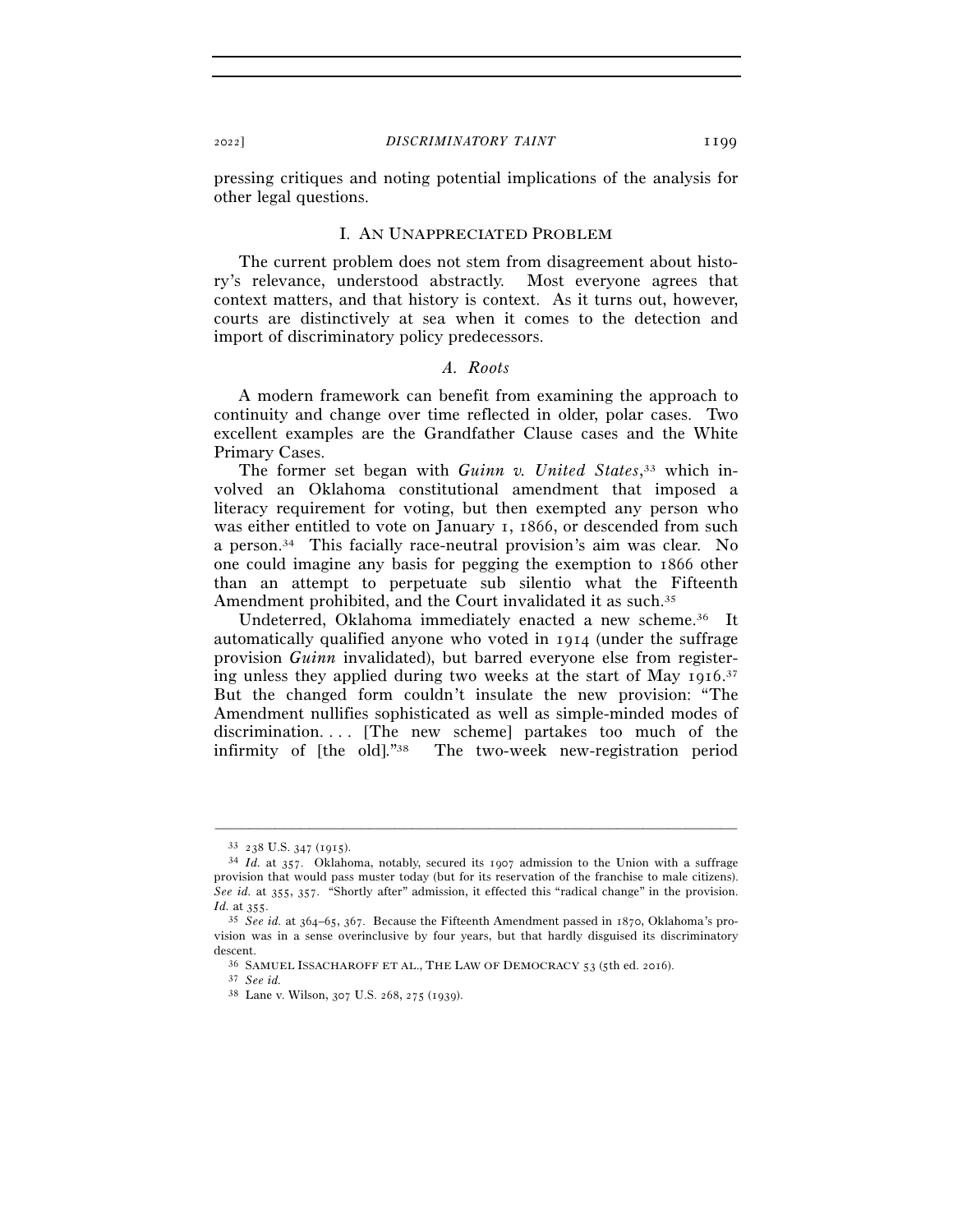"operated unfairly against the very class" for whom the Amendment was passed.39

Similarly, Texas worked overtime in the White Primary Cases<sup>40</sup> to repackage an invalid policy as constitutional. Post-Reconstruction, Texas was a one-party Democratic state.<sup>41</sup> Over roughly thirty years, Texas Democrats deployed: statutory bars on any Black person's participation in Democratic primaries (*Nixon I*42); express statutory direction to state party executive committees to determine their members, with predictable results (*Nixon II*43); an ostensibly independent party resolution barring Black participation (*Grovey*<sup>44</sup> and *Smith*45); and (in at least one county) an ostensibly private, voluntary "club" with de facto control over nominations that limited its membership to White persons (*Terry*<sup>46</sup>).<sup>47</sup> That the policies discriminated was always obvious. After *Nixon I*, the impediment was the absence of obvious state action.<sup>48</sup> Yet, in asking whether state action indeed produced the discrimination, the Court surely was not ignorant of what a four-Justice concurrence in *Terry* called "[a]n old pattern in new guise."49

These are some of the clearest premodern<sup>50</sup> cases of discriminatory descent. Also relevant are cases of clear attempts to evade a previously stated universal rule, even if not announced in the first instance against the evader. These include cases growing out of Massive Resistance to *Brown v. Board of Education*, 51 or cases dealing with

 $\begin{array}{r} 46 \text{ } 345 \text{ U.S. } 461 \text{ (1953)}. \\ 47 \text{ } See \text{ } id. \text{ at } 266-79. \end{array}$ 

U.S. 73; and then *Smith*, 321 U.S. 649).<br><sup>50</sup> By premodern I mean before the late 1970s, when equal protection doctrine settled on a

focus on government "intent." *See, e.g.*, Caleb Nelson, *Judicial Review of Legislative Purpose*, 83 N.Y.U. L. REV. 1784, 1850–51 (2008); Strauss, *supra* note 26, at 951–<sup>52</sup>. 51 <sup>347</sup> U.S. 483 (1954); *see, e.g.*, BREST ET AL., *supra* note 25, at 1040; JUSTIN DRIVER, THE

SCHOOLHOUSE GATE 263 (2018) (discussing Green v. Cnty. Sch. Bd., 391 U.S. 430 (1968)); Alan David Freeman, *Legitimizing Racial Discrimination Through Antidiscrimination Law: A Critical Review of Supreme Court Doctrine*, 62 MINN. L. REV. 1049, 1090 (1978) (citing Monroe v. Bd. of Comm'rs, 391 U.S. 450 (1968)); Strauss, *supra* note 26, at 949 n.46 (citing Griffin v. Cnty. Sch. Bd., 377 U.S. 218 (1964)).

<sup>–––––––––––––––––––––––––––––––––––––––––––––––––––––––––––––</sup> <sup>39</sup> *Id.* at 277; *see also* Driver, *supra* note 17, at 945–46 (classifying the new provision as a "backup").<br> $^{40}$  Terry v. Adams, 345 U.S. 461 (1953); Smith v. Allwright, 321 U.S. 649 (1944) (overruling

Grovey v. Townsend, 295 U.S. 45 (1935)); *Grovey*, 295 U.S. 45; Nixon v. Condon (*Nixon II*), 286 U.S. 73 (1932); Nixon v. Herndon (*Nixon I*), 273 U.S. 536 (<sup>1927</sup>). 41 ISSACHAROFF ET AL., *supra* note 36, at <sup>266</sup>. 42 <sup>273</sup> U.S. 536.

<sup>44 295</sup> U.S. 45.

 $^{45}$   $\,$  321 U.S. 649.

<sup>47</sup> *See id.* at 266–<sup>79</sup>. 48 *See* N.Y. State Bd. of Elections v. Lopez Torres, 552 U.S. 196, 203 (2008); *Smith*, 321 U.S. at <sup>661</sup>–<sup>62</sup>. 49 <sup>345</sup> U.S. at 480 & n.7 (Clark, J., concurring) (citing *Nixon <sup>I</sup>*, 273 U.S. 536; *Nixon II*, <sup>286</sup>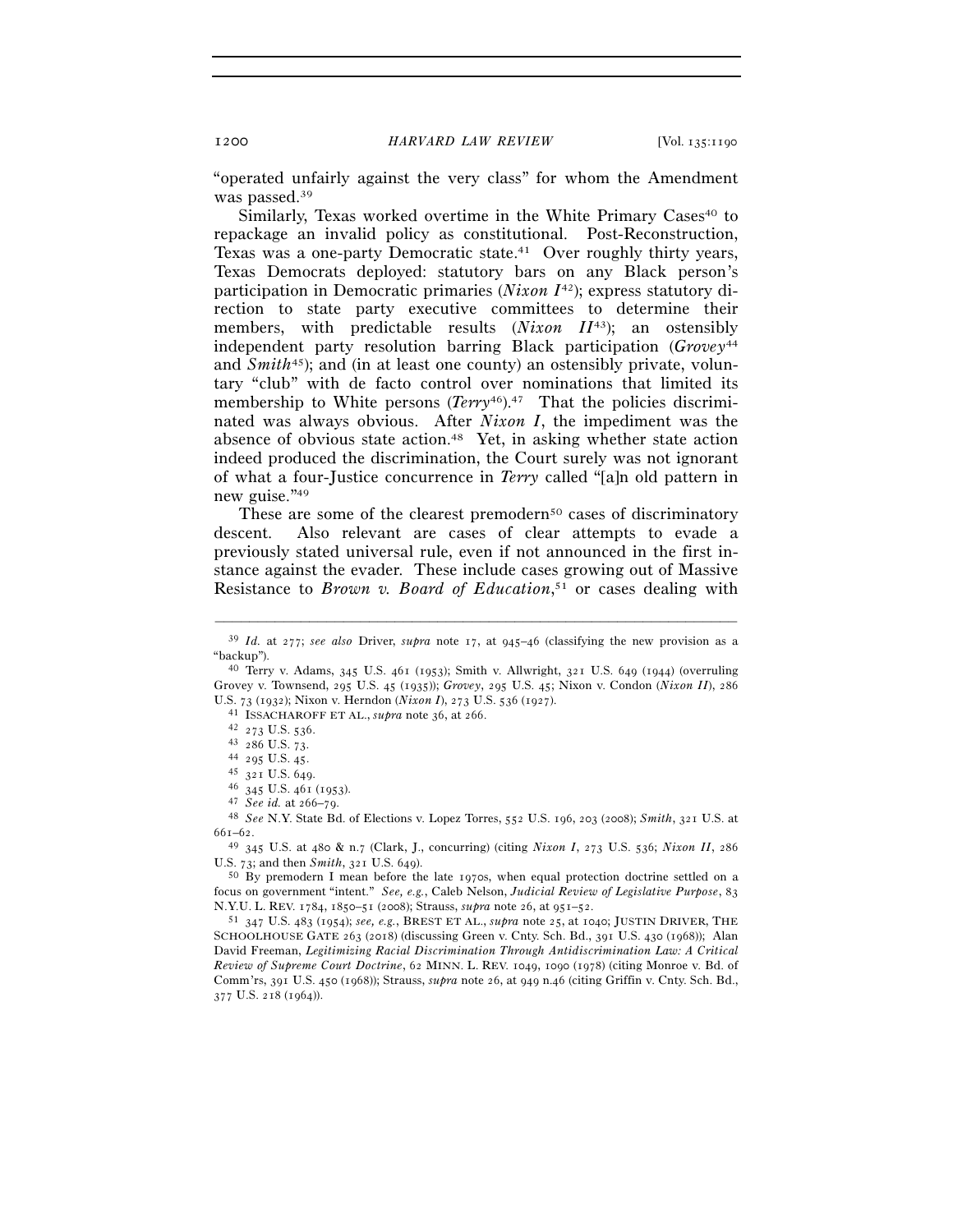#### <sup>2022</sup>] *DISCRIMINATORY TAINT* 1201

clever denials of the right to jury service,<sup>52</sup> and the "unremitting and ingenious" voting discrimination that Congress found to justify the Voting Rights Act's (VRA) preclearance provision.53 It breaks no new ground to observe that "those . . . who are of a mind to discriminate"54 may treat a formal legal proscription on discrimination as a prompt to discriminate more efficiently rather than to cease. More important are the *relationships* these examples demonstrate. *Terry* taken alone might be one thing; *Terry* as the culmination of multifarious attempts to exclude Black Texans from exercising political power is another.

#### *B. The Problem's Persistence*

Notwithstanding these older cases, one might wonder whether any conceptual problem remains. Since the 1970s, the Supreme Court's equal protection cases have instructed<sup>55</sup> courts to ask whether an ostensibly neutral action was actually motivated at least in part by discriminatory purpose.<sup>56</sup> The analysis is contextual and includes attention to the "historical background of the [challenged] decision" as a legitimate "evidentiary source."57 Free exercise analysis of intentional religious discrimination has incorporated that approach.58 The deceptively simple conclusion is that discriminatory descent simply folds into the holistic enterprise as part of historical background. But that would leave at least two problems unanswered: how to determine discriminatory descent and what exactly folding it in entails. To sharpen the point, consider *McCleskey v. Kemp*. 59

<sup>52</sup> *See, e.g.*, Batson v. Kentucky, 476 U.S. 79, 100 n.25 (1986) (overruling Swain v. Alabama, 380 U.S. 202 (1965)); *Swain*, 380 U.S. at 221–26 (declining to hold that an individual peremptory strike of a Black juror could be unconstitutional unless part of a striking and systematic pattern of racially disparate strikes); Akins v. Texas, 325 U.S. 398, 407 (1945) (failing to invalidate a conviction obtained under a facially neutral scheme executed so as to permit just one, but no more, Black person per grand jury); Hill v. Texas, 316 U.S. 400, 404 (1942) (invalidating a conviction obtained under a facially neutral scheme that worked to eliminate any Black person's participation on juries); Norris v. Alabama, 294 U.S. 587, 598–99 (1935) (same); Williams v. Mississippi, 170 U.S. 213, 221, 225 (1898) (failing to invalidate a facially neutral state scheme intended to bar Black persons from jury service); Strauder v. West Virginia, 100 U.S. 303, 312 (1880) (invalidating a West Virginia statute explicitly banning Black persons from jury service).<br>  $53$  South Carolina v. Katzenbach, 383 U.S. 301, 309 (1966); *see also id.* at 309–15.<br>  $54$  *Batson*, 476 U.S. at 96 (quoting Avery v. Georgia

Hous. Dev. Corp., 429 U.S. 252 (1977); Washington v. Davis, 426 U.S. 229 (<sup>1976</sup>). 56 *See Feeney*, 442 U.S. at 279; *Arlington Heights*, 429 U.S. at 265–68; *see also* Bertrall L. Ross

II, *The Representative Equality Principle: Disaggregating the Equal Protection Intent Standard*,

<sup>81</sup> FORDHAM L. REV. 175, 178 (<sup>2012</sup>). 57 *Arlington Heights*, 429 U.S. at <sup>267</sup>. 58 *See* Church of the Lukumi Babalu Aye, Inc. v. City of Hialeah, 508 U.S. 520, 540–41 (1993); *see also* Huq, *supra* note 10, at <sup>1238</sup>. 59 <sup>481</sup> U.S. 279 (1987).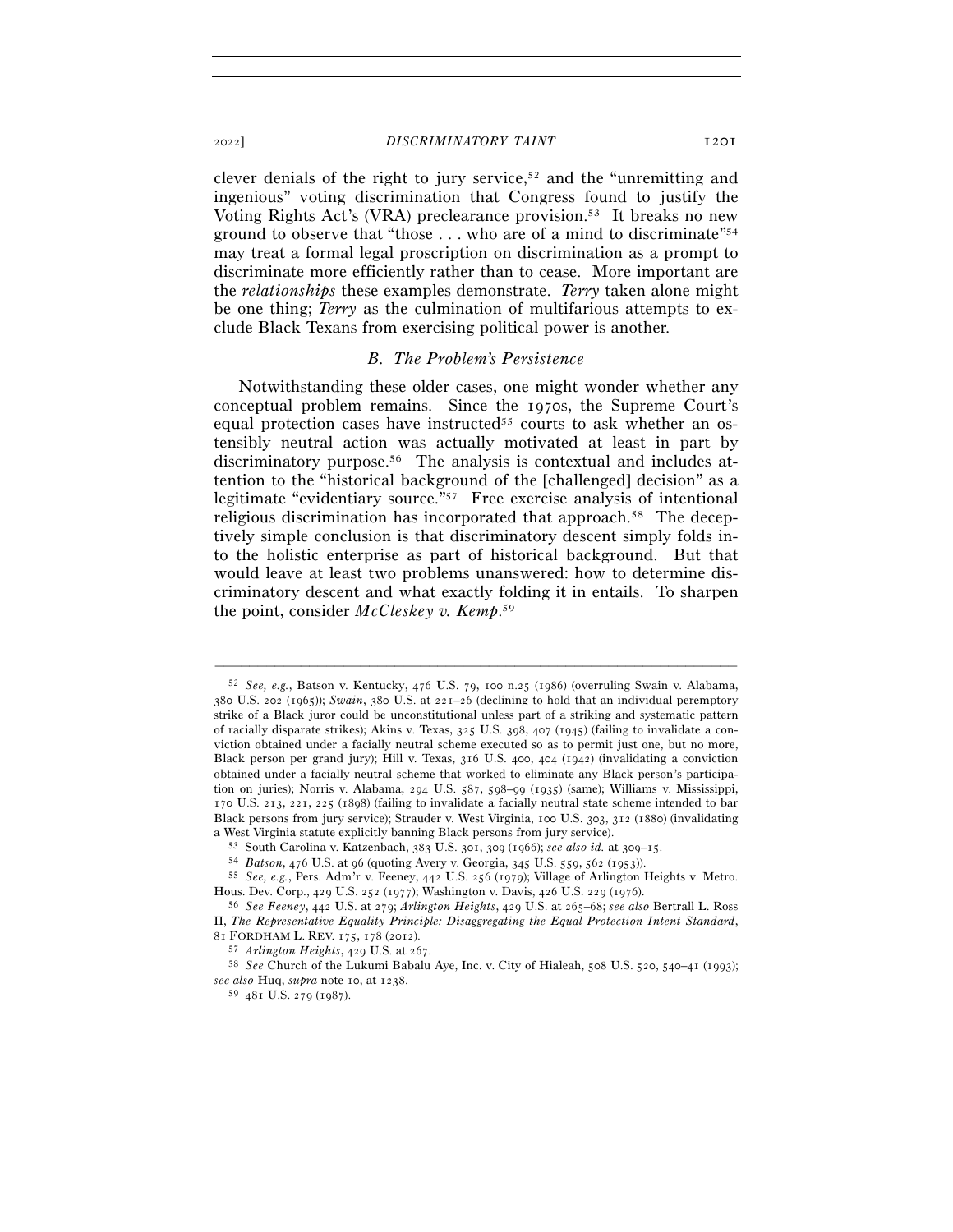*McCleskey* is perhaps best known for its skepticism of statistical analysis.60 But *McCleskey* also offered what the majority called "historical evidence" of "Georgia laws in force during and just after the Civil War."61 That sterile phrasing understated those laws, which made execution race-dependent; McCleskey argued that Georgia's contemporary capital laws operated as their de facto descendants.62 The Court dismissed the argument in a curt footnote: While a decision's "historical background  $\dots$  is one evidentiary source" of proof,<sup>63</sup> "unless historical evidence is reasonably contemporaneous with the challenged decision, it has little probative value."64 Thus, "official actions taken long ago" are unacceptable "as evidence of current intent."65

This begins to bring the problem into focus. Any contemporary government policy exists subsequent to many other policies. The interesting, and difficult, puzzle for this Article is whether a policy might relate to a predecessor such that the *fact* of that relationship directs a different evaluative outcome. The problem suggests a spectrum; how do we know how related is related enough?<sup>66</sup> And how should we treat a related policy, once identified?

For constitutional law purposes, it would not do to take *McCleskey*'s footnote to mean that we just ignore any policy that is not "reasonably contemporaneous" (whatever that means). The footnote is undertheorized, even beyond the vagueness of "reasonably." Understanding it as denying the relevance of any history beyond a modern policy's immediately contemporaneous history (for example, legislative history<sup>67</sup>) would be inconsistent with the approaches seen in section I.A, *Arlington Heights*'s attention to "historical background," and (as

<sup>–––––––––––––––––––––––––––––––––––––––––––––––––––––––––––––</sup> <sup>60</sup> *See, e.g.*, John Charles Boger, McCleskey v. Kemp*: Field Notes from* 1977*–*1991, 112 NW. U. L. REV. 1637, 1678 & n.184 (<sup>2018</sup>). 61 <sup>481</sup> U.S. at 298 n.<sup>20</sup>. 62 *See id.* at 329–30 (Brennan, J., dissenting) (describing Georgia's "dual system" of capital

punishment, *id.* at 329); Randall L. Kennedy, McCleskey v. Kemp*: Race, Capital Punishment, and the Supreme Court*, 101 HARV. L. REV. 1388, 1411–13, 1424 (1988) (elaborating upon that dual system and its "continuity," *id.* at 1412, with the capital system challenged in *McCleskey*). 63 *McCleskey*, 481 U.S. at 298 n.20 (quoting Village of Arlington Heights v. Metro. Hous. Dev.

Corp., 429 U.S. 252, 267 (<sup>1977</sup>)). 64 *Id.* Notably, the Court cited *Hunter v. Underwood*, 471 U.S. 222 (1985), which invalidated

a 1901 Alabama constitutional provision that disenfranchised anyone convicted of a crime involving "moral turpitude." *Id.* at 223. The Court treated *Underwood* as easy, given the 1901 constitutional convention's avowedly White supremacist aims and the provision's present-day disparate impact. *Id.* at 227, 229. *McCleskey* could be read to imply, therefore, that this was the sort of historical background that interested the Court, not background based on lines of descent.<br><sup>65</sup>  $McCleskey$ , 481 U.S. at 298 n.20.<br><sup>66</sup> Cf. Levinson, *supra* note 16, at 1373 n.210 ("[E]verything is related to everything else

der . . . *some* time frame. The meaningful question[ is] . . . *which* time frame."). 67 *See, e.g.*, *supra* note 64.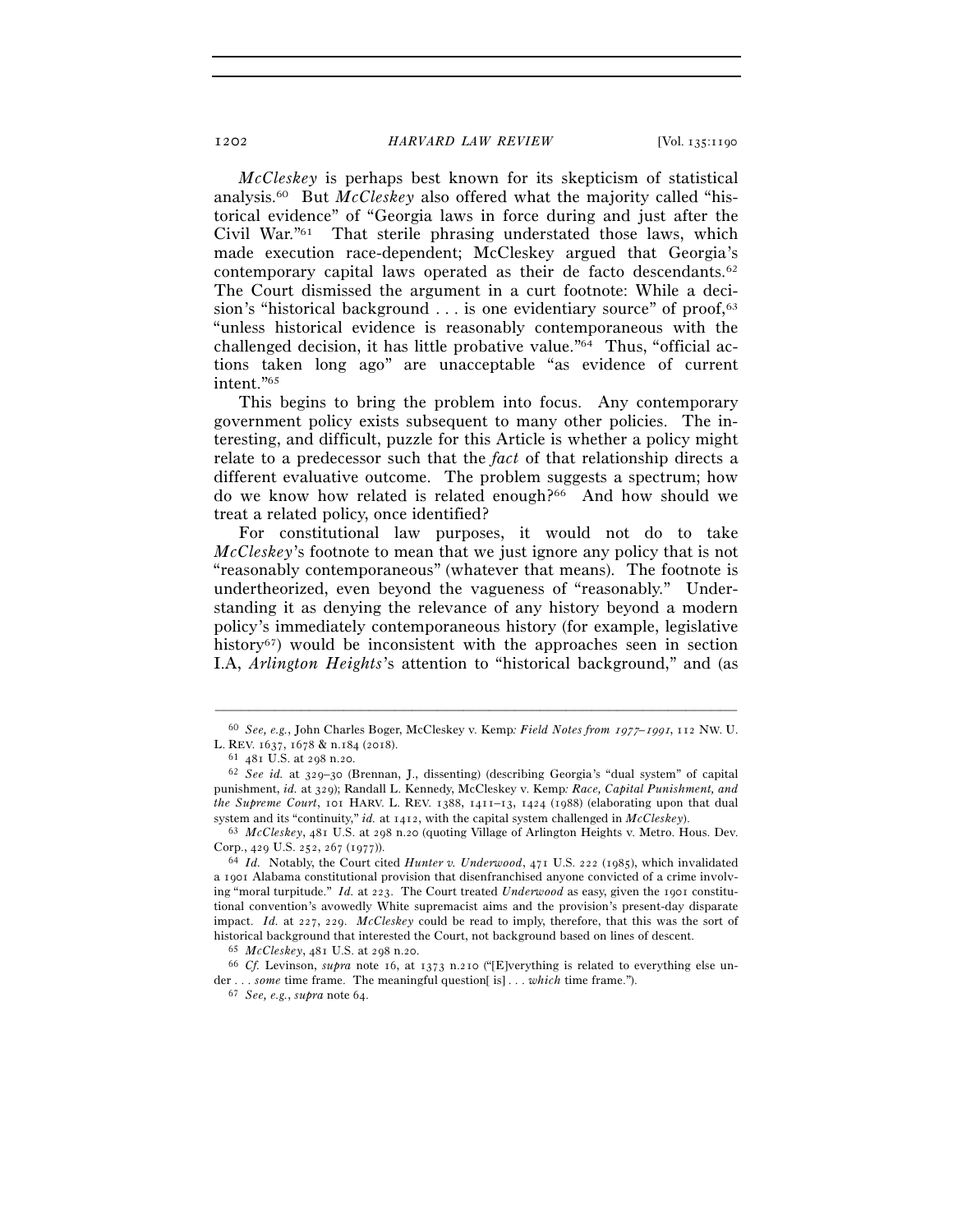we will see) how continuity is treated elsewhere in law.68 The Court has not yet held that the only history that matters is the history the government endorses.

Observing that *McCleskey*'s inchoate skepticism does not a theory make is not itself a theory. But it does emphasize the persistence of a problem. Failing to think carefully about *why* and *how* past related policies matter risks cursory, inconsistent analyses of wrongful discrimination. The next section observes this risk's modern manifestation.

#### *C. The Problem in Practice*

Before proceeding, a note on what I bracket. We might be interested in how noncontemporaneous history at a high level of abstraction should shape analysis of discrete contemporary action. Perhaps, for example, a jurisdiction's history of discrimination should always inform the evaluation of its contemporary behavior. That argument would confront judicial hostility to supposedly "amorphous" concepts of "societal discrimination," a likely target of the *McCleskey*  footnote just discussed.69 Although that hostility can be critiqued, that is not this Article's goal.

Nor am I examining propositions of the form "because this type of regulation was used, or could have been used, for suspect ends in the past (somewhere), all contemporary such regulation is suspect today."70 Defending that claim would require more — and different — emphasis on how one demonstrates a past-present nexus and connects particularized present harms to a more nebulous past.71 Taint might well matter in understanding how a general recognition of a discrimination-riddled past might generate or explain a variety of present-day disparate outcomes. I just believe that such a use is more expansive in a way that would require further theorization.

I focus instead on a narrower, yet still important question. Sometimes, a government act isn't just earlier in time than another act, but seems related to the later act in a generative way. The chal-

<sup>68</sup> *See infra* section II.A, pp. 1212–<sup>15</sup>. 69 Regents of the Univ. of Cal. v. Bakke, 438 U.S. 265, 307 (1978) (opinion of Powell, J.); *see also* Veasey v. Abbott, 830 F.3d 216, 231–32 (5th Cir. 2016) (discounting, in a voter ID case, the relevance of Texas's general history of voting discrimination (citing *McCleskey*)); Hayden v. Paterson, 594 F.3d 150, 166–67 (2d Cir. <sup>2010</sup>). 70 *Cf.* Darrell A.H. Miller, *Tainted Precedent*, 74 ARK. L. REV. 291, 295 (2021) (critiquing such

arguments); Murray, *supra* note 16, at 2086 (critiquing anti-abortion argument premised on con-

necting American history of eugenics with the potential for abortion's use in eugenicist ways).<br><sup>71</sup> For similar reasons, I mostly bracket interrogation of private discrimination qua private discrimination, although past private discrimination that generates discrete past public discrimination could be relevant to a taint-based analysis of a successor public act. *Cf.* Evans v. Abney, 396 U.S. 435, 436–39 (1970) (considering, after judicial invalidation of a public park's segregated operation under the trust that willed the city the park property, whether a state court could constitutionally terminate the trust and revert the property to decedent's heirs).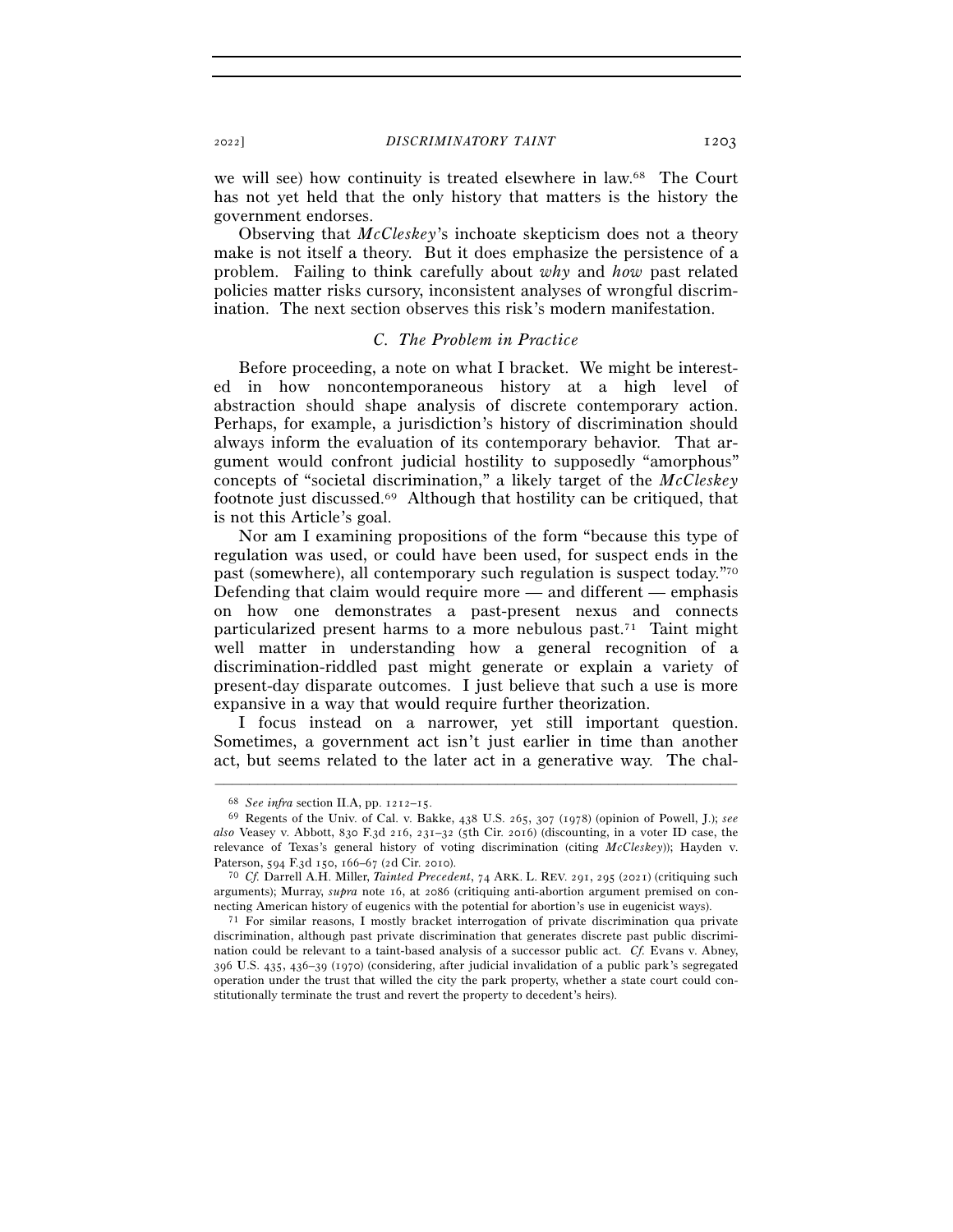lenge is concretizing that intuition. The nexus problem remains (Part II seeks to solve it) but in less amorphous form than more freewheeling inquiries into the past's relevance to the present.

We can learn much from this narrower focus. As this section will show, substantial judicial disagreement exists on whether we should even care about a supposedly problematic genealogy, on how to identify it if it is a legitimate quarry, or on how its presence ought to affect the validity of the action being reviewed. The first task is grasping the disagreement.

To do so, I have selected a fairly illustrative set of cases presenting the  $T_1/T_2$  pattern, and attempted a rough categorization. Though the cases sometimes defy easy placement in boxes, the approaches to the problem of policy continuity fall on a spectrum from temporally minimalist to temporally maximalist. In some cases, the court avoids confronting the question, which only emphasizes the need for methodological order.

1*. Temporally Minimalist. —* Some courts treat the issue in a temporally minimalist way. That is, their decisions exude deference to legislatures and the formal processes of legislation in a way that minimizes the relevance of similar past policies. These courts focus on whether the substance, procedural history, or enactor of a  $T_2$  policy is at all different from those aspects of a T1 policy. For them, changes reflected in and resulting from the formal procedures of lawmaking justify applying conventional scrutiny to the policy under review, notwithstanding its past. None of these courts expressly deem the past irrelevant. But what does the work is whether the T2 policy can be seen as different, and if so, the discriminatory predecessor recedes into the background.

An apt recent example, *Abbott v. Perez*, 72 blasted the idea that "taint" associated with Texas's 2011 redistricting maps determined the validity of 2013 maps based (in part) on the 2011 maps.73 To be sure, the Court acknowledged that *if* the 2011 maps were discriminatory, that would be "relevant" to the ultimate question of whether the 2013 districting plans were unconstitutional.74 But it condemned the lower court's use of taint as having wrongly "reversed the [plaintiff's] burden of proof" to show that the 2013 legislature acted with discriminatory taint.<sup>75</sup> And it is hard to find in the majority opinion's lengthy re-

<sup>72</sup> <sup>138</sup> S. Ct. 2305 (<sup>2018</sup>). 73 *See id.* at 2324–<sup>25</sup>. 74 *Id.*; *see also id.* at <sup>2327</sup>. 75 *Id.* at 2325.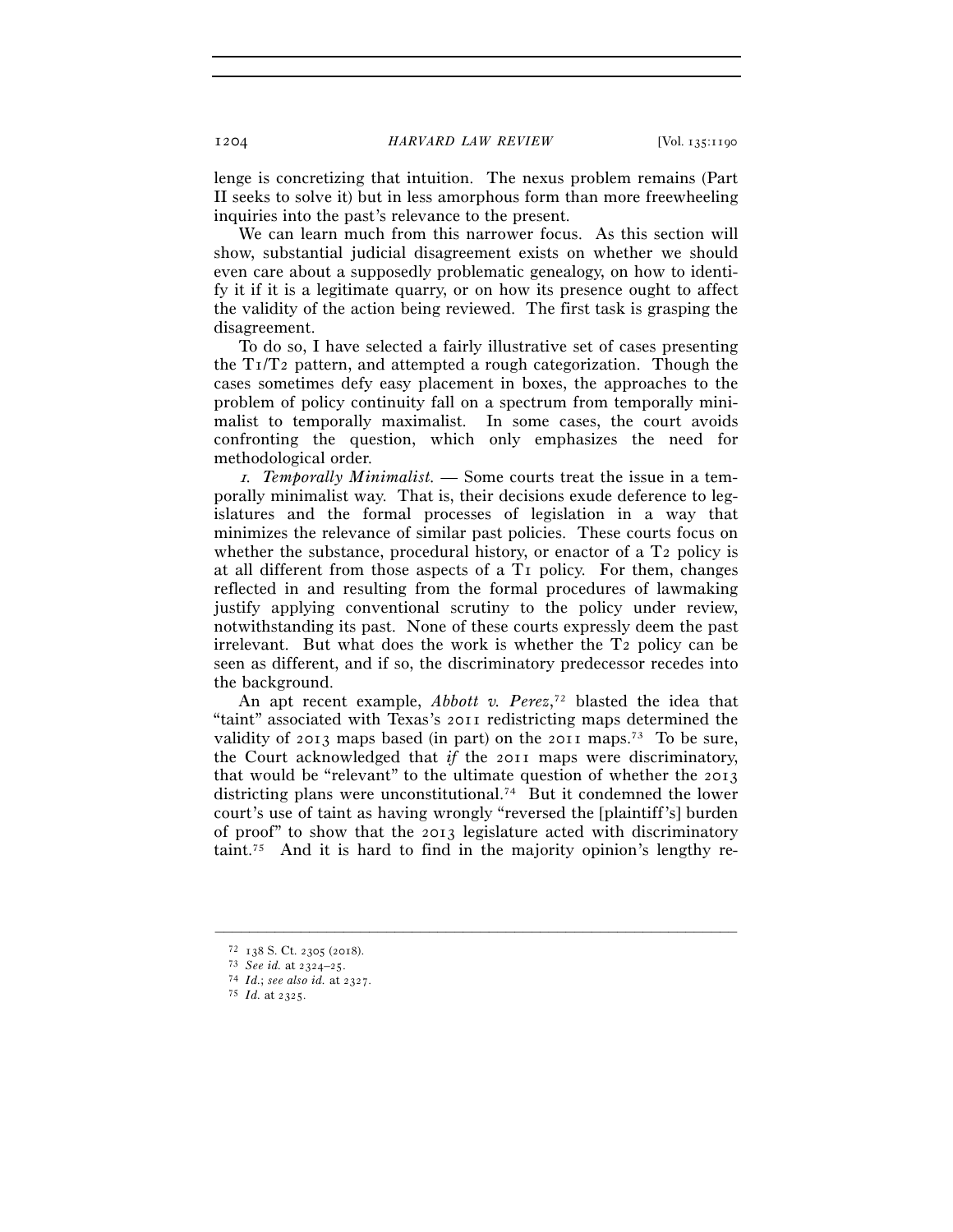weighing of the record any reference to, or use of, the district court's finding that the 2011 plans were discriminatory.76

The minimalist approach lurked in *Trump v. Hawaii*77 as well. After Donald Trump's campaign-trail calls for "a total and complete shutdown" of Muslim immigration,78 his Administration instituted three successive restrictions on foreign-national entry that — to varying degrees — targeted majority-Muslim countries. Ban 3 followed the judicial blocking of Ban 1 and the partial judicial blocking of Ban 2's temporary restrictions.79 All bans asserted the same goal, pursued in the same facially neutral manner: combat terrorist threats through limitations on the entry of foreign nationals.<sup>80</sup> All, plaintiffs said, actually violated the Establishment Clause's prohibition of preferring one religion over another.81

Given the Court's "assum[ption]" that it might consider "extrinsic evidence,"82 context (such as candidate Trump's statements and the policy's disparate religious effect) could cast doubt on a facially neutral action.83 Lower courts that invalidated those bans had followed that course.84 The third ban, however, presented a potential complication. Unlike its predecessors, it followed a worldwide review undertaken pursuant to Ban 2, included two countries that are not majority-Muslim, and removed two majority-Muslim countries included in Ban 1.85

Those differences seemed to matter. To be sure, the Court never said that the modifications saved Ban 3. But it did emphasize the "persuasive evidence" that the ban rested on legitimate national security concerns — evidence that appeared primarily to be findings generated by the "worldwide" multiagency review and the revision of Ban 3 compared to Ban 1.<sup>86</sup> Nor did it ever hint that the prior "uninsulated"

<sup>–––––––––––––––––––––––––––––––––––––––––––––––––––––––––––––</sup> <sup>76</sup> *See id.* at 2326–30. Perhaps such reweighing was improper, *see id.* at 2356 (Sotomayor, J., dissenting), but it occurred and is thus worth scrutinizing.<br>
<sup>77</sup> 138 S. Ct. 2392 (2018).<br>
<sup>78</sup> *See id.* at 2417.<br>
<sup>79</sup> *See id.* at 2403–05 (recounting the development of bans in tandem with litigation challenges

and noting expiration of Ban <sup>2</sup>'s temporary measures). 80 *Compare id.* at 2403 (first ban titled "Protecting the Nation from Foreign Terrorist Entry

into the United States"), *with id.* at 2404 (third ban titled "Enhancing Vetting Capabilities and Processes for Detecting Attempted Entry into the United States by Terrorists or Other Public-Safety Threats"). 81 *See id.* at <sup>2406</sup>. 82 *Id.* at 2420; *see also id.* at 2419–20. It "assumed" this after first flirting with saying that

national security precedent barred considering any such evidence. *See id.*

<sup>% 83</sup> See McCreary County v. ACLU of Ky., 545 U.S. 844, 862 (2005).<br>
84 See, e.g., Hawaii v. Trump, 241 F. Supp. 3d 1119, 1135–36 (D. Haw. 2017).<br>
85 See Trump, 138 S. Ct. at 2404–05 (describing worldwide review and new in Korea and Venezuela); *id.* at 2422 (describing removal of majority-Muslim countries). Chad, a third majority-Muslim country, was removed from Ban 3 postinception pursuant to the order's review process. *See id.* at <sup>2406</sup>. 86 *Id.* at 2421.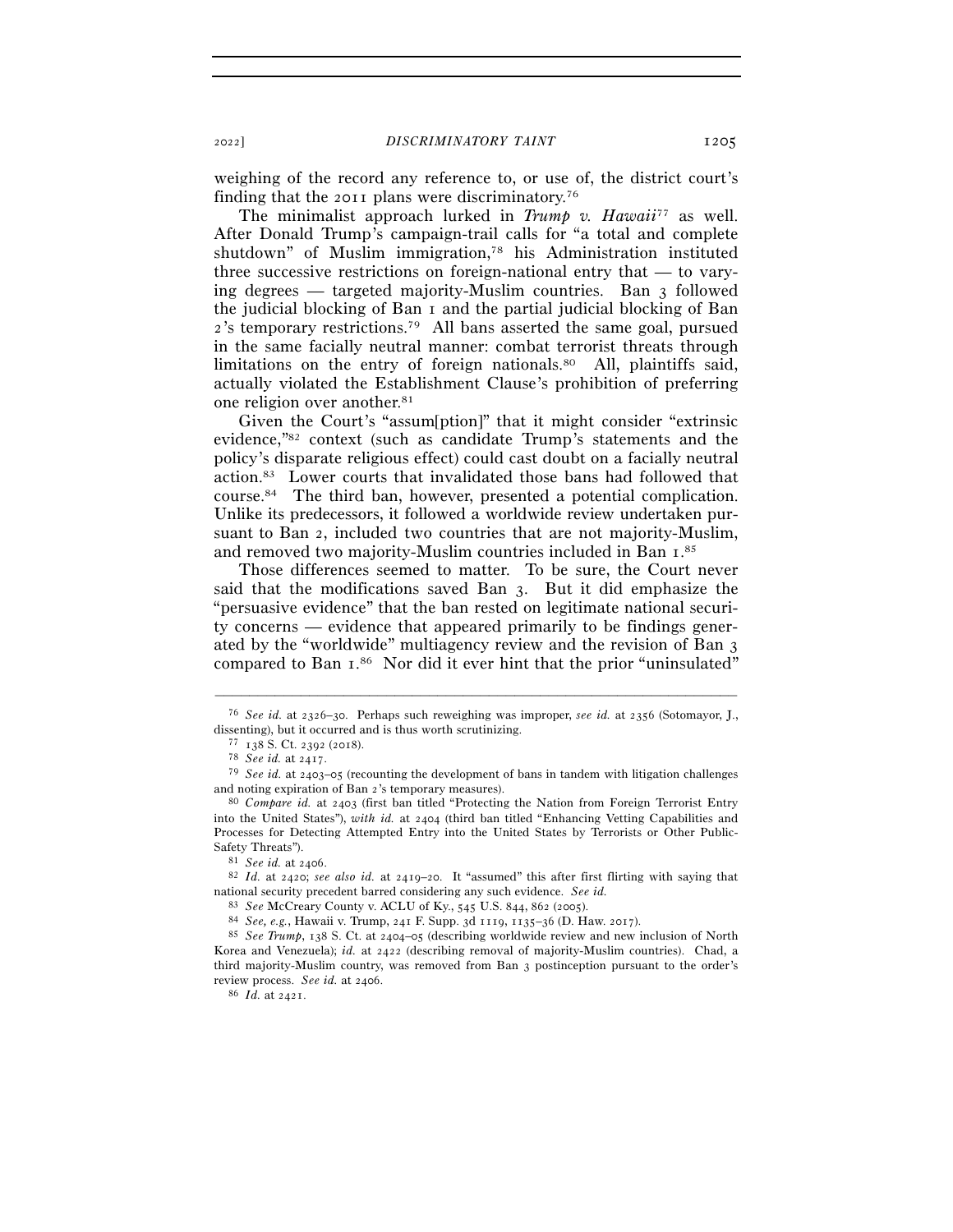policies affected the disposition. In short, the Court was able to deploy benign context unique to Ban 3 against the damning context common to all bans.87 It could do so only by minimizing the earlier bans' import, a move that itself was facilitated by the last ban's distinctions.

Important lower court examples of temporal minimalism also exist.88 Three circuits have considered a felon disenfranchisement law that had been revised and replaced in some form over time.89 All acknowledged (or assumed) that an earlier version of the provision reflected racial bias, but nevertheless validated the current provision. The reasoning is notable. One court implied that merely amending the provision to remove burglary from the list of disenfranchising crimes sufficed to "supersede<sup>[]</sup> the previous provision and remove<sup>[]</sup> the discriminatory taint associated with the original version."90 Another placed dispositive purgative weight on an 1894 provision's removal of a sunset provision that was included in that provision's three (discriminatory) predecessors.91 A third was satisfied that a century-later revision's modification of the class disenfranchised under its predecessor was a "substantive[] alter[ation]"92 and reenactment, to be validated absent independent contemporaneous evidence of bias.93

Some lower court voter ID cases have also taken this approach. After a federal district court invalidated an earlier voter ID law, Texas passed a new law ostensibly intended to cure any legal defects.94 After the district court invalidated the new law because it was a "vestige" of the earlier one,95 the Fifth Circuit reversed, reasoning that "unless

<sup>87</sup> *See* Landau, *supra* note 1, at 2173 ("The more the government could show its policy was thoroughly vetted, the less the President's disparaging remarks about Islam seemed to undermine

the case for deference."). 88 Reaching back further could produce more cases, but my goal here is illustrative, not

<sup>&</sup>lt;sup>89</sup> *See* Hayden v. Paterson, 594 F.3d 150, 164-65, 167 (2d Cir. 2010); Johnson v. Florida, 405 F.3d 1214, 1223–25 (11th Cir. 2005); Cotton v. Fordice, 157 F.3d 388, 391 (5th Cir. <sup>1998</sup>). 90 *Cotton*, 157 F.3d at 391. The court also emphasized a later amendment that added murder

and rape to the list — "crimes historically excluded from the list because they were not considered 'black' crimes." *Id.* (The additions, incidentally, seem equally consistent with approval of the original plan and desire to make it work "better.") In any event, the court was clear that "*each* amendment superseded the previous provision and removed the discriminatory taint." *Id.*  (emphasis added). 91 *Hayden*, 594 F.3d at 164–67 (finding that plaintiffs sufficiently alleged discriminatory pur-

pose underlying the 1821, 1846, and 1874 constitutional provisions that required the legislature to pass a disenfranchisement law at the next legislative session (but that made that choice permissive thereafter), but concluding that the 1894 provision's removal of that sunset provision "substantively change[d]" the provision enough to sever any inferential link, *id.* at 167).<br><sup>92</sup> Johnson, 405 F.3d at 1225.<br><sup>93</sup> See id. at 1221–25.<br><sup>94</sup> See Veasey v. Abbott, 888 F.3d 792, 795–97 (5th Cir. 2018).

<sup>95</sup> *Id.* at 798.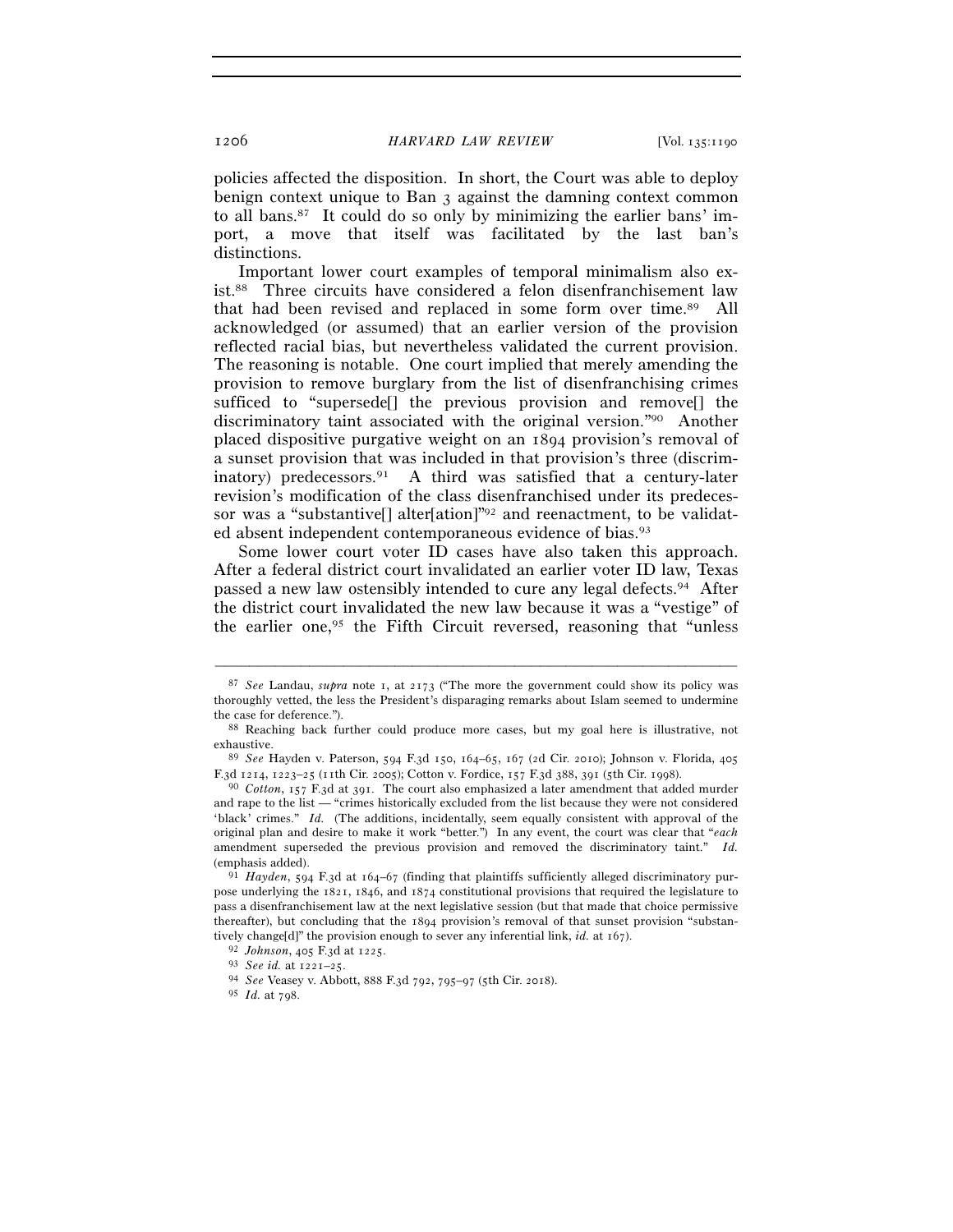#### <sup>2022</sup>] *DISCRIMINATORY TAINT* 1207

remedial legislation . . . is itself infected with a discriminatory purpose, federal courts are obliged to defer to the legislative remedy."96 Critically, in its view, "substantial, race-neutral alterations in an old unconstitutional law may remove the discriminatory taint."97 Similarly, a North Carolina voter ID case closely tracked *Abbott* in casting a lower court's discussion of taint as an improper shifting of the burden of proof.98 Like *Abbott*, that case paid lip service to *Arlington Heights*'s historical-background factor, but said almost nothing that took seriously the possible continuity between old and new laws.<sup>99</sup>

The minimalist approach is thus well established. What makes these cases minimalist, to be clear, is not that they ignore historical context. What places them at this pole is their parsimonious approach to treating policy continuity as meaningful. That approach seems to stem from distaste for the idea of shackling the present with the past. Broadly speaking, that orientation means these courts treat substantive change effected through formal lawmaking procedures as sufficient to discharge any taint of the distasteful past.

<sup>2</sup>*. Temporally Maximalist. —* The Grandfather Clause and White Primary Cases offer temporally maximalist attention to the realities of how a particular practice came to be "over[] time."<sup>100</sup> More recent examples are also available.

One is *Flowers v. Mississippi*.<sup>101</sup> The background: In five trials over roughly a decade,102 District Attorney Doug Evans engaged in a pattern of racially disparate strikes in jury selection, with his prosecutorial misconduct generating three reversals, including one on *Batson*  grounds.103 At jury selection for his sixth attempt at convicting Curtis Flowers, Evans used five of his six peremptory strikes against Black jurors.104 Under these "extraordinary facts," the Court found a *Batson*  violation.105

<sup>96</sup> *Id.* at <sup>800</sup>. 97 *Id.* at 802 (citing Cotton v. Fordice, 157 F.3d 388, 391–92 (5th Cir. 1998)). This phrasing at least seems to concede that a new law could theoretically be tainted. 98 *See* N.C. State Conf. of the NAACP v. Raymond, 981 F.3d 295, 303–05 (4th Cir. 2020)

<sup>(</sup>reversing the district court's invalidation of a 2018 voter ID law that followed a 2013 law's invalidation by the Fourth Circuit). 99 *See id.* at 302–11 (restricting discussion of historical background to a general passing

reference to the state's "historical background favor[ing] finding discriminatory intent," *id.* at 305). Section I.C.2, pp. 1207–10, discusses a bit of maximalism that peeked through.<br><sup>100</sup> Pildes, *supra* note 23, at 2.<br><sup>101</sup> 139 S. Ct. 2228 (2019).<br><sup>102</sup> *See* Flowers v. State, 240 So. 3d 1082, 1093 (Miss. 2017).<br><sup>103</sup> *Fl*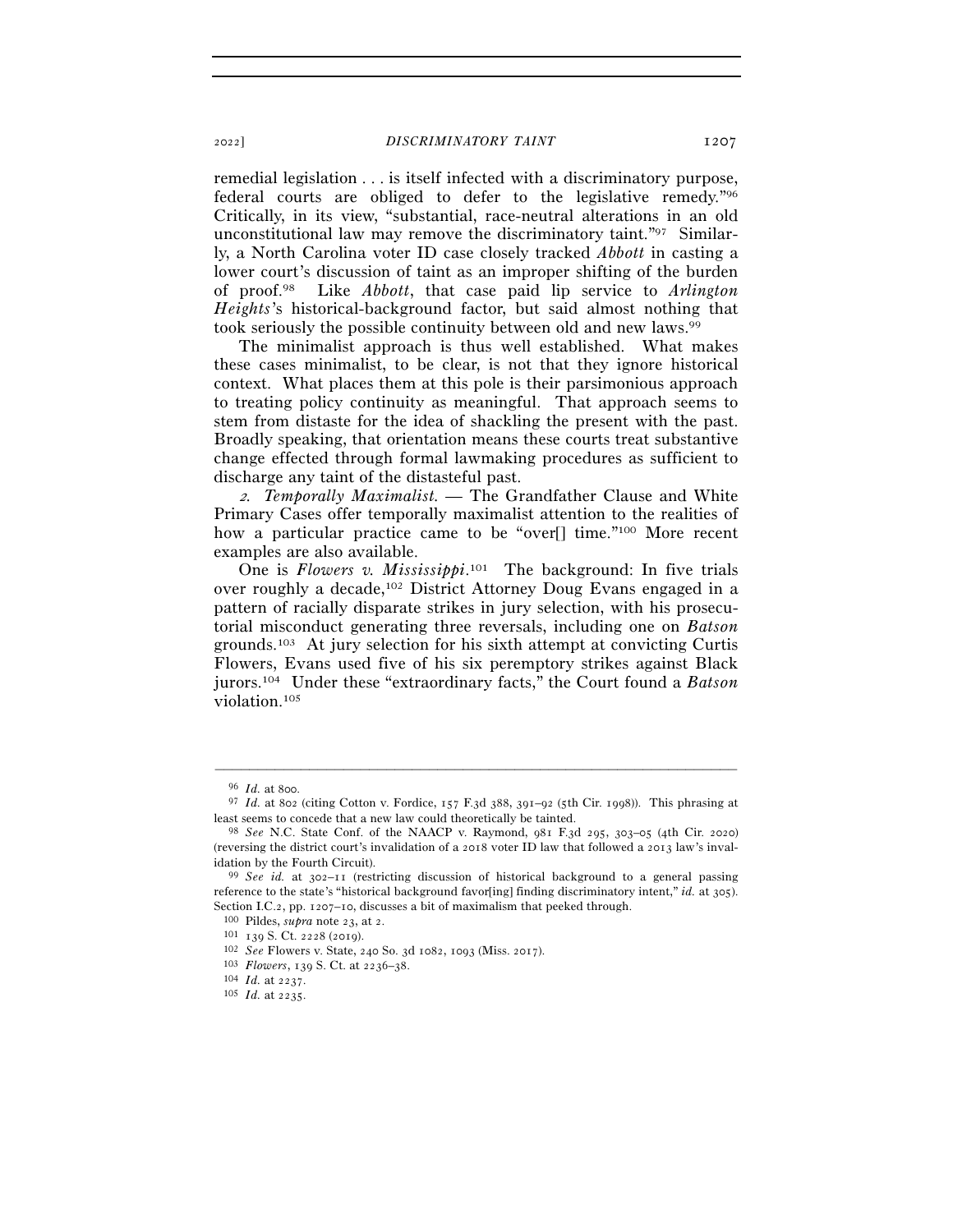But what was so extraordinary? Evans gave facially coherent reasons for every strike.106 *Batson* aficionados know well that providing such reasons is usually not difficult and usually sufficient to rebuff a challenge.107 What's more, a Black juror was actually seated in Flowers's sixth trial.108 One can easily imagine an opinion nodding to the history but stressing that the task was to determine the constitutionality of *these* strikes, made under different circumstances for different reasons. Instead, the majority held that the racial disparities of past strikes in past trials coupled with multiple past *Batson* violations by *this* same state actor mattered significantly to the question of discriminatory intent in *this* trial.<sup>109</sup>

Here, too, lower court maximalist exemplars exist. Although (as noted above) the litigation terminated in a largely minimalist decision,110 the maximalist approach manifested twice in the recent litigation over North Carolina's voter ID law. In 2018, North Carolina's legislature implemented a recent ballot measure requiring voter identification.111 The ballot measure followed the Fourth Circuit's holding multiple provisions of a 2013 voter ID law to be racially discriminatory.112

Initially, a district court invalidated the implementing law's voter ID provisions.113 Its context-laden opinion emphasized pre-2013 history, substantial identity between legislative supporters of the two bills, legislative statements indicating disagreement with the first bill's invalidation and desire to protect the new bill from constitutional challenges, and the maintenance of elements the Fourth Circuit had found problematic.114 Despite new provisions that "could significantly limit"

–––––––––––––––––––––––––––––––––––––––––––––––––––––––––––––

ecutor); *id.* at 2251 (Alito, J., concurring) (same); Paul Butler, *Mississippi Goddamn:* Flowers v. Mississippi*'s Cheap Racial Justice*, 2019 SUP. CT. REV. 73, 80 (emphasizing the decision's contextual grounding).

<sup>110</sup> *See supra* p. <sup>1207</sup>. 111 *See* N.C. State Conf. of the NAACP v. Raymond, 981 F.3d 295, 299 (4th Cir. 2020); *see also*  Johnson v. Florida, 405 F.3d 1214, 1225 (11th Cir. <sup>2005</sup>). 112 *See Raymond*, 981 F.3d at 299 (citing N.C. State Conf. of the NAACP v. McCrory, 831 F.3<sup>d</sup>

204, 216–18 (4th Cir. 2016)). The legislature submitted the ballot measure.<br><sup>113</sup> See N.C. State Conf. of the NAACP v. Cooper, 430 F. Supp. 3d 15, 53 (M.D.N.C. 2019).<br><sup>114</sup> See id. at 29–35. On the last point, specificall

ment of absentee and in-person voting the Fourth Circuit had noted, but did not alter the rejection of public-assistance IDs as acceptable identification. *See id.* at 34.

<sup>106</sup> *See id.* at 2251–52 (Alito, J., concurring) (claiming the reasons for the strikes "were not only facially legitimate but . . . would be of concern to a great many attorneys," *id.* at 2251, and asserting that in the usual case they would pass muster); *id.* at 2253 (Thomas, J., dissenting) (listing reasons).

<sup>107</sup> *See, e.g.*, Thomas Ward Frampton, *For Cause: Rethinking Racial Exclusion and the American Jury*, 118 MICH. L. REV. 785, 787 & n.3 (2020) [hereinafter Frampton, *For Cause*] (collecting studies on the persistence of racially disparate peremptory strikes); Thomas Ward Frampton, *The Jim Crow Jury*, 71 VAND. L. REV. 1593, 1626–27 (2018) [hereinafter Frampton, *Jim Crow Jury*]. 108 *See Flowers*, 139 S. Ct. at <sup>2246</sup>. 109 *See id.* at 2245–46, 2250–51; *see also id.* at 2234, 2236 (emphasizing the identity of the pros-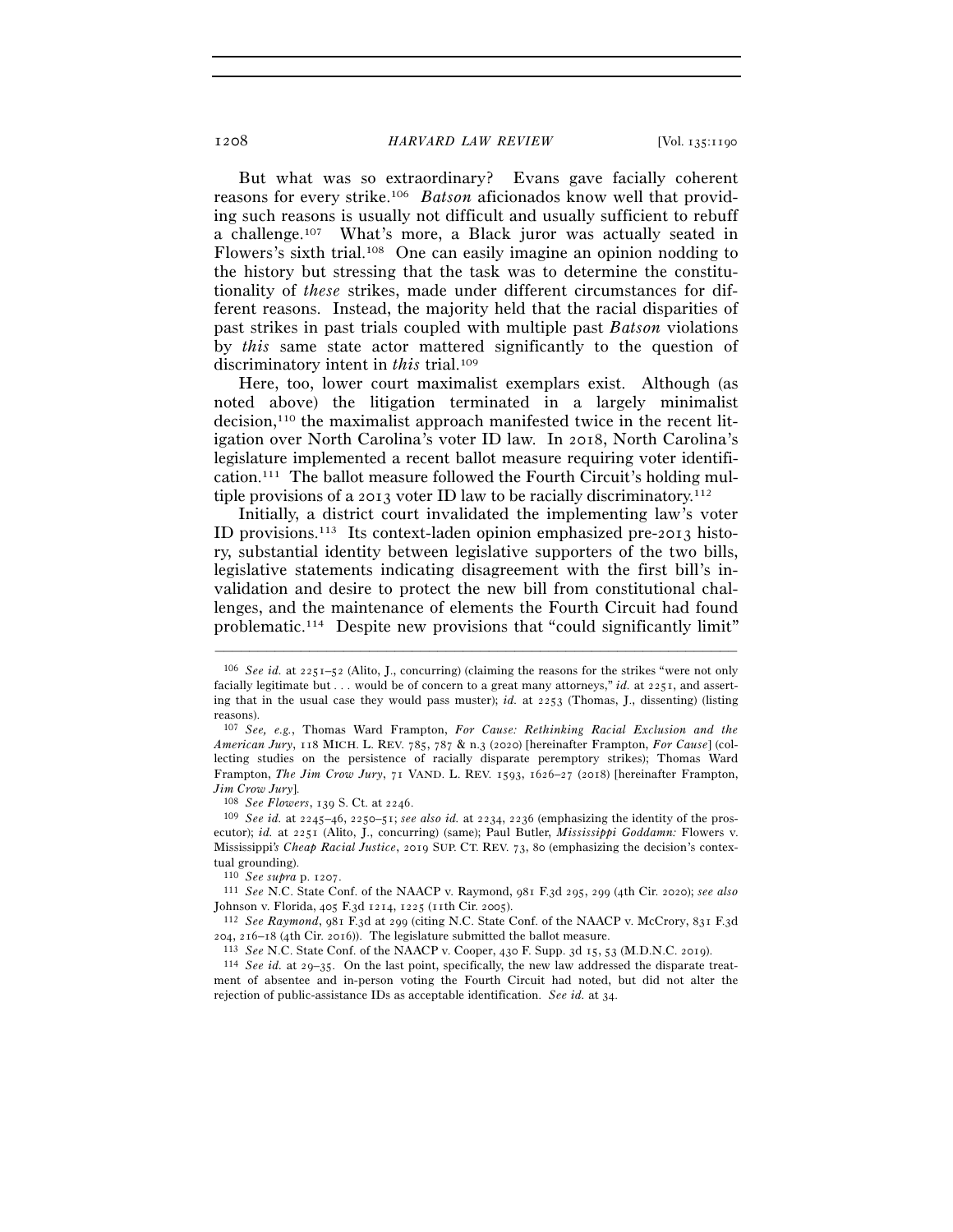the new law's disparate impact, $115$  the court emphasized that the expansion of eligible IDs "continue[d] to primarily include IDs which minority voters disproportionately lack" and exclude those which nonwhite voters were more likely to have.<sup>116</sup> So, although the new law changed enough to not be a "barely disguised duplicate" of the  $old<sub>117</sub>$ the court concluded that the legislature had declined to "cleanse the discriminatory taint" of the old law and instead attempted to circumvent the Fourth Circuit's opinion.118

That approach to locating and cognizing problematic continuity epitomizes maximalism. I noted the Fourth Circuit's largely minimalist reversal above. One piece of its analysis, however, deviated. In the court's view, the "interject[ion]" of the statewide electorate,<sup>119</sup> through the ballot measure postdating the 2013 law, "undermined the ... link[]" between the old and new.<sup>120</sup> In contemplating the possibility that the link might matter, and looking to the specifics of the policies' relationship to examine whether it did, the court reasoned in a temporally maximalist way.

Similarly, a district court rejected the minimalist approach in evaluating 8 U.S.C. § 1326's criminalization of the reentry of certain removed aliens.121 Both parties agreed that proscribed motives animated the provision's initial enactment in  $1929$ .<sup>122</sup> The provision, however, had been reenacted six times over the next sixty-seven years, with alterations to penalties and scope.123 Drawing on *Abbott* and the circuit-court felony-disenfranchisement cases, the government argued that any reenactment per se rendered the tainted origins irrelevant.124

The court disagreed. In its view, 1929 mattered both as historical background (in the *Arlington Heights* sense) and because the original discrimination "infect[ed]" subsequent policies.125 The key symptom, it

 $115$  *Id.* at 35.<br>116 *Id.* at 38.

<sup>&</sup>lt;sup>117</sup> *Id.* at 43 (quoting Amended Memorandum of Law in Support of Plaintiff's Motion for Preliminary Injunction at 10, *Cooper*, 430 F. Supp. 3d 15 (No. 18-cv-01034), ECF No. 91).<br><sup>118</sup> *Id.* 2020. State Conf. of the NAACP v. Raymond, 981 F.3d 295, 305 (4th Cir. 2020).

<sup>&</sup>lt;sup>120</sup> *Id.* at 306.<br><sup>121</sup> *See* United States v. Carrillo-Lopez, No. 20-cr-00026, 2021 WL 3667330, at \*1, \*9 (D. Nev. Aug. 18, 2021).<br><sup>122</sup> *Id.* at \*7.<br><sup>123</sup> *See id.* at \*4 n.11, \*23–24.<br><sup>124</sup> *See id.* at \*9 & n.19.<br><sup>125</sup> *Id.* at \*9–10. For unclear reasons, the court focused primarily on 1929's relevance to the

<sup>1952</sup> reenactment, rather than the subsequent policies. *See id.* at \*4 n.10; *see also* \*9–18. In my view, more front-end energy was warranted to explain why the infection had persisted to the present. It appears that an underelaborated piece of the reasoning was that the later policies also lacked substantial alteration from the 1929 and 1952 versions. *See id.* at \*23–24; *see also infra* p. 1210.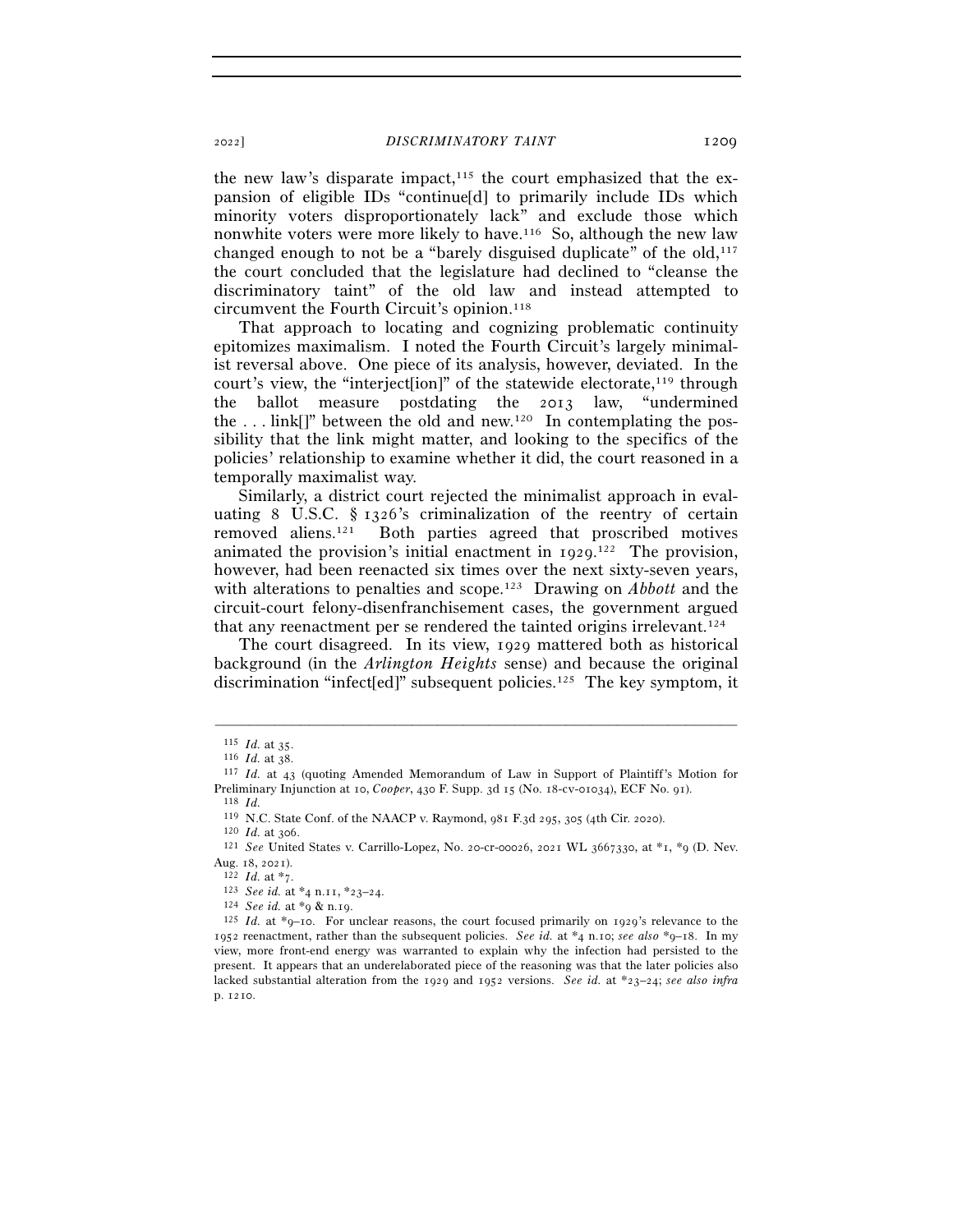concluded, was the lack of "substantial[] alter[ation]" over time.126 The policy's alterations were not to the contrary; no later Congress had "confronted" the problematic roots, and no alterations had "changed [the law's] function" or "functional operation."127 Coupled with additional evidence of proscribed motivations in 1952, this infection invalidated the present-day provision. Other district courts considering this provision and its sibling provision, 8 U.S.C. § 1325, have reached the opposite conclusion, often explicitly embracing the idea that the passage of time rendered the initial law's wrongfulness minimally relevant.<sup>128</sup>

<sup>3</sup>*. The Muddle. —* These admittedly high-level labels aim to outline the landscape, not to imply perfect distinctions in approach. One can always debate categorization. Take *Flowers*. District Attorney Evans was a constant in every trial. Perhaps *Flowers* is thus only maximalist in an anodyne way dependent on a willingness to assume considerable individual motivational continuity over time. That willingness, perhaps, might be less forthcoming where that sort of individualized continuity is less likely (such as multimember institutions). That critique cannot be overstated, though; people, like institutions, change over time.129

More importantly, my claim does not require two crisply demarcated categorical approaches. The point, in fact, is that the categories are not clean, with the diversity itself indicating need for further analysis. After all, one could frame *Trump* as involving individualized continuity no less than *Flowers* — but the government won the former and lost the latter. Perhaps the best demonstration of a lack of consensus lies in recent cases where a standard approach would have helped, if one existed.

For example, when it considered a nonunanimous jury provision in *Ramos v. Louisiana*, 130 the Court made sure to emphasize that the provision's forbearer was adopted with racist intent and effect.131 But the Court's Sixth Amendment resolution failed to specify why that historical relationship mattered.132 Two months later, *Espinoza v. Montana Department of Revenue*133 reversed an application of a state constitutional provision restricting aid to religious schools; its

<sup>126</sup> *See id.* at \*<sup>10</sup>. 127 *Id.* at \*24; *see also id.* at \*23–<sup>25</sup>. 128 *See, e.g.*, United States v. Machic-Xiap, No. 19-cr-407, 2021 WL 3362738, at \*1–2, \*15 (D. Or. Aug. 3, 2021) (considering section 1326); United States v. Rios-Montano, No. 19-CR-2123, 2020 WL 7226441, at \*4 (S.D. Cal. Dec. 8, 2020) (considering section 1325).<br>
<sup>129</sup> See, e.g., Levinson, *supra* note 16, at 1373 n.211.<br>
<sup>130</sup> 140 S. Ct. 1390 (2020).<br>
<sup>131</sup> See id. at 1394.<br>
<sup>132</sup> Id. at 1426–27 (Alito,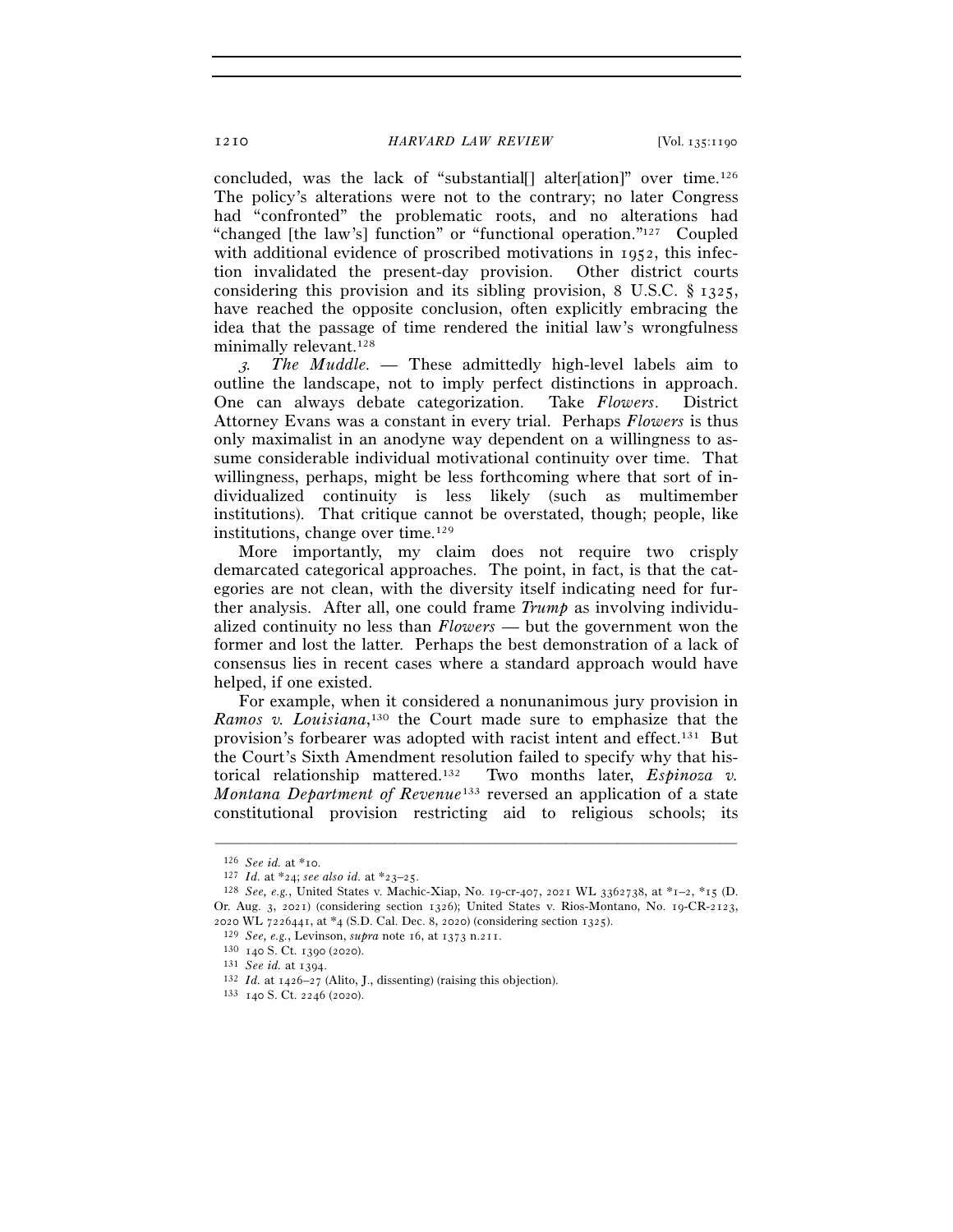<sup>2022</sup>] *DISCRIMINATORY TAINT* 1211

predecessor provision modeled a failed federal constitutional amendment motivated by anti-Catholic animus.134 *Espinoza* noted the history, but said nothing about whether it might inform the analysis.135

Further emphasizing the range of thought, two Justices who concurred in both cases to discuss the predecessor found themselves on functionally different sides: Justice Alito stressed the discriminatory predecessor in *Espinoza* and argued against its relevance in *Ramos*, while Justice Sotomayor did the opposite.<sup>136</sup> I do not mean to imply disingenuousness. As I will argue, taint is context-sensitive, and one might well conclude (and both Justices attempted to show) that it is more outcome determinative in one of these cases than the other. My point is simply that the lack of consensus on approach generates significant differences in engagement even among those who are willing to acknowledge that a discriminatory predecessor might matter.

\* \* \*

The cases confirm the prevalence of allegedly discriminatory antecedents. They also confirm the law's undeveloped state, notwithstanding the broad judicial understanding that context matters. Courts never ignore history. But what they fail to do is apply a consistent theoretical framework to that history that permits robust evaluation of *policy continuity*. One can, perhaps, excuse them for failing to apply what does not exist. History, especially a problematic predecessor, surely matters. But because we do not agree on why, how, or what it takes to cancel it out, courts invariably operate in a critically undertheorized way. This issue is too important — and too certain to persist — for us not to do better. Accordingly, the next Part pulls together the strands of theory embedded in the cases, explains why they matter, and employs them to construct a framework that can help judicial and nonjudicial actors better organize and systematize their analysis of discriminatory predecessors.

<sup>–––––––––––––––––––––––––––––––––––––––––––––––––––––––––––––</sup>

<sup>&</sup>lt;sup>134</sup> See id. at 2268–69, 2271 (Alito, J., concurring); see also id. at 2258–59 (majority opinion).<br><sup>135</sup> See id. at 2259 (stating only that "the historical record is 'complex'").<br><sup>136</sup> Compare id. at 2273 (Alito, J., con T1 to T2, disputing that the provision was "cleansed of its bigoted past" and arguing that "it . . . does not matter whether Montana readopted the . . . provision for benign reasons"), *and Ramos*, 140 S. Ct. at 1426 (Alito, J., dissenting) (treating the jury provision's origins as irrelevant), *with id.* at 1410 (Sotomayor, J., concurring) (arguing that the jury provision's origins are "worthy of . . . attention" because of the provision's persistent discriminatory effects and the reenacting legislature's failure to "grapple[] with the laws' sordid history"), *and Espinoza*, 140 S. Ct. at 2293 n.2 (Sotomayor, J., dissenting) (arguing that the reenacting legislature sufficiently engaged the past and that some Catholics supported the reenactment).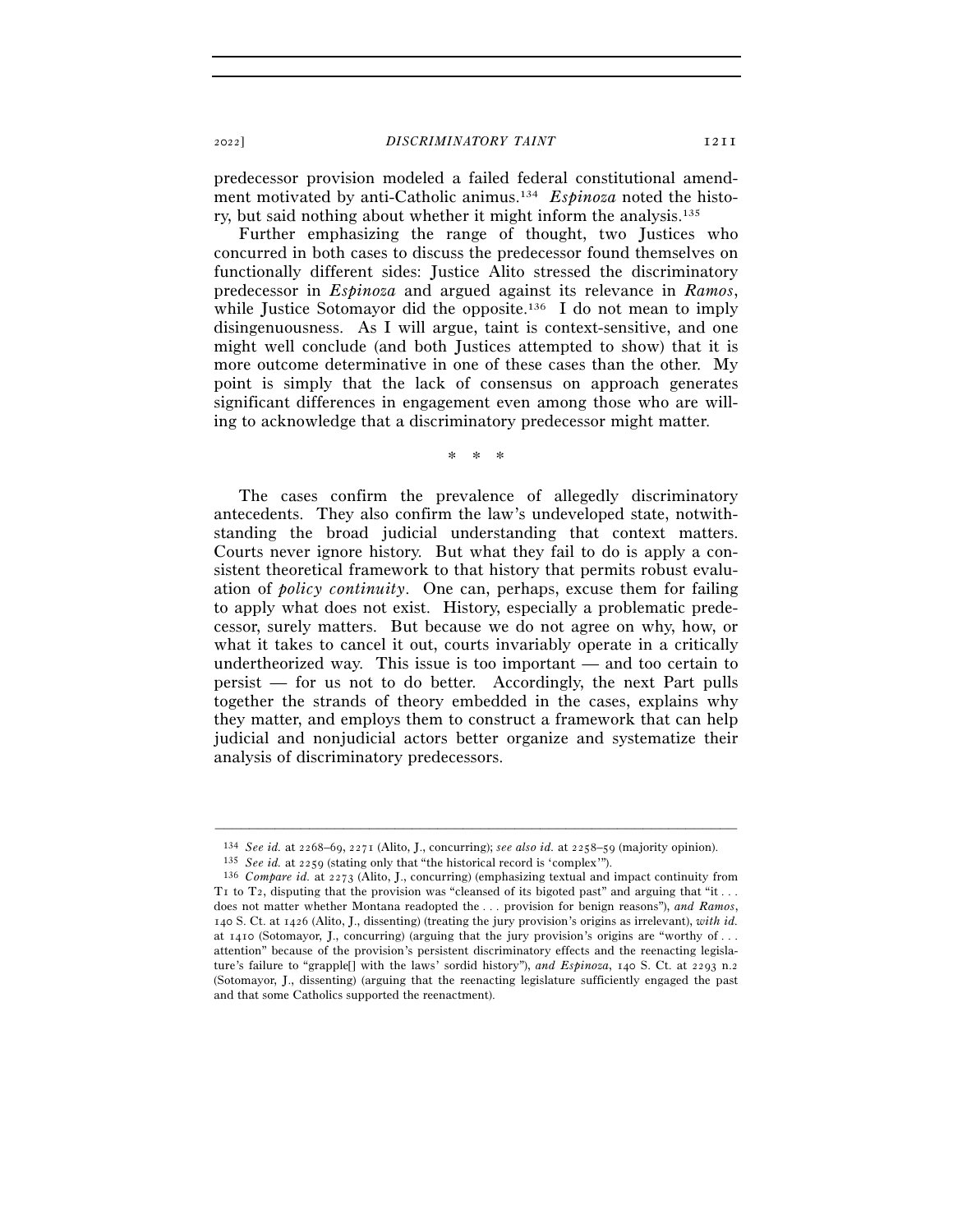#### II. THE MISSING PIECE: DISCRIMINATORY TAINT

A crisper concept of "taint" can demystify many of the recurring problems of temporality and change. This Part looks to broader principles of legal continuity to build a better descriptive account that reflects and ties together the key recurring problems in discriminatory predecessor cases.

#### *A. Legal Continuity, Meaning, and Responsibility*

A step back from doctrine may help. Professor Richard Pildes has offered a useful public law taxonomy for describing whether and how much contingent context should shape evaluation of government action. An approach based on "institutional realism" focuses on how an institution "actually function[s] in, and over, time."137 Its antonym, "institutional formalism," treats institutions in a "black box" manner: "intentionally ignor[ing]" contingent institutional features, including the institution's previous behavior in substantially similar circumstances.138 When faced with this tension, Pildes notes, courts are "all over the map."139 That aptly summarizes section I.C's portrait of courts addressing allegedly discriminatory predecessors.

This clash is unsurprising. Our constitutional tradition empowers new democratic actors to set new courses.140 Formalism advances that end when it declines to impugn facially legitimate actions with "more contingent, specific features of institutional behavior."<sup>141</sup> Formalism also embraces the rule-of-law benefits of treating (formally) like cases alike.142 These are real benefits. Yet institutions transcend their present personnel.143 Formally "new" institutional actors had predecessors whose actions shaped the institutional world their successors occupy, in ways that empower and constrain.144

<sup>&</sup>lt;sup>137</sup> Pildes, *supra* note 23, at 2.<br>
<sup>138</sup> *See id.*<br>
<sup>139</sup> *Id.* at 37.<br>
<sup>140</sup> *See, e.g.*, Greene, *supra* note 25, at 128; Super, *supra* note 16, at 77–78.<br>
<sup>141</sup> Pildes, *supra* note 23, at 2.<br>
<sup>142</sup> *See id.* at 7; (2011). The essence of that transcendence is, naturally, the subject of contestation, but I take as a given the broad acceptance that it is true in some sense. *See, e.g.*, Kendy Hess, *The Unrecognized Consensus About Firm Moral Responsibility*, *in* THE MORAL RESPONSIBILITY OF FIRMS 170– 71, 182–84 (Eric W. Orts & N. Craig Smith eds., 2017).

<sup>144</sup> *See* Karen Orren & Stephen Skowronek, *Institutions and Intercurrence: Theory Building in the Fullness of Time*, *in* NOMOS XXXVIII: POLITICAL ORDER 111, 140–41 (Ian Shapiro & Russell Hardin eds., 1996); Daphna Renan, *The President's Two Bodies*, 120 COLUM. L. REV. 1119, 1178 (2020); ERNST H. KANTOROWICZ, THE KING'S TWO BODIES: A STUDY IN MEDIEVAL POLITICAL THEOLOGY 294–95, 299, 301–02, 309–13 (1997) (noting medieval application of the principle of "identity despite changes" to states, *id.* at 311); Natasha Wheatley, *Spectral Legal Personality in Interwar International Law: On New Ways of*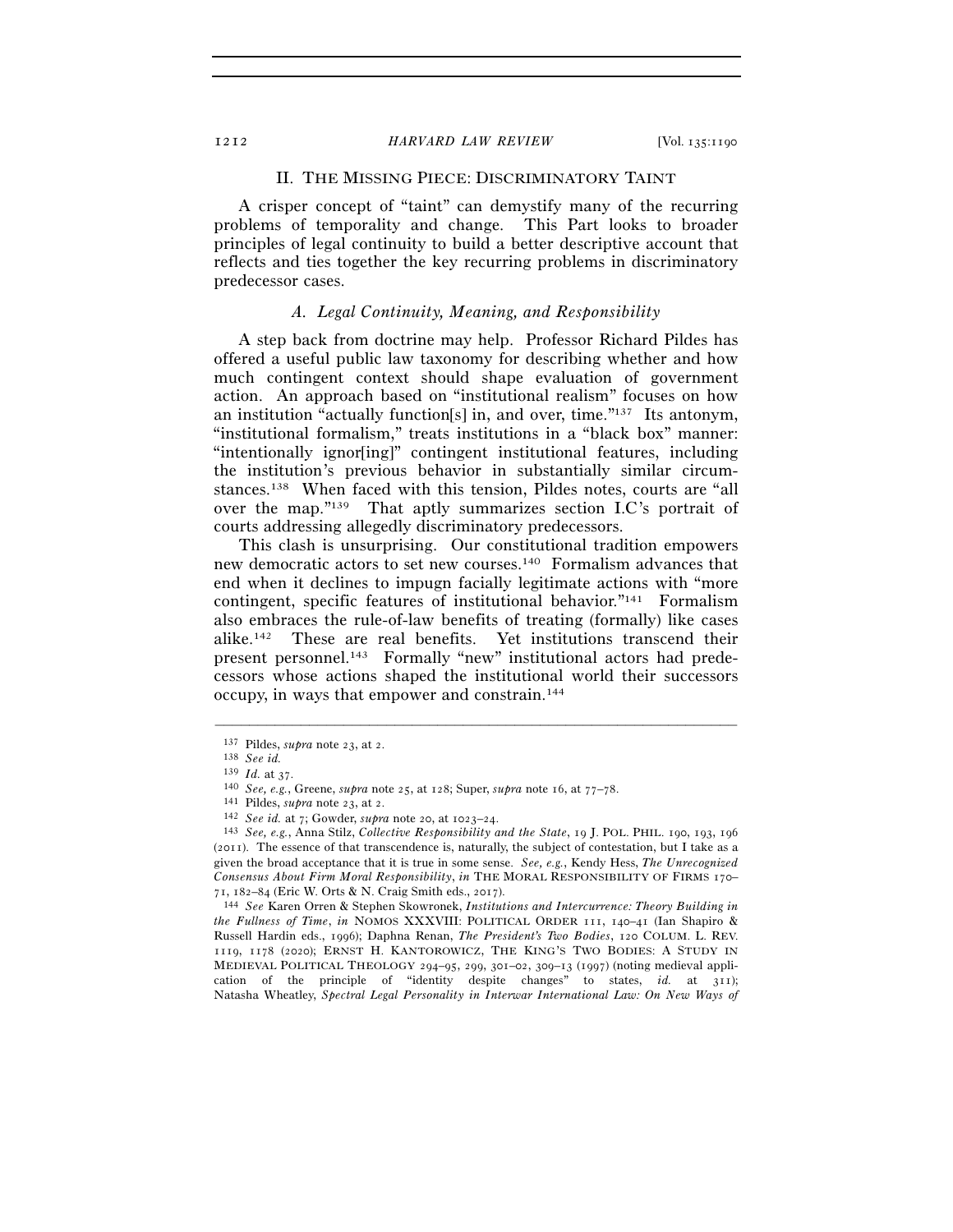That much is broadly uncontroversial. For example, public law remedies for government wrongdoing often constrain what later officials may do.145 Decisionmakers for corporations and marketparticipant governments can contractually bind their successors.146 And some government decisions (like exploiting nonrenewable resources) are simply irreversible, whatever later actors may prefer. But the common thread in these easier cases is a T<sub>1</sub> commitment to courses of action that inherently outrun the decisionmakers' tenure, like an ongoing contractual relationship or logging of a forest. It is more controversial to suggest that some aspect of a  $T_1$  action can outlive that action's formal demise to generate constraints on nonidentical T2 action.

A formalist response to that suggestion might simply say T1 does not "constrain" T2 at all, or only can if it is probative of T2 decisionmakers having behaved impermissibly. On this view, the time to address T1 was when it was in force. Now that it is not, discussion of wrongfulness should be addressed to its replacement. Surely this response is sometimes appropriate.147 Institutional realism, though, can justify a richer inquiry: whether T1's validity and its *relationship* to T2 independently impeaches T2.

As it turns out, it is unnecessary to rely on institutional realism in the abstract. It points toward an amply precedented approach. Across various areas, the law often recognizes that formal separateness and nonidentity may not bar the intertemporal transmission of blameworthiness. The common element in these disparate approaches is the recognition that substantial continuity matters. Responsibility may depend on what a discrete event relates to over time within its institutional context.

To make this more concrete, consider some institutional examples. In corporate law, "[a] corporation that acquires, merges with, consolidates with, or spins off from a criminal corporation automatically inherits a criminal taint."148 Continuity can affect corporate civil lia-

*Not Being a State*, 35 LAW & HIST. REV. 753, 774 (2017) (citing Professor Ernst Kantorowicz's analysis of the concept of "the state as legal corporation"); David Ciepley, *Is the U.S. Government a Corporation? The Corporate Origins of Modern Constitutionalism*, 111 AM. POL. SCI. REV. 418, <sup>423</sup> (<sup>2017</sup>). 145 *See* Parker, *supra* note 8, at 1161–<sup>62</sup>. 146 *See* Jon D. Michaels, *Privatization's Pretensions*, 77 U. CHI. L. REV. 717, 739–44 (2010); *see* 

*also* ODETTE LIENAU, RETHINKING SOVEREIGN DEBT: POLITICS, REPUTATION, AND LEGITIMACY IN MODERN FINANCE  $I-4$ ,  $I0-II$  (2014) (discussing "norm of sovereign debt continuity" — "that sovereign states should repay debt even after a major regime change," *id.* at <sup>2</sup>). 147 *See Post Hoc Ergo Propter Hoc*, THE OXFORD DICTIONARY OF PHIL. (Simon Blackburn ed.,

<sup>3</sup>d ed. 2016), https://www.oxfordreference.com/view/10.1093/acref/9780198735304.001.0001/ acref-9780198735304-e-2448 [https://perma.cc/4S37-9RWF] (noting the "fallacy of arguing that because one event happened after another, it happened because of it").

<sup>148</sup> Mihailis E. Diamantis, *Successor Identity*, 36 YALE J. ON REGUL. 1, 4 (2019).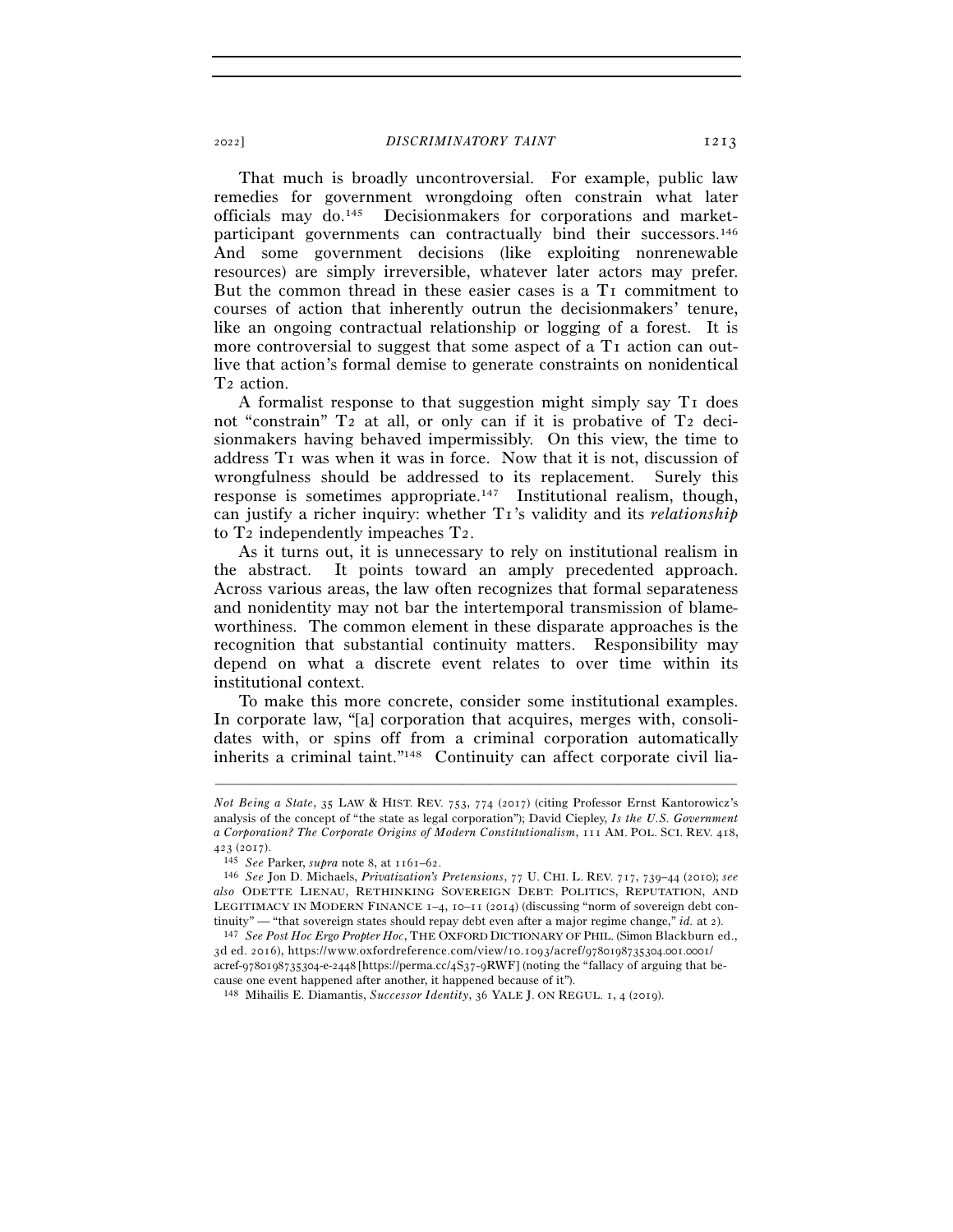bility under similar circumstances, too.<sup>149</sup> Similarly, one district attorney's nonprosecution promises have constrained successors' ability to decide otherwise.150 Even the innocuous concept of stare decisis counts: courts face otherwise inapplicable constraints on some cases' resolution merely because of resolutions in a "previous *similar* case" here, "the past is supposed to govern the present."<sup>151</sup>

Continuity-related responsibility for natural persons tracks the treatment of artificial persons. Accordingly, many criminal law doctrines transmute otherwise blameworthy acts into blameless acts "because [they are] rooted in or determined by factors that preceded the criminal incident."152 Duress and insanity are two well-known examples.153 The opposite is also true; consider conspiracy law. There, B's prior entry into an enterprise with A may make B culpable for blameworthy acts A takes growing out of that enterprise.154 Theories of implied-in-law contracts or unjust enrichment can be understood similarly, as rendering otherwise legitimate enrichment impermissible based on preceding conduct.155 Indeed, across diverse settings, responsibility determinations are shaped by a treatment of two or more temporally separated events as continuous, or not.156

In short, while maintaining a commitment to connecting blameworthiness to culpability, the law has long understood culpability flexibly. In doing so, it often recognizes that continuity between past and present discrete acts informs (or, if you like, constrains) the validity or

<sup>149</sup> 4 JAMES COX & THOMAS LEE HAZEN, TREATISE ON THE LAW OF CORPORATIONS § 22:8 (3d ed. 2020) (observing "well recognized exemptions" to the rule that a corporation that purchases another corporation's assets is not subject to the selling corporation's liabilities, including where the transaction is a "de facto merger" or "when the surviving company carries forward a common identity with the selling corporation"); 15 FLETCHER CYCLOPEDIA OF THE LAW OF CORPORATIONS § 7123.20 (discussing similar continuity-based "continuity of enterprise" and "continuation of business" doctrines).

<sup>150</sup> *See, e.g.*, Commonwealth v. Cosby, 252 A.3d 1092, 1130–31, 1136 & n.24, 1144 (Pa. <sup>2021</sup>). 151 Austin Sarat & Thomas R. Kearns, *Writing History and Registering Memory in Legal* 

*Decisions and Legal Practices: An Introduction*, *in* HISTORY, MEMORY, AND THE LAW 1, 4 (Austin Sarat & Thomas R. Kearns eds., 2002); *see also* Planned Parenthood of Se. Pa. v. Casey, 505 U.S. 833, 854 (1992) (joint opinion) ("[T]he very concept of the rule of law underlying our own Constitution requires such *continuity over time* that a respect for precedent is, by definition, indispensable." (emphasis added)).

<sup>152</sup> Mark Kelman, *Interpretive Construction in the Substantive Criminal Law*, 33 STAN. L. REV. 591, 611 (1981); *see also* Paul H. Robinson, *Imputed Criminal Liability*, 93 YALE L.J. 609, <sup>611</sup>–12 (<sup>1984</sup>). 153 *See* Kelman, *supra* note 152, at <sup>611</sup>. 154 Robinson, *supra* note 152, at 617, 665–68. I thank Professor Aziz Huq for suggesting this

example.

<sup>155</sup> *See, e.g.*, Scarlett v. Air Methods Corp., 922 F.3d 1053, 1064–65 (10th Cir. 2019) (discussing implied-in-law contracts); Town of New Hartford v. Conn. Res. Recovery Auth., 970 A.2d 592, <sup>611</sup>–13, <sup>611</sup> n.25 (Conn. <sup>2009</sup>) (same). 156 *See, e.g.*, J.M. Balkin, *The Rhetoric of Responsibility*, 76 VA. L. REV. 197, 229–33, 241–<sup>43</sup>

<sup>(</sup>1990).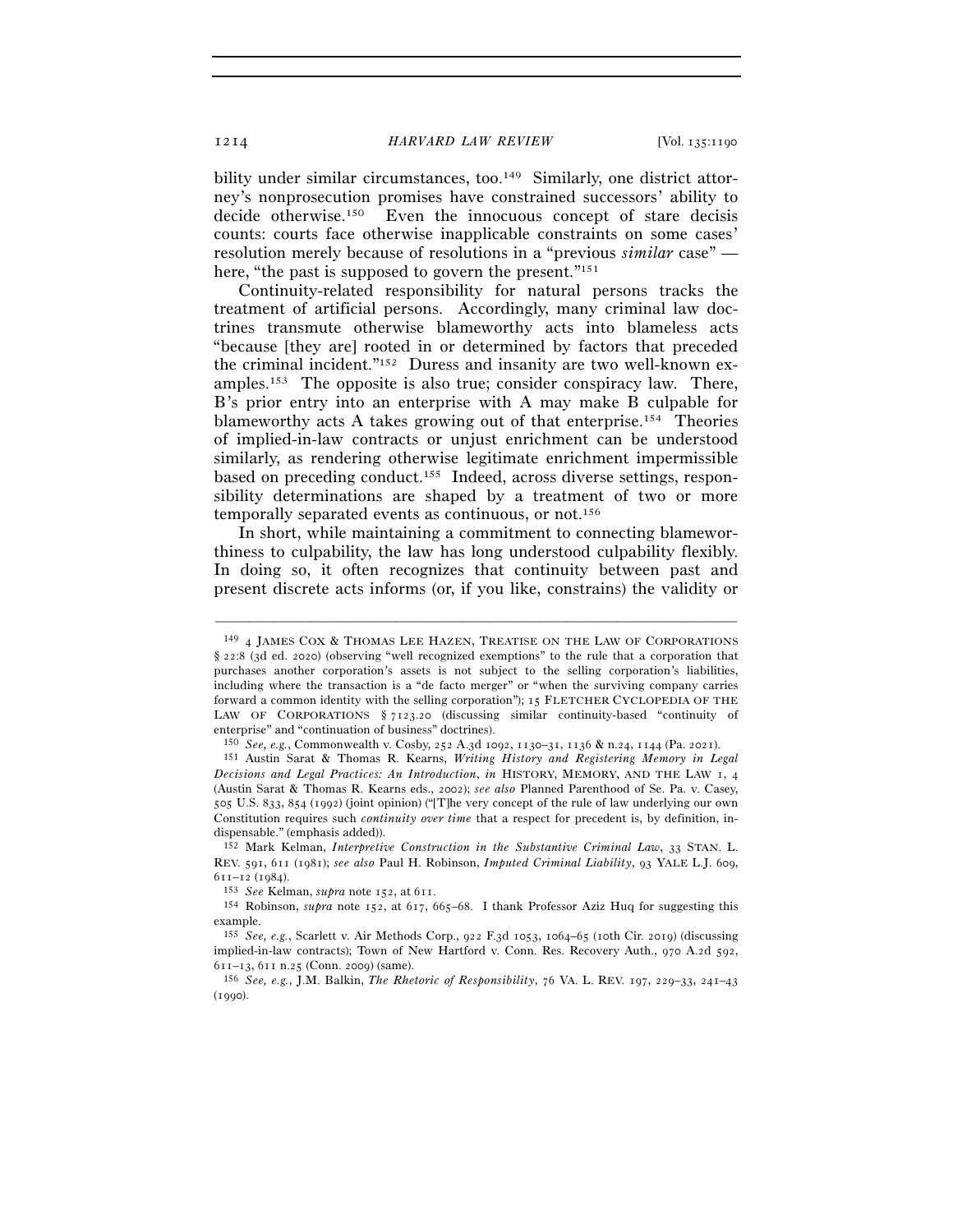<sup>2022</sup>] *DISCRIMINATORY TAINT* 1215

meaning of later-in-time acts. This can occur even when such acts are formally separated and substantively distinct, and it does not depend on a T2 actor's willing endorsement or embrace of those constraints.

From this perspective, the anti-continuity embraced in many recent constitutional law cases seems more like an outlier.157At the very least, continuity's recurrence in legal responsibility determinations should caution against dismissing it in the constitutional discrimina tory predecessor context.158 Any attempt to resolve the uncertainty section I.C describes should recognize as much. The question of how much constitutional significance we *should* afford policy continuity is, at least, an open one.

The old tension between realism and formalism cannot be resolved jurispathically.159 We need both, inside and outside constitutional law. Deciding which should drive our approach to constitutional law continuity must draw on some normative priors.160 I turn now to sketching some priors that counsel in favor of temporally maximalist realism in this context.

<sup>157</sup> *See, e.g.*, Abbott v. Perez, 138 S. Ct. 2305, 2324–25 (2018); *cf.* Shelby County v. Holder, 570 U.S. 529 (2013) (invalidating a VRA provision that restricted voting changes by certain Southern states based on a formula pegged to past state conduct); Cristina M. Rodríguez, *The Supreme Court,* 2020 *Term — Foreword: Regime Change*, 135 HARV. L. REV. 1, 144 (2021) (arguing that *Brnovich v. Democratic Nat'l Comm.*, 141 S. Ct. 2321 (2021), "continue[d] the line of thought [the Court] began in *Shelby County*, of downplaying the discriminatory effects of voting rules by divorcing the state laws under its consideration from any history of discrimination"); Boddie, *supra* note 16, at 1289–90; Guy-Uriel E. Charles & Luis E. Fuentes-Rohwer, *The Court's Voting-Rights Decision Was Worse than People Think*, THE ATLANTIC (July 8, 2021), https://www.theatlantic.com/ideas/archive/2021/07/brnovich-vra-scotus-decision-arizona-votingright/619330 [https://perma.cc/4NHE-JJR8] (describing *Brnovich* as embodying a recent "impulse" in election law cases to "unmoor the present from the country's history of racial discrimination").

<sup>158</sup> Constitutional theorists have often advocated greater attention to history and continuity, *see* Siegel, *supra* note 16, at 2119 (articulating a "preservation through transformation" theory for "regime[s]"), but have not emphasized the uniqueness of T1/T2 policy relationships, *see* Driver, *supra* note 17, at 943 (discussing backups, which do pose the  $T_1/T_2$  fact pattern, but for reasons not focused on their temporal aspects). Opponents of greater attention to history have often emphasized amorphousness problems. *See, e.g.*, Kim Forde-Mazrui, *The Canary-Blind Constitution: Must Government Ignore Racial Inequality?*, 79 LAW & CONTEMP. PROBS. 53, 53, 64–65 (2016); Boddie, *supra* note 16, at <sup>1279</sup>. 159 *Cf.* Robert M. Cover, *The Supreme Court,* 1982 *Term — Foreword: Nomos and Narrative*, <sup>97</sup>

HARV. L. REV. 4, 40 (1983) (observing a judicial "jurispathic" role in "suppres[sing]" one view of

the law in favor of another); Pildes, *supra* note 23, at 53–<sup>54</sup>. 160 *See* Levinson, *supra* note 16, at 1372, 1375–76; *cf.* Richard Thompson Ford, *Bias in the Air: Rethinking Employment Discrimination Law*, 66 STAN. L. REV. 1381, 1388 (2014) (observing the private law truism that "legal 'causation' does not refer to an objective phenomenon but is instead a legal conclusion informed by normative judgments").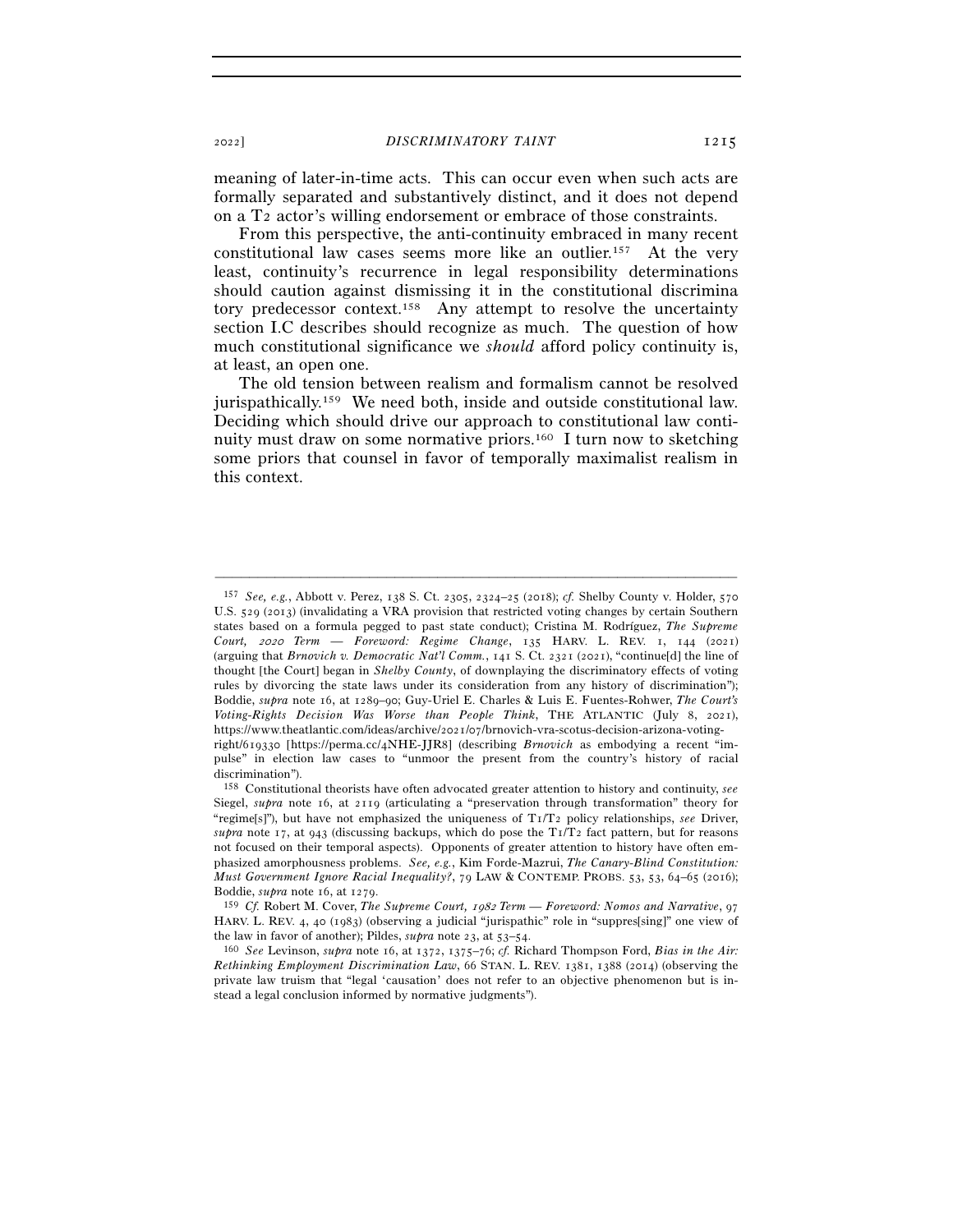#### *B. Guiding Principles*

Perhaps surprisingly, wide agreement exists regarding the general principles that support a temporally maximalist approach to the taint problem: effectuating constitutional mandates requires, among other things, that they are not evaded through artifice and that past unconstitutional conduct is not extended into the present.

Consider evasion. Here, courts have long aimed to extinguish bad faith attempts to comply with the form but not the substance of constitutional rules. Indeed, so-called "anti-evasion" doctrines occur throughout constitutional law, reflecting a sense that constitutional rules are not made to be broken.161 Most disagreements concern what should be deemed evasion.

The past's extension into the present poses some thornier questions. Sometimes constitutional law takes this quite seriously, despite the Supreme Court's recent anti-continuity strain.162 For example, detecting unconstitutional discrimination authorizes a court not just to enjoin the discrimination but to ensure the eradication of its effects.163 Disputes here are over how far courts may go in eradicating.164 Similarly, the Court has recognized that remedying the effects of past discrimination (public or private) is a compelling interest, at least if identified with specificity.165 Here, the nuanced cases involve whether express government use of racial categories to craft such remedies survives strict scrutiny.166 But the interest qualifies as compelling irrespective of whether the Court thinks a particular means of pursuing the interest passes constitutional muster.

These principles generate difficult questions at the margins. But incompletely theorized agreements on the general principle still can generate a sophisticated means of evaluating facially neutral governmental acts with discrete, specific past discriminatory predecessors.167

<sup>161</sup> Brannon P. Denning & Michael B. Kent, Jr., *Anti-evasion Doctrines in Constitutional Law*, 2012 UTAH L. REV. 1773, 1779; *see also* Elena Kagan, *Private Speech, Public Purpose: The Role* 

<sup>%</sup> of Governmental Motive in First Amendment Doctrine, 63 U. CHI. L. REV. 413, 414 (1996).<br><sup>162</sup> See sources cited supra note 157.<br><sup>163</sup> See, e.g., United States v. Virginia, 518 U.S. 515, 547 (1996); Douglas Laycock, The D *the Irreparable Injury Rule*, 103 HARV. L. REV. 687, 718 (1990) ("[G]overnment defendants who are immune from damages are subject to reparative and structural injunctions ordering them to undo the consequences of past wrongs." (footnote omitted)). 164 *See, e.g.*, Freeman v. Pitts, 503 U.S. 467, 506 (1992) (Scalia, J., concurring) (arguing that the

passage of time necessarily implies the dissipation of a constitutional violation's effects); *cf.* Levinson, *supra* note 16, at 1354–55.<br><sup>165</sup> Parents Involved in Cmty. Schs. v. Seattle Sch. Dist. No. 1, 551 U.S. 701, 720 (2007); Shaw

v. Hunt, 517 U.S. 899, 909 (<sup>1996</sup>). 166 *See, e.g.*, BREST ET AL., *supra* note 25, at 1128–<sup>30</sup>. 167 *Cf.* Cass R. Sunstein, *Incompletely Theorized Agreements*, 108 HARV. L. REV. 1733, <sup>1739</sup>

<sup>(</sup>1995) (discussing the phenomenon of "comfortable . . . agreement on a general principle" notwithstanding the possibility of "disagreement about [some] particular cases").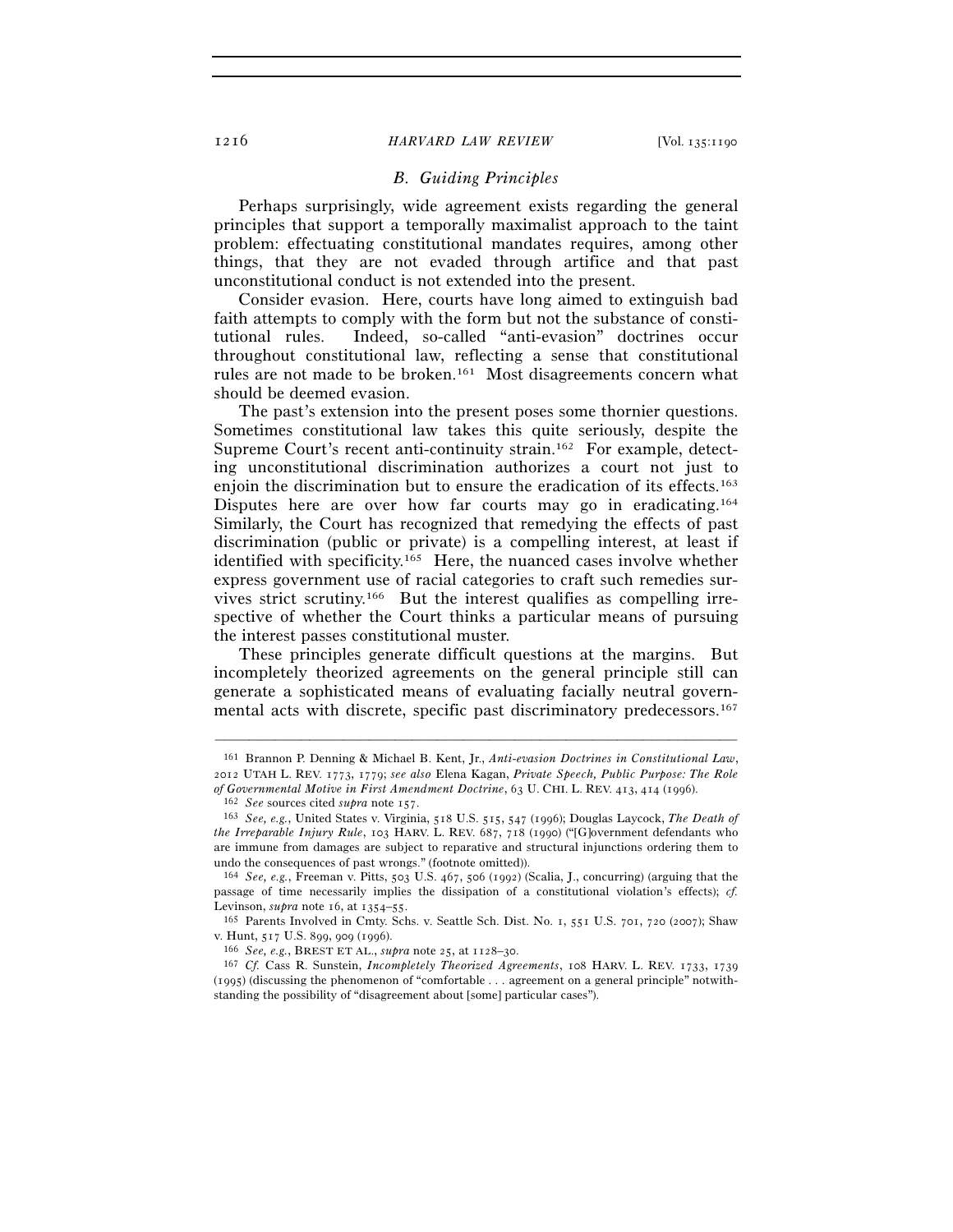#### <sup>2022</sup>] *DISCRIMINATORY TAINT* 1217

We need not specify the precise limits of proper governmental responses to what the Supreme Court calls historical "societal discrimination."168 Nor is consensus necessary on how often governments may voluntarily use race-conscious curative measures. We can build on the wide agreement that specific past acts of wrongdoing can, but should not, extend themselves into the present and that governments should not be permitted to do indirectly what they cannot do directly.

Any nonarbitrary decision about how the law should treat time and continuity involves value judgments.169 Those whose judgments differ from mine may reach different conclusions. Here, though, more consensus exists than one might first think. Enough exists, at least, to recognize that the relationship between some modern government acts and some earlier discriminatory government acts may be uniquely relevant to the modern acts' validity. This Article's remainder takes up the task of defining and justifying that relevance as a constitutional antidiscrimination concept.

#### *C. Two Types of (Potential) Taint*

Before drawing on the foregoing principles to animate a better descriptive account of taint, it is worth pausing to highlight an important taxonomical point they facilitate. Every case in section I.C at least plausibly implicated legal continuity and the possibility of persistent past wrongful discrimination. Phrased that way, section I.C reveals an unappreciated genus of cases involving ostensibly discriminatory predecessor policies.

Yet section I.C also reveals an important species-level distinction within that genus. On one hand are cases like *Ramos* and *Espinoza*, where the T<sub>I</sub> is quite far away, with complete decisionmaker turnover within the relevant institution. Call these "distant" cases. On the other hand are cases like *Trump* and *Abbott*, where the T2 closely follows the T1, often with substantial or complete decisionmaker identity within the relevant institution. Call these "compressed" cases.

Part of the problem any taint concept must resolve — and probably the source of some of the methodological muddle — lies in uncertainty about how the taint idea would apply to these related but distinguishable species. In distant cases, how powerful should the mere passage of time be? (For example, does a taint claim's force necessarily dissipate with time?) In compressed cases, what does the compactness tell us  $\frac{1}{2}$  is it relevant only to potential, proscribed T<sub>2</sub> in-

<sup>168</sup> *Shaw*, 517 U.S. at <sup>910</sup>. 169 *See* Balkin, *supra* note 156, at 262–63; Levinson, *supra* note 16, at 1315–16, 1375–76. *See generally* Kelman, *supra* note 152, at 593–95, 638–39, 666–67.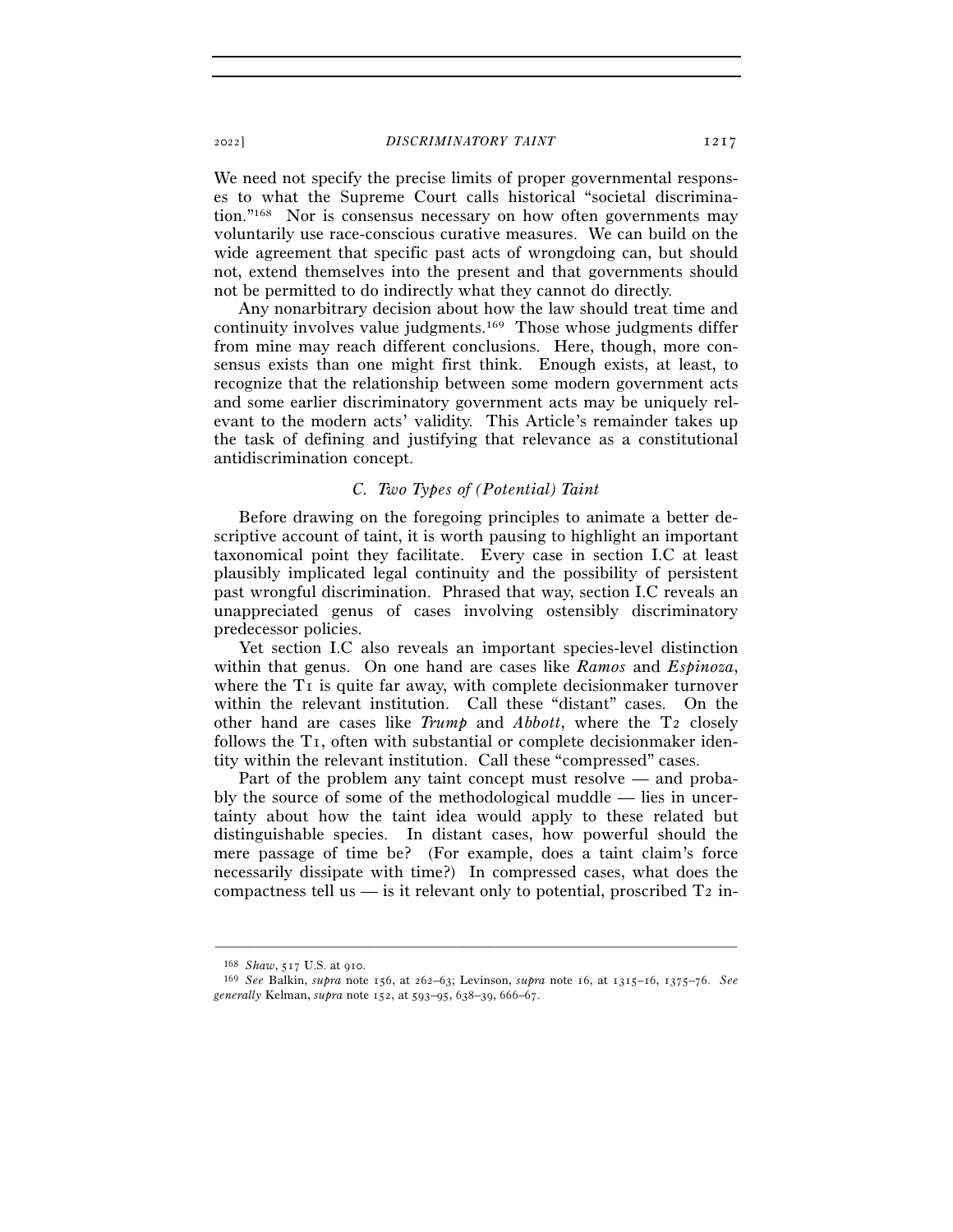tentions, or is there some sense in which the  $T_2$  situation can be questioned irrespective of intent?

In describing taint, then, I am sensitive to this distinction. Yet because the types exist within a genus, my proposal simultaneously recognizes that distant and compact cases manifest the same problem, on different scales. A unified genus-level approach is worth pursuing.

#### *D. Describing Taint*

I turn now to proposing an approach to discriminatory descent problems, with these principles and taxonomy in hand. The key firstcut need is a better definition of a tainted relationship. We can't know how to treat taint until we agree on what we mean when we invoke it. I propose a less deferential approach that nevertheless preserves the possibility that a contemporary policy is legitimate despite *relevant* discriminatory history.

Relevance matters. By analogy, just as we do not treat the big bang (for example) as a legally relevant cause, not every public act that occurred before the putative  $T_2$  is relevant to a taint analysis.<sup>170</sup> This distinction is important for nonidentical later-in-time policies. Take the example of the nonunanimous jury provision from *Ramos*. 171 It might be academically interesting to show that, given the right policy relationship, this past policy could inform responsibility determinations for the present one. But it would be almost entirely academic if the relationship became irrelevant were Louisiana merely to reenact the provision but change the number of jurors needed for a conviction from nine to ten.172 Such a trivial move should not be dispositive. But saying that much requires some sort of heuristic for ascertaining how much similarity taint requires.

An analogous problem from mootness law can help rationalize an approach. Some cases require deciding whether a supposedly new governmental policy is different enough from a policy it replaced that it moots litigation on the older policy. Thus, in a case challenging a city's affirmative action ordinance, repealed and replaced with a similar ordinance on the same subject, the Court looked to the "gravamen" of the pending complaint and rejected mootness because the new ordinance "disadvantage[d]" the plaintiffs "in the same fundamen-

<sup>170</sup> *See* Andrew Verstein, *The Failure of Mixed-Motives Jurisprudence*, 86 U. CHI. L. REV. 725, 791 n.207 (2019) (observing that, depending on scope, "every feature of the universe [is] a but-for cause" (emphasis omitted)); Alexandra D. Lahav, Essay, *Chancy Causation in Tort Law*, J. TORT L. (forthcoming 2022) (manuscript at 3) (on file with the Harvard Law School Library) (observing that beyond causation's "irreducible factual core: that an event has a tendency to produce an outcome," legal causation reflects "policy choices used to achieve normative goals").

<sup>171</sup> <sup>140</sup> S. Ct. 1390, 1394 (<sup>2020</sup>). 172 As Louisiana did. *See, e.g.*, *id.* at 1426 (Alito, J., dissenting); State v. Hankton, 122 So. 3<sup>d</sup> 1028, 1038 (La. Ct. App. 2013).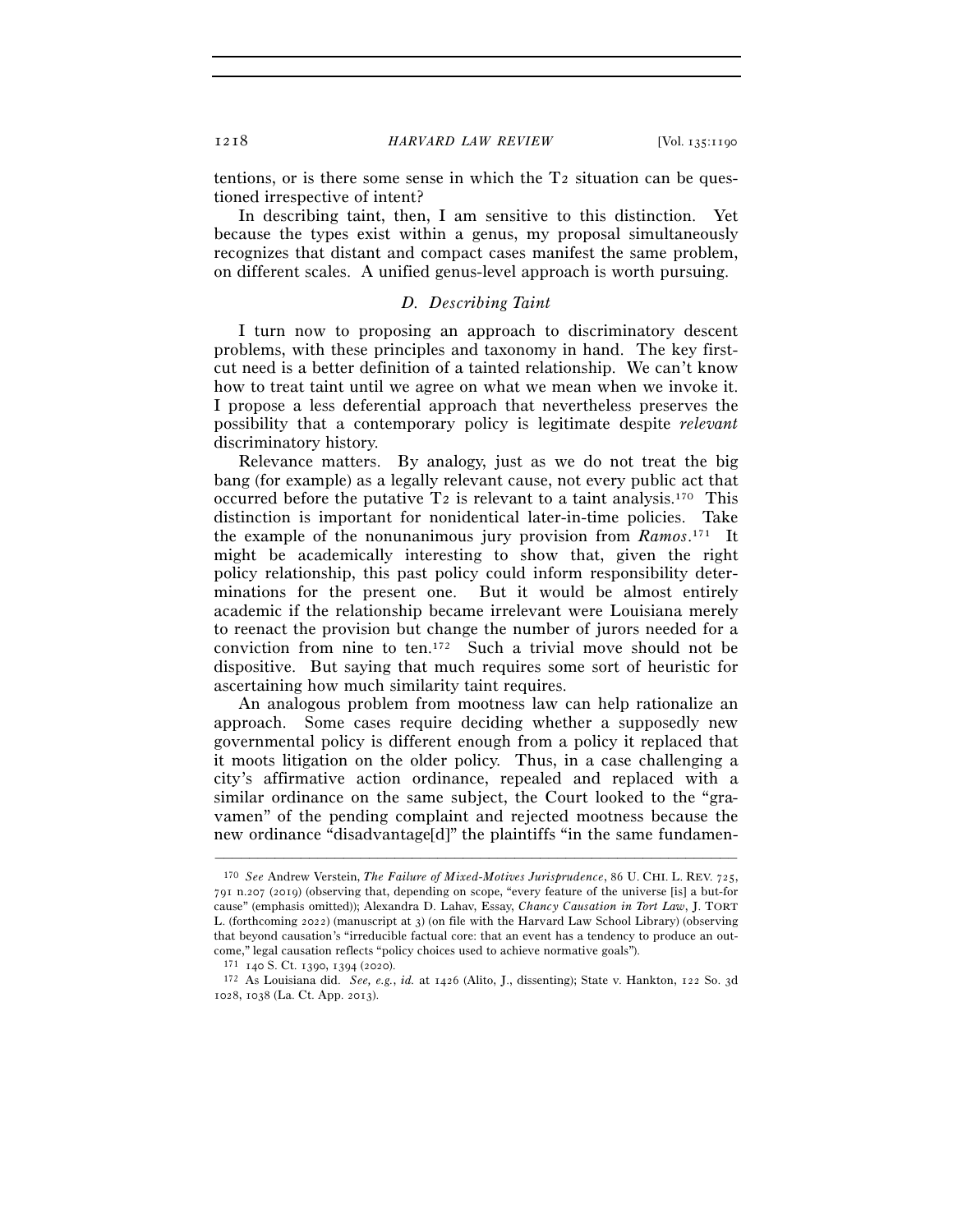tal way."173 The idea is that mootness doctrine would become an evasion doctrine if insubstantial changes extinguished any challenge to a policy's substance.174 Similarly, in the search for a tainted relationship, we can look to the gravamen of the policies and to the sorts of claims plaintiffs at either time might have raised.<sup>175</sup>

Edge cases are inevitable. Those are the price of an antidiscrimination approach that responds to the reality that wrongful discrimination is initially undertaken for a *reason* that may persist through time.176 But it is workable to ask whether the T2 policy acts upon, or operates within, the world in the same way as the supposed  $T<sub>I</sub>$ . That is, we should ask whether an intertemporal policy relationship's characteristics demonstrate the kind of distinctive continuity that the law often treats as relevant to responsibility.<sup>177</sup>

Three factors apparent in section I.C's cases can guide that inquiry. Their presence distinguishes mere post hoc temporal relationships from those suggesting responsibility-laden policy continuity.

An important threshold note: I postpone to section V.A.2 the possibility that the government might dispute the original policy's wrongfulness. Assuming (I think reasonably) that *some* older policies are wrongful, the first question is whether we can detect meaningful continuity between such policies and modern successors. The second question is whether and to what extent such continuity drives constitutional responsibility. To be sure, if we can answer those antecedent questions, the resolution of disputes over the nature of original policies

<sup>173</sup> Ne. Fla. Chapter of Associated Gen. Contractors of Am. v. City of Jacksonville, 508 U.S. 656, 662 (1993); *see also id.* at 660–63; *id.* at 662 n.3 (framing the question as whether the new ordinance "is sufficiently similar to the repealed ordinance that it is permissible to say that the challenged conduct continues").

<sup>174</sup> *See id*. at 662; *see also* Am. Freedom Def. Initiative v. Wash. Metro. Area Transit Auth., 901 F.3d 356, 361–63 (D.C. Cir. 2018) (finding no mootness where the plaintiffs were disadvantaged in the "same fundamental way," *id.* at 362, under a new advertisement policy); 13C CHARLES ALAN WRIGHT ET AL., FEDERAL PRACTICE AND PROCEDURE § 3533.6, at 281 & n.32 (3d ed. 2008). <sup>175</sup> *Cf.* Levinson, *supra* note 16, at 1372–73 (arguing that, in the public law context, questions of

proper "aggregation [of harms and benefits] over time . . . usually take the form of a nexus or germaneness test" and offering examples).

<sup>176</sup> *See, e.g.*, United States v. Fordice, 505 U.S. 717, 747 (1992) (Thomas, J., concurring) ("[D]iscriminatory intent does tend to persist through time . . . ."); Strauss, *supra* note 26, at 956 ("Understanding what is wrong with discrimination may require some tolerance for relatively vague notions; there is no guarantee that the prohibition against discrimination can be expressed in a way that is not somewhat vague.").

<sup>177</sup> I generally speak in terms of distinctive continuity, but not much would change if this were viewed in causation terms, that is, as an argument about what we *ought to* recognize as the constitutionally pertinent results of a discriminatory predecessor. *See* Lahav, *supra* note 170 (manuscript at 3).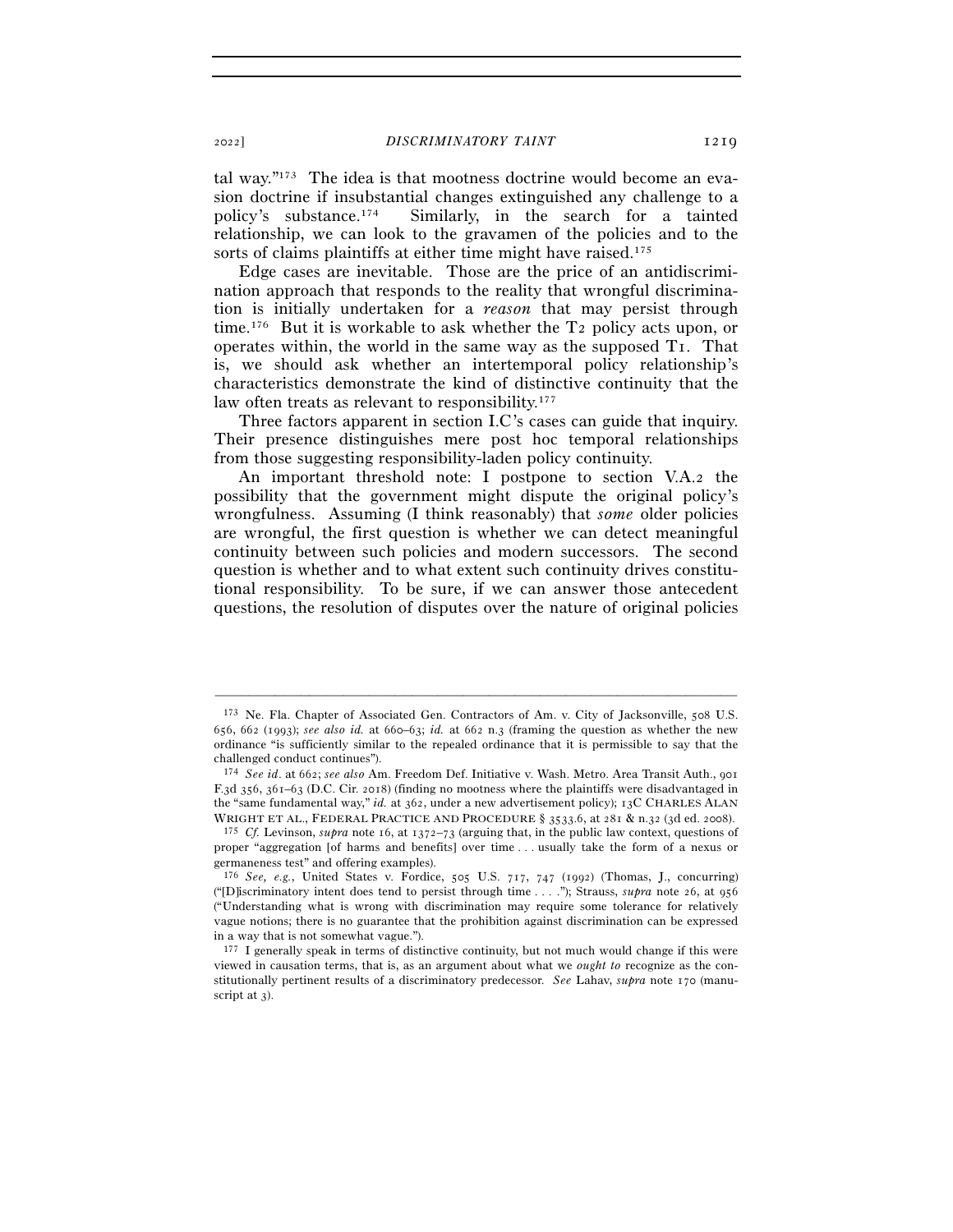may affect the set of cases when taint is relevant. But the set will not be empty.178

<sup>1</sup>*. Same Function. —* Drawing on the mootness analogy, tainted relationships require the subsequent government act to carry forward the predecessor's functional operation. The easiest example is the T2 reenactment of an exact duplicate. Such a case is essentially indistinguishable from a provision untouched since its inception, maintaining its effects.179 It is easiest to see here how the technically new law "brings the old soil with it."180 I do not claim these cases are common. Note, though, that this already illuminates the old futility objection from *Palmer v. Thompson*181: a law repassed in identical form for "different reasons" may be distinguished from an identical, clean-slated new law precisely because it was (1) *repassed* (2) in *that* form.182

While it surely is not difficult to avoid enacting an exact duplicate, the extreme case is a small step from acknowledging that a nonidentical later policy may functionally replicate a predecessor's real-world operation. Indeed, we expect legislatures to update and amend laws because the original law's impetus may, in the main, persist. A realist approach will examine the benefits and burdens the provisions distribute, and the way in which they do so.183 Thus, the nonunanimous jury rule from *Ramos* functionally duplicated the original nonunanimous rule, notwithstanding minor changes.184 So too for the North Carolina voter ID law passed after a previous ID law's invalidation.185

A hypothetical case may elucidate this factor's limits. Suppose that, a few years after *Ramos*, Louisiana gives prosecutors double the peremptory strikes defense attorneys have.186 Insofar as nonunanimous juries "allow[ed] backdoor and unreviewable peremptory

<sup>–––––––––––––––––––––––––––––––––––––––––––––––––––––––––––––</sup> <sup>178</sup> As section V.A.1 notes, if the original policy's wrongfulness is implausible, a court would properly decline to entertain a claim premised on a taint theory.

<sup>179</sup> *See, e.g.*, Hunter v. Underwood, 471 U.S. 222, 227–30, 232–33 (1985); *see also supra* note <sup>64</sup>. 180 *Cf.* United States v. Davis, 139 S. Ct. 2319, 2331 (2019) (quoting Sekhar v. United States, <sup>570</sup>

U.S. 729, 733 (<sup>2013</sup>)) (discussing meaning implications of transplanted statutory phrasing). 181 <sup>403</sup> U.S. 217, 225 (<sup>1971</sup>). 182 *See id.* 

<sup>183</sup> *See* Ne. Fla. Chapter of Associated Gen. Contractors of Am. v. City of Jacksonville, 508 U.S. 656, 662 n.3 (1993) (inquiring whether the "new ordinance is sufficiently similar to the repealed ordinance" that it presents the same controversy).<br><sup>184</sup> The reenactment reduced the number of allowable dissenting jurors from three to two and

expanded the carveout for cases requiring unanimity. *See, e.g.*, Ramos v. Louisiana, 140 S. Ct. 1390, 1426 (2020) (Alito, J., dissenting); State v. Hankton, 122 So. 3d 1028, 1038 (La. Ct. App. <sup>2013</sup>). 185 *See* N.C. State Conf. of the NAACP v. Cooper, 430 F. Supp. 3d 15, 26 (M.D.N.C. 2019)

<sup>(</sup>citing N.C. State Conf. of the NAACP v. McCrory, 831 F.3d 204, 216 (4th Cir. 2016)). <sup>186</sup> This would alter the current Louisiana framework, which allots both sides the same number

of peremptory strikes. LA. CODE CRIM. PROC. ANN. art. 799 (2021) (giving both sides same number).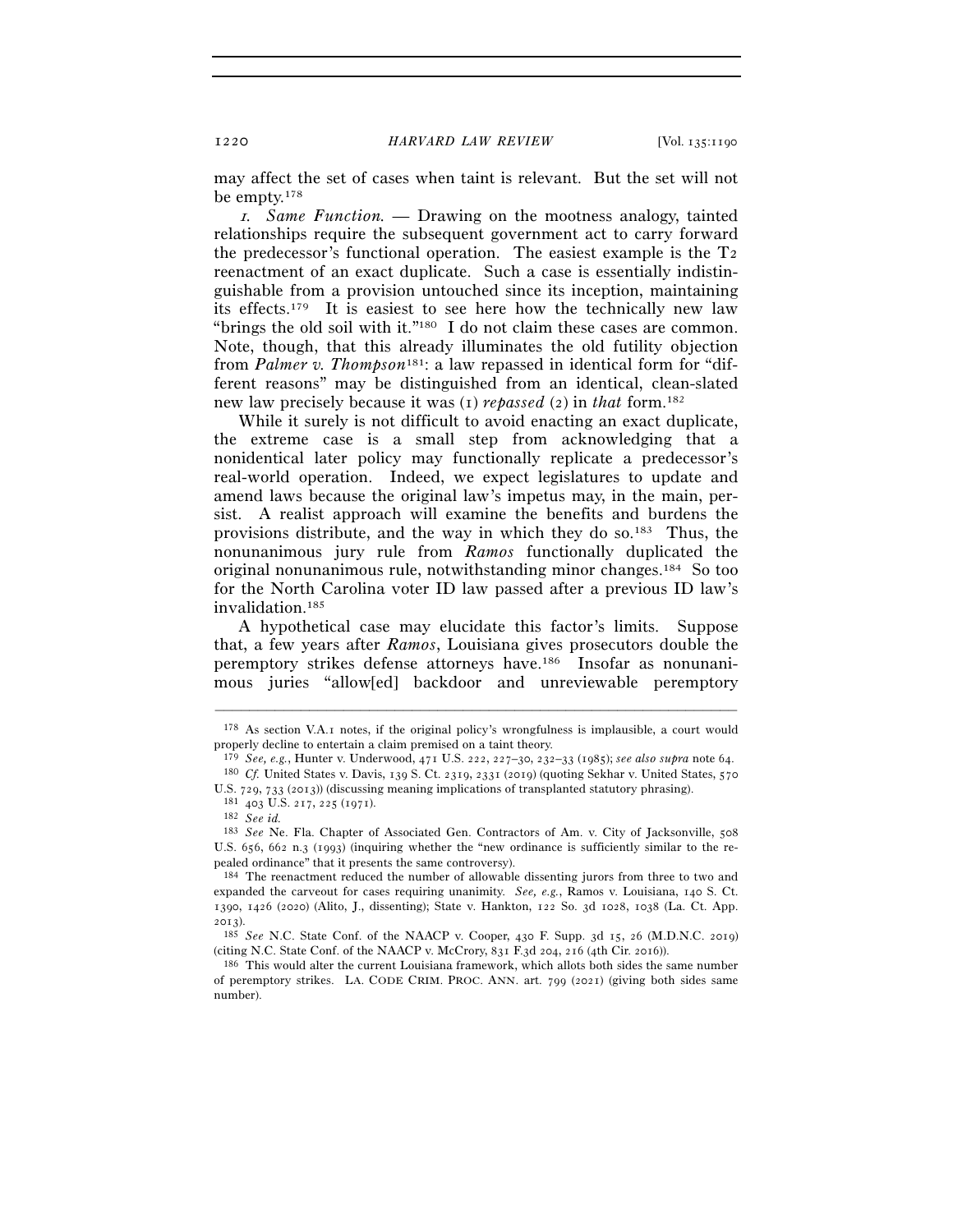strikes,"187 continuity might seem plausible, especially given prosecutorial strikes' racially disparate effects.188 Nevertheless, although the setting is suspicious and probably warrants a conventional equal protection challenge, the policies are insufficiently similar for taint. The first diluted minority-juror influence. The second (by hypothesis) concedes a minority juror's ability to torpedo a guilty verdict but affords prosecutors more front-end power to affect jury composition. Despite potential overlap in ultimate effect, the policies do not operate, and jurors are not "disadvantage[d,]... in the same fundamental way."<sup>189</sup>

In short, continuity in real-world operation and effect confirms subject-matter continuity. To be sure, judgment is required at the margins. But, as the mootness doctrine from which it borrows recognizes, flexible judgment calls are the price of a doctrine that responds to real-world complexity. Understood that way, and once fleshed out, substantial similarity is neither novel nor unduly manipulable. This Article's concept of taint requires this sort of continuity.

<sup>2</sup>*. Continuity and Institutional Responsibility. —* Another key is the actor's identity. The easiest cases, involving persistent individual executive actors,190 do not exhaust the set. The problems of evasion and lingering effects of past wrongdoing do not disappear simply because multimember bodies have inconstant personnel.191 An institutional realist approach suggests that *institutional* continuity helps explain how identity matters, as well as the nature of the responsibility at T2. Taint recognizes responsibility as connected not just to individual decisionmakers but to the institutions of which they are a part.

Here, it helps to disentangle two concepts of responsibility  $-$ "blame responsibility" and "task responsibility."192 The former

<sup>187</sup> *Ramos*, 140 S. Ct. at 1418 (Kavanaugh, J., concurring); *see also id.* at 1417–18.

<sup>188</sup> *See* Frampton, *For Cause*, *supra* note 107, at 786–<sup>88</sup>. 189 Ne. Fla. Chapter of Associated Gen. Contractors of Am. v. City of Jacksonville, 508 U.S. 656, 662 (1993). This is not to make this factor coextensive with mootness, but simply to draw on judicial treatment of similarity in that context to illuminate this one.

<sup>190</sup> *See* Flowers v. Mississippi, 139 S. Ct. 2228, 2245–46, 2250–51 (2020); *see also id.* at 2234, 2236 (emphasizing the continuous presence of the lead prosecutor); *id.* at 2251 (Alito, J., concurring) (same).

<sup>191</sup> In any event, the multi-actor composition of many "executives" makes them "theys" rather than "its" on a realist approach. *Cf.* Kenneth A. Shepsle, *Congress Is a "They," Not an "It": Legislative Intent as Oxymoron*, 12 INT'L REV. L. & ECON. 239 (1992). And not even individual persons are continuous over time, which could theoretically raise  $T_1/T_2$  responsibility allocations in the same way that multimember-body discontinuity does. *See, e.g.*, Levinson, *supra* note 16, at <sup>1373</sup> n.<sup>211</sup>. 192 *See* Stilz, *supra* note 143, at 194 & n.11. This approach to responsibility often surfaces in

nuanced moral philosophy debates over the concept of "moral taint." *See, e.g.*, Marina A. L. Oshana, *Moral Taint*, 37 METAPHILOSOPHY 353, 359 (2006). This piece aligns with defenders of some version of that concept insofar as they reject the claim that no one can be responsible (in any sense) for actions over which they never exercised control. *See, e.g.*, David Silver, *Collective Re-*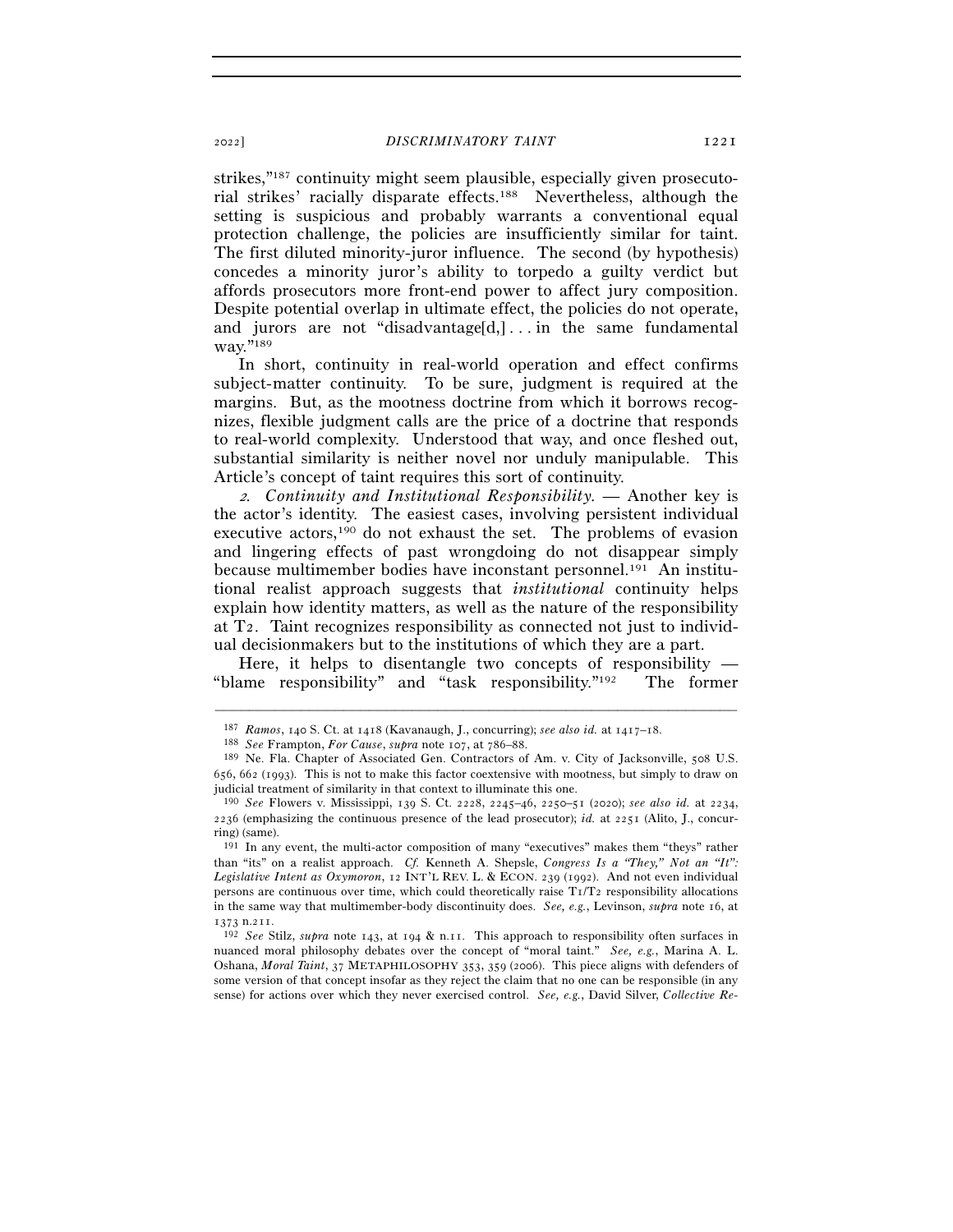recognizes responsibility in a sense that incorporates an actor's "moral fault or virtue."193 In this classic sense, one is responsible because one's blameworthy behavior caused harm. Conversely, task responsibility concedes the actor's moral innocence, yet nevertheless recognizes some responsibility by virtue of some other nonblameworthy behavior they have engaged in. For example, someone who voluntarily joins an organization or group may have task responsibility for harms the organization causes irrespective of individual blame, just as they would share the fruits of organizational success that they did not individually cause.194

This distinction animates a realist approach. Assume arguendo that formal policy separation and nonidentity (characteristic of the discriminatory predecessor fact pattern) preclude imputing identical blame responsibility at T<sub>1</sub> and T<sub>2</sub>. Nevertheless, even when political decisionmakers have changed, new actors have opted into a going concern that has taken action, secured benefits, and incurred liabilities tied to the institution, not its constituent individuals.195 Importantly, this opting in granted T2 actors control over whether to hew to or break from the T1 policy. That control, considered within the institution's historical context (including T1), demonstrates institutional continuity.

That continuity, in turn, reveals task responsibility associated with any persistent, T<sub>1</sub>-rooted harms that T<sub>2</sub> causes.<sup>196</sup> Whatever might have been the case absent reenactment, we can presume that a T<sub>2</sub> reenactment was undertaken to carry forward some of T1's perceived benefits. Institutional embrace of the sweet of the past properly travels with limits on action based on responsibility for the bitter.

The fact of control also supports some assignment of blame based on the T2 actors' active choice to reaffirm T1's operative core. Consider, again, an analogy to conspiracy law, which sometimes holds

*sponsibility, Corporate Responsibility and Moral Taint*, 30 MIDWEST STUD. PHIL. 269, 271 (2006). That said, this Article is a legal intervention rooted in legal approaches to responsibility and culpability. I draw on blame and task responsibility to provide a vocabulary for that intervention, not to endorse a particular side in that broader philosophical debate. It is beyond this Article's scope to take sides on, for example, the aptness of "shame" here. *See* Oshana, *supra*, at

<sup>&</sup>lt;sup>193</sup> Stilz, *supra* note 143, at 195.<br><sup>194</sup> See id. at 194–95.<br><sup>194</sup> A supportive analogy is the classic justification for the potentially infinite transmission of previously incurred debt "to successor governments and states" — "those who follow . . . enjoy . . . the benefit of the credit that [was] extended to their predecessors." Lee C. Buchheit et al., *The Dilemma of Odious Debts*, 56 DUKE L.J. 1201, 1210 (<sup>2007</sup>). 196 *See, e.g.*, John M. Parrish, *Collective Responsibility and the State*, 1 INT'L THEORY <sup>119</sup>,

<sup>127</sup>–28 (2009) (linking nonblame responsibility to "participation in a chain of social connections that helps to create or sustain [a] negative outcome," *id.* at 127).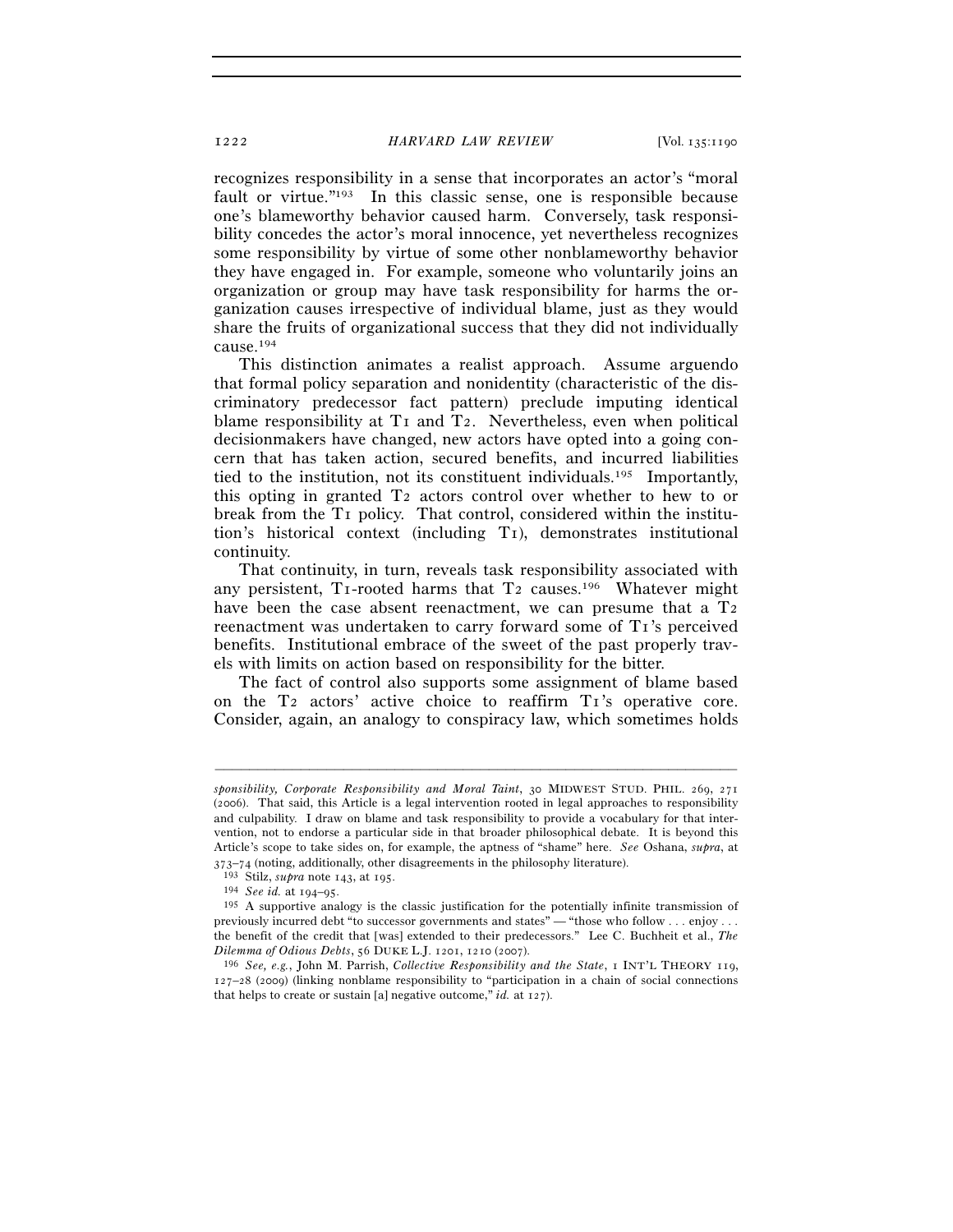B responsible for blameworthy acts by A that B did not intend.197 That legal choice can be justified on the ground that B's lessblameworthy *intentional* act of conspiring with A may be "added" to B's recklessness or negligence regarding the possibility that A might engage in more-blameworthy acts in relation to the conspiracy.198 Similarly, here, we may grant that the T2 institutional decisionmakers are less blameworthy than their predecessors. Yet we might still legitimately assign some blame responsibility based on the combination of the less-blameworthy intentional reaffirmation and their negligence as to the nature and continued effect of the T1 policy.

The key question, then, is whether the policy relationship reflects the sort of institutional continuity that justifies recognizing past-rooted responsibility. Taint requires the contemporary actors' active participation in the institution that created T1, and specifically in the reaffirmation of T1's function.

This approach recognizes that it may be appropriate to constrain institutions composed of multiple transitory individuals based on what those individuals' institutional predecessors did in the institution's name.199 That analysis captures turnover in multimember bodies. Thus, we can still perceive institutional continuity in *Ramos*, notwithstanding T1 and T2's three-quarter-century separation. This approach also recognizes *personal* continuity. Even though, like institutions, individuals change over time, common sense tells us that a District Attorney's continuous presence, as in *Flowers*, is germane. So, too, we can find evidence of continuity where "a majority of the [same party's] legislators who voted for [the previous law] voted for [the new law.]"200 But not everything germane is indispensable.

Before proceeding, it is worth emphasizing the harder questions this framing need not answer. T2 decisionmakers' voluntary entry into, and action within, a particular organizational relation pretermits the possibly harder (yet important) question of when we ought to impute responsibility absent that level of volition.201 And because the  $T_1/T_2$  pattern includes some functional reenactment at  $T_2$ , the account pretermits questions of whether some reparative responsibility would attach even absent functional reaffirmation of T1 (and if so, how much). That is to say, while plenty exists to argue about on this account, it nevertheless presents a relatively easier case, especially giv-

<sup>&</sup>lt;sup>197</sup> Robinson, *supra* note 152, at 665–66.<br>
<sup>198</sup> *Id.* at 666.<br>
<sup>199</sup> *See supra* section II.A, pp. 1212–15.<br>
<sup>200</sup> N.C. State Conf. of the NAACP v. Cooper, 430 F. Supp. 3d 15, 31 (M.D.N.C. 2019).<br>
<sup>201</sup> *Cf.* Fred O.

<sup>(</sup>2021) (noting the possibility that "[o]ne generation can become complicit" in a past generation's wrongdoing).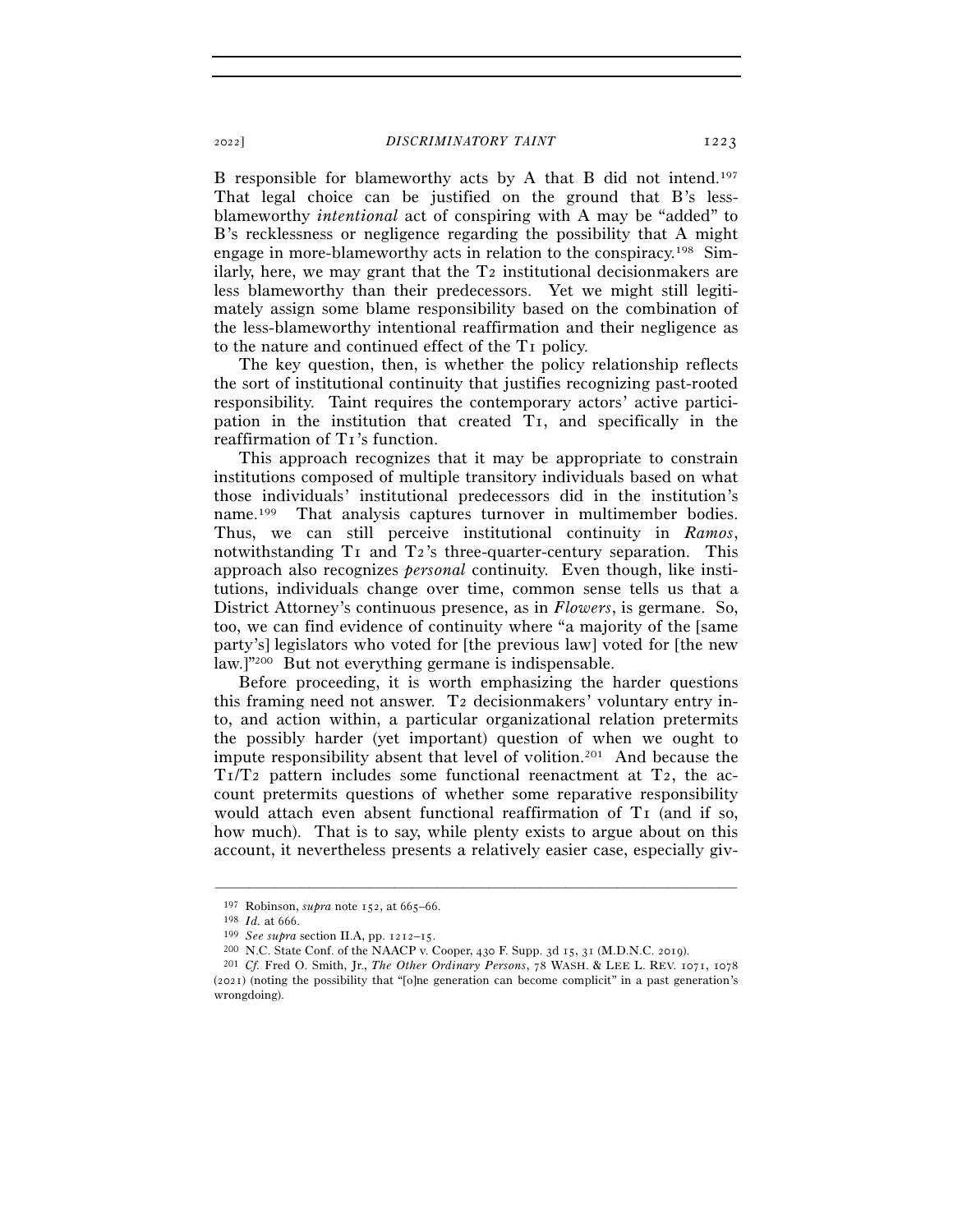en the plausible synergy of blame and task responsibility in these fact patterns.

In short, the origin story matters to a claim that the connection between T1 and T2 shapes T2's validity. Part of that story includes individuals, but when governmental responsibility is involved, the institution is a necessary part of that connective tissue. Continuitybased responsibility — in the sense that transcends individual blameworthiness — thus properly requires a single institutional lineage. That lineage, in turn, helps justify tying current institutional and policy responsibility to discriminatory policy predecessors. The justification embraces some imputation of responsibility to less responsible actors who, for example, reaffirm a past problematic policy. But, importantly, taint also invokes the idea of *never-terminated* institutional responsibility, revealed in institutional continuity.

<sup>3</sup>*. Related Events. —* Finally, given my emphasis on temporal maximalism, it is worth considering how related events may inform the taint determination.

Starting with intervening events, an expansive approach recognizes that an event can reveal something important about the relationship between events that it bisects. Here, specifically, an event that postdates and relates to an earlier event may help show the first event's connection to an event that postdates them both. Unsurprisingly, temporal closeness often drives public law responsibility determinations.202

A representative example is litigation, or its threat, at "T1.5." Consider, on that note, a few instances in which the state's  $T_2$  action in relation to an intervening event creates evidence of a  $T_1/T_2$ connection.

Most straightforward are what one might call postruling changes, where the government shifts to a same-subject  $T_2$  after litigation generates an unfavorable ruling on the merits of a putative T1. In *Trump*, the alterations to travel bans after losses in lower courts would fit this bill. So too if the city in *Palmer* had lost and then in fact attempted to reenact a pool-closure policy (perhaps closing some other public facilities to create a patina of difference).<sup>203</sup> In both cases, it makes sense to understand the final travel ban, or the new pool closure, differently than if they had emerged absent litigation.

Changes pending a ruling illuminate for different reasons. Governments routinely, while litigation is pending and sometimes be-

<sup>–––––––––––––––––––––––––––––––––––––––––––––––––––––––––––––</sup> <sup>202</sup> *See, e.g.*, Rochon v. Gonzales, 438 F.3d 1211, 1220 (D.C. Cir. 2006) (Title VII); Liaquat Ali Khan, *Temporality of Law*, 40 MCGEORGE L. REV. 55, 72–74 (2009) (collecting examples).<br><sup>203</sup> *Cf.* Palmer v. Thompson, 403 U.S. 217, 225 (1971) (speculating about a reenactment for

<sup>&</sup>quot;different reasons").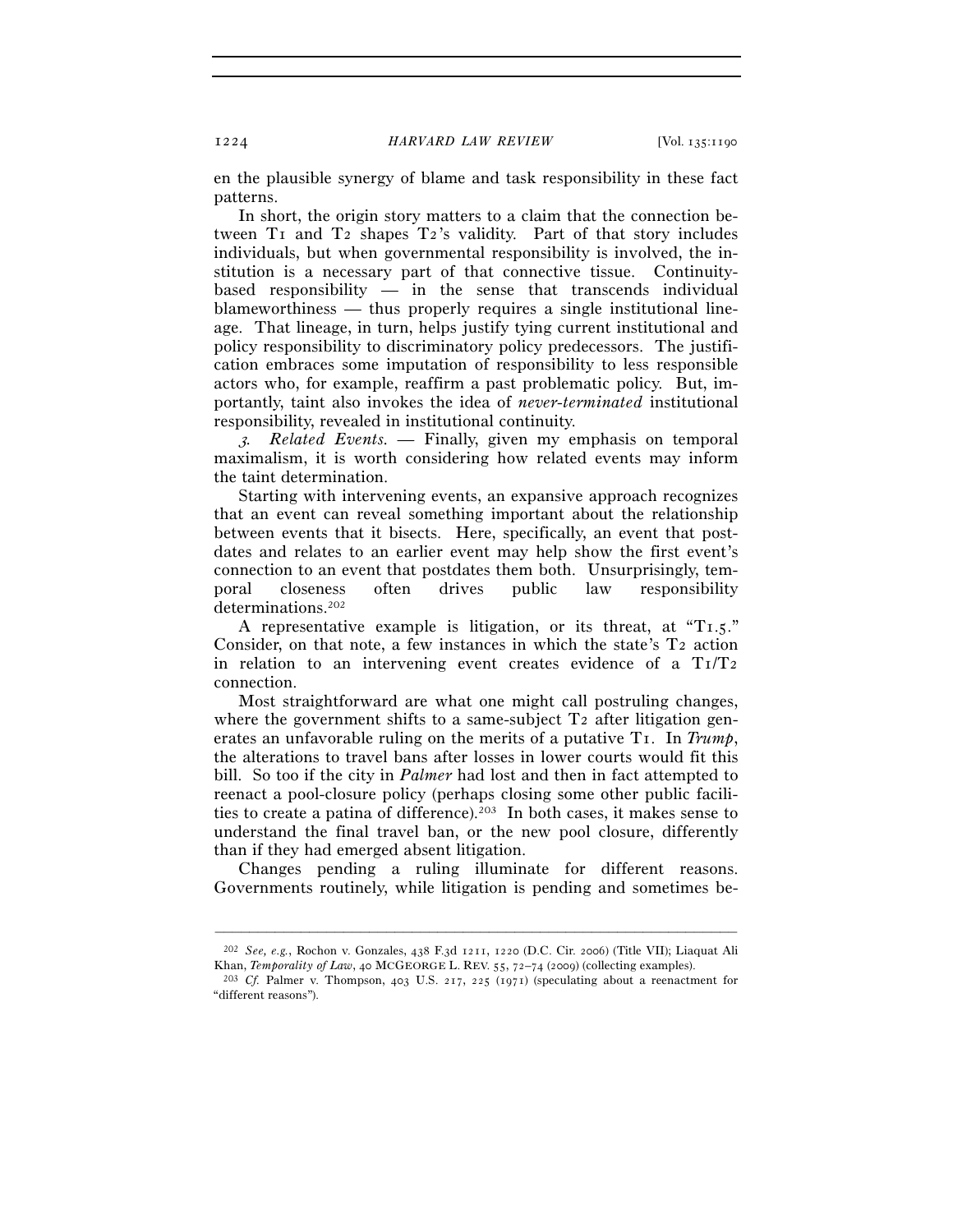fore any merits ruling, announce a change in the challenged policy.204 They generally then assert mootness, and sometimes succeed.<sup>205</sup> Even if some of these cases are indeed moot, that need not sever continuity for taint purposes. Mootness doctrine's attention to similarity helps confirm its usefulness for conceptualizing taint, but the two are not coextensive. It *may* be that changes both moot the case and sever any degree of constitutionally relevant connection, but maybe not. For our different purposes — locating continuity bearing on responsibility changes pending a ruling are powerful evidence.

Events entirely external to past or pending litigation can also inform a continuity determination. Think of demand letters, negative press framing a practice as illegal, or a court ruling on materially similar facts. Such events raise a concrete, imminent threat of impending litigation on an issue.206 If the jeopardized policy is amended or "replaced" with a policy that functions similarly, the intervening event of threatened litigation is a key piece of information binding the policies together. This discussion of litigation-related changes is not exhaustive. What illuminates a particular relationship will depend on the policies involved.

To be clear, related events are one factor. Without more, altering policies in response to litigation is not inherently suspect, let alone necessarily fatal to the new policy. This factor must be understood in connection with the focus on function. A new policy that functions in a fundamentally different way is outside the scope of taint, regardless of its relation to litigation. When a relation to litigation does exist, however, we reasonably treat a policy differently if it also preserves the earlier policy's operative core. And, in close same-function cases, related events can properly tip the scales in taint's favor. Finally, as Part IV explains, like any tainted policy, a policy tainted under these circumstances can still be justified.

Related events can cut both ways. Expanding the scope of relevance beyond immediate temporal context may sweep in intervening events that generate an anti-taint inference. Thus, it could sever continuity if an independent institution concluded for different, newly arising reasons that the sort of policy at issue is beneficial and nondiscriminatory.

Finally, I do not wish to discount the possibility that a preexisting institutional tradition of pursuing a facially legitimate policy embodied

<sup>204</sup> *See, e.g.*, Joseph C. Davis & Nicholas R. Reaves, *The Point* Isn't *Moot: How Lower Courts Have Blessed Government Abuse of the Voluntary-Cessation Doctrine*, 129 YALE L.J.F. 325, 329– <sup>32</sup> (<sup>2019</sup>). 205 *See id.* 

<sup>206</sup> As spoliation doctrine recognizes. *See, e.g.*, Kronisch v. United States, 150 F.3d 112, 126–27 (2d Cir. 1998).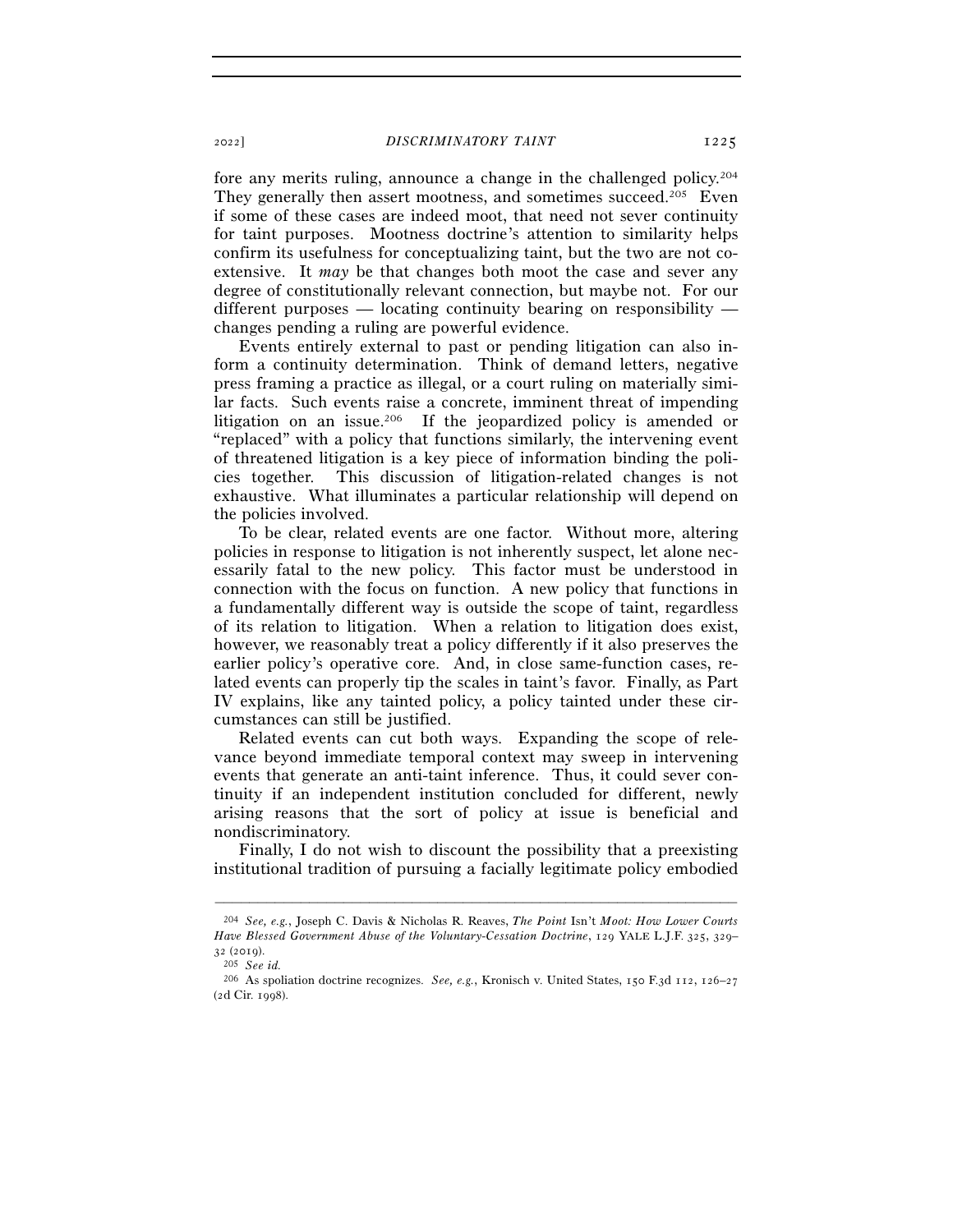in a  $T_1/T_2$  relationship could weaken the negative inferences the relationship generates.207 Such a tradition could, in a sense, be thought of as "good taint." Still, when this tradition is genuinely *preexisting*, such that the problematic T1 policy has the closest nexus to the modern policy, such a tradition should be unlikely to sever otherwise demonstrable continuity. This does not mean a preexisting salutary tradition does not matter — as I discuss later, it bears on whether a government can "purge" taint once detected.208

\* \* \*

Summing up: Discriminatory predecessors raise questions about whether and when responsibility for past government acts constrains modern government behavior. We cannot answer those questions with a view from nowhere. But we can answer them against the backdrop of widespread legal recognition that continuity informs meaning and responsibility, and in light of widely accepted antidiscrimination commitments. Those principles permit distinguishing legally relevant predecessors of Louisiana's modern nonunanimity rule (for example, its initial 1898 enactment) from the legally irrelevant (the Louisiana Purchase). Continuity in subject, effect, institution, and as inferred from surrounding events intelligibly identifies *when* the relationship of an earlier, wrongful policy and a successor embodies a taint.

Taint, defined this way, dictates no outcomes. The ability to distinguish tainted progeny from an otherwise identical untainted policy helps justify distinctions in responsibility allocations. But circumstances and people change, governments should correct missteps, and correction may well involve a policy with some resemblance to a discriminatory predecessor. Indeed, the idea of correction as a governmental responsibility undergirds this entire Part. Unfortunately, changes can also represent faux correction that launders or insulates past wrongdoing. Part IV's elaboration of how to treat taint aims, in part, to help distinguish faux and legitimate correction. The point so far is that an antecedent task is distinguishing the tainted from the untainted.

This Part began by observing that the alternatively minimalist and maximalist judicial approaches to the discriminatory predecessor problem surface an old tension between institutional formalism and

<sup>207</sup> This idea draws on Professors Samuel Issacharoff and Trevor Morrison's defense of increased deference to the government where a challenged policy is "facially within the bounds of long-settled authority," Samuel Issacharoff & Trevor Morrison, *Constitution by Convention*, 108 CALIF. L. REV. 1913, 1941 (2020), and reflects "systematic practices that have defined" government operation "over a prolonged period of time," *id.* at <sup>1920</sup>. 208 *See infra* section IV.B, pp. 1238–45.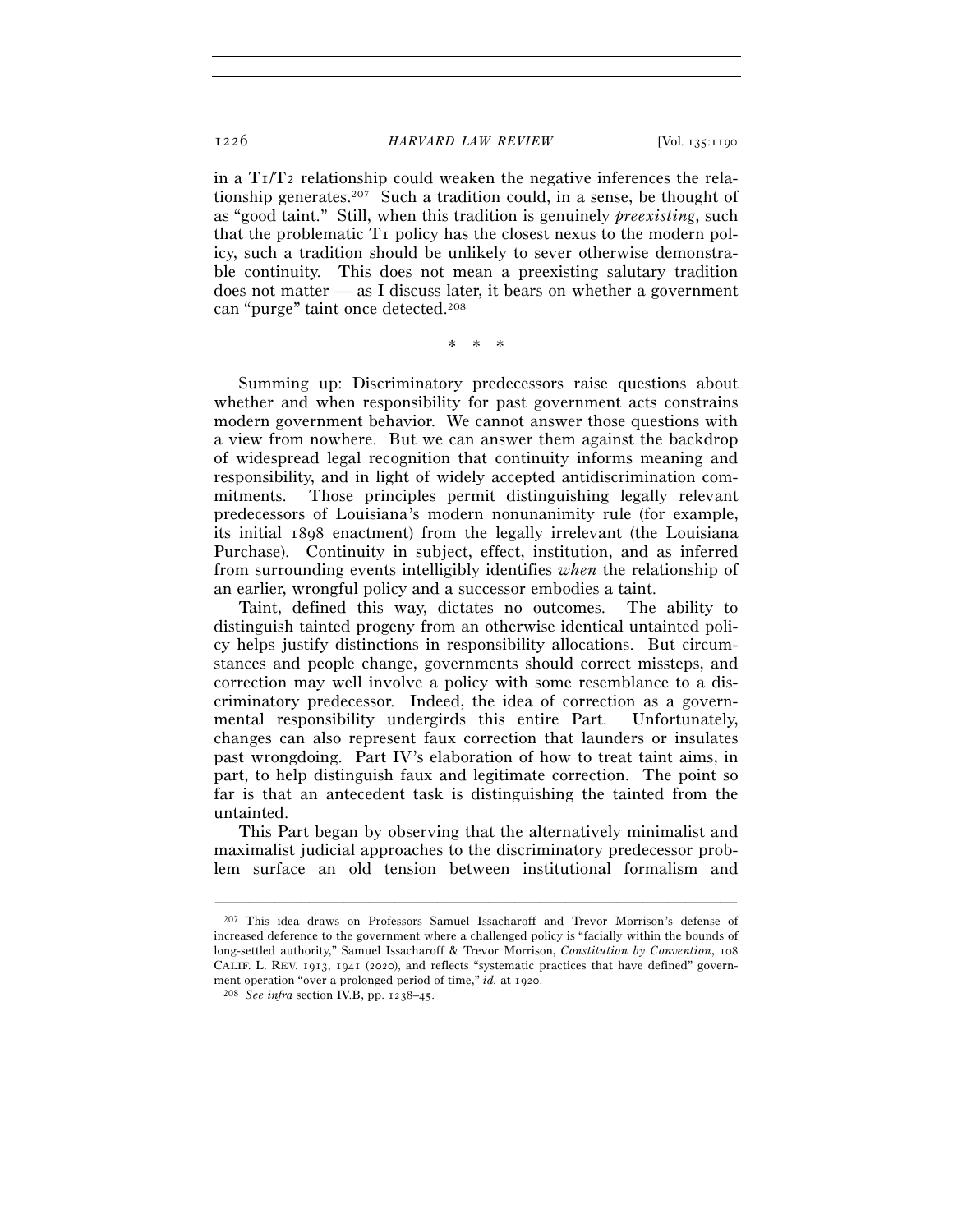realism. This proposal attempts to attend to both perspectives' valid concerns, settling closer to the realist pole. The standard thus has some play in the joints. Still, contra usual concerns about realism devolving into arbitrary free-for-alls,<sup>209</sup> realist pursuit of legally relevant continuity can be rigorous. We need not have finally resolved whether formalism or realism is better to believe that in particular settings a realist approach best responds to the current problems.210

It is possible to achieve a better concept of constitutional continuity for antidiscrimination law. The taint concept offers part of the solution. And though taint is not the final word, understanding what it is will help guide our thinking about what it looks like to purge it.

### III. TAINT AS TRIGGER AND WRONGFUL DISCRIMINATION

Part I explained that muddled approaches to the discriminatory predecessor problem highlight the need for a framework that advances how we treat these instances. Part II offered the first piece of that solution by sketching a temporally maximalist, institutionally realist approach to detecting meaningful policy similarity across time. When detected, we can call that relationship "taint." But staging the analysis this way isolates the next questions: What is taint? And what are its implications?

This Part begins to answer those questions by explaining what kind of concept taint is, and what effects that concept entails. Taint is a relational fact that can, all else equal, be evidence of T2 pretext. But it is far more significant in its role as a constitutional concept that triggers a specific method of detecting the violation of constitutional antidiscrimination principles. As such, it intervenes in broader conversations about the meaning, and detection, of wrongful discrimination. Finally, this Part's conceptual work lays the foundation for Part IV's prescription for taint's practical operation.

# *A. Beyond Pretext*

Before defending my more ambitious vision of taint, I want to start with what I hope will be common ground on its utility. Some policy is pretextual.<sup>211</sup> That recognition often animates judicial approaches.<sup>212</sup> All else equal, and especially in compressed cases, taint raises the likelihood that a facially neutral T2 is *in fact* a bad faith attempt to

<sup>–––––––––––––––––––––––––––––––––––––––––––––––––––––––––––––</sup> <sup>209</sup> *Cf.* Pildes, *supra* note 23, at 8–9, 39 (noting "predictable rule-of-law questions," *id.* at 39, associated with realism).<br> $^{210}$  *See id.* at  $53-54$ .

<sup>&</sup>lt;sup>211</sup> *See* Robin Charlow, *Tolerating Deception and Discrimination After* Batson, 50 STAN. L. REV. 9, 20 (<sup>1997</sup>) (defining pretext and connecting it to intentionality). 212 *See* Denning & Kent, *supra* note 161, at 1780–84.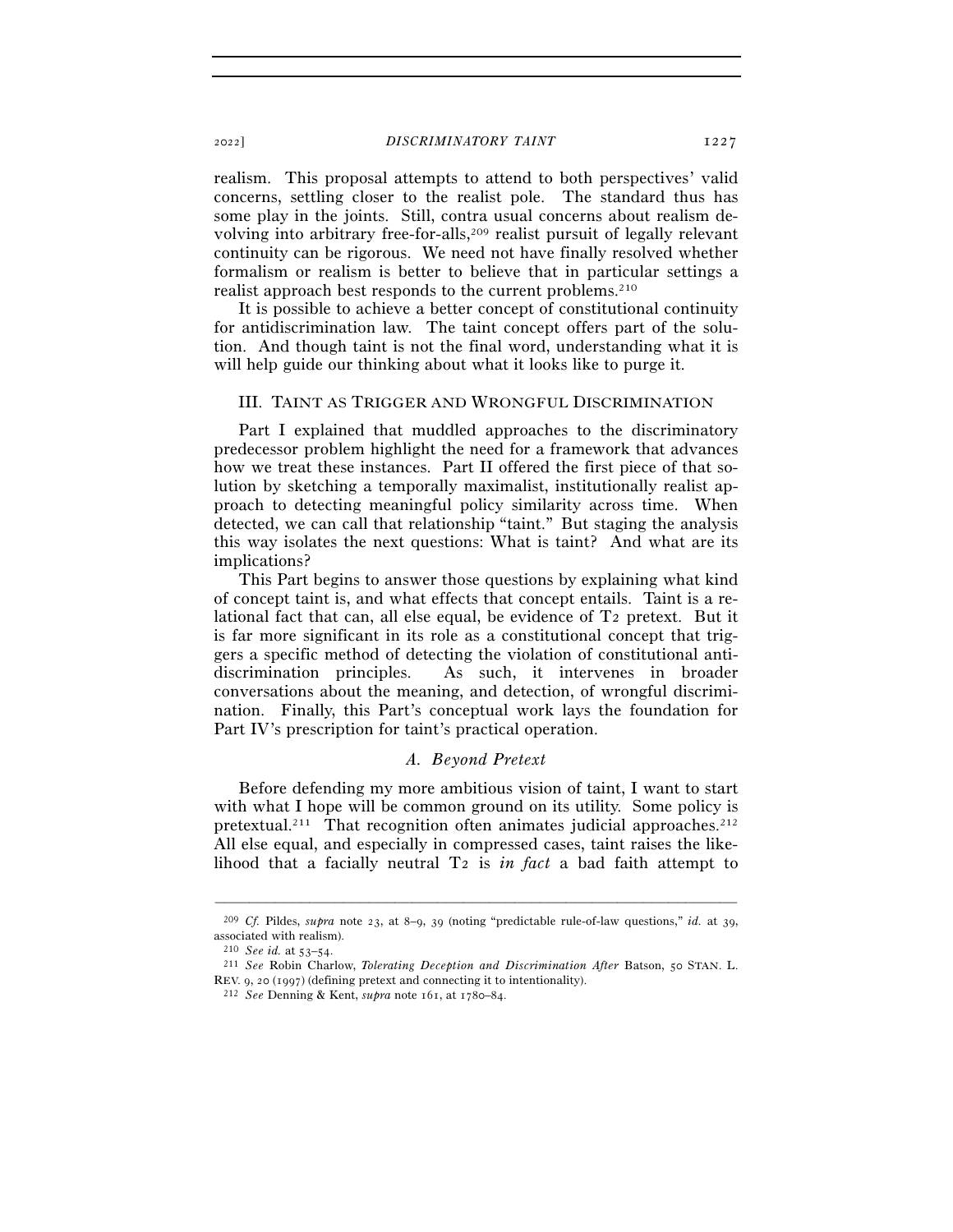launder an illegitimate T1. The concept is thus a quintessential antievasion tool,<sup>213</sup> and it is therefore independently useful to any search for conscious malintent in a world where such intent can be subtle and cloaked behind policy change over time.

Limiting taint's role to smoking out specific bad intent, however, would raise some reasonable critiques, such as the fear of false positives. Surely some cases of descriptive taint will in fact not stem from specific present-day proscribed intent. And the strength of an inference of bad specific intent likely decays over time. This limitation would also be vulnerable to the long-running ontological and epistemic critiques of talking about bad intent in a world of multimember bodies and nonobservable mental states.214

To be sure, pessimists regarding our society's expungement of present-day bad intent may deem a flood of *false* positives unlikely. And concerns about intent's artificiality have not deterred courts or the person on the street from invoking intent as a useful concept.215 But these critiques offer some reason to go beyond pretext. That is, taint justifies a decision rule that does not require specific proscribed intent. This is the more controversial claim, but our descriptive foundation can lend it some support.

# *B. Constitutional Decision Rules and Wrongful Discrimination*

The broader understanding of taint is best characterized as a trigger for a targeted antidiscrimination "decision rule."216 Under this rubric, borrowed from Professor Mitchell Berman, the distinction is between rules that define the "proper meaning" of a constitutional provision and rules that define "how to decide whether" a provision has been complied with.<sup>217</sup>

Applying this distinction helps show what taint is not. It is not, for example, an independent constitutional violation. Nor is it a conclusive demonstration of such a violation. Nor does it depend on the particular content of the underlying violation that it may help show (which is why it can work as a transsubstantive concept). Rather, taint is shorthand for a type of intertemporal continuity that warrants thinking differently about whether and why we should assign constitutional responsibility at T2. That different way of thinking is a

<sup>&</sup>lt;sup>213</sup> See id. at 1776.<br><sup>214</sup> See Schwartzman, *supra* note 20, at 203–04; Landau, *supra* note 1, at 2156–57.<br><sup>215</sup> See W. Kerrel Murray, *Populist Prosecutorial Nullification*, 96 N.Y.U. L. REV. 173,

<sup>212</sup> (<sup>2021</sup>). 216 Mitchell N. Berman, *Constitutional Decision Rules*, 90 VA. L. REV. 1, 9 (<sup>2004</sup>). 217 *Id.*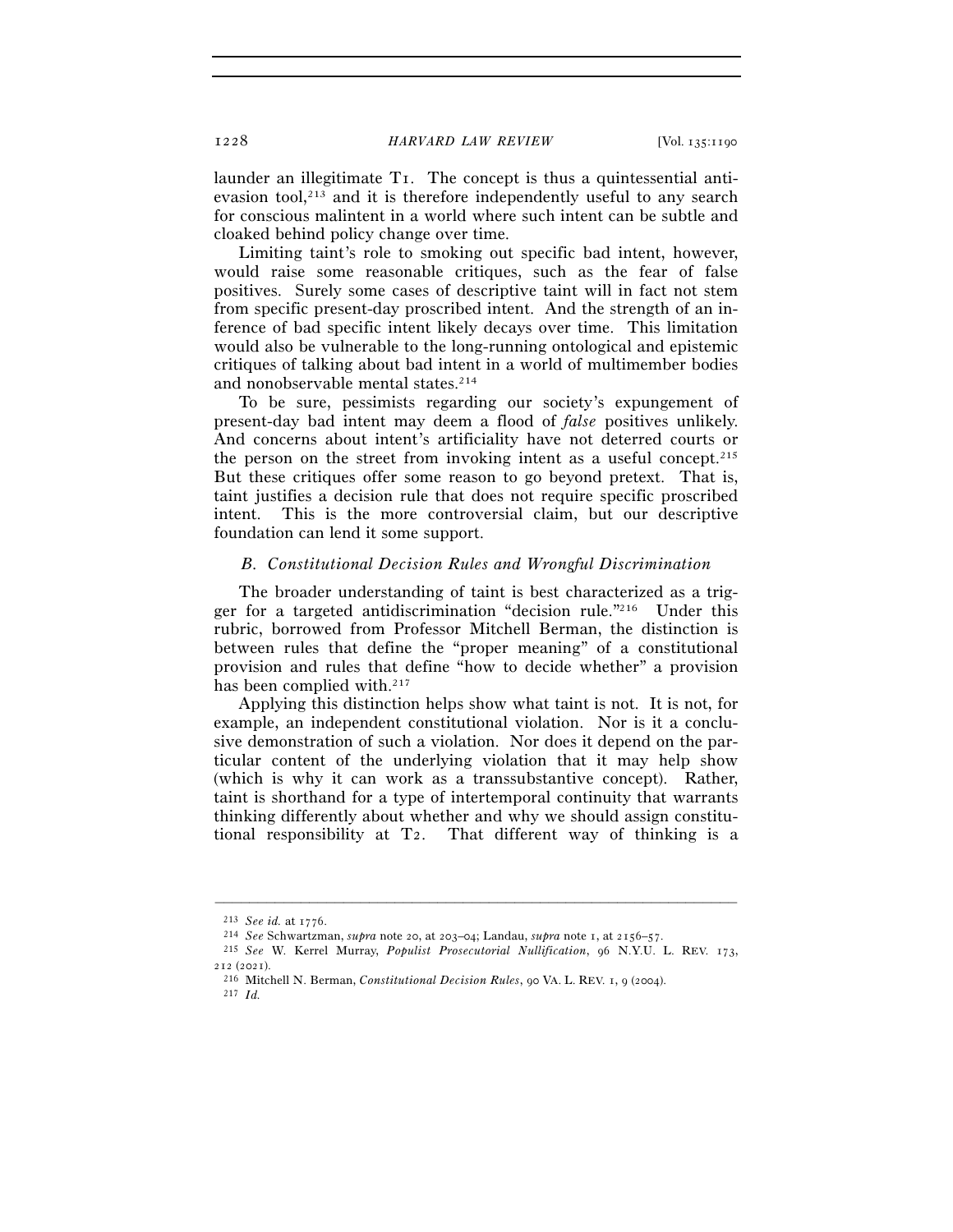taint-specific method for determining whether a constitutional antidiscrimination provision has been violated.218

The remainder of this Part fills out the decision rule's content. Specifically, it argues that the rule is best thought of as an objective one that rejects any need, at T2, for specific intent to harm or otherwise act unconstitutionally.

Understanding the scope of this intervention requires situating taint within longer-running debates over how the law detects proscribed discrimination.<sup>219</sup> Those debates stem from the reality that at least any nonuniversal government action (and some universal ones) "discriminate" in the sense that they draw distinctions or create disparate effects among people.220 We thus need a way to identify which of those distinctions are "wrongful discrimination" and which are not.221 For present purposes, the contestants fall into two camps, although considerable nuance exists within them.

One perspective treats something akin to specific intent (either to harm or to classify in some inherently wrongful way) as a necessary prerequisite to showing wrongful discrimination.222 It is theoretically possible to apply this approach to collective bodies.223 But, because no mental state (individual or collective) is directly observable, this approach can devolve into a search for smoking guns like outlandish avowals of racism or a disparate effect explainable only by specific intent.224

intent, but noting its difficulties in the area of "forbidden" intent).<br><sup>224</sup> Classic examples of such effects, although preceding modern equal protection doctrine,

<sup>–––––––––––––––––––––––––––––––––––––––––––––––––––––––––––––</sup> <sup>218</sup> *See id.* at 9–10; Kermit Roosevelt III, *Constitutional Calcification: How the Law Becomes* 

*What the Court Does*, 91 VA. L. REV. 1649, 1657–58 (<sup>2005</sup>). 219 *See generally* EIDELSON, *supra* note 24; HELLMAN, *supra* note 24; Lawrence, *supra* note 25; Strauss, *supra* note 26. *See also* Frank I. Michelman, *Reasonable Umbrage: Race and Constitutional Antidiscrimination Law in the United States and South Africa*, 117 HARV. L. REV.

<sup>1378</sup>, 1383 n.30 (<sup>2004</sup>). 220 HELLMAN, *supra* note 24, at 13–14, 27; *see* Gowder, *supra* note 20, at 1030–31 (suggesting that all legislative acts are nonuniversal in the sense that "they indicate conditions for the application of law," *id.* at 1031, that will not always be met).<br><sup>221</sup> See, e.g., Gowder, supra note 20, at 1049–50.<br><sup>222</sup> See, e.g., Kennedy, supra note 62, at 1419–21; Siegel, supra note 25, at 1279. But see infra

section III.C, pp. 1232–34. A lurking complexity stems from the modern Court's tendency to treat the mere use of race as a constitutional problem requiring justification, even absent any alleged intent to harm. *See, e.g.*, Haney-López, *supra* note 25, at 1781–89. That approach does not obviously flow from doctrinal formulations focused on purposeful adverse effects. *E.g.*, Pers. Adm'r v. Feeney, 442 U.S. 256, 279 (1979). Elaborating whether, and how, that colorblindness approach can be reconciled with cases like *Feeney* is beyond this Article's scope. For present purposes, it suffices to note that the Court's approach in such cases evinces an already existing judicial ability to understand flexibly wrongful discrimination's relation to intent. 223 *See* Fallon, *supra* note 24, at 537–38 (advancing a coherent concept of collective legislative

include *Gomillion v. Lightfoot*, 364 U.S. 339, 341 (1960); and *Yick Wo v. Hopkins*, 118 U.S. 356, 374 (1886).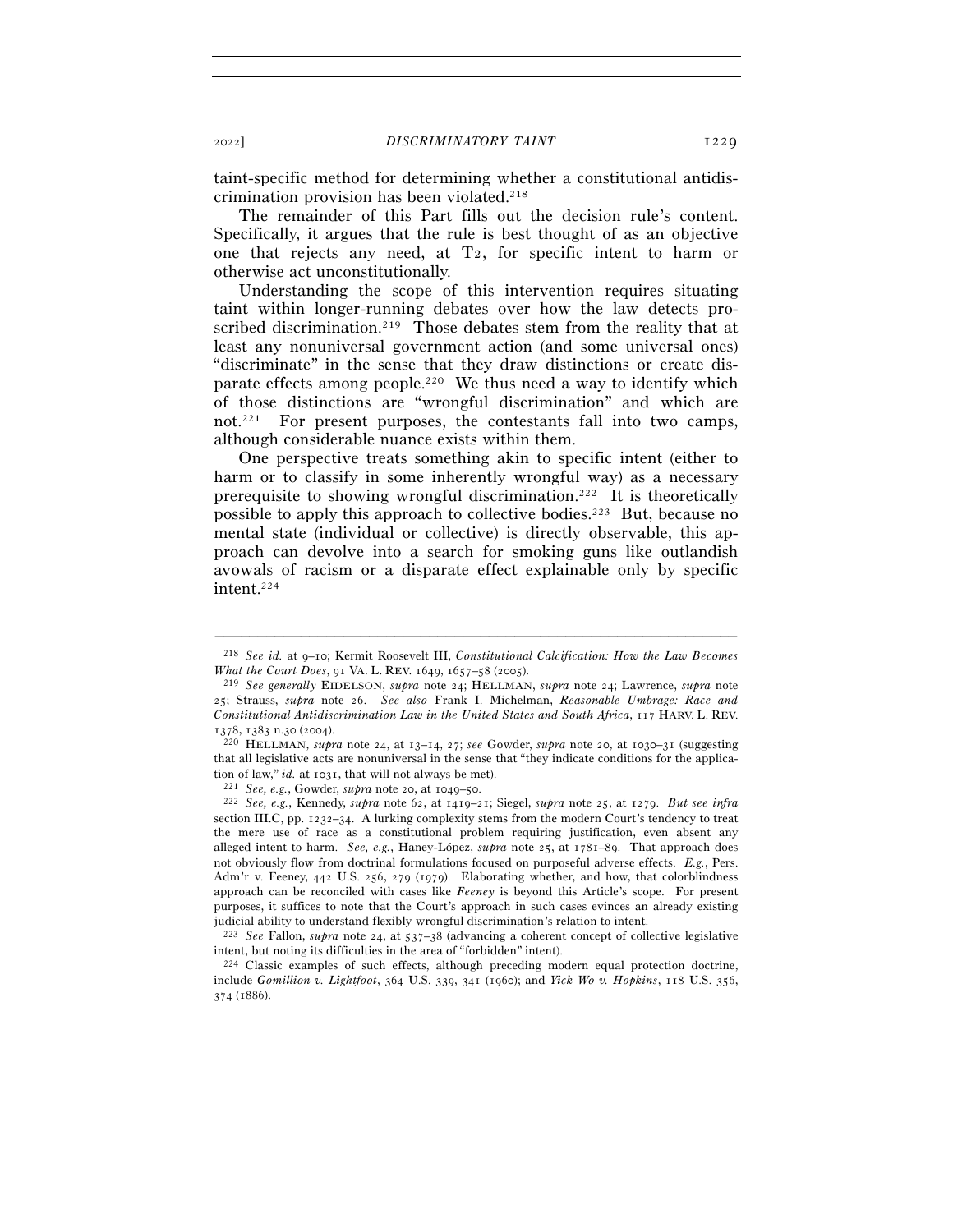The primary alternative contains multitudes, all of which consider the specific-intent vision inadequate, and all of which (generally) look to effects to guide the decision rule.<sup>225</sup> Some alternatives are framed primarily by their advocates as offering an alternative vision of the underlying constitutional meaning. No surprise; the distinction between decision rules and the underlying "operative propositions" can be murky.226 Even if these alternatives speak more in the register of constitutional meaning, they all need a theory of the appropriate decision rule that excludes reference to specific intent.

So, for example, for some the essential problem is "selective indifference"227 to burdens or harms to one group that the state would not permit for a socially preferred group.228 Specific intent is unnecessary, although this framing would seem to require some alternativehistory speculation to conclude that a harm-generating decision would have been made otherwise if the harm fell on another (in practice, the dominant) group.229

Another view focuses on ascertaining demeaning social meaning.<sup>230</sup> Here again, the focus is not on intent, but on whether the act "expresses the appropriate valuations of (that is, attitudes toward) persons."231 This approach needs a decision rule for determining the reasonable and conventional understanding of the action.<sup>232</sup> The possibility of contesting an action's expressive character, rooted in social context, can pose a problem for this view.233

<sup>225</sup> *See, e.g.*, Strauss, *supra* note 26, at 941–<sup>45</sup>. 226 Berman, *supra* note 216, at 79–89; Roosevelt, *supra* note 218, at 1655; *see also* Henry P. Monaghan, *The Supreme Court,* 1974 *Term — Foreword: Constitutional Common Law*, 89 HARV. L. REV. 1, 32–33 (1975) (exploring the "differences of degree," *id.* at 33, involved in similar attempted distinctions).

<sup>227</sup> *See, e.g.*, Paul Brest, *The Supreme Court,* 1975 *Term — Foreword: In Defense of the Antidiscrimination Principle*, 90 HARV. L. REV. 1, 7–8 (1976) ("racially selective sympathy and indifference," *id.* at 7); Michael Klarman, *An Interpretive History of Modern Equal Protection*, 90 MICH. L. REV. 213, 263–64 (1991); Lawrence, *supra* note 25, at 347–49; Strauss, *supra* note 26, at <sup>1007</sup>. 228 *See, e.g.*, Lawrence, *supra* note 25, at 348–49 (envisioning decisionmakers who, unconscious-

ly, "would have weighed the costs and benefits differently" if the harm had fallen on White people, *id.* at 348, and decisionmakers who never thought about race one way or the other and nevertheless "inadvertent[ly] devalu[ed]" Black persons' interests, *id.* at 349); Strauss, *supra* note 26, at 1007 (contemplating "legislators . . . free of conscious discrimination" who "may nevertheless be better able to sympathize with the suffering of members of their own race than with the plight of [another racial] group").

<sup>&</sup>lt;sup>229</sup> See Klarman, supra note 227, at 298–99.<br><sup>230</sup> See EIDELSON, supra note 24, at 6–9; see also HELLMAN, supra note 24, at 29, 33.<br><sup>231</sup> Elizabeth S. Anderson & Richard H. Pildes, *Expressive Theories of Law: A General* 

*Restatement*, <sup>148</sup> U. PA. L. REV. 1503, 1504 (<sup>2000</sup>). 232 *See id.* at 1512–13; EIDELSON, *supra* note 24, at 7; Gowder, *supra* note 20, at 1036,

<sup>1043</sup>–<sup>44</sup>. 233 *See* HELLMAN, *supra* note 24, at 33, 74; Anderson & Pildes, *supra* note 231, at 1570.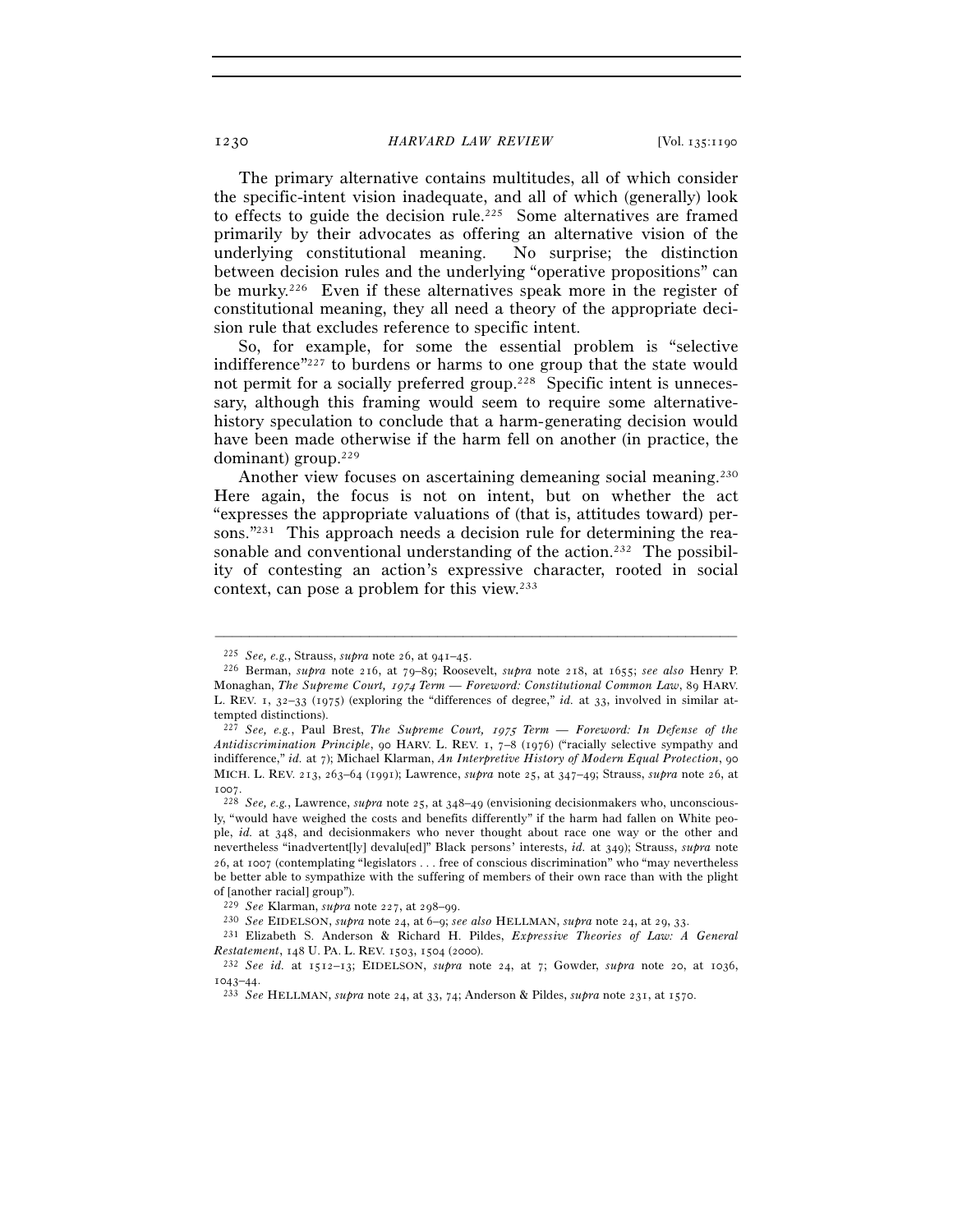Another view that rejects intent might be dubbed "unintentional pretext."234 Consider that some decisionmakers who genuinely believe they are acting for legitimate reasons may have unconsciously engaged in motivated reasoning or self-deception.235 Such behavior differs from classic pretext insofar as decisionmakers mislead not just others but themselves.

These approaches may overlap. For example, selective-indifference evidence could include what the action and its effects communicate. They are also not coextensive. The selective-indifference and expressive-meaning approaches might reach cases where the actor's mind is more empty than deluded (contra "unintentional pretext"). And one might imagine an action impugned by its social meaning even without sufficient evidence that decisionmakers would have acted differently had the burden fallen on a dominant group.

More importantly, these approaches unite in rejecting conscious intent as the essential quality of constitutionally proscribed discrimination and in needing a decision rule focused on objective facts about the world.236

\* \* \*

To sum up: One could hinge constitutional antidiscrimination decision rules on specific, subjective, discriminatory intent. Even if one acknowledges that such intent must be inferred, when facially neutral policies are at issue, this worldview pushes toward invalidating only those policies impeached by smoking guns.<sup>237</sup> Alternately, we might recognize the relevance of subjectivity but emphasize that wrongfulness need not depend on it.238

Taint can intervene in this old debate. Recall that none of Part II's indicia of legal continuity require specific intent at  $T_2$  (although, as section A notes, they may be relevant to pretext). The ability to describe taint this way supports understanding the decision rule it generates as not requiring specific intent.

<sup>234</sup> *Cf.* Charlow, *supra* note 211, at <sup>20</sup> (noting intentionality of conventional pretext). 235 *See, e.g.*, Dan M. Kahan, *The Supreme Court,* 2010 *Term — Foreword: Neutral Principles, Motivated Cognition, and Some Problems for Constitutional Law*, 125 HARV. L. REV. 1, 19–26 (2011); Pozen, *supra* note 26, at 934–<sup>36</sup>. 236 *See, e.g.*, Burton v. Wilmington Parking Auth., 365 U.S. 715, 725 (1961); Anderson & Pildes,

*supra* note 231, at 1523–24; Pozen, *supra* note 26, at 934–35; Strauss, *supra* note 26, at 946, 961– 62. They thus track judicial interpretation of the First and Fourth Amendments. *See, e.g.*, Citizens United v. Fed. Election Comm'n, 558 U.S. 310, 340 (2010) (First); Whren v. United States, 517 U.S. 806, 813 (<sup>1996</sup>) (Fourth). 237 *See* Haney-López, *supra* note 25, at 1790, 1837–39 (discussing inferences of government

<sup>&</sup>quot;innocence" from benign context).

<sup>238</sup> *See, e.g.*, Clarke, *supra* note 17, at 517.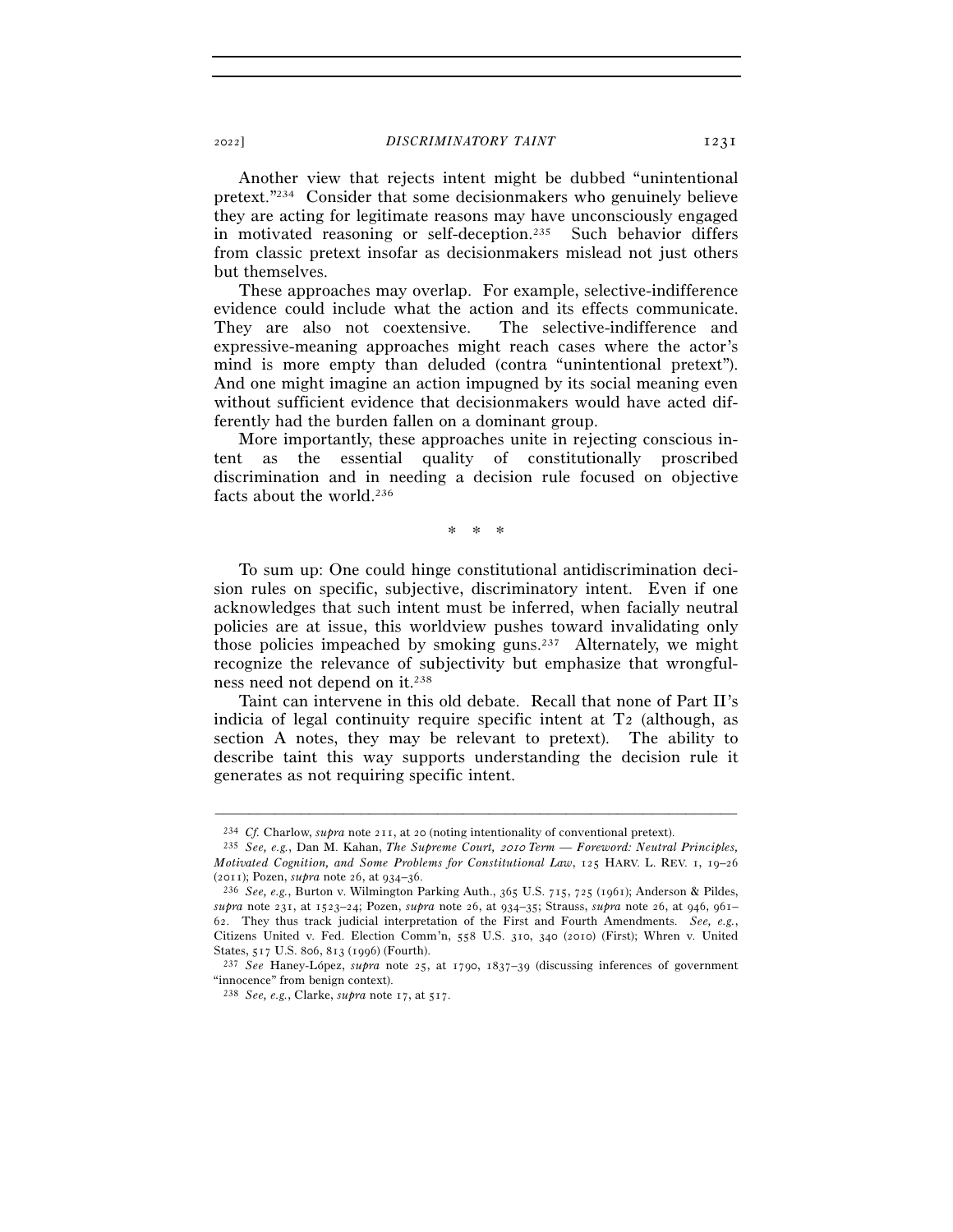## *C. Against Specific Intent*

To reiterate, taint can be useful even understood narrowly as a mere auxiliary of an inquiry into specific intent. But the descriptive account can justify a broader view — one that dovetails with the just-discussed alternative approaches to demonstrating wrongful discrimination.

Begin with some truths about any wrongful T1.<sup>239</sup> Any T1 had some actual effect in the world. Here, I mean any effect, not just *disparate* effect on the basis of some trait. For example, some would cast *Palmer* as an example of evil intent without disparate racial effect, because the city's public-pool closure made such pools unavailable to everyone.240 Even if one says the closures had no disparate racial effect (which I do not), denying public pools to everyone is a cognizable real-world "effect."241

Recognizing that T1 did *something* in the real world supports the next point. The descriptive framework offers a vocabulary for describing when an intertemporal policy connection matters more for meaning and responsibility than for the mine-run relationship between two policies. Thus it looks to continuity in function, real-world effect, and institutional actor, as well as inquiring into whether any related events inform that connection.<sup>242</sup> That approach provides both a factual basis and a reason for concluding that T<sub>1</sub> *ought* to inform T<sub>2</sub> responsibility determinations, much the same way that, for example, continuity between corporations is a reason for concluding that the earlier corporation's criminal liability *ought* to pass to the later.<sup>243</sup> And it can do so without ever requiring reference to T<sub>2</sub> "intent."

This conclusion is not compelled. Saying that taint "can" support a view is not to say that it must. That said, consider the key facts of the relevant situation. A T1 policy, with real-world effects, constituted wrongful discrimination. Now, at T2, we have a policy connected in a uniquely close way to that earlier policy, including in its real-world function. We must determine whether the second-in-time policy complies with constitutional antidiscrimination mandates. Should the descriptive fact of taint matter to the decision rule, and if so, how much?

<sup>–––––––––––––––––––––––––––––––––––––––––––––––––––––––––––––</sup> <sup>239</sup> I consider the import of the government possibly disputing the T<sub>1</sub> policy's wrongfulness in section V.A.<sub>2</sub>, pp.  $1261-64$ .

<sup>&</sup>lt;sup>240</sup> *See, e.g.*, Klarman, *supra* note 227, at 296 (noting that "[the closure's] impact seemed nondiscriminatory").

<sup>241</sup> I am not sure exactly what a genuine bad-intent-with-zero-effect case looks like, but it is outside this Article's scope.

<sup>242</sup> *See supra* section II.D, pp. 1218–27*.* 

<sup>243</sup> *See* Diamantis, *supra* note 148, at 4; *see also supra* section II.A, pp. 1212–15 (outlining examples of continuity-connected responsibility).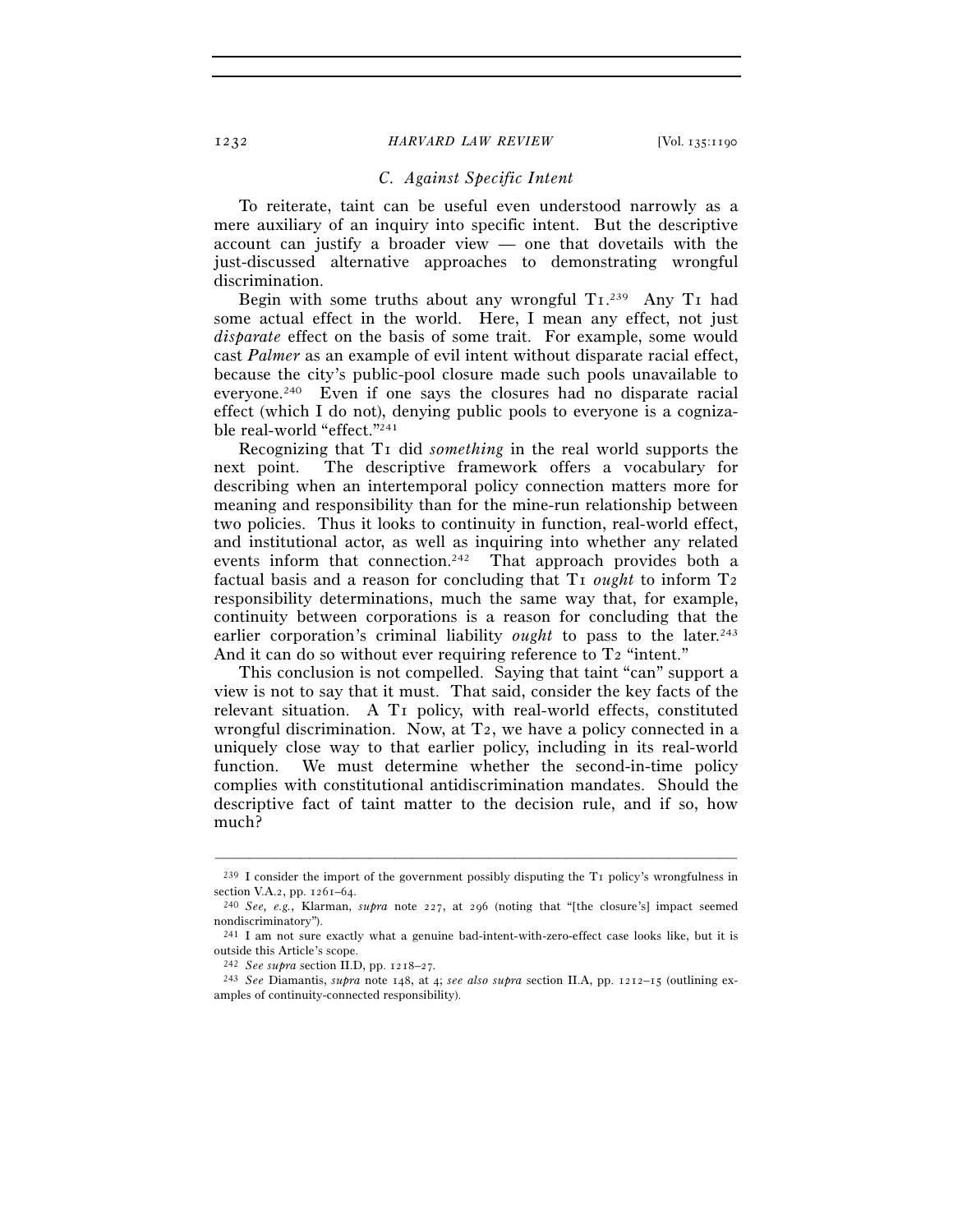It is not incoherent to say that taint matters merely as evidence of specific proscribed intent, such that the mere passage of time would render it progressively irrelevant. In my view, however, the principles shaping the descriptive account reveal why the better decision rule cannot be reduced to motivation. It cannot, for the same reasons that district courts must go beyond enjoining illegal activity to eradicating the past's discriminatory effects, and that state actors have a compelling interest in remedying the effects of past public or private discrimination.244 In short, past harm can extend into the present in judicially cognizable ways, and the state can and should address the past's problematic persistence. Those principles animate taint, and a decision rule focused on T2 bad intent gives them short shrift.

Taint, in other words, cuts through arguments over the general value of a specific-intent decision rule. Whatever might be said for or against such a rule generally, it is particularly inapt here if one buys the descriptive account of taint.<sup>245</sup> To be sure, this proposal steps beyond a judicial decree eradicating the discriminatory effects of the specific activity enjoined. But the step is small. And treating a specifically identified relationship with a discriminatory predecessor as relevant, irrespective of T2 subjective intent, is consistent with the compelling-interest status of remedying the effects of discrimination. Slippery-slope critiques of the supposedly unbounded results of recognizing amorphous "societal discrimination" are thus off point here.<sup>246</sup>

The foregoing points reveal taint's intervention within broader debates over motive in antidiscrimination law. Where taint exists, the specific-intent framework lacks the vocabulary to describe fully what matters. Here, it is unusually easy to see what the broader view's advocates generally maintain: our evaluative judgments of people and our evaluative judgments of their actions can be treated independently.247 Importantly, in triggering a more expansive decision rule, taint need not embrace conclusively any particular broader locution of the underlying constitutional problem. In every case, taint fits comfortably into a view that focuses on what the government act *effects* rather than what the government actors *intended*.

For example, taint is probative of selective indifference because we know that a past, substantially similar constellation of facts did in fact constitute wrongful discrimination. That may not be conclusive, as

<sup>&</sup>lt;sup>244</sup> *See supra* section II.B, pp.  $1216-17$ .<br><sup>245</sup> This is not to deny specific bad intent's relevance. It is simply to insist that tainted situations demonstrate specific intent's failure, without more, to provide a satisfactory, comprehensive account of wrongful discrimination. *See, e.g.*, Strauss, *supra* note 26, at <sup>962</sup>. 246 *See, e.g.*, Boddie, *supra* note 16, at 1279–81 (citing, inter alia, the slippery-slope

argument in Regents of the Univ. of Cal. v. Bakke, 438 U.S. 265 (<sup>1978</sup>)). 247 Gowder, *supra* note 20, at 1050.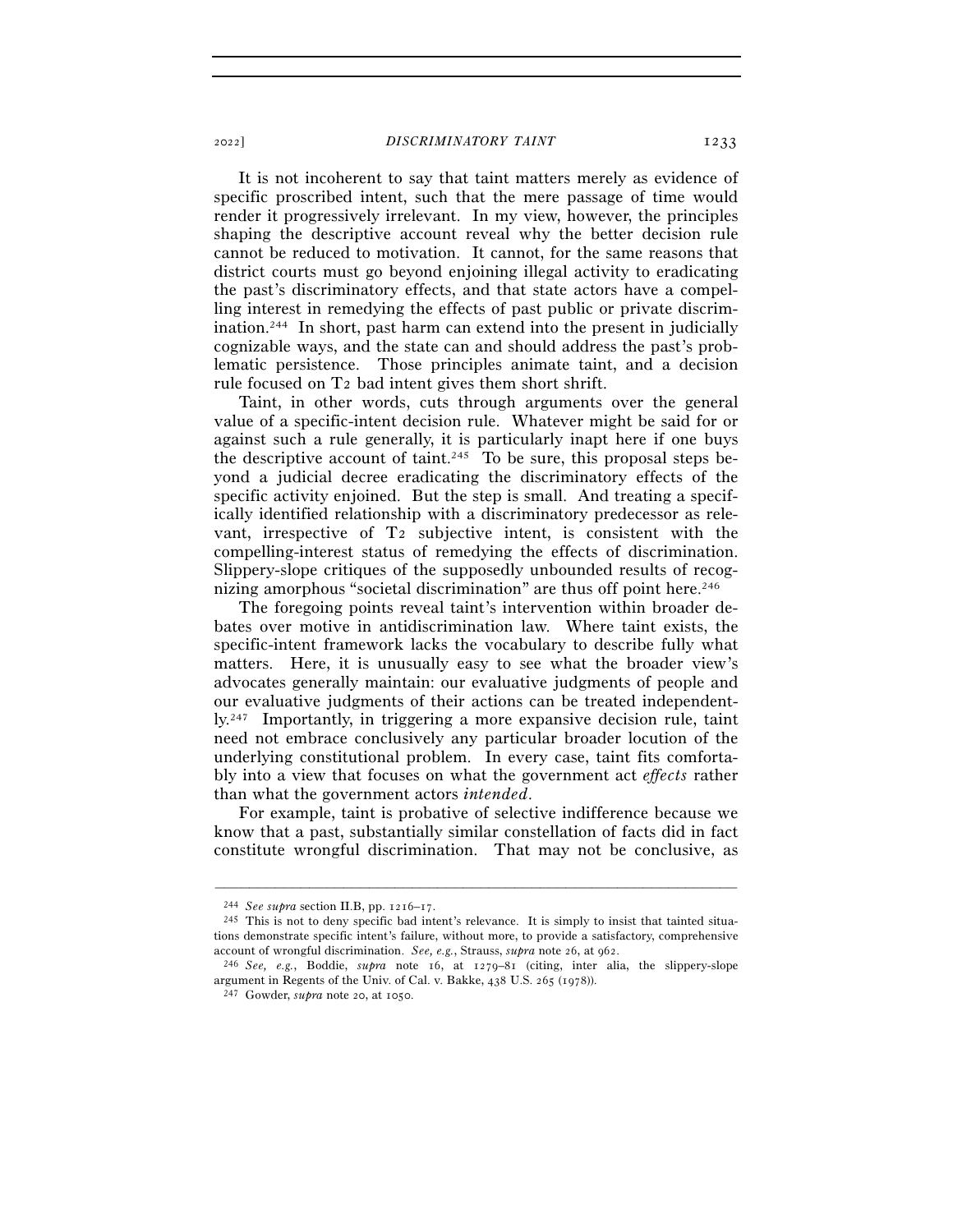Part IV emphasizes. But, on the selective-indifference view, we would want all information relevant to indifference, and taint provides important information even absent pretext. Indeed, taint helps regiment the selective-indifference approach by reducing the need for hard-toknow historical counterfactuals.248

Taint also fits well into approaches focused on expressive or social meaning. If the question is how we should interpret a particular set of facts pertaining to a government act, a history of *this* institution wielding *this sort* of act wrongfully is important, regardless of modern intent. Again, taint can reduce the need for speculation (here, about the action's social meaning).<sup>249</sup>

Finally, recognizing taint helps reveal likely cases of unintentional pretext. After all, in a world without truth serum, speculating about what someone would "*really* think if they were honest with themselves" can be a dangerous game. But a rigorously identified tainted relationship gives us purchase — an objective reason to suspect that someone might in fact be engaged in genuinely successful self-deception.

### *D. The Taint Trigger and Doctrine*

A few words are warranted on doctrinal fit. To be clear, if necessary, taint should be understood as a uniquely justified exception to the normally obtaining decision rules in antidiscrimination cases. One can make a case for its compatibility, however.

As noted, it is generally said that the Court's discriminatory purpose doctrine makes conscious intent to harm necessary for an equal protection violation.250 The most restrictive language comes from *Personnel Administrator v. Feeney*251: "'Discriminatory purpose' . . . implies more than intent as volition or intent as awareness of consequences"; it "implies that the decisionmaker . . . selected or reaffirmed a particular course of action at least in part 'because of,' not merely 'in spite of,' its adverse effects upon an identifiable group."252 One might read that case and its progeny as imposing a conscious-intent requirement inconsistent with taint's broadest deployment.

On the other hand, *Feeney* did not present as groundbreaking. It focused primarily on explaining that the then-recently created intent

<sup>&</sup>lt;sup>248</sup> See Strauss, *supra* note 26, at 972–73.<br><sup>249</sup> See Gowder, *supra* note 20, at 1039–40 (noting this common critique).<br><sup>250</sup> See, e.g., Haney-López, *supra* note 25, at 1783, 1795–96; Klarman, *supra* note 227, at 29 Siegel, *supra* note 25, at <sup>1279</sup>. 251 <sup>442</sup> U.S. 256 (<sup>1979</sup>). 252 *Id.* at 279 (citation omitted).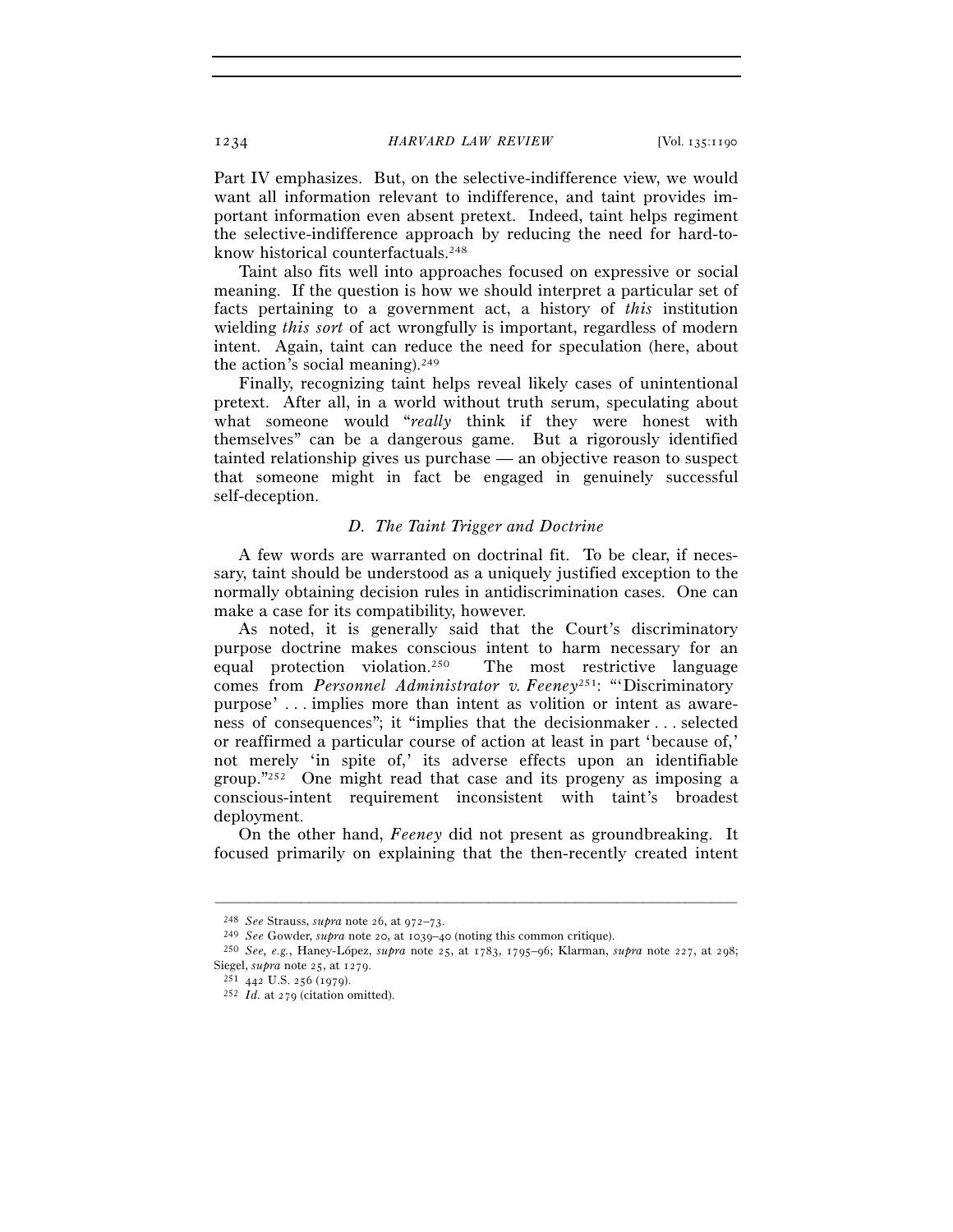framework distinguished "because of" from "in spite of."253 That is, some harms to identifiable groups that we might colloquially say were "intended" (because foreseeable) are not "intentional" for equal protection purposes because they occurred, in truth, "in spite of" the group's identity.254 But that oft-criticized distinction does not resolve for all purposes the proper decision rule for divining "because of."255 *Feeney*'s take on the matter seems entirely in line with its predecessor, Washington v. Davis,<sup>256</sup> in recognizing that "[p]roof of discriminatory intent" may "rely on objective factors," legitimately determined "from the results" achieved or avoided.<sup>257</sup>

Because "discriminatory purpose" must be determined on the basis of objective facts in the world rather than (impossible) direct observation of often-nonexistent mental states (such as of multimember bodies),258 it is consistent with reading "because of" in a way that does not demand a specific-intent decision rule. That is, it remains possible to say that some cases that do not reflect heartland specific-intent cases are also not best described as harm merely inflicted "in spite of" group identity.

Taint can fit into this class of cases. Consider the selectiveindifference approach. If, due to selective indifference, a decisionmaker adopts a policy it would not have adopted had the burdens fallen on a more-favored group, one can intelligibly say the adoption was "because" the burdens in fact fell on a less favored group. We may understand unpurged taint as at least demonstrating selective indifference to the harms of perpetuating a tainted law and the responsibility generated by discriminatory predecessors. If so, one can, consistently with *Feeney*, treat such a policy as constituting a violation.<sup>259</sup>

<sup>253</sup> *Id.*; *see also id.* at 278 ("The appellee's ultimate argument rests upon the presumption . . . that a person intends the natural and foreseeable consequences of his voluntary actions."); Katie Eyer, *The But-For Theory of Anti-discrimination Law*, 107 VA. L. REV. 1621, 1632-33 (2021) (arguing, similarly, that the "only aim" of *Washington v. Davis*, 426 U.S. 229 (1976), and its progeny "was to reject a pure disparate impact standard," Eyer, *supra*, at 1633, and that the cases left inchoate the Court's conception of "discriminatory purpose").

<sup>254</sup> *See Feeney*, 442 U.S. at 279. *But see id.* at 279 n.25 (recognizing that in some circumstances foreseeability is strong evidence of proscribed purpose).

<sup>255</sup> *Cf.* John F. Manning, *Without the Pretense of Legislative Intent*, 130 HARV. L. REV. 2397,  $2431$  ( $2017$ ) (noting that what we deem a government actor's "intended decision" must proceed from a "value judgment about what *should* count as that . . . decision"). 256 <sup>426</sup> U.S. <sup>229</sup>. 257 *Feeney*, 442 U.S. at 279 n.24; *see also id.* at 279 & n.25; Washington v. Davis, 426 U.S. at

<sup>242</sup>; *id.* at <sup>253</sup> (Stevens, J., concurring). 258 *See* Andrew Verstein, *The Jurisprudence of Mixed Motives*, 127 YALE L.J. 1106, 1123 (2018)

<sup>(&</sup>quot;[A]ll internal mental states must be *proven* by recourse to external circumstances . . . .").

<sup>259</sup> *Cf.* Strauss, *supra* note 26, at 962 & n.80 (contending that *Feeney* is more capacious than often suggested, and that it permits a "reversing the groups" approach to "discriminatory intent" that would embrace selective-indifference principles).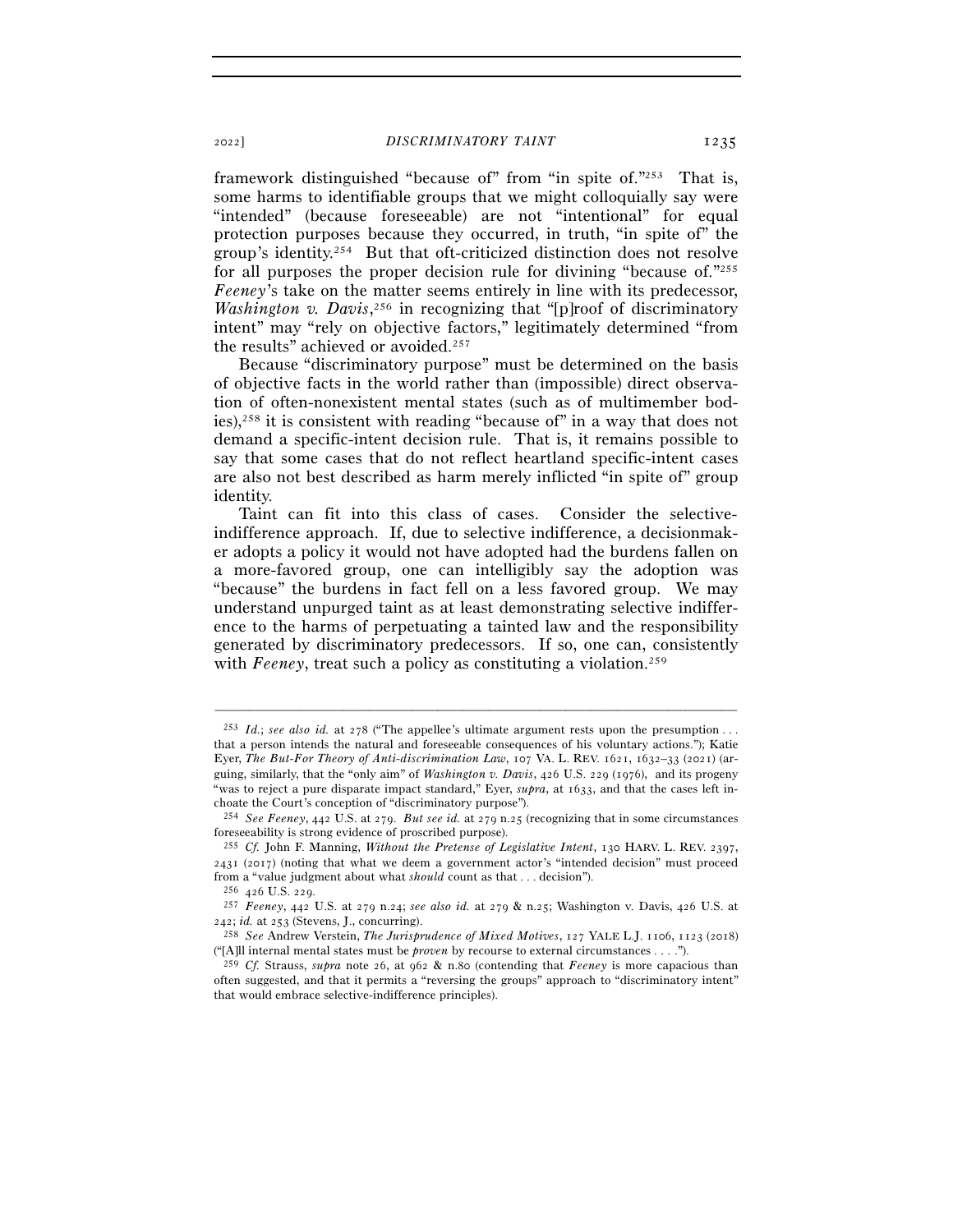At the very least, advocates and lower courts need not read governing Supreme Court doctrine to preclude a specific intent–exempt decision rule in taint cases. Finally, if this reading does not resonate descriptively, I also mean it normatively. That is, if Supreme Court doctrine really does preclude the decision rule I advocate (and elaborate further in Part IV), taint's existence is yet another strike against that doctrine's persuasiveness.

### IV. OPERATIONALIZING TAINT

Part III advocated understanding taint as a trigger for a specialized decision rule that (at minimum) justifies denying a tainted policy "clean-slate" treatment, irrespective of intent or facial validity. This Part drills down further on how that decision rule would work, including what follows from the rule and what it would mean to say taint has been purged. Readers still committed to specific intent should read on; as noted, taint can aid in all cases as a tool for detecting pretext. More broadly, one can adhere to a decision rule that embraces specific intent and believe that taint justifies imputation of whatever degree of intent one thinks necessary. Ample precedent exists for that perspective; criminal law often recognizes the propriety of imputing mental states.260

A definitional note: I treat "purged" as shorthand for the conclusion that the relationship described in Part II ought not to count against the modern policy. In other words, the framework outlined in this Part bears on two related but distinct questions: (1) what the government must do to defend a T2 policy on the grounds that taint should not weigh against its validity and (2) what the government might be able to do at " $T_3$ " to enact a similar policy if it cannot validate its  $T_2$ policy.

This Part begins by advocating a judicial approach focused on disparate impact and reason-giving. First, given a showing of taint, courts should ask whether a T2 policy continues to carry a non–de minimis disparate impact of the sort T1 imposed. A government can purge otherwise applicable taint by showing the absence of such impact. Second, if disparate impact persists, governments must offer a more substantial justification than a facially neutral act normally requires. The taint shapes what that justification looks like; the reasoning must specifically engage with the import of the tainted relationship for the present policy, including an explanation of why disparate impact can't be eliminated and why this policy's necessity outweighs its tainted impact.

<sup>–––––––––––––––––––––––––––––––––––––––––––––––––––––––––––––</sup> <sup>260</sup> *See, e.g.*, Robinson, *supra* note 152, at 614–19 (outlining a "diverse group of doctrines," *id.* at 615, governing imputation of culpable mental states).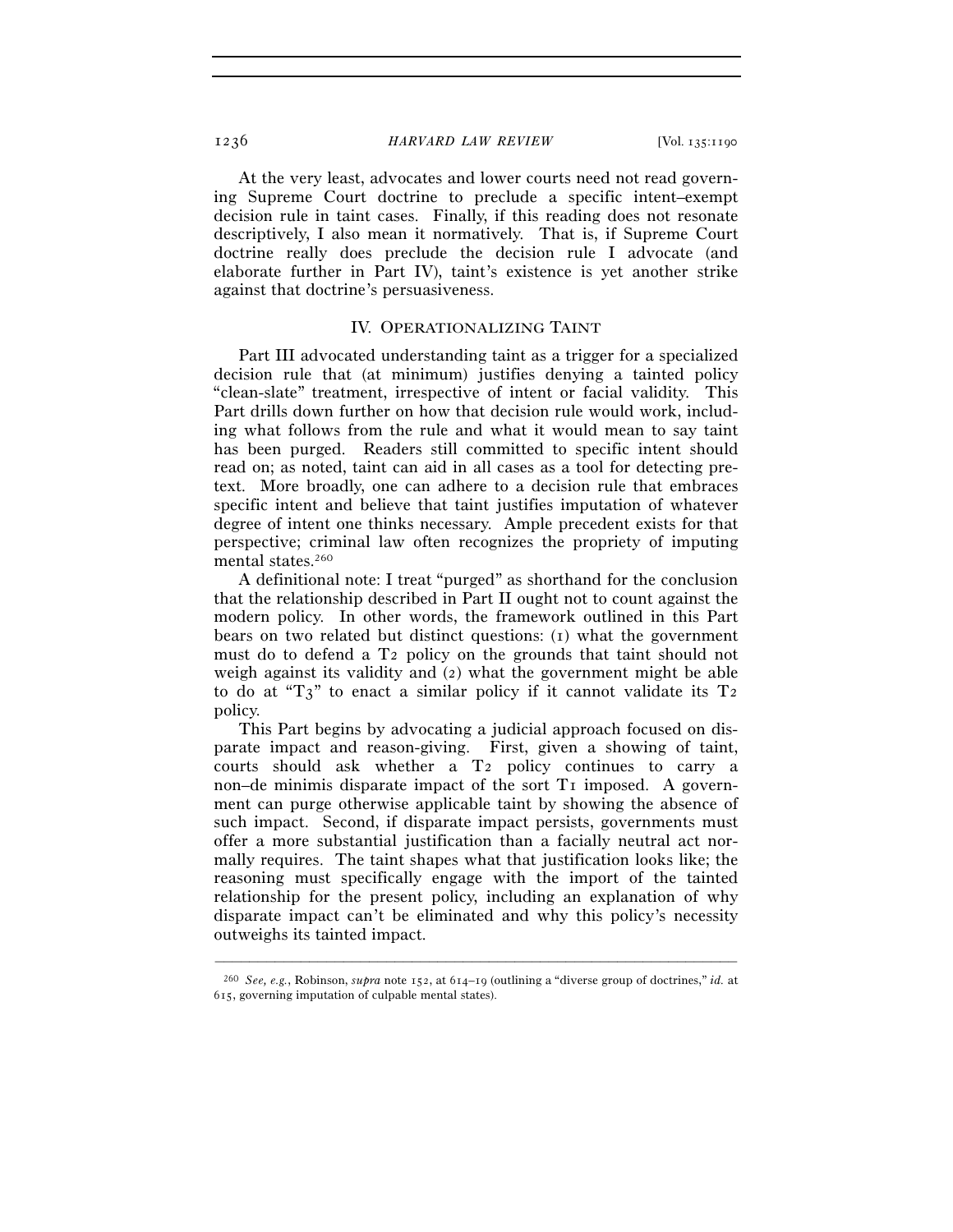This approach fills out the decision rule further. A tainted relationship is prima facie evidence that justifies shifting a burden of production to the government of demonstrating the taint's extirpation. Although the ultimate burden of proof never shifts, it counts in the plaintiff's favor on the ultimate question if the government cannot purge the taint by showing no disparate impact or a substantial, taintsensitive showing of necessity.

Taint represents a setting in which receding from judicial disparate impact skepticism is unusually justified. At the same time, this approach aims to show the workability of good faith purging. Eliminating real-world disparate effects suggests dissipation of the primary wrong, which I take to be disparate status–based harm. Absent that, because taint can exist absent present-day bad intentions, the government's burden is not to show that it really has good intentions, but to show why the policy is nevertheless necessary. After explaining the approach, I test its usefulness on some real-world cases and discuss some potential implementation difficulties.

I close this Part by emphasizing that taint is a constitutional concept that is portable to nonjudicial contexts. Understanding it this way highlights that taint is not just a tool of (sometimes justified) judicial overriding of democratic will. It can also be a mechanism that empowers democratic actors committed to understanding and enforcing their constitutional duties.

### *A. Reinvigorating Disparate Impact*

As a theory, disparate impact has generated endless debates over its meaning, justifications, and implications. One particularly relevant justification is its usefulness in eradicating the continuing effects of past discrimination.261 Although *Washington v. Davis* refused to give disparate impact constitutional dimension,262 lower courts had previously permitted disparate impact to establish liability, at least presumptively.263 Taint justifies a recovery of some form of this approach.

Recall first that we can know that a policy is tainted without necessarily knowing whether it has a disparate impact.<sup>264</sup> Thus, find-

<sup>–––––––––––––––––––––––––––––––––––––––––––––––––––––––––––––</sup> <sup>261</sup> *See, e.g.*, BREST ET AL., *supra* note 25, at 1088 & n.73; Nicholas O. Stephanopoulos, *Disparate Impact, Unified Law*, 128 YALE L.J. 1566, 1604–05 (2019).<br><sup>262</sup> 426 U.S. at 248.<br><sup>263</sup> *See, e.g.*, Reva B. Siegel, *The Supreme Court, 2012 Term — Foreword: Equality Divided,* 

<sup>127</sup> HARV. L. REV. 1, 12–14 (2013); Strauss, *supra* note 26, at 950–51.<br><sup>264</sup> To be sure, the benefits and burdens of the T2 policy vis-à-vis the T1 policy are key to

determining whether the policies are functional duplicates for purposes of taint. *See supra* section III.C, pp. 1232–34. But, at that initial taint-detection stage, what matters is whether the T2 law tracks the T1 law by (for example) making it harder to vote by imposing a voter ID requirement.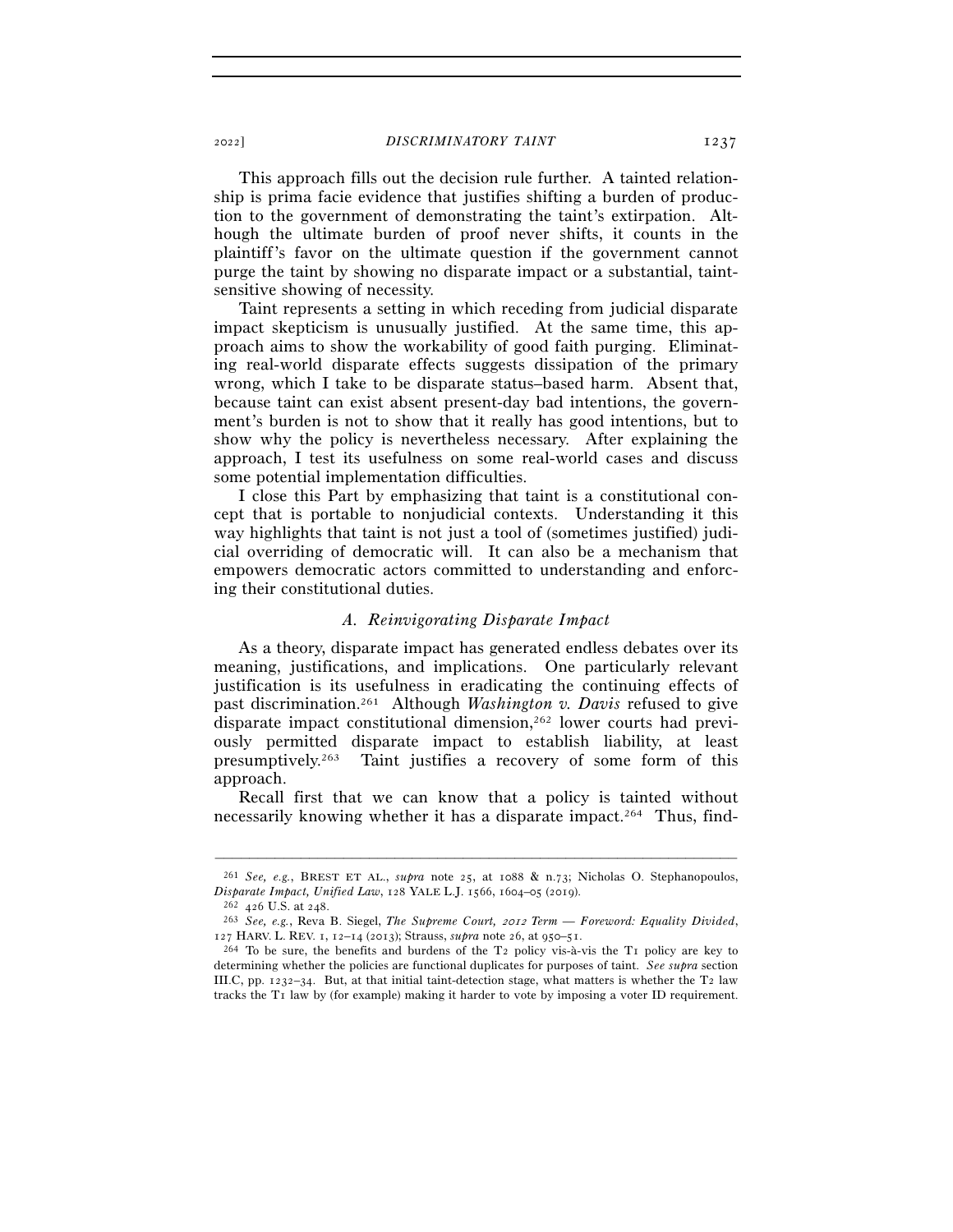ing taint leaves open the question of whether the T2 rule creates any non–de minimis disparate impact on an identifiable group.265 Governments can purge taint by showing the absence of meaningful disparate impact.<sup>266</sup> Though this is an escape hatch, it is not easily manipulated.

On one hand, a disparate impact–focused path to purging addresses the fear that taint will forever straitjacket governments, notwithstanding genuine changes in circumstances.267 That concern has some validity, regardless of one's optimism regarding the speed of progress. At least when a policy tainted in form is no longer discriminatory in effect, it is appropriate to consider the policy on its own terms.

At the same time, governments cannot escape by simply manipulating the policy's form or waiting for the passage of time to dissipate the taint. With respect to pretext, bad faith actors who simply wish to launder malice will have a harder time if they must simultaneously expunge any disparate impact. Focusing on disparate impact also advances approaches that decenter specific intent to harm. Eliminating disparate impact is strong evidence of equal treatment today, notwithstanding the past's meaning.

# *B. Reason-Based Purging*

<sup>1</sup>*. Why Permit Reason-Giving? —* In some cases, disparate impact will persist. In others, such as when the T<sub>2</sub> is new, determining whether it will persist may require undue speculation about downstream effects.268 One could simply treat those cases as the end of the line, such that taint plus governmental inability to dispel disparate

<sup>–––––––––––––––––––––––––––––––––––––––––––––––––––––––––––––</sup> If taint exists, this Article then looks to any *disparate* burden to inform the possibility of purging taint.

<sup>265</sup> I am not wedded to a single definition of de minimis. One venerable standard asks whether the rate for the identifiable group "is less than four-fifths . . . of the rate for the group with the highest rate." Greene, *supra* note 25, at 45; *see also* Jennifer L. Peresie, *Toward a Coherent Test for Disparate Impact Discrimination*, 84 IND. L.J. 773, 773 (2009) (advocating synthesis of fourfifths and "statistical significance" approaches to defining non–de minimis disparate impact). *See generally* Stephanopoulos, *supra* note 261. At minimum an actionable impact should be both "statistically" and "practically" significant. *See* Brnovich v. Democratic Nat'l Comm., 141 S. Ct. <sup>2321</sup>, 2358 n.4 (2021) (Kagan, J., dissenting); *see also* Stephanopoulos, *supra* note 261, at 1571–<sup>72</sup>. 266 In this way, I deviate from the mine-run statutory disparate impact framework, in which

the plaintiff has the burden of showing a disparity. *See* Stephanopoulos, *supra* note 261, at 1595. I think this makes better sense of taint's fit with antidiscrimination law, since the alternative would de facto make the passage of time presumptively purge taint, which would let the state off the hook more easily than I think is warranted.

<sup>&</sup>lt;sup>267</sup> *Cf.* Palmer v. Thompson, 403 U.S. 217, 230 (1971) (Blackmun, J., concurring) (expressing fear of indefinite "lock[] in"); Clarke, *supra* note 17, at 561–<sup>63</sup>. 268 Sometimes a new policy's changes will be sufficiently straightforward to permit informed,

reliable speculation about its effects, *cf.* Stephanopoulos, *supra* note 261, at 1640–41 & n.421, so I cannot rule out the possibility of drawing predictive disparate impact conclusions.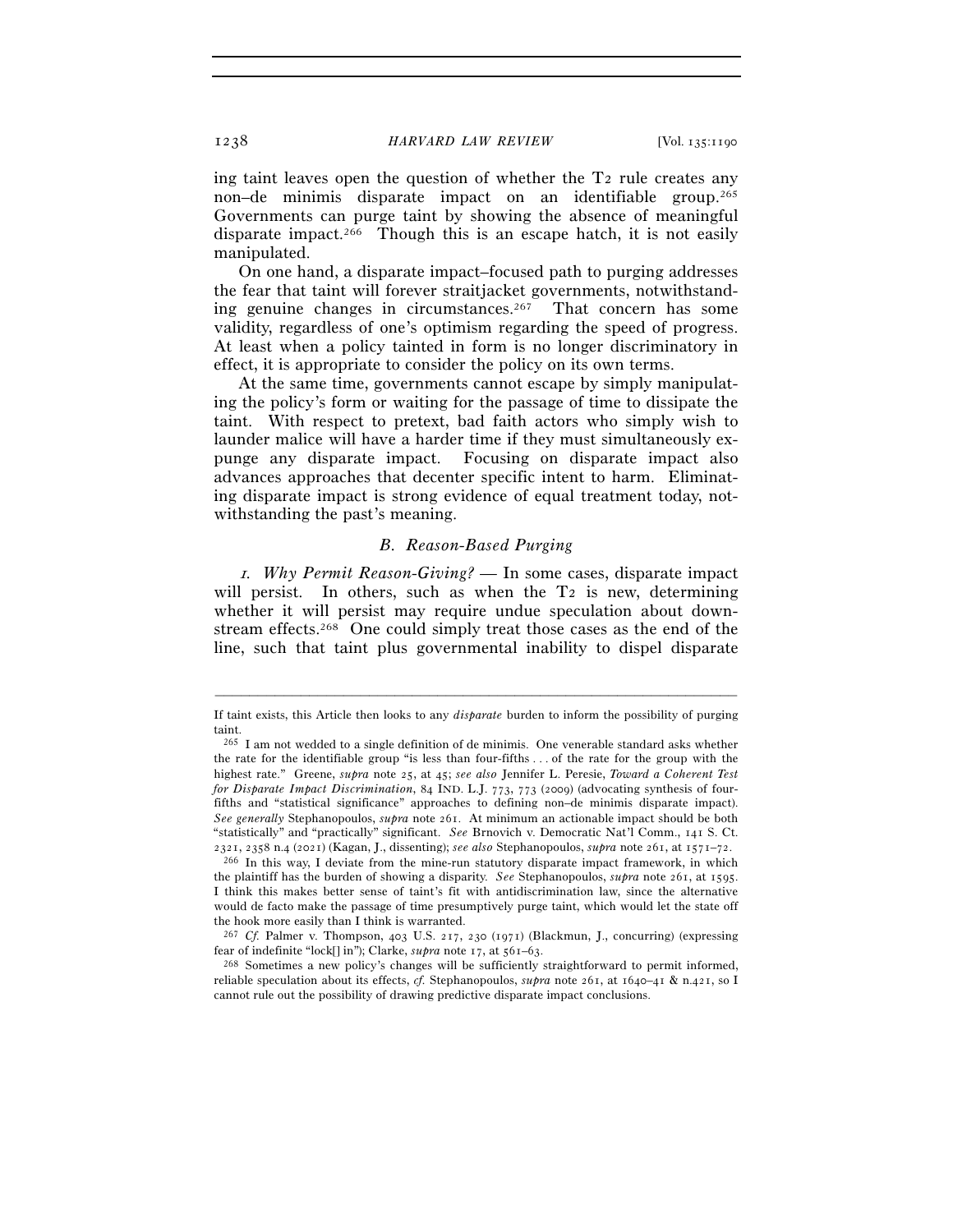impact equals conclusive determination of wrongful discrimination. That is a coherent suggestion, but it goes too far.

As an initial matter, permitting the government to show why *this* disparate impact is justified and unavoidable would be consistent with the general approach to disparate impact in other areas.<sup>269</sup> Symmetry alone does not resolve matters, since taint could be a unique beast. But the general approach is worth noting, especially if good reasons exist for it. Moreover, and again, taint is a heuristic helpful in determining wrongful discrimination, not the determination itself. Prima facie cases are rebuttable,<sup>270</sup> and I doubt that showing a lack of disparate impact should be the only way to rebut this one. Although taint helps show why a broader decision rule is preferable, it does not follow that governments should lose whenever they cannot disprove persistent disparate impact.

Consider cases where we simply cannot know T2's impact. Not every case will be like *Trump v. Hawaii*, where the question reduces to whether permissible or forbidden reasons explain an indisputable disparate impact. Treating such situations as automatic government losses would be simplistic. A tainted policy might well, under presentday circumstances, be both supportable by legitimate nondiscriminatory reasons and also indispensable for tackling a given policy problem. Especially given taint's decoupling from intent, uncertainty about impact should not work to lock governments into the status quo indefinitely. Perhaps the government can show that what seems to be (for example) selectively indifferent or demeaning action actually is not.

Even where disparate impact can be foreseen or has already occurred, an absolutist approach may be unwarranted. Some necessary policies may have an unavoidable disparate impact that compelling justifications outweigh. For example, some might critique any government benefit not pegged to recipient need as generating a disparate impact because of preexisting entrenched disparate distributions of power and resources.271 Sometimes rejecting progressivity may be illegitimate precisely because it will produce such impacts, even if it lifts all boats overall.<sup>272</sup> But sometimes it may not. Imagine a public good that by its nature "cannot be provided to anybody unless [it is]

<sup>269</sup> *See id.* at 1595, 1597–98, <sup>1604</sup>. 270 *Cf.* Washington v. Davis, 426 U.S. 229, 241 (1971) (discussing burden shifting in the prima facie context).

<sup>271</sup> *See, e.g.*, Kevin E. Jason, *Dismantling the Pillars of White Supremacy: Obstacles in Eliminating Disparities and Achieving Racial Justice*, 23 CUNY L. REV. 139, 151 (2020) (describing "colorblind benefits" as, inter alia, "includ[ing policy] solutions that involve the sometimes equal, but always inequitable [i.e., unjust], allocation of resources and opportunities" and noting that "one's starting position is critical to determining how one will fare"). 272 *See id.* at 151–52, 159, 180.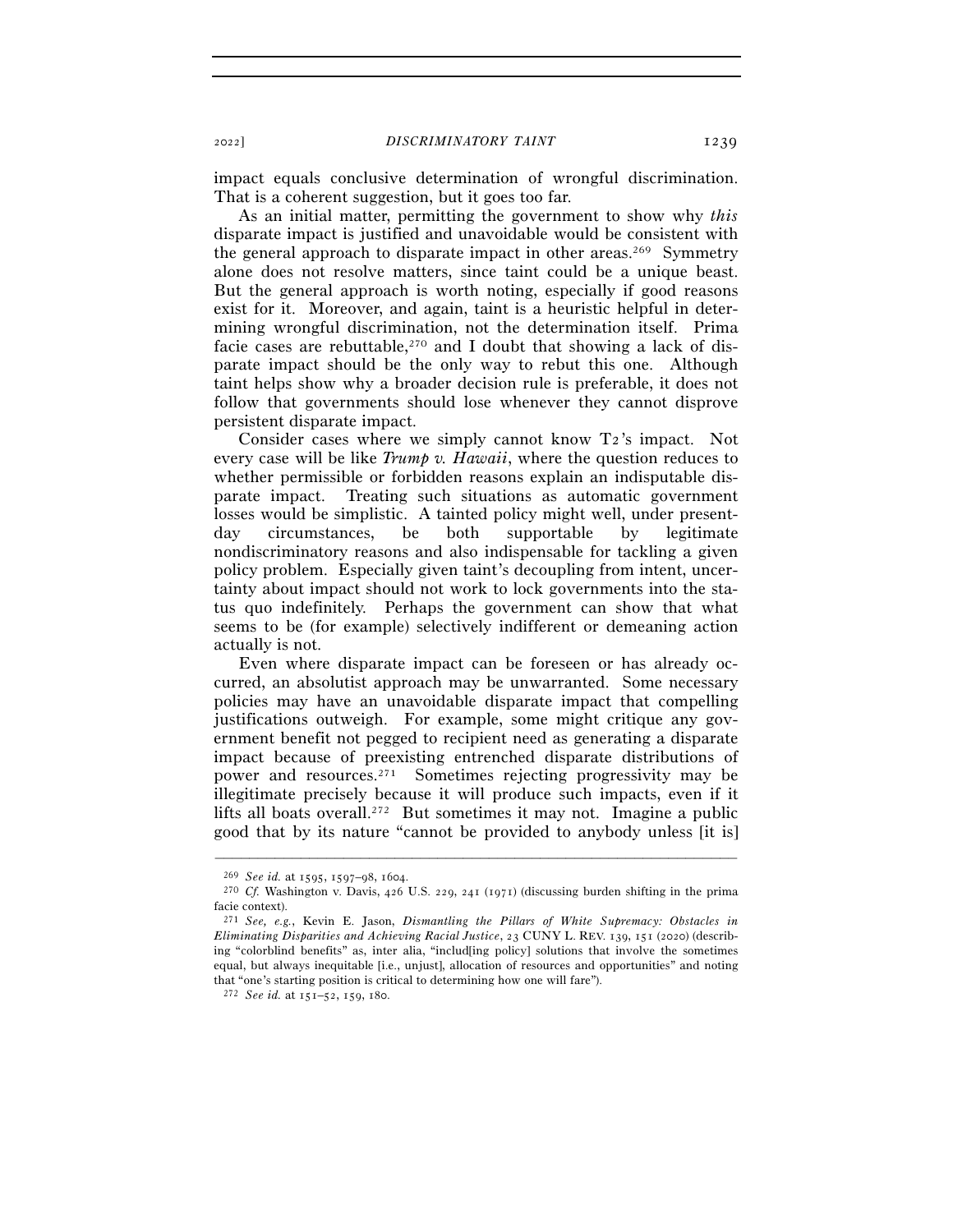provided to everybody" on the same terms.273 Especially for substantial interests,274 it is a harder question whether the disparate impact of providing it might be justified because of the difficulty of making it progressive and the substantive importance of the benefits.

<sup>2</sup>*. Reason-Based Purging. —* Given those preliminaries, what sort of reasons might purge taint where disparate impact persists or cannot be disproven? Tiers-of-scrutiny talk can sometimes obscure.<sup>275</sup> But the tiers may help illuminate inappropriate approaches.

Consider the application of strict scrutiny to facially neutral policies found to be animated at least in part by discriminatory purpose.276 Taint can exist absent that showing. Requiring the T2 government to satisfy strict scrutiny based on nothing more than taint would transform it into the underlying violation that it aids in demonstrating. Yet the highly deferential rational basis review usually applicable to facially neutral government acts is too lax. Taint with teeth must excuse plaintiffs from disproving "every conceivable basis which might support [the policy], $"277$  and deny governments the boon of having policies upheld on reasons articulated for the first time in litigation or conceived independently by the courts.278

Something intermediate is needed to fill out the decision rule applicable when governments cannot purge taint via eliminating disparate impact. Helpfully, antidiscrimination law has a conventional framework for dealing with disparate impact.<sup>279</sup> On that approach, given disparate impact, a defendant must show that the challenged "practice is necessary to achieve a substantial interest," and, if so, the plaintiff "may try to demonstrate that this interest could be attained through different means that yield smaller [disparities]."280 The taint approach need not duplicate the usual approach, which itself varies somewhat depending on context.281 Thus, for example, I reverse the "usual framework" by placing the burden on the government to show no disparate impact.282 Still, reinventing the wheel is unnecessary.

<sup>–––––––––––––––––––––––––––––––––––––––––––––––––––––––––––––</sup>  $^{273}$  LIAM MURPHY & THOMAS NAGEL, THE MYTH OF OWNERSHIP: TAXES AND JUSTICE 46 (2002).

<sup>&</sup>lt;sup>274</sup> Consider, for example, national defense or certain anti–air pollution measures.<br><sup>275</sup> *See, e.g.*, Andrew M. Siegel, *Equal Protection Unmodified: Justice John Paul Stevens and*<br>*the Case for Unmediated Constitutiona* 

<sup>&</sup>lt;sup>276</sup> See, e.g., RALPH RICHARD BANKS ET AL., RACIAL JUSTICE AND LAW 410 (1st ed. 2016).<br><sup>277</sup> Box v. Planned Parenthood of Ind. & Ky., Inc., 139 S. Ct. 1780, 1782 (2019) (quoting

Armour v. City of Indianapolis, 566 U.S. 673, 685 (2012)).<br><sup>278</sup> BREST ET AL., *supra* note 25, at 567.<br><sup>279</sup> Stephanopoulos, *supra* note 261, at 1595.<br><sup>280</sup> *Id.* 

<sup>281</sup> *See, e.g.*, *id.* at 1600 n.190 (noting deviations in the Age Discrimination in Employment Act framework).

<sup>282</sup> *See supra* note 266.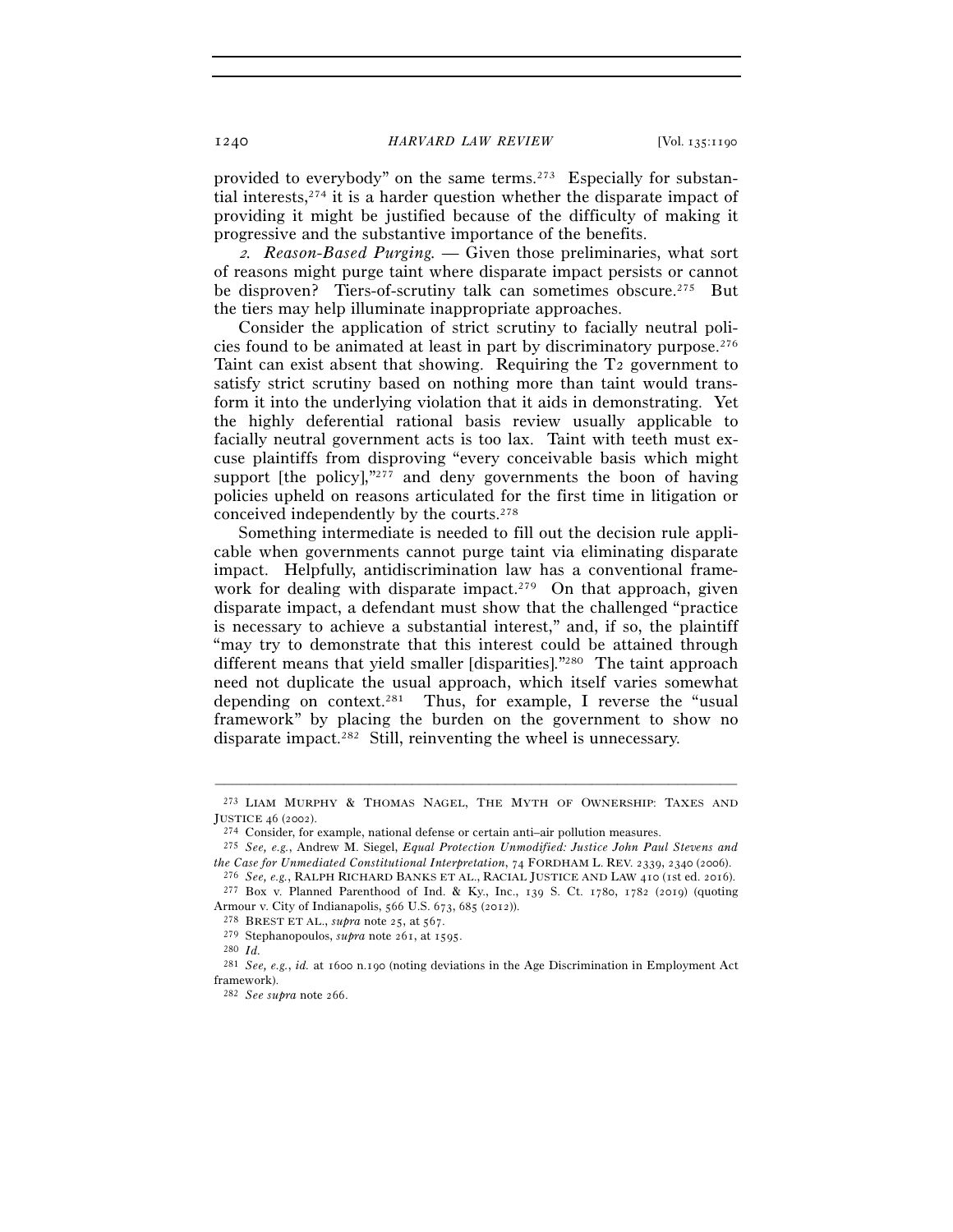In crafting the best approach for a taint-specific rule, then, I draw on the usual framework's insight that otherwise-suspect disparities may be justified upon a heightened showing.

Furthermore, although the approach is not importable wholesale, I see much value in administrative law's reasoned-decisionmaking approach.283 Formally, it requires that a decision be "based on a consideration of the relevant factors."284 Importantly, courts "may not supply a reasoned basis for the agency's action that the agency itself has not given."<sup>285</sup> Here, "meaningful judicial review" requires an agency to "disclose the basis" of its action,286 and actions may be invalid where there is a "significant mismatch between the decision . . . made and the rationale . . . provided."287

Disputes over how rigorous this review is in practice need not be resolved here.288 I invoke the standard to embrace the idea of legitimacy that appears to support it  $-$  that democratic legitimacy flows from the capacity and ability to provide "public-regarding reasons that all might accept."289 If the state is to require citizens to live under a law whose form was tainted and that continues to impose disparate impacts, the state ought to be able to offer robust explanations, applicable to all, for why it is necessary.

<sup>3</sup>*. Filling Out the Approach. —* Building on these raw materials, purgative reason-giving must reflect robust engagement with the tainted relationship. Persistent disparate impact does not necessarily doom the policy. But, to purge the taint, governments must offer  $(i)$  a legitimate, nondiscriminatory interest that will be substantially impaired absent *this* policy, (2) direct engagement with the past problematic history,  $(3)$  an explanation of why the disparate impact cannot be eliminated, and (4) an explanation of why the legitimate need for *this*  means of pursuing the legitimate interest outweighs the harm of shielding the disparate impact of a tainted rule. These reasons cannot

<sup>283</sup> Professor David Super has also noted the potential relevance of administrative law principles to evaluating policy change over time, although he deploys them differently. *See* Super, *supra* note 16, at 84–<sup>87</sup>. 284 Dep't of Homeland Sec. v. Regents of the Univ. of Cal., 140 S. Ct. 1891, 1905 (2020)

<sup>(</sup>quoting Citizens to Preserve Overton Park, Inc. v. Volpe, 401 U.S. 402, 416 (<sup>1971</sup>)). 285 Motor Vehicle Mfrs. Ass'n v. State Farm Mut. Auto. Ins. Co., 463 U.S. 29, 43 (1983) (citing

SEC v. Chenery Corp., 332 U.S. 194, 196 (1947)).<br><sup>286</sup> Dep't of Com. v. New York, 139 S. Ct. 2551, 2573 (2019).<br><sup>287</sup> Id. at 2575.<br><sup>288</sup> See, e.g., Jacob Gersen & Adrian Vermeule, *Thin Rationality Review*, 114 MICH. L. RE

<sup>1355</sup>, 1356, 1358–59 (2016) (arguing that administrative lawyers and academics overestimate the toughness of reasoned-decisionmaking review).

<sup>289</sup> JERRY L. MASHAW, REASONED ADMINISTRATION AND DEMOCRATIC LEGITIMACY 168 (2018) (arguing that administrative law principles implement this vision of legitimacy); *see also* Thomas P. Schmidt, *Judicial Minimalism in the Lower Courts*, 108 VA. L. REV. (forthcoming 2022) (on file with the Harvard Law School Library).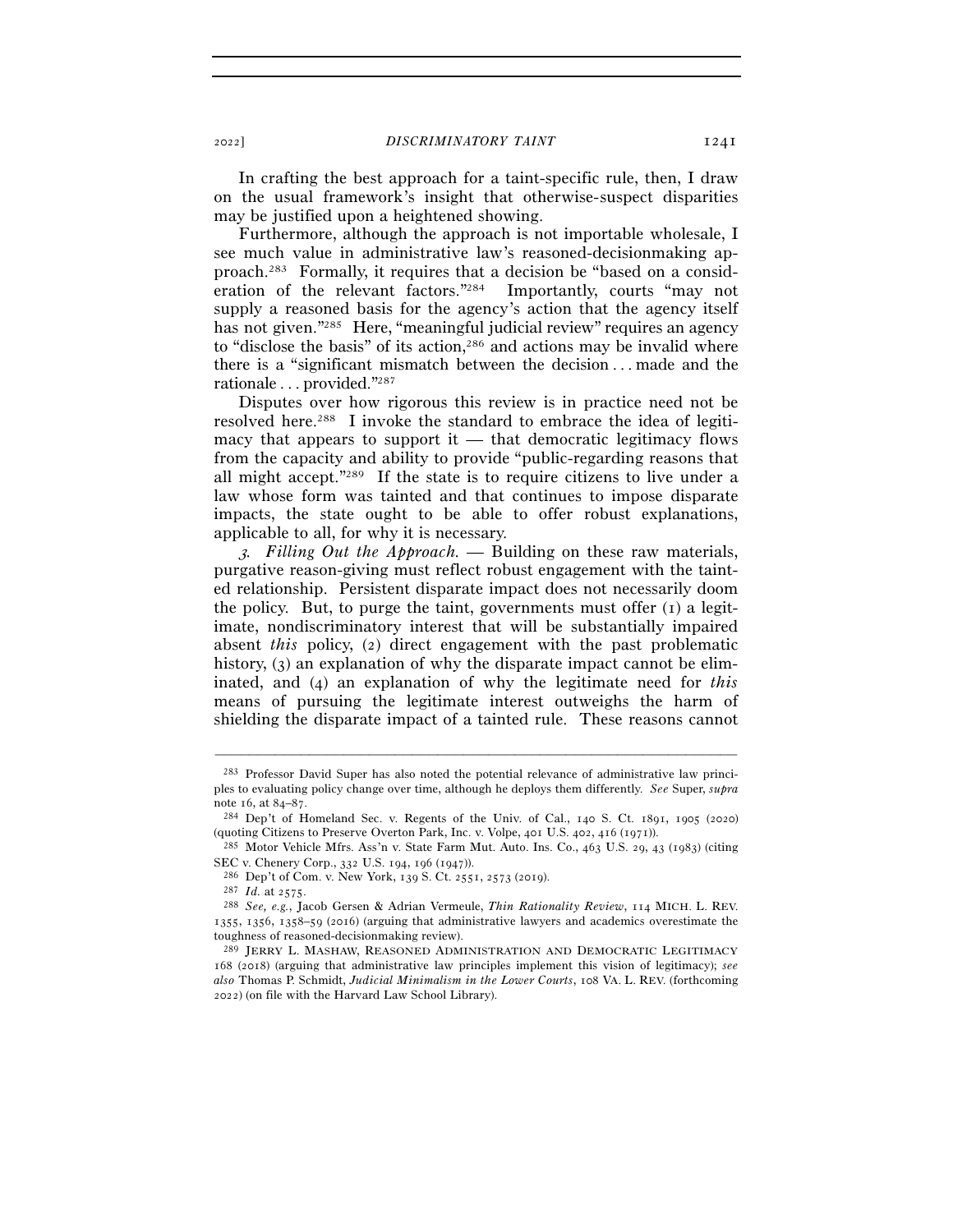be post hoc, and a court may not conjure them up on the government's behalf.

Much of this approach will depend on context-specific "qualitative judgments" made "in light of competing values and social facts,"290 and I will apply it to specific cases in section C. Here, I will simply say a bit about the types of social facts that will matter and why.

For example, courts should care about the passage of time and changed personnel, not because those *necessarily* purge taint, but because time's passage generates new problems, and new decisionmakers identify new solutions. These facts matter, in short, because they make it more plausible that a substantial, novel government need has emerged to independently justify the policy. I do not mean to suggest that an unprecedented need is necessary, but its existence would be a strong sign that the animating aims truly have changed.

Balancing the need against the persistent harm will also be multifaceted. Much will turn on whether the legitimate need for *this* policy in *this* form outweighs the specific harm of the tainted rule's preservation. In advocating the disinterring and protection of a right against a tainted rule's disparate impact, this approach can be seen as a species of the proportionality approach that Professor Jamal Greene advances as a general approach to rights questions.291 Again, I will sketch a few examples.

Return to plausible alternatives for pursuing the asserted governmental interest. Could a state purge a felon disenfranchisement law's taint by merely invoking "deterrence" as a legitimate, nondiscriminatory reason? No, because the burden is not just to show that a legitimate, nondiscriminatory justification can be articulated, but that a legitimate interest has generated a genuine nondiscriminatory *need*  for this policy in this form. Deterrence is too general, because felonies can be deterred without such a law. Deterrence might well be *somewhat* impaired from the state's perspective, but taking taint seriously means that policy-choice freedom is somewhat constrained. Practically, then, the legitimate, nondiscriminatory interest will have to be stated with meaningful precision; otherwise, a plausible alternative will be relatively easy to identify and will militate against a claim of necessity.

Continuing in this vein, plausible alternatives to pursuing the asserted interest will also undermine a claim that disparate impact can't be eliminated. As the felon disenfranchisement example suggests, the purgative analysis incorporates "tailoring" elements. Importantly, though, this is not to say that plausible alternatives are

<sup>290</sup> Greene, *supra* note 25, at <sup>61</sup>. 291 *See id.* at 58–60.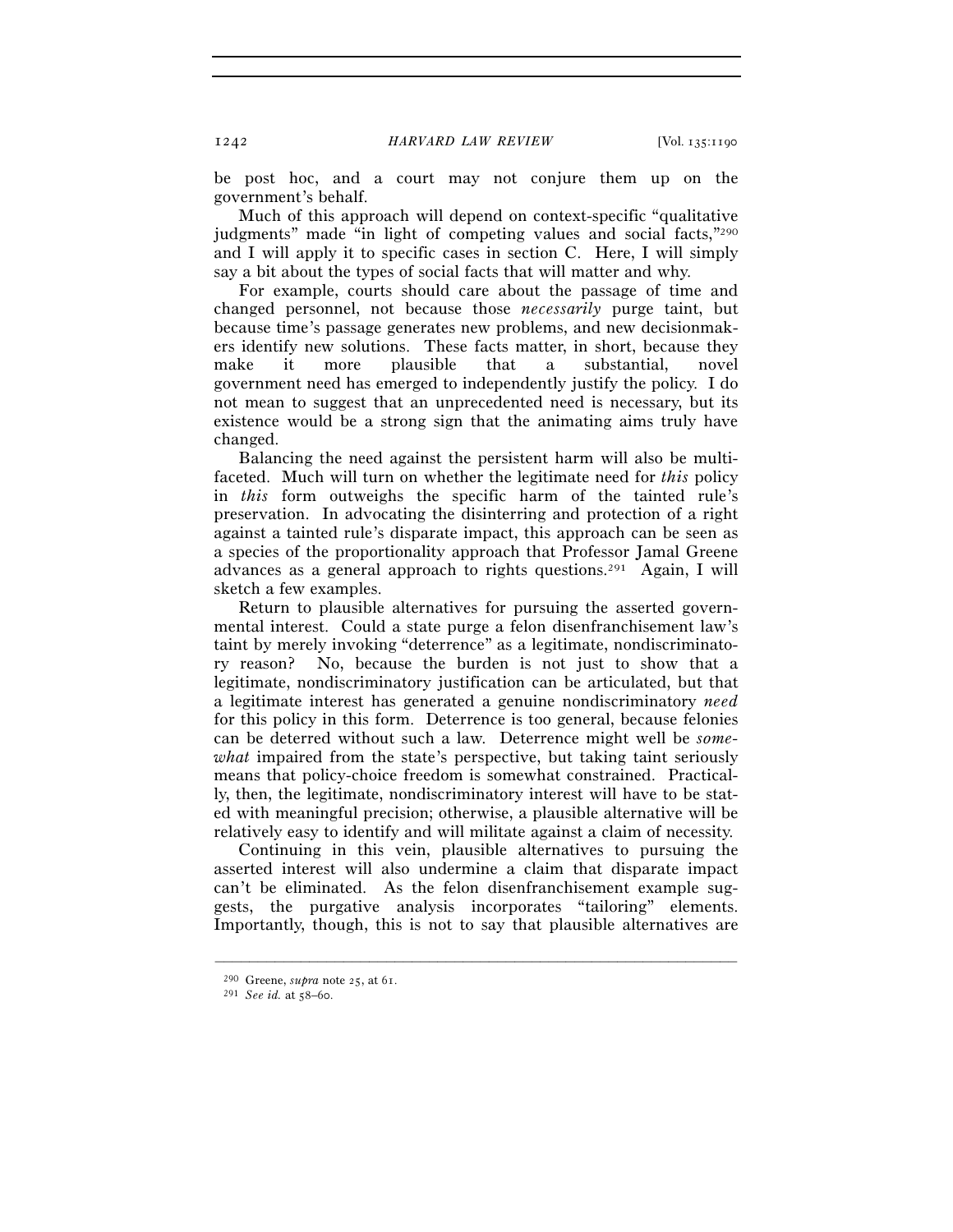fatal to an attempt to purge taint. This is not a strict scrutiny analysis. A state could conceivably show that a legitimate, nondiscriminatory interest would be substantially impaired without policy *X* without showing that policy *X* is the *only* way of pursuing the interest. But plausible alternatives do suggest that a substantial impairment claim may be unwarranted.

On the other side, the state can bolster a necessity claim by identifying "good taint," that is, a long tradition of nonsuspect institutional uses of this sort of policy for this interest.292 An institutional history of legitimate needs generating functionally similar conduct is itself a reason to believe the government if it claims, today, that legitimate, nondiscriminatory needs exist for the policy.

Regarding the strength of the interest pursued, although governments need not identify an interest that a court would call compelling, it surely will help. On the harm side of the ledger, as the so-called tiers of scrutiny recognize, the nature of the harm affects what it takes to justify it.293 We can acknowledge the potential contestability of the "nature" of harm and still recognize that a persistent disparate impact in the administration of criminal justice (for example) is particularly inexcusable.294

What of direct engagement with problematic history? In section V.A.2, I discuss further the possibility that a government contests the wrongfulness of T1. For now, though, note that this approach does not require governmental concession on this point. It simply requires explicit *engagement* with the reasons that could support such a conclusion. That is, the government must treat them as genuine concerns to be addressed to the maximum extent possible consistent with the (by hypothesis) important reasons that justify the policy notwithstanding the persistent disparate impact.295 This hearkens back to the need for public-regarding reasons acceptable by all to justify the maintenance of this policy — whether or not "all" agree on taint.<sup>296</sup> Those reasons should at least acknowledge the relevance of the "uncomfortable past."297 Engagement engenders productive disruption by forcing

<sup>292</sup> *See supra* pp. 1224–<sup>25</sup>. 293 *See, e.g.*, United States v. Virginia, 518 U.S. 515, 533–34 (1996) (noting varying permissibility of "inherent differences" justifications for differential treatment).

<sup>294</sup> *Cf.* Pena-Rodriguez v. Colorado, 137 S. Ct. 855, 868 (2017) (asserting that racial discrimination is "especially pernicious in the administration of justice" (quoting Rose v. Mitchell, 443 U.S. 545, 555 (1979))).

 $^{295}$  My suggestion thus fleshes out Justice Sotomayor's interest in examining whether the state has "grappled" with the policy's history. *See, e.g.*, Ramos v. Louisiana, 140 S. Ct. 1390, 1410 (<sup>2020</sup>) (Sotomayor, J., concurring). 296 *See supra* p. <sup>1241</sup>. 297 Espinoza v. Mont. Dep't of Revenue, 140 S. Ct. 2246, 2293 n.2 (2020) (Sotomayor, J.,

dissenting) (quoting *id.* at 2273 (Alito, J., concurring)).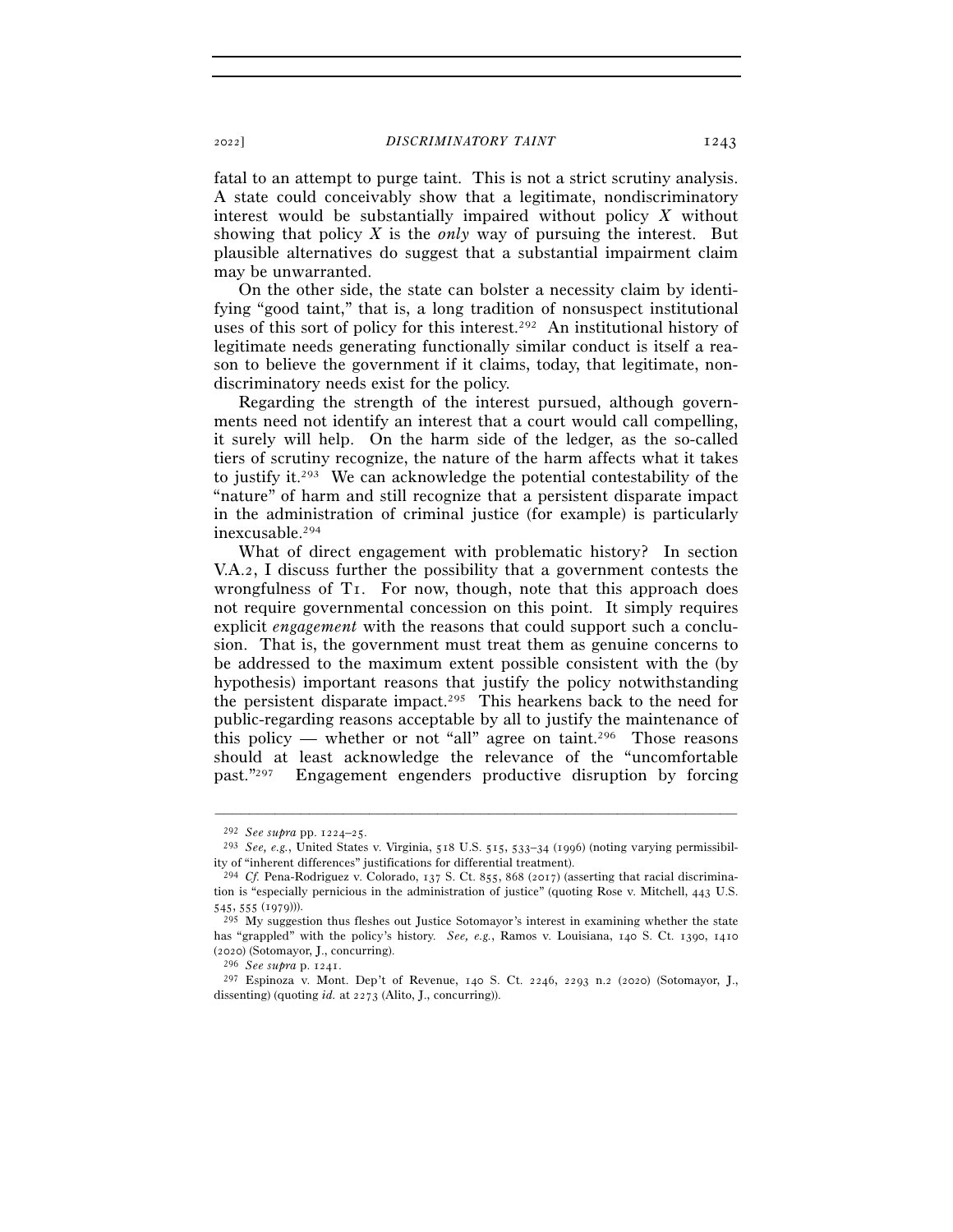reconsideration and justification beyond "this is how we've always done it." Even where the government ultimately can justify the policy, this process may generate a policy whose impacts fall more equally across the population.

To sum up, taint triggers a decision rule that first looks to disparate impact. If necessary, courts then apply heightened scrutiny. Although, in a sense, the plaintiff's burden of production is lessened vis-à-vis the usual case — that is, she need "only" show taint to shift a burden of production to the government — so too is the government's responsive burden of production.298 In the normal case where a plaintiff shows the action was motivated in part by proscribed intent, the government must show that the motivation was not a but-for cause, and satisfy strict scrutiny if it cannot.<sup>299</sup> Conversely, where taint supports a prima facie case, the government need not show narrow tailoring that satisfies a compelling interest. It need only show that legitimate reasons support the policy, that it has accounted for the problematic history, and that any persisting disparate impact is unavoidable and outweighed by the benefits of the legitimate justifications.

This approach avoids strict scrutiny without merely offering a blueprint to unaccountable taint laundering. First, unlike rational basis review, where a government need not have any particularly good reasons for passing a law, a tainted law must be justified by legitimate, nondiscriminatory reasons (beyond inertia) that independently would generate the policy. Second, unlike the mine-run case, disparate impact still has to be justified. And showing that it is unavoidable often will require at least showing that making the policy progressive is impossible due to the policy's nature. Third, because post hoc reasons will not suffice, taint will sometimes operate to force formal reenactment to place sufficient reasons on the record. That ought to increase confidence that the reasons given actually are weighty.

This also guards against a potential misunderstanding. *Abbott*  raised concerns about improper "shifting" of the burden of proof in

<sup>298</sup> I emphasize that shifting the burden of production does not shift the ultimate burden of proof (sometimes called the burden of persuasion). *See* Dir., Off. of Workers' Comp. Programs, Dep't of Lab. v. Greenwich Collieries, 512 U.S. 267, 272–76 (1994) (distinguishing the concepts); *cf.* Johnson v. California, 545 U.S. 162, 170–73, 171 n.6 (2005) (discussing how *Batson*'s prima facie model never shifts the ultimate burden of proof, but does shift the burden of production to

<sup>&</sup>quot;determine the persuasiveness of the . . . constitutional claim," *id.* at <sup>171</sup>). 299 *See* Hunt v. Cromartie, 526 U.S. 541, 546 (1999); Hunter v. Underwood, 471 U.S. 222, <sup>228</sup> (1985); BANKS ET AL., *supra* note 276, at 410; Verstein, *supra* note 258, at 1125, 1127, 1144, 1162; *cf.* Grutter v. Bollinger, 539 U.S. 306, 343–44 (2003) (upholding race-conscious affirmative action policy under strict scrutiny); Shaw v. Reno, 509 U.S. 630, 643–44 (1993) (stating that strict scrutiny principles apply to race-neutral policies that are, "on their face, 'unexplainable on grounds other than race.'" (quoting Village of Arlington Heights v. Metro. Hous. Dev. Corp., 429 U.S. 252, 266  $(1977))$ .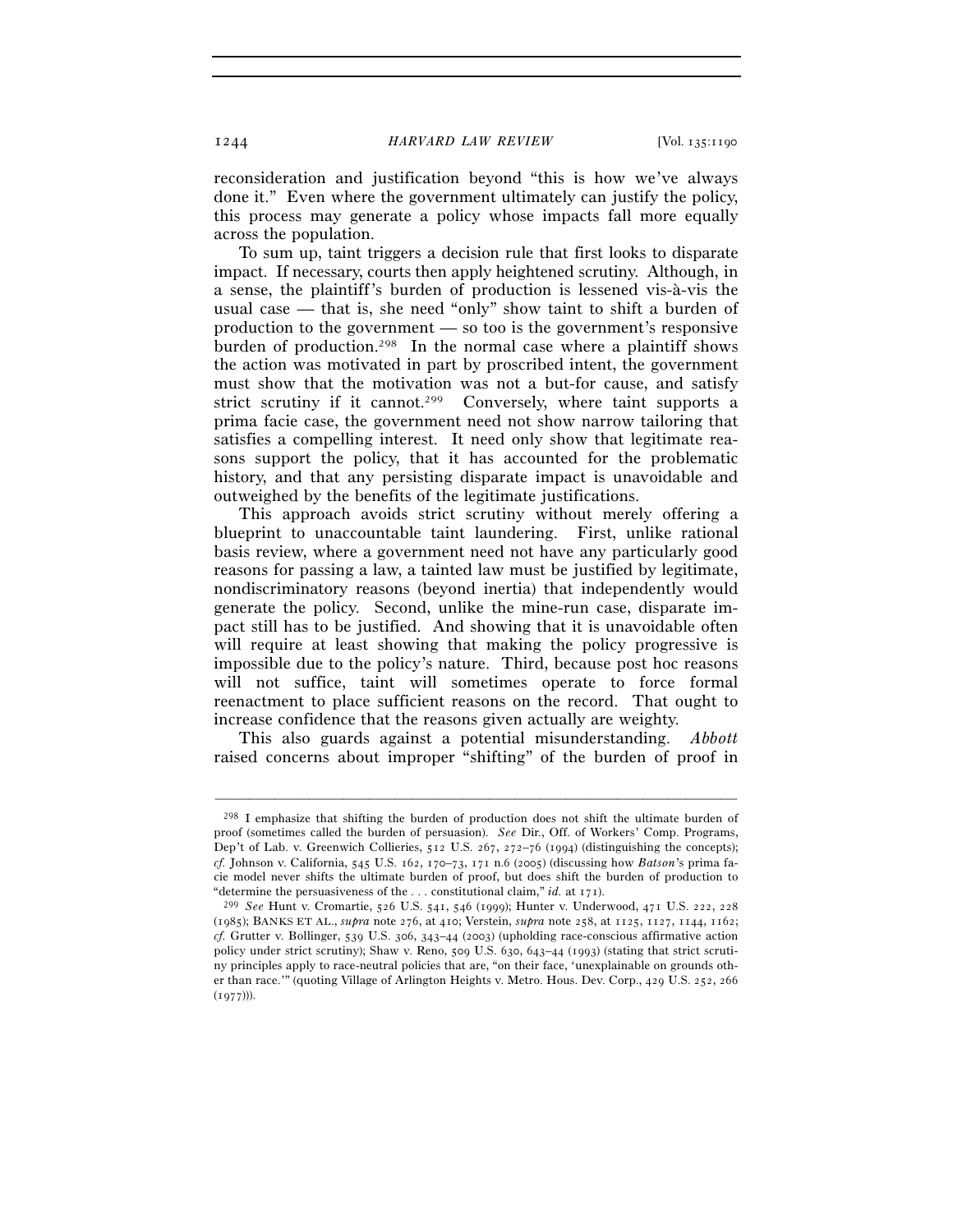cases involving discriminatory predecessors.300 The Court thought the lower court erred by forcing Texas to prove a legislative "change of heart" and engagement in a "deliberative process to ensure" that the new policy "cured any taint."301

However one reads the lower court's opinion in that case, taint (properly understood) is perfectly consistent with conventional allocations of the burden of proof. Showing taint proves wrongful discrimination no more than a *Batson* prima facie case does.302 Taint does generate a burden for the government defendant, however — a burden of *production*, just as a prima facie case does in *Batson* and Title VII disparate treatment cases.<sup>303</sup> Here, as there, failure to discharge that burden counts against the government in the final determination.304

None of this means that taint changes the ultimate burden of proof, or that past wrongfulness is dispositive of present wrongfulness. Rather, it simply points to one reasonable path for some plaintiffs to satisfy their burden of proof. Perhaps that means that plaintiffs in taint cases have an easier time relative to others, but that seems no more problematic than plaintiffs in cases involving overt discrimination having an easier time than plaintiffs in covert discrimination cases. Differently situated plaintiffs have different advantages. Thus, *Abbott*'s complaints of original sin "condemn[ing] governmental action that is not itself unlawful" and disrespect for the presumption of good faith<sup>305</sup> are orthogonal. Taint means that, at least sometimes, present good faith is insufficient. Sometimes, the unpurged taint of past discrimination may be a fact about contemporary government action that indicates its unlawfulness, irrespective of its good faith enactment.

 $300$   $138$  S. Ct. 2305, 2324–25 (2018) ("Ilt was the plaintiffs' burden to overcome the presumption of legislative good faith and show that the [T2] Legislature acted with invidious intent. The [lower] court contravened these basic principles." *Id.* at 2325.).<br><sup>301</sup> *Id.* at 2325 (quoting Perez v. Abbott, 274 F. Supp. 3d 624, 649 (W.D. Tex. 2017)).<br><sup>302</sup> *Cf. Johnson*, 545 U.S. at 169–71, 169 n.5 (noting that "

can be made out by offering a wide variety of evidence," *id.* at 169, and emphasizing that *Batson* recognized that step one was satisfied where defendant timely objected to the striking of all Black persons on the venire).

<sup>303</sup> *See* USPS Bd. of Governors v. Aikens, 460 U.S. 711, 714–17 (1983) (describing the prima facie burden-shifting method applicable in Title VII cases); *cf. Johnson*, 545 U.S. at 171 n.7 (noting similarity between Title VII burden shifting and *Batson* burden shifting). Indeed, mine-run equal protection doctrine embraces the same approach by shifting the burden to the government to disprove that discriminatory motivation was a but-for cause when a plaintiff shows such motivation played a part in a decision. *See Arlington Heights*, 429 U.S. at 270 & n.<sup>21</sup>. 304 *See Johnson*, 545 U.S. at 171 & n.6. I leave unresolved the possibility that taint cases might

warrant making such a failure conclusive.

<sup>305</sup> *Abbott*, 138 S. Ct. at 2324 (quoting City of Mobile v. Bolden, 446 U.S. 55, 74 (1980) (plurality opinion)).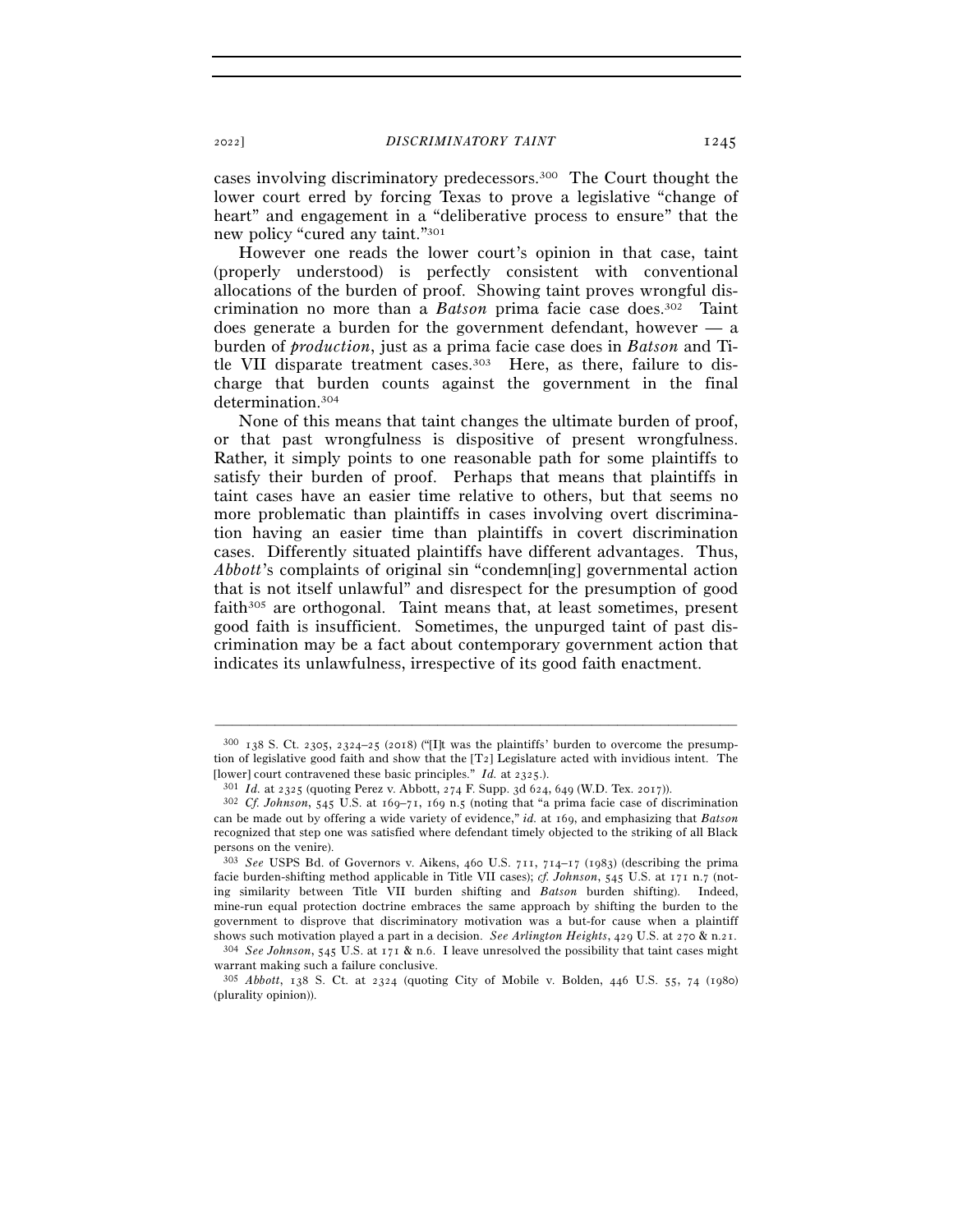## *C. Exemplars*

I turn now to consider whether taint actually can aid judges considering  $T_1/T_2$  cases. Exemplar cases from the Supreme Court and lower courts demonstrate that it can. As my discussion in section IV.D should make clear, any conclusions that *courts* should not find taint should not be taken as conclusions that taint "does not exist" in some metaphysical sense, or that nonjudicial actors are barred from concluding otherwise and acting accordingly. Finally, because purging inquiries are context sensitive, different or additional facts could generate different conclusions. This is a necessary and laudable feature of a functional approach that both takes taint seriously and finds value in permitting its genuine purging.

<sup>1</sup>*.* Ramos v. Louisiana*. —* Treated only as a Sixth Amendment case, one could fairly ask (as the *Ramos* dissent did) why the racist origins of Louisiana's jury-nonunanimity rule mattered, especially given the adoption and endorsement of similar rules by apparently blameless institutions.306 The majority opinion noted the origins while criticizing previous Justices' reasoning, but did not elaborate on the Sixth Amendment relevance (if any).<sup>307</sup> Nor, vis-à-vis those origins, did it offer a detailed answer to the dissent's emphasis on the readoption of the rules "under different circumstances."308

Of course, the Court could resolve only the claim brought. But one suspects that litigation decisions were informed by concern that courts would treat the readoption as defanging a Fourteenth Amendment claim. Taint could have cleaned up the analysis by showing how a court could be made to see the readoption's unique constitutional problem. The argument, in short: continuity in institution, subject matter, and effect (permitting nonunanimous convictions) showed patent continuity between old and new, notwithstanding the passage of time and the tweak in the jurors needed for conviction from nine to ten.

Importantly, saying that much does not dictate a result. Taint makes relief *possible* absent present-day bad motives, but analysis remains.309 While a bit of speculation is required, the best analysis

<sup>306</sup> Ramos v. Louisiana, 140 S. Ct. 1390, 1426–27 (<sup>2020</sup>) (Alito, J., dissenting). 307 *See id.* at 1401 & n.44 (majority opinion) (indicating that even a nonunanimity rule with benign origins would be unconstitutional); *see also id.* at 1405. One concurrence noted the origins as supporting overruling any precedent that would permit the rule. *See id.* at 1417 (Kavanaugh, J., concurring).

<sup>308</sup> *Id.* at 1426 (Alito, J., dissenting). A concurrence assayed an answer: the readoption insufficiently "grappled with the laws' sordid history." *Id.* at 1410 (Sotomayor, J., concurring). But it did not detail what that should look like. *See supra* note 295.<br><sup>309</sup> As noted, taint should still be relevant to even the strictest specific-intent framework as

evidence of potential pretext. *See supra* section III.A, pp. 1227–28.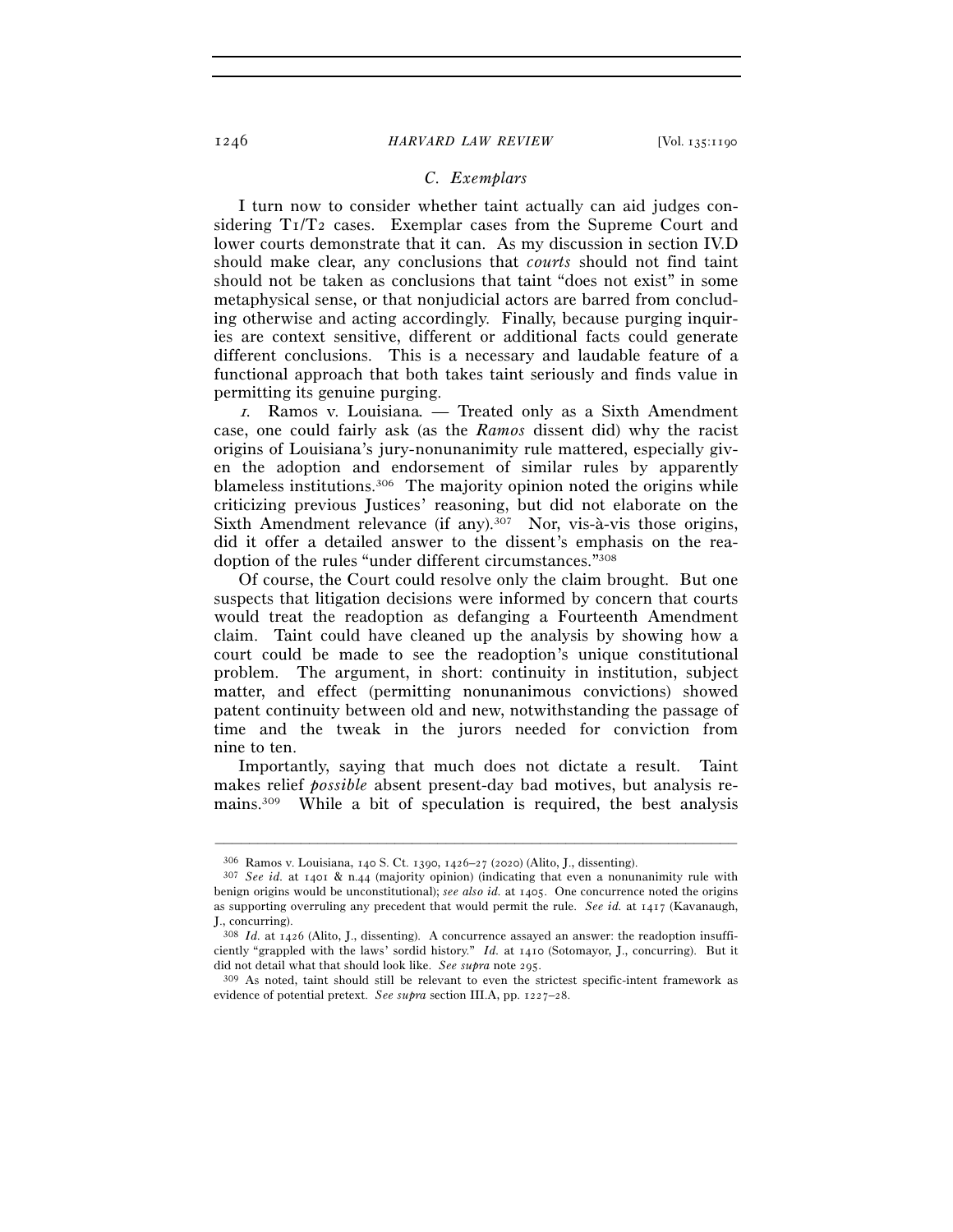would be that Louisiana could not defend the rule as it came to the Court. The rule's disparate impact persisted, and the disparity's source — the rule's interaction with Black Americans' minority status — seemed essentially inherent.310 The disparate impact fell in the criminal justice area. And Louisiana's refusal to acknowledge the rule's racist origins<sup>311</sup> would pose obstacles to showing that the legitimate need for this rule in this form outweighed the harm of shielding its tainted disparate impact. Although we cannot know what interest Louisiana would have articulated under this Article's framework, I cannot think of one that is precisely stated enough to make it plausible that nonunanimity is necessary to pursue it. Invalidation on equal protection grounds was thus appropriate.312

What then? If committed to nonunanimity, Louisiana would need to find some version of that policy that eliminated disparate impact, or produce more robust justifications that actually attended to the policy's history. If such justifications sounded in judicial efficiency, $313$  it would count against Louisiana that there are alternative ways to pursue that vaguely stated goal. Absent a more precisely articulated goal that Louisiana genuinely needed nonunanimity to pursue, it might well be that discharging the taint would be impossible given persistent disparate impact. I cannot say for sure without knowing every possible potential interest, but the important takeaway is that there may well be cases where persistent disparate impact is indeed fatal to reenactment.

<sup>2</sup>*.* Trump v. Hawaii*. —* Taint also illuminates the Travel Ban case. The compressed temporality, intervening litigation events, and clear subject-matter continuity strongly support a line of descent from Bans  $\overline{1}$  and 2 to Ban 3.<sup>314</sup> For the majority, all that mattered was whether Ban 3 itself violated the Establishment Clause notwithstanding its facial validity.315 As against the extrinsic evidence of candidate and President Trump's statements and behavior, the majority emphasized the worldwide review process that preceded Ban 3 and the government's ultimate removal of three majority-Muslim countries from the

<sup>–––––––––––––––––––––––––––––––––––––––––––––––––––––––––––––</sup> <sup>310</sup> *See, e.g.*, *Ramos*, 140 S. Ct. at 1418–19 (Kavanaugh, J., concurring); Frampton, *Jim Crow* 

*Jury*, *supra* note 107, at 1598–99.<br><sup>311</sup> See Ramos, 140 S. Ct. at 1426 & n.2 (Alito, J., dissenting).<br><sup>312</sup> Interestingly, unlike the actual holding, this holding might have permitted states with different institutional histories to experiment with nonunanimity. *See, e.g.*, Murray, *supra* note 215, at 225 n.291 (noting support and critique of the states-as-laboratories-of-democracy tradition). The desirability of such experiments is unclear.

<sup>313</sup> *See Ramos*, 140 S. Ct. at 1427 n.<sup>3</sup> (Alito, J., dissenting) (offering such justifications). 314 *See supra* p. <sup>1204</sup>. 315 *See* Trump v. Hawaii, 138 S. Ct. 2392, 2418 (2018).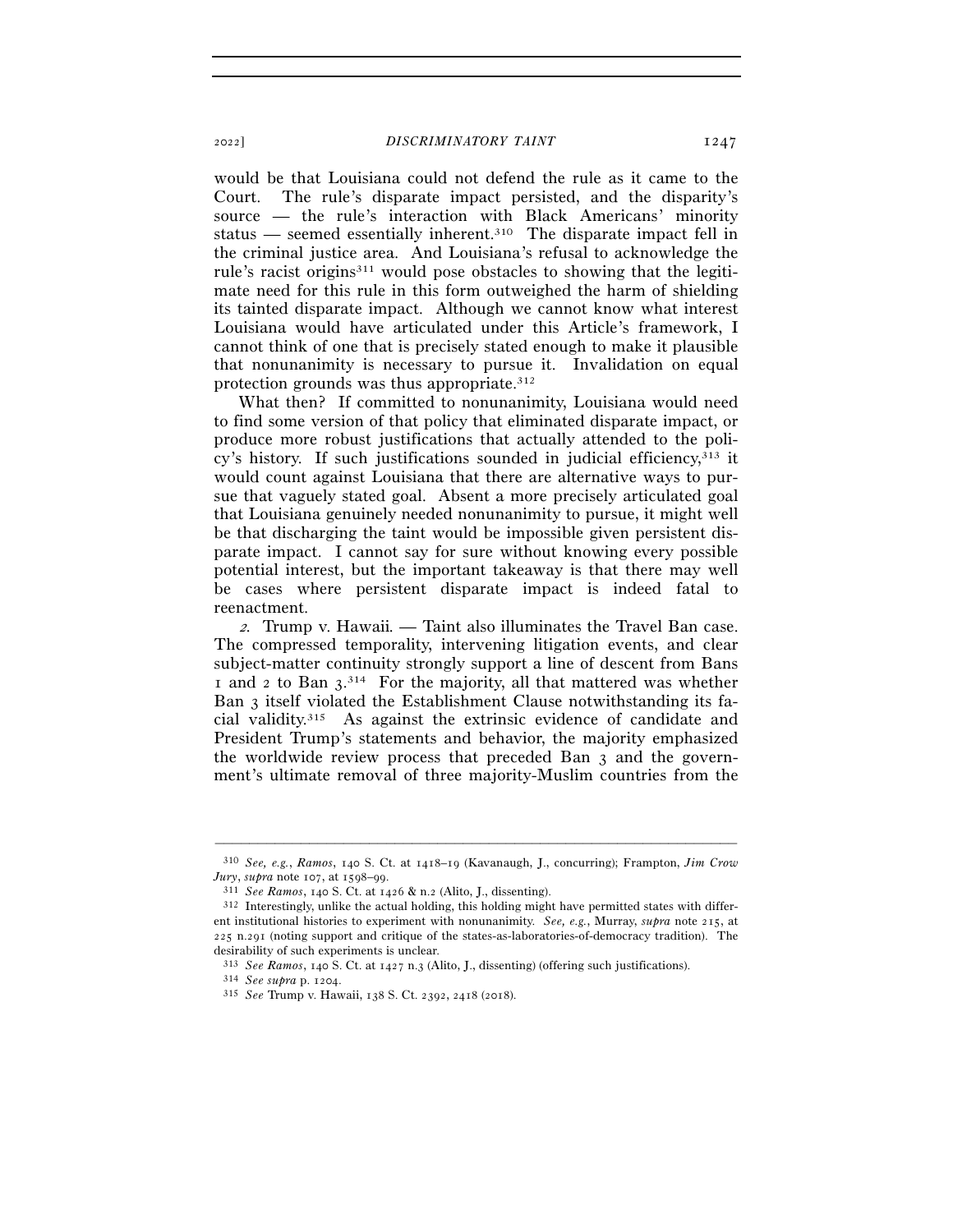third list.<sup>316</sup> As previously observed, these were two of Ban  $3$ 's most notable differences.317

An opinion that grappled with taint would look quite different. True, the government never conceded invalidity. But the earlier bans' wrongfulness was not just plausible, but actually found in reasoned adjudications.318 And the third ban still created a disparate religious burden. A better analysis would have consequently shifted a burden of production to the government to demonstrate that a legitimate, nondiscriminatory need for this policy (notwithstanding its origins) outweighed the persistent disparate impact.

No doubt, any legitimate, nondiscriminatory reasons that the interagency review generated would be relevant. The government would still need to show that legitimate interests would be substantially impaired without this type of ban. Moreover, in determining ultimate validity, those reasons would have to be reconciled with the damning pre–interagency review evidence, with more skepticism than the Court applied.319 *Trump* appeared to give near-dispositive weight to the interagency review and certain "ex post procedures."320 Taint renders insufficient the mere existence of facially neutral text or procedures. The government should still have had to engage with the problematic predecessor evidence and articulate expressly how legitimate needs outweighed persistent disparate impact.

*Trump* thus shows how taint justifiably counterbalances the sort of apparently benign context that can insulate a facially neutral policy from scrutiny.<sup>321</sup> For example, perhaps a history of unquestionably legitimate orders of this "form and substance" indeed preexisted this Presidency.322 Something like "good taint" might well matter. But the government should have had to articulate, and the Court should have had to evaluate, whether those more distant policies tipped the purgative scale.323

Again, some tainted policies can be justified, so proposing a different approach to *Trump* does not dictate an outcome. The case,

<sup>316</sup> *Id.* at 2421–<sup>22</sup>. 317 *See id.* at 2404–05, 2422; Issacharoff & Morrison, *supra* note 207, at <sup>1943</sup>. 318 I bracket the context-specific question of whether the national security context could possibly require ignoring the "extrinsic evidence" critical to this assertion. *See Trump*, 138 S. Ct. at 2419–20 (raising but not deciding this question).

<sup>319</sup> *See id.* (applying rational basis review). 320 *Cf.* Landau, *supra* note 1, at 2152 (categorizing *Trump* as an example of how courts "frequently sustain challenged acts . . . when those acts are the result of a thorough process"). 321 *See* Haney-López, *supra* note 25, at 1839 (observing judicial use of contextual evidence to

<sup>&</sup>quot;build the case for [governmental] innocence"); Landau, *supra* note 1, at 2173.<br><sup>322</sup> See Issacharoff & Morrison, *supra* note 207, at 1947–48.<br><sup>323</sup> Regarding a statutory interpretation question, the Court parenthetical

try restrictions issued under the relevant statute, but did not suggest they mattered to the constitutional question. *See Trump*, 138 S. Ct. at 2409–10, 2413.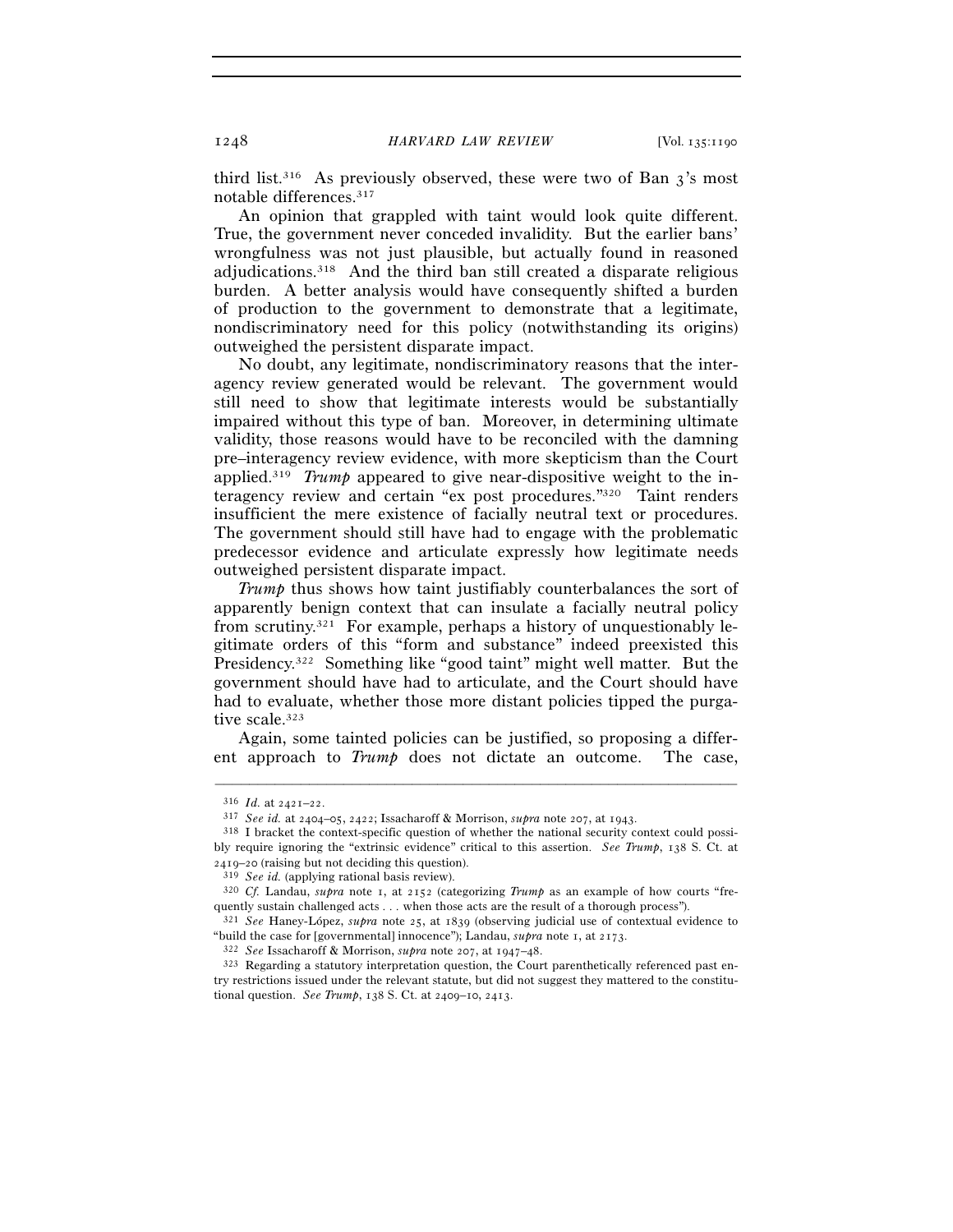regardless, helps show how and why a compressed temporal span matters. Whatever one's ultimate view of Ban 3, the facts are consistent with an attempt to launder taint through the involvement of subordinates. That risk exists in any compressed-time case, and suggests that taint is hardest to purge where the same individual final decisionmaker affirms a functionally identical institutional decision within a tight time span. Here, the blame and task responsibility underpinning taint is at its zenith. Accordingly, absent a final-decisionmaker change, a substantial showing of altered circumstances would have been the most reliable way for the government to earn clean-slate treatment for a follow-on travel ban.

To be sure, it is fair to acknowledge that courts may find it uniquely challenging to weigh the substantiality of national security claims. Taint would not necessarily bar a similar ban if, years later, the specific countries involved posed a specifically identified, novel national security threat. Still, national security is not a Constitution-free zone, and section IV.B's standard would demand more than a nonspecific invocation of "national security" to defend a tainted policy.

Ultimately, the sensitivity of the analysis that taint calls for complicates any self-assured declaration of who ought to have won, considered post hoc. At minimum, the facts recounted in the opinion itself would not have sufficed to purge the taint of the initial policy. Perhaps more could have been offered. If so, taint would at least have extracted a more robust showing and an unequivocal disavowal of Trump's damning statements.324 Regardless, any outcome must stem from more than context laundering — whether pretextual or merely corollary to time's passage and genuinely well-intentioned behavior.

<sup>3</sup>*.* Abbott v. Perez*. — Abbott* helps show the framework's useful granularity.

The story began with Texas drawing its post-2010 census redistricting maps, which generated immediate litigation in both Texas federal court and the D.C. federal court.325 A Texas federal district court devised interim maps pending the litigation's resolution, but the Supreme Court vacated those interim maps in 2012.<sup>326</sup> In remanding, the Court instructed the federal district court to draw interim maps based on the original maps except insofar as modification was required to avoid "incorporat [ing]...any legal defects." $327$  Thus, the lower

<sup>324</sup> *See* Verstein, *supra* note 170, at 768, 782 n.<sup>168</sup>. 325 Abbott v. Perez, 138 S. Ct. 2305, 2315 (2018); Texas v. United States, 887 F. Supp. 2d 133, 138–39 (D.D.C. 2012) (noting Texas's request for judicial preclearance of its maps for Federal House elections and Texas House and Senate elections).

<sup>326</sup> *Abbott*, 138 S. Ct at 2315–16. The maps were vacated as insufficiently deferential to the originals.

<sup>327</sup> *Id.* at 2316 (quoting Perry v. Perez, 565 U.S. 388, 394 (2012) (per curiam)).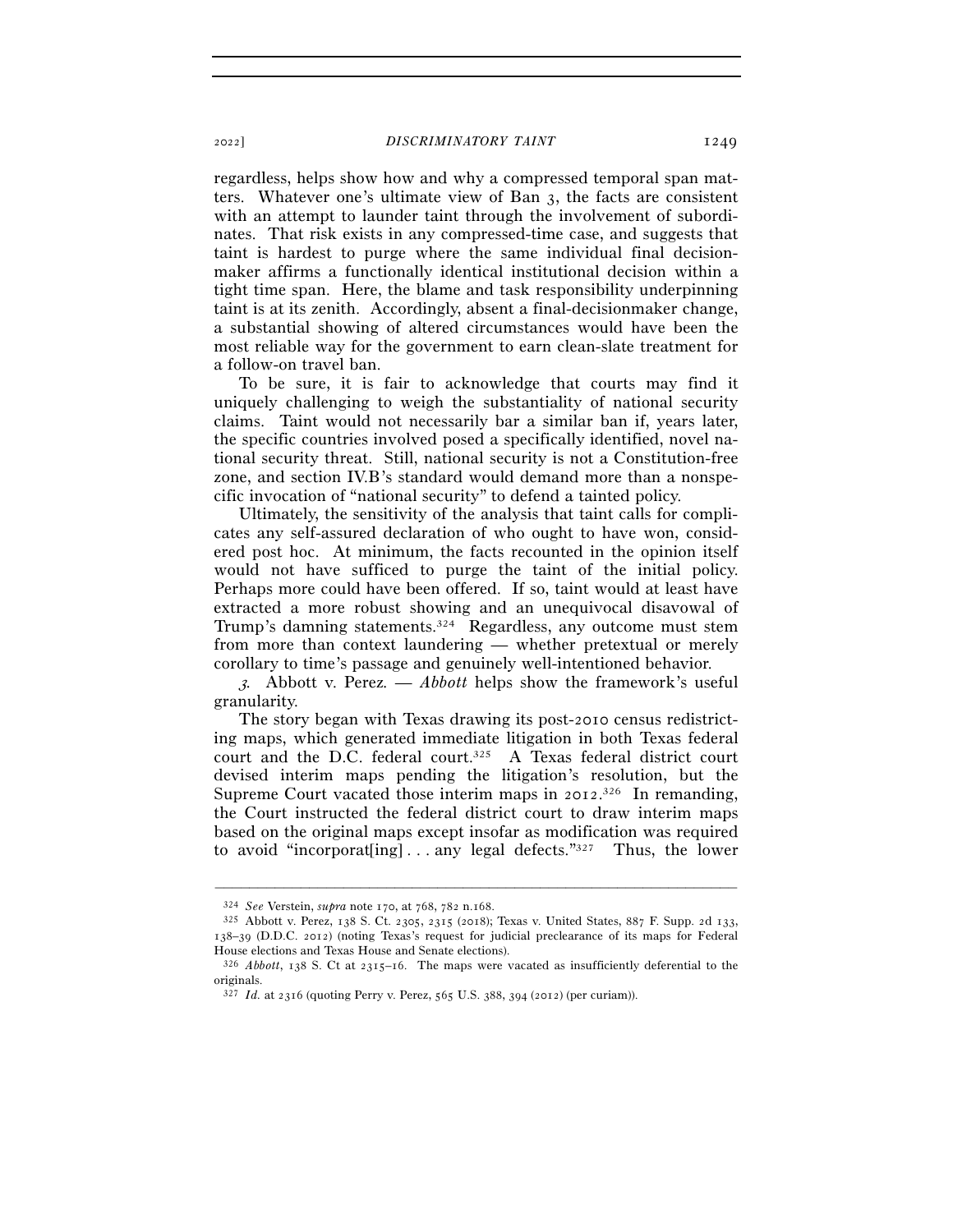court was to modify any district regarding which it thought plaintiffs were likely to succeed on claims under the Constitution or section 2 of the VRA, or which it thought could support any "not insubstantial" claim under section  $\zeta$  of the VRA.<sup>328</sup>

After the lower court did so, $329$  the D.C. federal court held that section 5 of the VRA barred preclearance of the original maps.<sup>330</sup> Texas then repealed the original maps, adopted the interim map for Federal House elections without change, and adopted the interim map for State House elections with some modification.331 Next, the Texas federal court concluded that the first maps were unconstitutional and that "the racially discriminatory intent and effects [of those maps] carr[ied] over into the 2013 [T2] plans where  $\dots$  district lines remain unchanged."332 *Abbott* examined those T2 maps.

The majority's core argument was that the lower court erred by reversing the ultimate burden of proof.333 One can argue about what the district court actually did. In my view, however, it appeared to have been reaching for something similar to this Article's proposal to understand taint as shifting a burden of production to the state without changing the ultimate burden of proof. If so, the court (and other similarly situated courts) could have prevented reviewing-court confusion by employing this Article's vocabulary. Similarly, the taint framework could have strengthened the dissent's challenge to the burden-of-proof argument,<sup>334</sup> and offered guidance for lower courts in need of a framework consistent with *Abbott*'s concerns.335

Insofar as *Abbott* implicitly equates recognizing taint with reversing the burden of proof, this Article shows why that reasoning fails. On these complex facts, however, the majority perhaps had a (different) point.

Treating the initial maps as  $T_1$ , it was at " $T_1$ ,  $T_2$ " that the Texas federal court followed the Supreme Court's instructions to create interim maps that eliminated potential legal defects.<sup>336</sup> Then, at  $T_2$ ,

<sup>328</sup> *Id.* 

<sup>329</sup> Perez v. Abbott, 274 F. Supp. 3d 624, 632–33 (W.D. Tex. 2017), *rev'd*, 138 S. Ct. 2305 (<sup>2018</sup>). 330 *Abbott*, 138 S. Ct. at 2316. As relevant here, the court denied preclearance because Texas

failed to prove (as section 5 required) that its Federal House of Representatives map was enacted without discriminatory purpose. *Texas*, 887 F. Supp. 2d at 151–52, 161–62. It also failed to prove that its State House map had no impermissibly "retrogressive effect." *Id.* at 177; *see also id.* at 139.<br> $331$  Perez, 274 F. Supp. 3d at 634; see also Abbott, 138 S. Ct. at 2317.

<sup>332</sup> *Perez*, 274 F. Supp. 3d at 686 (Federal House plan); Perez v. Abbott (*Perez II*), 267 F. Supp. 3d 750, 757-58, 794-95 (W.D. Tex. 2017) (same finding for State House plan).

<sup>&</sup>lt;sup>333</sup> *Abbott*, 138 S. Ct. at 2324–25.<br><sup>334</sup> *See id.* at 2353–54 (Sotomayor, J., dissenting).<br><sup>335</sup> *Cf.* N.C. State Conf. of the NAACP v. Raymond, 981 F.3d 295, 303–05 (4th Cir. 2020) (concluding that the district court reversed the burden of proof in contravention of *Abbott*). 336 *See Abbott*, 138 S. Ct. at 2328.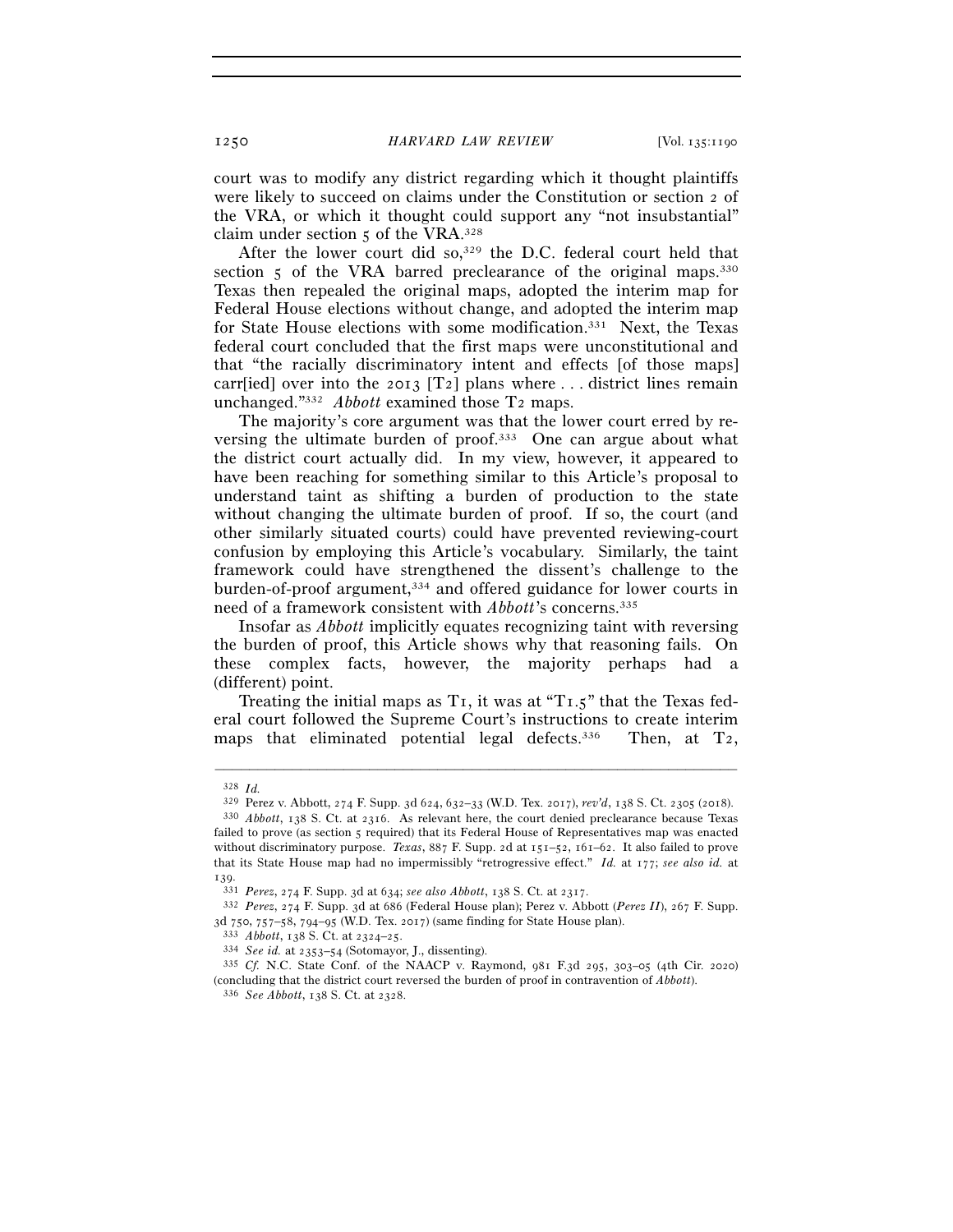Texas's new maps essentially (or verbatim) adopted the T1.5 maps. To be sure, those interim maps did take as a baseline the T1 maps, and the interim maps were expressly preliminary.337 But for purposes of detecting a tainted relationship, it is striking that a different institution, operating under a materially different mandate, intervened at T1.5 to change the T1 policy in a way explicitly pegged to eliminating wrongfulness.

Normally, the institutional and subject matter continuity, close temporal relationship, and relationship to litigation would support a taint finding. But, if the animating idea is continuity, continuity was arguably cut in a clear way here.<sup>338</sup> The Court came close to recognizing this in its emphasis on that intervening event, although it confused matters by framing its displeasure as rooted in burdens of proof.339 The better argument would have been that the lower court wrongly added tainted continuity to the plaintiffs' side of the scale. Put bluntly, taint should not have aided the plaintiffs here. As all recognized, the 2011 maps were relevant — but in the conventional, holistic way that history matters, not the special-decision-rule way taint justifies.

<sup>4</sup>*. Federal Criminal Unlawful Entry and Reentry Provisions. —* As this Article goes to press, lower-court challenges to 8 U.S.C. §§ 1325– 1326 are percolating. These immigration law provisions criminalize unlawful entry and unlawful reentry under certain conditions.340 The first versions of these provisions appeared in the 1929 Undesirable Aliens Act, 341 which also criminalized unlawful entry and reentry. 342 No court considering challenges to the provisions has disputed the substantial evidence that the 1929 Act enacted wrongful discrimination.343

Since 1929, Congress has reenacted and amended these criminal provisions multiple times, including as part of major immigration re-

 $337$  *Id.* at 2316.<br> $338$  This could be countered in the dissent's register: the T1.5 intervention was too preliminary to support this weight. *See, e.g., id.* at 2348 (Sotomayor, J., dissenting).<br><sup>339</sup> *See id.* at 2325 (majority opinion).<br><sup>340</sup> *See* 8 U.S.C. §§ 1325(a), 1326.<br><sup>341</sup> Act of Mar. 4, 1929, Pub. L. No. 70-1018, ch. 690, § 2

<sup>342</sup> *Id.*

<sup>343</sup> *See, e.g.*, United States v. Carrillo-Lopez, No. 20-cr-00026, 2021 WL 3667330, at \*7–9, \*14 (D. Nev. Aug. 18, 2021) (citing legal historians, legislative history, and congressional testimony to explain how the Act was enacted to keep out "undesirable" groups, such as migrants from Mexico, and "to keep America's identity white," *id.* at \*14); *see also id.* at \*7 & n.17 (noting the government's concession that the 1929 law violated equal protection principles); United States v. Novondo-Ceballos, No. 21-CR-383, 2021 WL 3570229, at \*1 (D.N.M. Aug. 12, 2021) (discussing the "[Undesirable Alien's Act]'s admittedly racist origins," *id.* at \*6).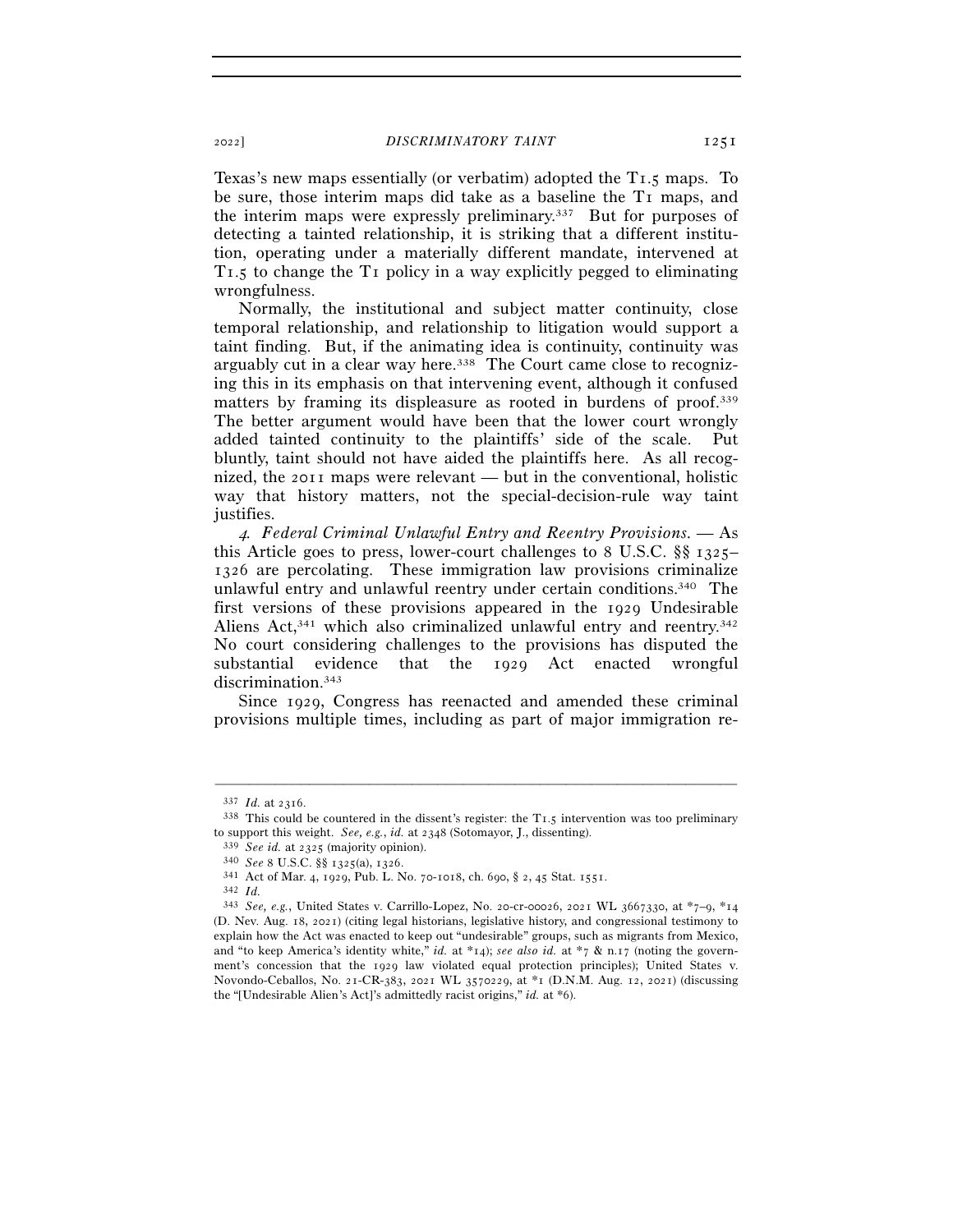forms in 1952 and 1990.<sup>344</sup> But the operative core — criminalizing unlawful entry and reentry — has persisted unchanged. Changes have worked around the edges, to increase penalties, governmental enforcement authority, or the scope of persons subject to penalties.345 And no intervening event identified in the cases thus far rises to the level of cutting the continuity chain — the mere passage of time is insufficient, as is the mere presence of intervening reenactment. Accordingly, we can fairly impute to subsequent policy enactors the task and blame responsibility contemplated in section II.D.

Stepping through the analysis this way reveals the error in validating the present policies on the grounds that we should not "automatically impute . . . past motivations to the current law and forgo analysis of the enacting legislature."346 Taint is relevant to claims of intentional pretext. But the concept also clarifies and supports claims not premised on proscribed motivation, which thus do not require any automatic motivational imputation.

On this Article's approach, the current laws are tainted. For present purposes, I will assume that persistent *disparate* impact is demonstrated by the fact that the overwhelming majority of persons apprehended at the border are from Mexico or Latin America.347 As things stand, the present laws reflect insufficient engagement with past problematic history. We may stipulate that substantial benign context accompanied later reenactments, and that changes elsewhere in the immigration laws embraced nondiscrimination principles.<sup>348</sup> But, as even a court that rejected a challenge acknowledged, Congress's reenactments have neither specifically referenced the 1929 law nor en-

<sup>–––––––––––––––––––––––––––––––––––––––––––––––––––––––––––––</sup> <sup>344</sup> *Carrillo-Lopez*, 2021 WL 3667330, at \*4 & n.11, \*13, \*23–24 (section 1326); United States v. Rios-Montano, No. 19-CR-2123, 2020 WL 7226441, at \*3 (S.D. Cal. Dec. 8, 2020) (section <sup>1325</sup>). 345 *Carrillo-Lopez*, 2021 WL 3667330, at \*13, \*23 (section 1326); *Rios-Montano*, 2020 WL

<sup>7226441</sup>, at \*4 (calling section <sup>1325</sup> "substantially similar" to its original form). 346 *E.g.*, United States v. Gallegos-Aparicio, No. 19-CR-2637, 2020 WL 7318124, at \*3 (S.D. Cal

Dec. 10, 2020); *Rios-Montano*, 2020 WL 7226441, at \*<sup>4</sup>. 347 *See, e.g.*, *Novondo-Ceballos*, 2021 WL 3570229, at \*1; *Carrillo-Lopez*, 2021 WL 3667330, at \*15; United States v. Machic-Xiap, No. 19-cr-407, 2021 WL 3362738, at \*10–11 (D. Or. Aug. 3, 2021). This assumption could be contested on baseline grounds, i.e., disparate relative to what nondisparate baseline? *Compare* Dep't of Homeland Sec. v. Regents of the Univ. of Cal., 140 S. Ct. 1891, 1915 (2021) (downplaying an immigration policy's substantial impact on Latinos "because Latinos make up a large share of the unauthorized alien population"), *with Carrillo-Lopez*, 2021 WL 3667330, at \*6–7 (rejecting the government's attribution of impact to "geography" and Latinos' higher share of unauthorized alien population, in part because of "over-policing of . . . the Southern border," *id.* at \*7).

<sup>348</sup> *See, e.g.*, *Rios-Montano*, 2020 WL 7226441, at \*5–7 (finding, in 1990 legislative history, general "balancing of valid immigration considerations," support from progressive organizations, and an absence of contemporary racial animus, *id.* at \*7); United States v. Gutierrez-Barba, No. CR-19-01224-001, 2021 WL 2138801, at \*4 (D. Ariz. May 25, 2021) (discussing a 1965 amendment to other parts of immigration laws to include a nondiscrimination provision and removal of nationalorigin quotas).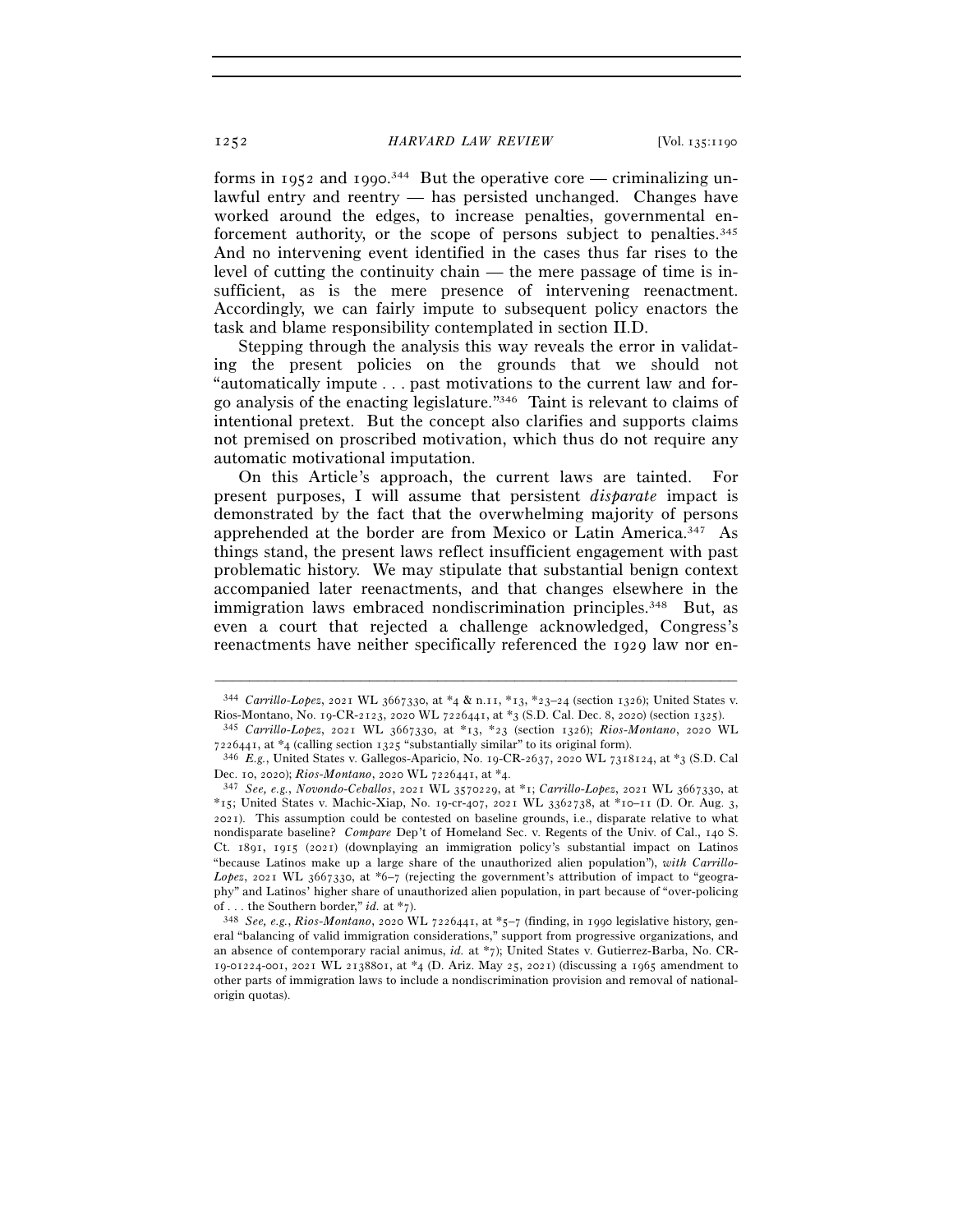gaged with the risks of perpetuating a plausibly discriminatory past.349 Whatever else might be said about other provisions of the original law, the entry and reentry provisions have been carried forward functionally unchanged. At least where, as here, no one seriously disputes the original law's illegitimate nature, specific engagement demands more of the contemporary decisionmaker. Congress could show the necessary engagement by, for example, acknowledging the reprehensible mentalities animating the original act, investigating the historical and ongoing impact of the criminal provisions, articulating why the criminal provisions remain necessary notwithstanding ongoing impact, and taking feasible steps to minimize that impact. In short, the necessary engagement at least requires appreciating the persistent impact of the past.

While the specific-engagement factor does not require the government to have formally conceded the original law's illegitimacy, it may often warrant at least initial invalidation of a tainted law. But lest the reader think taint inevitably "fatal in fact,"350 these laws are otherwise strong candidates for plausible purging if a subsequent reenactment evinces better engagement.

Assuming the legitimacy of controlling entry into the country, preventing *unlawful* entry is a legitimate, nondiscriminatory interest. I have assumed disparate impact thus far, but the demographics of the population attempting entry at least makes plausible a government claim that any attempt to prevent unlawful entry will generate some such impact. Despite that impact, some policy compelling compliance with this legitimate interest seems indispensable, lest that interest be a mere suggestion. Thus, the government would have strong arguments that the legitimate interest would be substantially impaired absent *this* policy, in a way that demonstrates that the need for the policy outweighs the persistent taint-rooted harm.

The strongest counterargument would be the plausibility of preventing unlawful entry through civil violations only, rather than criminal violations.351 While this counter is substantial, taint does not mandate strict scrutiny–like narrow tailoring. Given a weighty, legitimate interest in preventing unlawful entry, and the magnitude of attempts to accomplish such entry,352 a court can reasonably accept the

<sup>–––––––––––––––––––––––––––––––––––––––––––––––––––––––––––––</sup> <sup>349</sup> *See, e.g.*, *Rios-Montano*, 2020 WL 7226441, at \*5–6; *see also Carrillo-Lopez*, 2021 WL

<sup>&</sup>lt;sup>350</sup> *Cf.* Grutter v. Bollinger, 539 U.S. 306, 326 (2003) (quoting Adarand Constructors, Inc. v. Peña, 515 U.S. 200, 237 (<sup>1995</sup>)). 351 *See, e.g.*, Caitlin Dickerson, *Some Democrats Want to Decriminalize Illegal Border* 

*Crossings. Would It Work?*, N.Y. TIMES (July 31, 2019), https://www.nytimes.com/2019/07/

<sup>&</sup>lt;sup>352</sup> See, e.g., Joel Rose, *Border Patrol Apprehensions Hit a Record High. But That's Only Part of the Story*, NPR (Oct. 23, 2021, 7:47 AM), https://www.npr.org/2021/10/23/1048522086/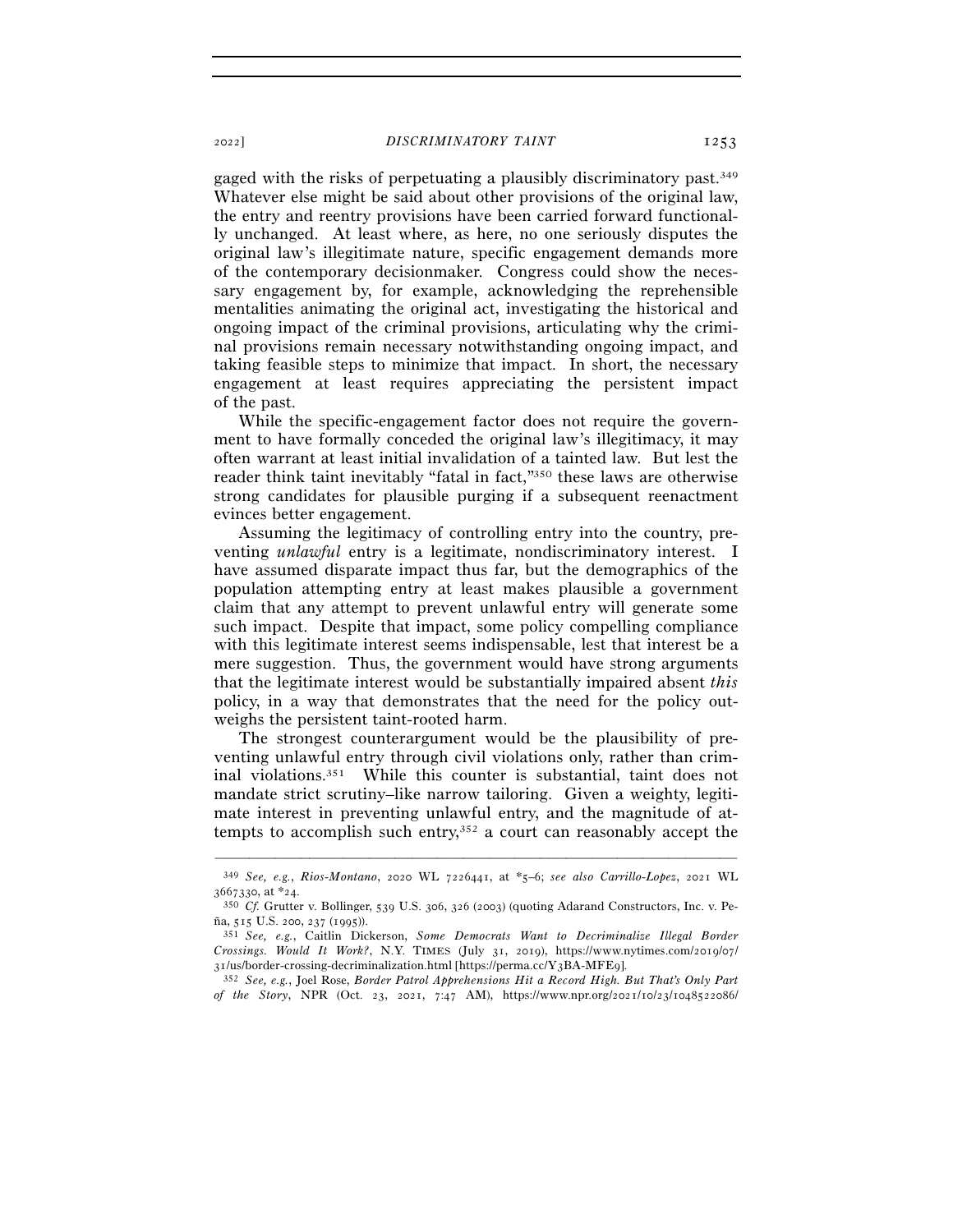government's claim that the pursuit of that interest would be substantially impaired if it were precluded from using criminal sanctions. Note, still, that the necessity claim is specific and tied to the policy's existence in *this* form; a vague invocation of "deterrence" as a legitimate interest would be insufficient. To pass muster, the claim also has to be tied to the specific, history-conscious engagement sketched above.

To be sure, one might reject the strength of the interest in preventing unlawful entry or conclude that on balance the availability of civil penalties vitiates the necessity claim for criminal penalties. The foregoing analysis simply aims to demonstrate that a robust argument for purging is possible on these facts, given the precision with which the interest can be stated and connected to the policy. In the end, though, these examples are given not because the standard mandates only one possible answer, but to show how the taint standard can regiment and routinize the important questions we should care about.

<sup>5</sup>*. Lower Court Felon Disenfranchisement and Voter ID Cases. —*  Finally, a conceptual note on the lower court felon disenfranchisement and voter ID cases may illuminate taint's value. I will limit my analysis to explaining how taint would clarify and streamline the appropriate analysis.

The felon disenfranchisement cases, and one of the voter ID cases, advanced the temporally minimalist proposition that any substantive change severed any potential tainted continuity, with one going so far as to treat the removal of a sunset provision as making all the difference.353 Taint precludes such a cursory analysis. Assuming presentday disparate impact,<sup>354</sup> the right question is whether the state can justify restricting access to the vote in this tainted manner. These cases cannot be resolved by simply invoking the Fourteenth Amendment's apparent general endorsement of some felon disenfranchisement.355

The fact-intensive nature of the analysis cautions against factindependent speculation regarding the outcomes of these varied cases.

border-patrol-apprehensions-hit-a-record-high-but-thats-only-part-of-the-story [https://perma.cc/ R3NZ-2ZM5]; Eileen Sullivan & Miriam Jordan, *Illegal Border Crossings, Driven by Pandemic and Natural Disasters, Soar to Record High*, N.Y. TIMES (Oct. 22, 2021), https:// www.nytimes.com/2021/10/22/us/politics/border-crossings-immigration-record-high.html [https:// perma.cc/E8NW-P3PM].

perma.cc/E8NW-P<sup>3</sup>PM]. 353 *See* Hayden v. Paterson, 594 F.3d 150, 164–67 (2d Cir. 2010); *see also supra* section I.C.1, pp. <sup>1204</sup>–<sup>07</sup>. 354 *See, e.g.*, Derek T. Muller, *The Democracy Ratchet*, 94 IND. L.J. 451, 459 & n.56 (2019) (not-

ing and collecting sources on disparate impact of felony disenfranchisement laws); *see also supra* note 265*.*

<sup>355</sup> *See* Richardson v. Ramirez, 418 U.S. 24, 54 (1974) (relying on section 2 of the Fourteenth Amendment's "affirmative sanction" of such laws).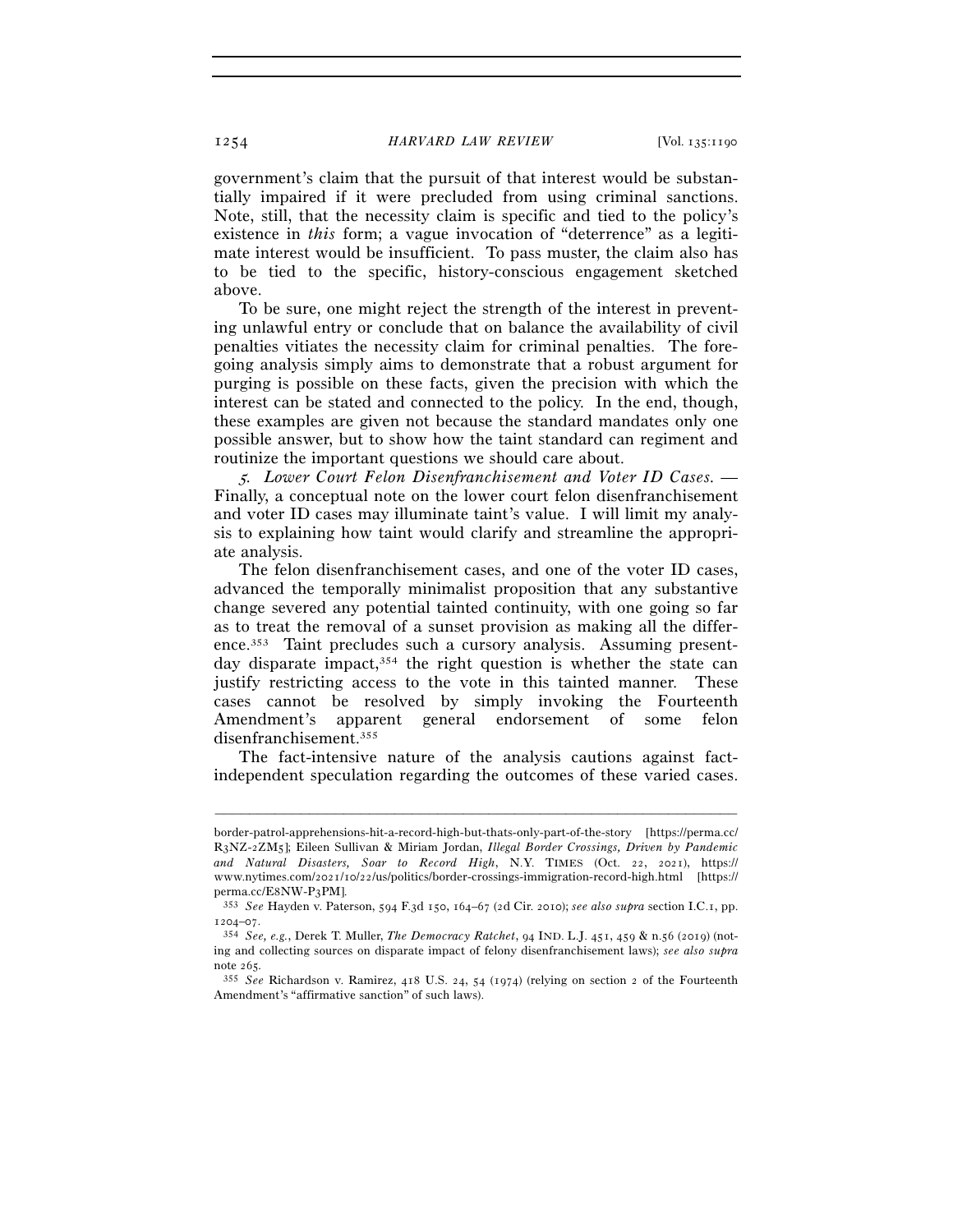But taint does place some governmental defenses out of bounds. For example, because a legitimate, nondiscriminatory interest that would be substantially impaired is necessary, vague invocations of (for example) "fraud" would be insufficient. Of course, if the state could show actual fraud to which the policy in question directly responded, the story might be different. These cases also suggest how other constitutional values would affect the analysis. Weighted against any state justification must be voting's constitutionally "fundamental" status.<sup>356</sup>

Other aspects of the lower court opinions can be clarified along lines similar to those previously discussed in relation to *Abbott*. These cases cannot be resolved by talismanic invocations of the burden of proof and presumptions of good faith.<sup>357</sup> Taint's effect must be understood precisely, as going to burdens of production, not burdens of proof.

# *D. Taint as a Nonjudicial Tool*

To this point, this section has prioritized operationalizing taint in a way that can help judges. But taint is a "constitutional concept" that any political actor can understand, although its decisionmaking implications may differ depending on the actor.358 I pause here to examine those broader possibilities.

First, taint can shape how nonjudicial actors understand their obligations to their constituents. So, for example, a city council or legislature might gather information on a current policy's link to a discriminatory predecessor, with an eye for the continuity Part II describes. And, in a more demosprudential or popular constitutionalist vein,359 an engaged citizenry could draw on the language of taint to prompt such information gathering (or to guide independent information gathering).

Second, nonjudicial taint conclusions need not duplicate judicial conclusions. Practically speaking, these actors "do" different things. Courts must resolve concrete cases brought to them based on the information the parties provide in an adversarial setting, under constraints like rules of evidence, justiciability, and others.<sup>360</sup> The relative freedom of other actors may mean they simply will have more — or better — information bearing on taint.

<sup>356</sup> Harper v. Va. Bd. of Elections, 383 U.S. 663, 670 (<sup>1966</sup>). 357 *See, e.g.*, N.C. State Conf. of the NAACP v. Raymond, 981 F.3d 295, 303–05 (4th Cir. 2020); Veasey v. Abbott, 888 F.3d 792, 801–02 (5th Cir. 2018). *But see Raymond*, 981 F.3d at 306–07 (suggesting that a ballot measure was a relevant "intervening event," *id.* at 306).

<sup>358</sup> *See* Lawrence Gene Sager, *Fair Measure: The Legal Status of Underenforced Constitutional Norms*, 91 HARV. L. REV. 1212, 1213–14 (1978).

<sup>359</sup> *See* Lani Guinier & Gerald Torres, *Changing the Wind: Notes Toward a Demosprudence of Law and Social Movements*, 123 YALE L.J. 2740, 2749 (<sup>2014</sup>). 360 *See, e.g.*, Balkin, *supra* note 30, at 1829–31.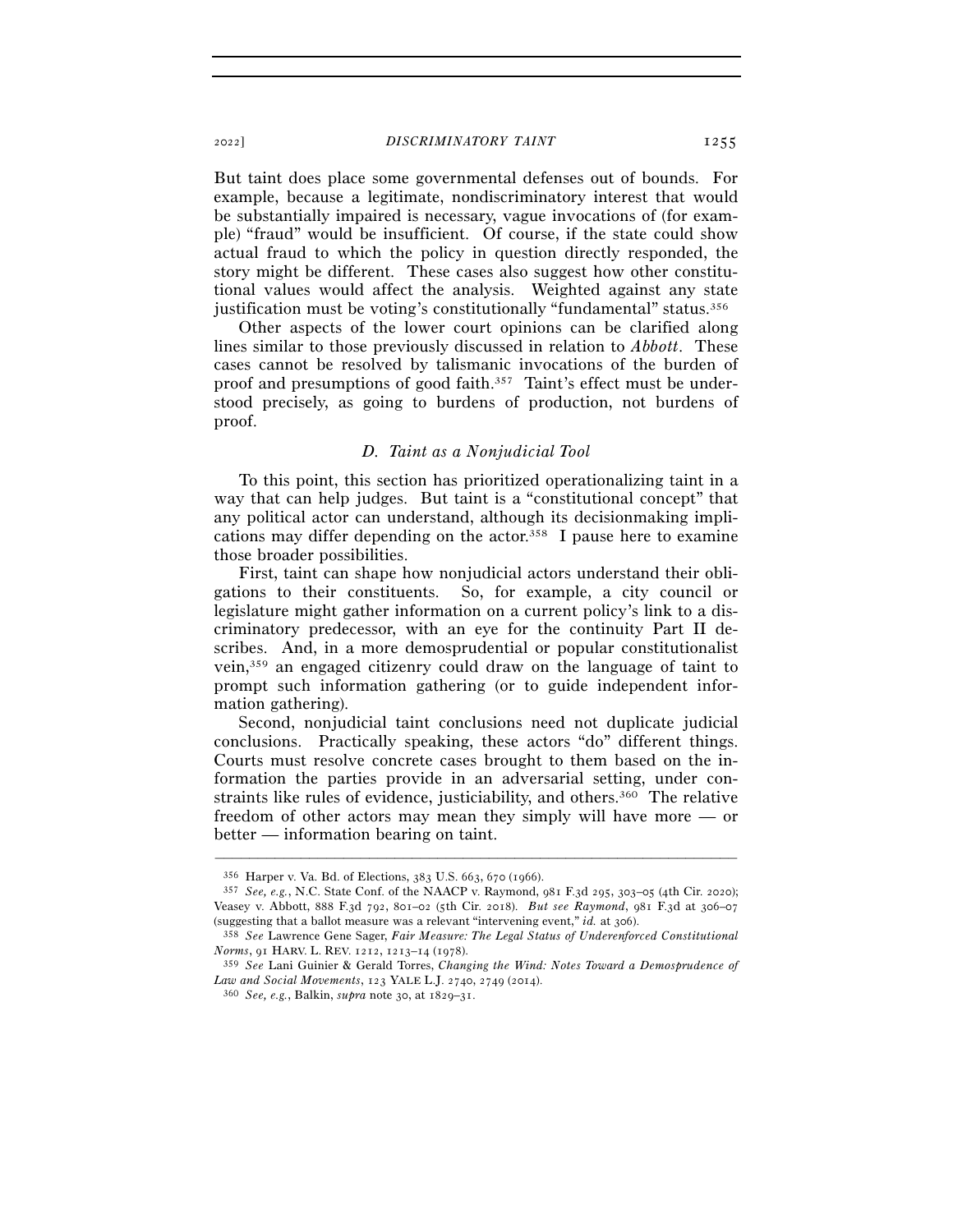Conclusions may differ for deeper reasons. Even if a constitutional challenge invoking taint fails in litigation, nonjudicial actors could conclude that it exists and that it warrants remediation. After all, information access aside, there can be room for disagreement about taint at multiple stages of this analysis.361 If this is not a feature, it is at least not a bug. Constitutional law often generates reasonable disagreement,362 and the entailments of the "taint" concept are hardly less determinate than those of "equal protection."363 Within their spheres, nonjudicial actors can apply, and act upon, their independent constitutional judgment.364 So far, I simply mean to observe that different actors might agree on constitutional meaning and the approach to divining compliance with that meaning and still reach good faith, disparate conclusions on outcomes. Examples include simple disagreement about the existence, in a particular case, of a sufficient intertemporal nexus, or disagreement about whether the T2 actors sufficiently purged the taint.

Moreover, nonjudicial actors might simply reject a judicial decision rule. Imagine that a court agrees that the factual basis for "taint" exists in a particular equal protection case, but refuses relief for lack of specific intent at  $T_2$ <sup>365</sup>. That decision would turn on how that court determines compliance with the constitutional equal protection mandate — that is, by searching for specific intent. Nonjudicial actors need not embrace that decision rule. They could instead apply a test of compliance that does not require specific intent in taint cases. This choice could be informed by disagreements over underlying constitutional meaning (say, a belief that wrongful discrimination simply "is" more capacious than actions taken with specific intent), but it need not be. It could be justified on nothing more than a belief that whatever

<sup>361</sup> *See infra* section V.A, pp. 1261–<sup>65</sup>. 362 *See, e.g.*, Adam M. Samaha, *Dead Hand Arguments and Constitutional Interpretation*, <sup>108</sup> COLUM. L. REV. 606, 656 (2008).

<sup>363</sup> *See* Richard H. Pildes, *Forms of Formalism*, 66 U. CHI. L. REV. 607, 613 (<sup>1999</sup>). 364 Although departmentalism and popular constitutionalism can be controversial, "almost no one — and maybe no one at all — thinks that nonjudicial officials should not make constitutional judgments, and act on them, even in some contexts in which their judgments diverge from those that courts have made or would make." Richard H. Fallon, Jr., *Judicial Supremacy, Departmentalism, and the Rule of Law in a Populist Age*, 96 TEX. L. REV. 487, 499 (2018). Since extended exploration of those arguments is beyond this Article's scope, I should be taken as advocating whatever level of nonjudicial constitutional judgment the reader finds congenial.

<sup>365</sup> This is one way to understand a recent case rejecting an equal protection claim for lack of "racial animus" despite simultaneously recognizing that "the historical foundation of the current law can be traced back to the earlier statute." United States v. Machic-Xiap, No. 19-cr-407, 2021 WL 3362738, at \*15 (D. Or. Aug. 3, 2021); *see id.* at \*10.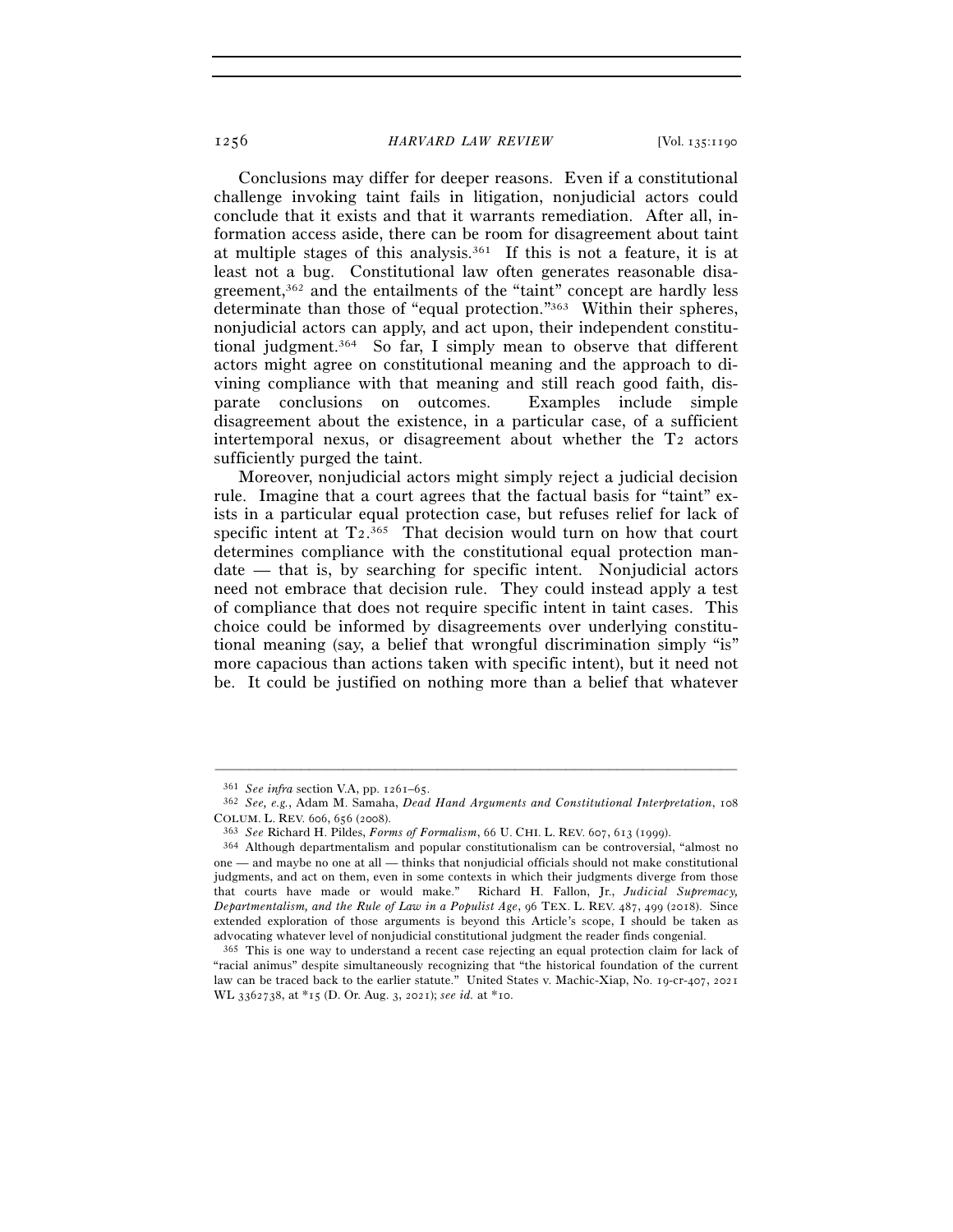the content of the underlying constitutional meaning, specific intent is orthogonal to enforcing that meaning.366

Third, taint can justify added judicial *deference* to a democratic actor's independent detection and correction of a problem. Judicial and nonjudicial actors, charged equally with following the Constitution,367 might simply disagree in good faith on the taint concept's applicability or application. Given taint's constitutional dimensions, and the institutional advantages of nonjudicial bodies, courts should defer to that divergent nonjudicial judgment. Sometimes, added deference would just overdetermine the outcome. But some decisions are of a sort that courts might otherwise scrutinize skeptically, such as race-conscious decisions. There, courts should look approvingly on a decision credibly invoking a taint finding, even if a taint-based litigation challenge to the status quo ante would have failed.

Perhaps the most apt place for such deference is the congressional power to "enforce" the Reconstruction Amendments "by appropriate legislation."368 I bracket questions regarding whether and to what extent the power to "enforce" includes congressional power to determine constitutional meaning.369 Irrespective of one's view on judicial interpretive supremacy, "appropriate" at least should embrace deference to a congressional act premised on a factual finding of taint and otherwise claiming no interpretive authority.370 Indeed, for two of the three Reconstruction Amendment enforcement powers, judicial doctrine already countenances that view.

Most clearly, the Court's extant approach to the Thirteenth Amendment enforcement power defers to congressional power "rationally to determine . . . the badges and the incidents of slavery."371 This approach recognizes that meaningful aspects of the "slavery" that section 1 abolishes can persist. Just as important, it recognizes the propriety of deferring to Congress's judgment that it *has* persisted.

Taint-based deference also fits the Fourteenth Amendment context. True, the Court here has cut back on more expansive visions, insisting

<sup>366</sup> At the margin, the distinction between decision rules and underlying meaning can get murky. *See* Berman, *supra* note 216, at 79–83, 108–13; Roosevelt, *supra* note 218, at 1655. But, as the text accompanying this footnote should indicate, nothing here turns on a bright-line distinction. If the court refuses relief because it simply thinks that taint is inconsistent with the "real" meaning of the Constitution, a nonjudicial actor could still disagree.

<sup>367</sup> *See* U.S. CONST. art. VI, cl. <sup>3</sup>. 368 Balkin, *supra* note 30, at 1808 (quoting U.S. CONST. amend. XIII, § 2). I would approach similarly the several later amendments that contain similar language. *See id.* 

<sup>369</sup> *See, e.g.*, Gillian E. Metzger, *Congress, Article IV, and Interstate Relations*, 120 HARV. L. REV. <sup>1468</sup>, 1527 & n.246 (2007); McConnell, *supra* note 29, at 170–<sup>71</sup>. 370 This much seems justifiable given the Reconstruction Framers' well-established distrust of

the judiciary. *See, e.g.*, McConnell, *supra* note 29, at 181–84; Balkin, *supra* note 30, at 1850 & n.<sup>185</sup>. 371 Jones v. Alfred H. Mayer Co., 392 U.S. 409, 440 (1968).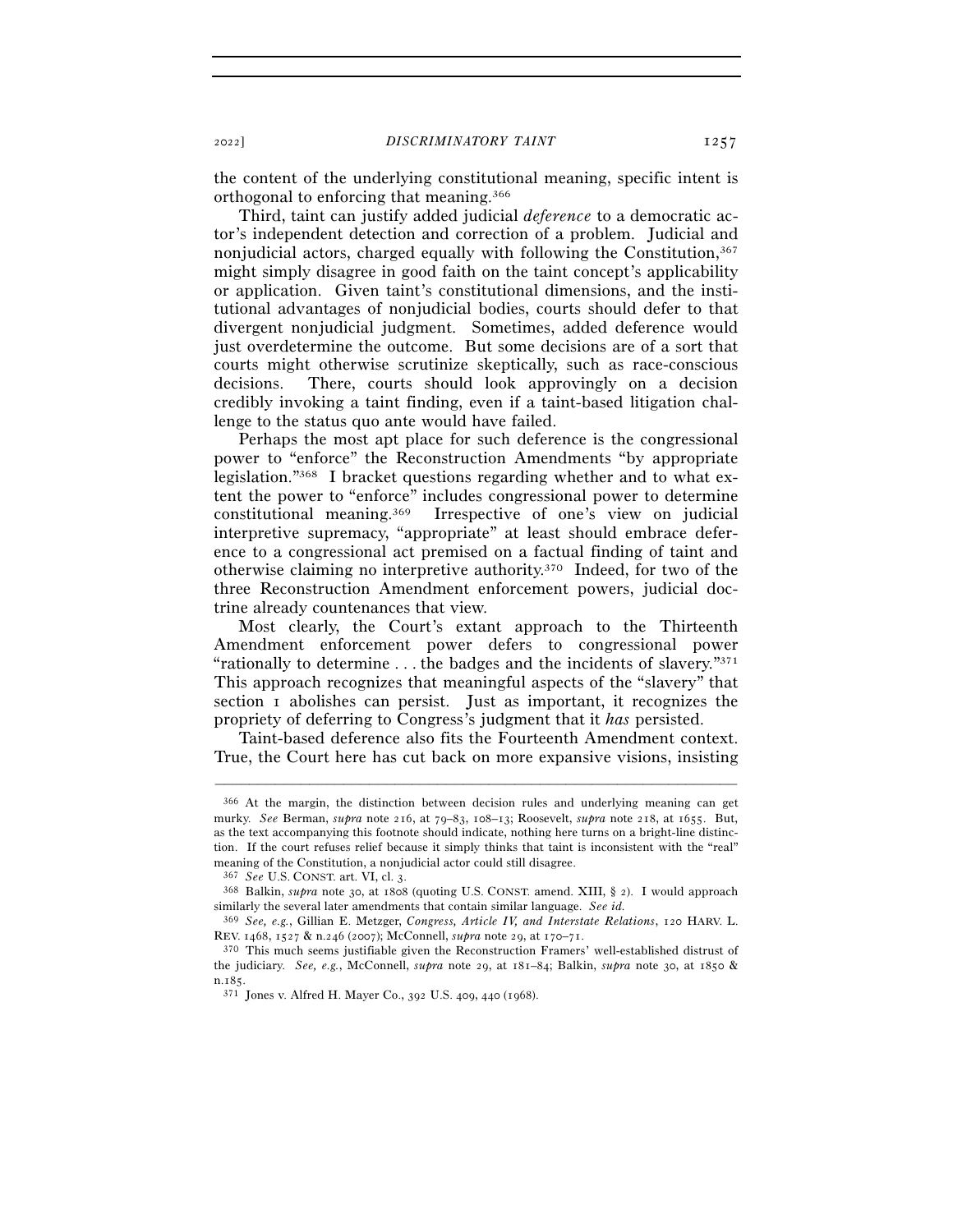that appropriate legislation is only that which is "remedial" in a way that is "congruent and proportional" to the Supreme Court's understanding of constitutional meaning.372 Putting aside the critiques of that approach,373 a congressional finding of taint should still generate increased deference. After all, the congruent-and-proportional test still permits prophylactic action to "deter[] or remed[y] constitutional violations,"374 so long as Congress does not claim "to define the substance of constitutional guarantees."375 Treating taint as a predicate for the exercise of the Fourteenth Amendment enforcement power requires no substantive redefinition. It need imply only that Congress is persuaded of the need to remedy the persistent taint of a constitutional violation that a court has found or would find.376 And it should matter to a court when Congress is persuaded.

As for the Fifteenth Amendment, the most notable recent case, Shelby County v. Holder,<sup>377</sup> illuminates precisely because of its insufficient deference to taint-based legislative judgment. At its heart, the case was about the enforcement power implications of Congress independently finding and addressing taint. Specifically, it boiled down to the permissibility of Congress's conclusion that the discrimination that originally justified the VRA's preclearance coverage formula persisted in an evolved form that supported carrying the formula forward unchanged.<sup>378</sup> Even granting the norm of "equal state sovereignty" as the Court articulated it,379 the decision turned on whether Congress's taint-based judgment sufficed to justify a deviation from that norm. Taking taint seriously as a constitutional concept within Congress's concurrent bailiwick would have produced a majority opinion much

<sup>372</sup> City of Boerne v. Flores, 521 U.S. 507, 519–20 (1997); *see also* McConnell, *supra* note 29, at 170–74 (critiquing *City of Boerne*'s view of the enforcement power). The Court has not applied the "congruent and proportional" test to the Thirteenth and Fifteenth Amendments.

<sup>373</sup> *See, e.g.*, Akhil Reed Amar, *Intratextualism*, 112 HARV. L. REV. 747, 818–27 (1999); McConnell, *supra* note 29, at 170–<sup>74</sup>. 374 *City of Boerne*, 521 U.S. at 518.

<sup>375</sup> Nev. Dep't of Hum. Res. v. Hibbs, 538 U.S. 721, 728 (<sup>2003</sup>). 376 *Cf. City of Boerne*, 521 U.S. at 536 ("It is for Congress in the first instance to 'determin[e] whether and what legislation is needed to secure the guarantees of the Fourteenth Amendment,' and its conclusions are entitled to much deference." (quoting Katzenbach v. Morgan, 384 U.S. 641, <sup>651</sup> (<sup>1966</sup>))). 377 <sup>570</sup> U.S. 529 (<sup>2013</sup>). 378 *See id.* at 536, 553–57. *Compare id.* at 554 (asserting that the "fundamental problem" was

that "Congress . . . reenacted a formula based on 40-year-old facts having no logical relation to the present day"), *with id.* at 559 ("The question . . . is who decides whether [the Act] . . . remains justifiable, this Court, or [the] Congress . . . ." (Ginsburg, J., dissenting) (footnote omitted)), *and id.* at 575–76 ("Congress also found that voting discrimination had evolved into subtler secondgeneration barriers . . . . The evidence . . . grounded Congress' conclusion that the remedy should be retained  $\dots$ .").

<sup>379</sup> *But see* Leah M. Litman, *Inventing Equal Sovereignty*, 114 MICH. L. REV. 1207, 1211–16 (2016) (criticizing the concept's deployment in *Shelby County*).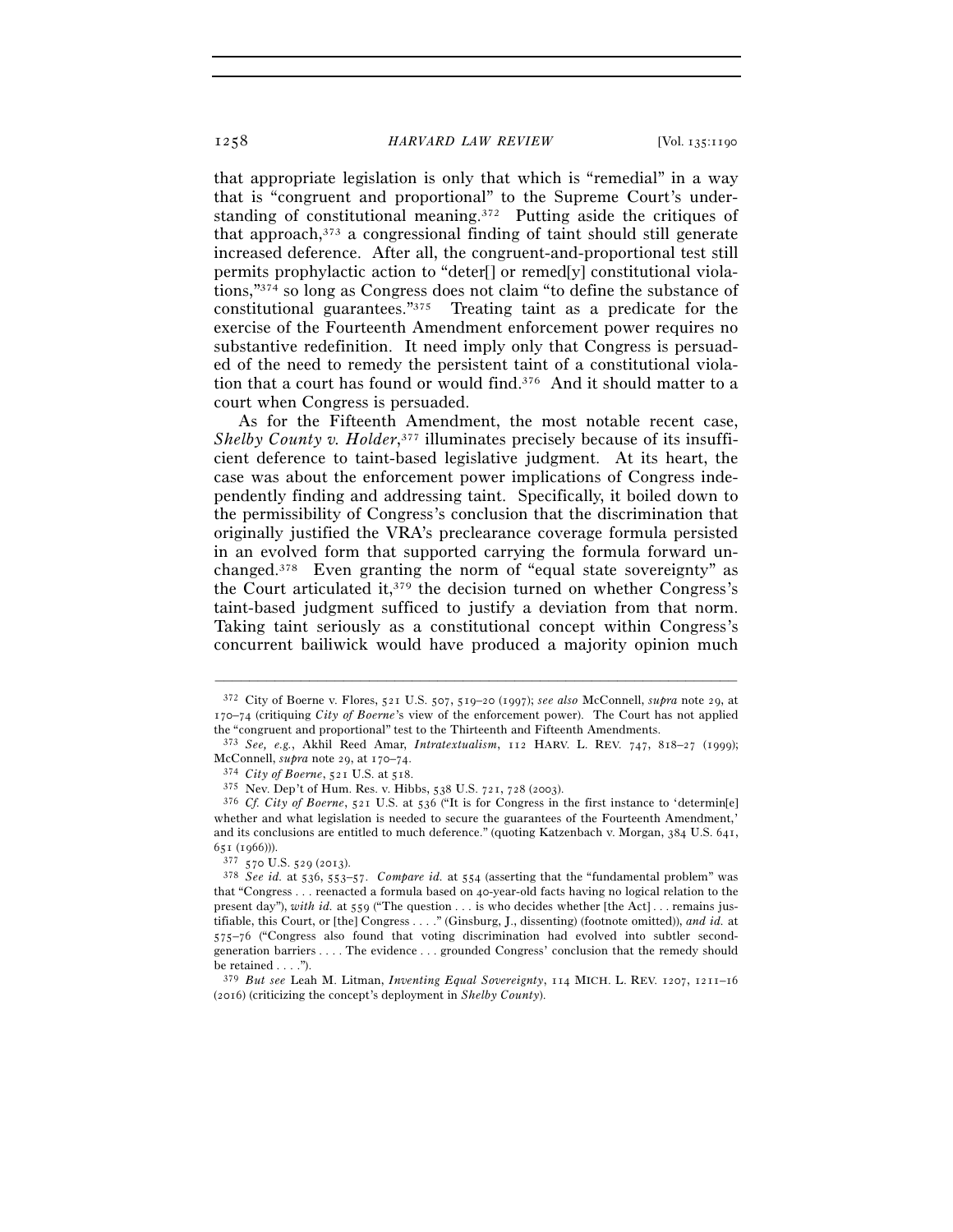more like Justice Ginsburg's dissent and the original validation of the VRA in *South Carolina v. Katzenbach*. 380

Beyond the Federal Congress, other nonjudicial actors can also invoke taint to claim deference. I will sketch three quick examples.

Consider, initially, how President Joseph Biden's revocation of President Donald Trump's travel bans indicted them as "discriminatory" and inconsistent with "religious freedom and tolerance."381 Although I would prefer a more involved analysis of the taint-related basis for those assertions, President Biden's proclamation does provide a template for a taint-conscious, nonjudicial divergent judgment. Ideally, such a judgment would apply the approach to detecting taint outlined in Part II. Note, however, that this Part's burden-shifting constraints on what *courts* should do before a taint-based invalidation382 are less integral to what nonjudicial actors should do when deciding how to respond to taint.

Additionally, President Biden's proclamation went beyond mere termination to embrace measures aimed at giving individuals who were denied visas under the previous regime a second chance under an untainted one.383 Explicitly framing the revocation as a taint-based constitutional decision could have justified even more substantial reparative measures that, for example, expressly targeted race, religion, or nationality.

For another example, consider the facts in *Parents Involved in*  Community Schools v. Seattle School District No. 1.<sup>384</sup> No court ever held Seattle's schools to have been segregated by law.<sup>385</sup> But, during the decades following *Brown*, multiple lawsuits challenged the city's monochromatic schools as the unlawful products of school board action.386 The board responded to those lawsuits by adopting integrative plans and — in one instance — by reaching a formal settlement agreement.387

The *Parents Involved* Court indicated that the absence of a formal court holding of de jure segregation barred Seattle from invoking past discrimination as an interest justifying its race-conscious school-

<sup>380</sup> <sup>383</sup> U.S. 301 (<sup>1966</sup>). 381 *Biden Administration Reverses Trump Administration Policies on Immigration and Asylum*, 115 AM. J. INT'L L. 340, 341–42 (2021) (quoting Ending Discriminatory Bans on Entry to the United States, Proclamation No. 10,141, 86 Fed. Reg. 7,005, 7,005 (Jan. 25, 2021) [hereinafter Biden Proclamation]).

<sup>382</sup> *See supra* sections IV.A–B, pp. 1237–<sup>45</sup>. 383 Biden Proclamation, 86 Fed. Reg. at 7,005; *see also Biden Administration Reverses Trump Administration Policies on Immigration and Asylum, supra* note 381, at 342.<br><sup>384</sup> 551 U.S. 701 (2007).<br><sup>385</sup> *See id.* at 712; *id.* at 806–07, 820 (Breyer, J., dissenting).<br><sup>386</sup> *See id.* at 808–10 (Breyer, J., dissent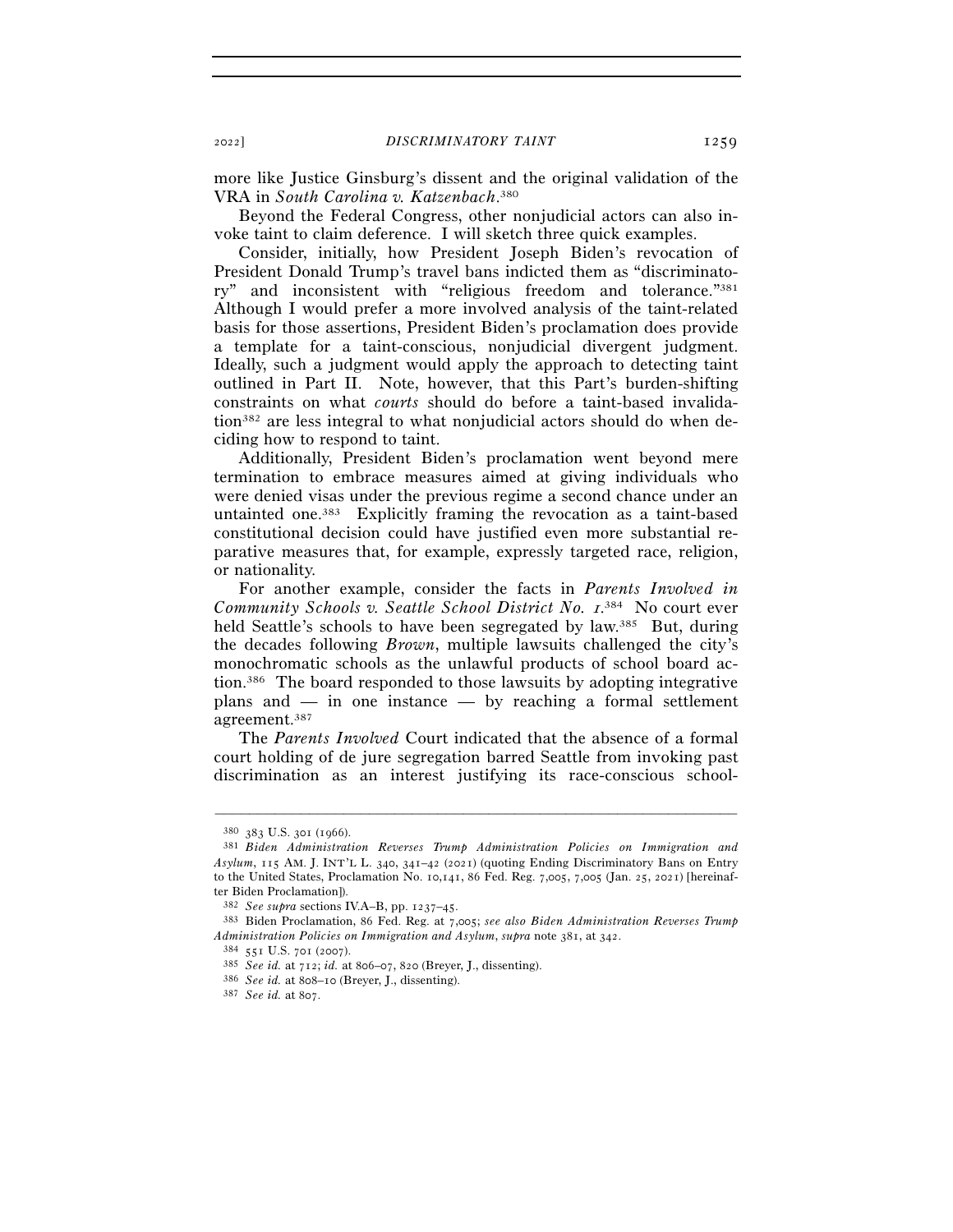assignment plans.388 A taint-sensitive analysis would counsel otherwise. Sufficient evidence existed from which a modern board could conclude that past school-board policies in fact constituted wrongful discrimination.389 Irrespective of whether a court formally declared those policies invalid, taint as a constitutional concept recognizes modern decisionmakers as competent to conclude that contemporary policies with persistent disparate effect are tainted by that past. If they so conclude, and act to purge that taint, this Article's model calls for judicial deference to that constitutionally based judgment.

Finally, more hypothetically, imagine the Supreme Court had applied a taint analysis in *Ramos* and upheld the Oregon nonunanimous jury provision that the state had reenacted decades after its original, problematic enactment.390 Oregon could always have repealed the provision. But nonjudicial actors also could have independently applied the basic idea of taint to argue for repeal. Indeed, my proposed judicial decision rule could be instructive here: they might argue that complete revocation is necessary because the policy is insufficiently important to justify the amount of disparate impact that would persist if retained in any form.

Importantly, once detected, taint can justify going beyond mere repeal. Those steps could be flexible and targeted, untrammeled by doctrines like retroactivity or the permissible scope of judicial relief. In the *Ramos*-based example, new trials for convicted persons might be one option. Another might be targeted investment in areas whose residents were disproportionately affected by the provision. For an election law example, take Virginia's recent State Voting Rights Act, passed by a state formerly subject to preclearance under the Federal VRA.391 Although the legislative text does not explicitly draw this connection, Virginia's legislature could have invoked taint to justify the new burdens the new law places on state and local actors. In all events, these policies should benefit, if challenged, from the deference that nonjudicial invocation of taint deserves.

<sup>388</sup> *See id.* at 720–<sup>21</sup> (majority opinion). 389 *See, e.g.*, *id.* at 807–09 (Breyer, J., dissenting) (recounting, inter alia, past school board memoranda acknowledging racially disparate student-transfer policies and lawsuits attributing mono-

chromatic schools to race-conscious school-attendance policies and district boundary lines). 390 *See* Ramos v. Louisiana, 140 S. Ct. 1390, 1426 (2020) (Alito, J., dissenting). Actually, Oregon was a nonparty, but I tweak the facts for simplicity since Louisiana had repealed its law by the time of *Ramos*. 391 *See* Reid J. Epstein & Nick Corasaniti, *Virginia, the Old Confederacy's Heart, Becomes a* 

*Voting Rights Bastion*, N.Y. TIMES (June 8, 2021), https://www.nytimes.com/2021/04/ 02/us/politics/virginia-voting-rights-northam.html [https://perma.cc/69PH-AKHL]; *see also* VA. CODE ANN. § 24.2-105 (West 2021), https://lis.virginia.gov/cgi-bin/legp604.exe?212+ful+ CHAP0533+pdf [https://perma.cc/B2C9-SSYQ].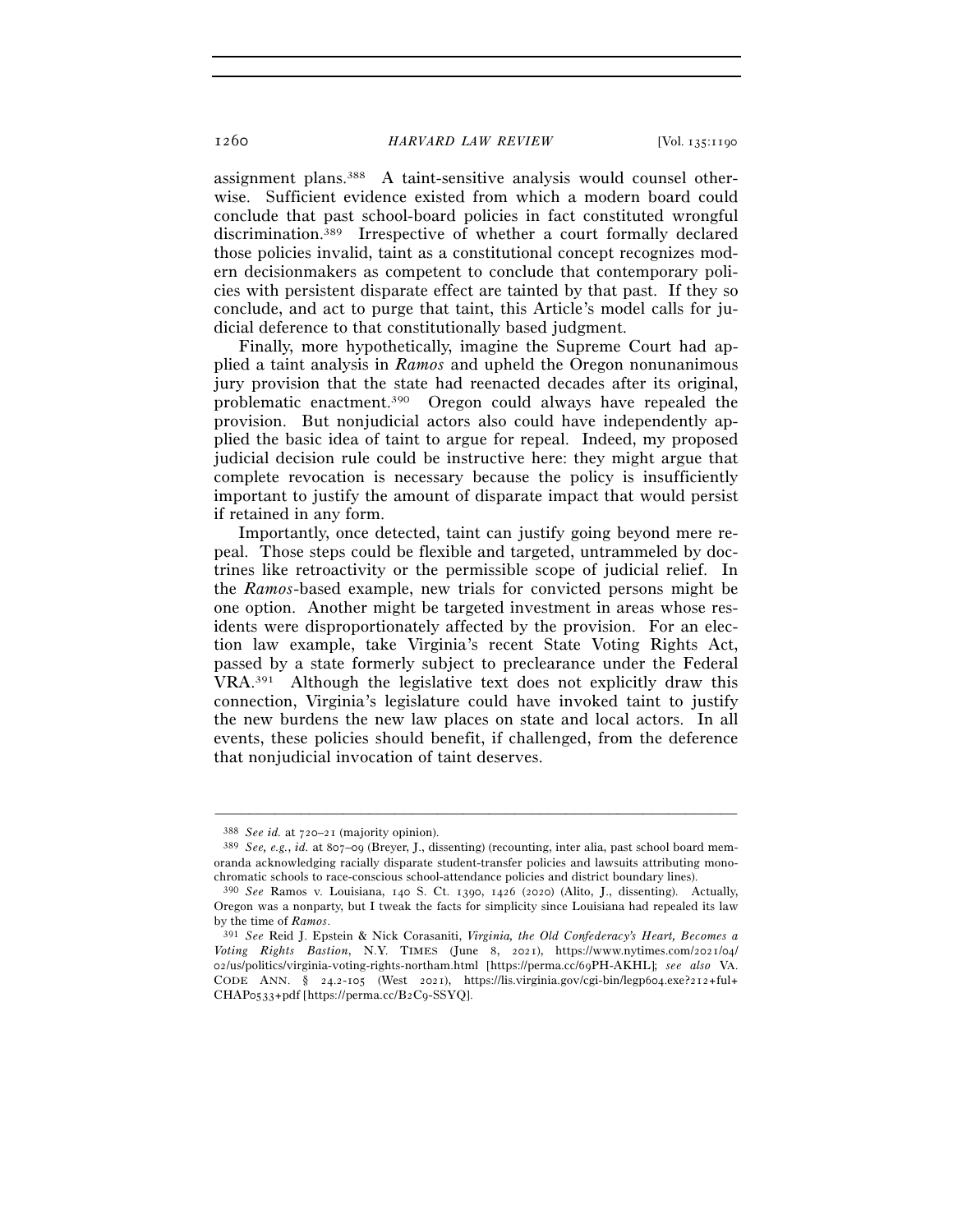#### 2022] *DISCRIMINATORY TAINT* 1261

#### V. MOVING FORWARD

I close by exploring some complications and potential areas for future consideration.

### *A. Complications*

Three complications may help illuminate the taint concept further. First, how should we think about showing taint in litigation? Second, what if the government contests T<sub>1</sub>'s wrongfulness? Third, how might this approach alter incentives?

<sup>1</sup>*. Methods of Proof. —* Taint is a relationship, inferred from historical facts, that may aid the proof of an underlying constitutional violation. Thus, plaintiffs should include facts supporting the relationship's existence in their complaint and deploy them in line with this Article's framework if a defendant challenges the underlying claim's viability. Then, the court should determine whether the invocation of taint satisfies the requirements applicable at that stage of litigation; if the case goes to trial, the ultimate factfinder must decide.392

Decisionmakers must apply the same judgment used to resolve other contested questions. So, for example, a court might ask whether it is plausible that the ostensible  $T_1$  and  $T_2$  are functional duplicates, or whether a reasonable jury could find that an intervening event supports treating two events as uniquely connected. Like most sensitive, contextual inquiries, the inquiry will never be fully mechanical. Still, nothing about taint requires courts to treat an implausible invocation as plausible.

<sup>2</sup>*. The Contested T*1*. —* What about disagreement over T1? Even where most would say the "origins are clear," as with the nonunanimous jury provision adopted by the delegates of the avowedly White supremacist 1898 Louisiana constitutional convention, a state may contest those origins.393 Even if Louisiana's refusal to concede the point was not credible in *Ramos*, surely good faith disagreement will sometimes be possible. To be clear, taint is conceptually useful regardless of this complication, so long as *some* wrongful T1 policies exist. And this problem will not affect cases arising after a final

<sup>–––––––––––––––––––––––––––––––––––––––––––––––––––––––––––––</sup> <sup>392</sup> *Cf.* Alexandra D. Lahav, *Procedural Design*, 71 VAND. L. REV. 821, 823 (2018) (discussing the staged, escalating nature of "textbook" civil procedure).

<sup>393</sup> *Compare Ramos*, 140 S. Ct. at 1394 (noting that "courts in both Louisiana and Oregon" had "acknowledged that race was a motivating factor" in those states' adoption of a nonunanimity rule), *with id.* at 1426 n.2 (Alito, J., dissenting) (observing that those states' briefs did in fact contest the rules' racist origins).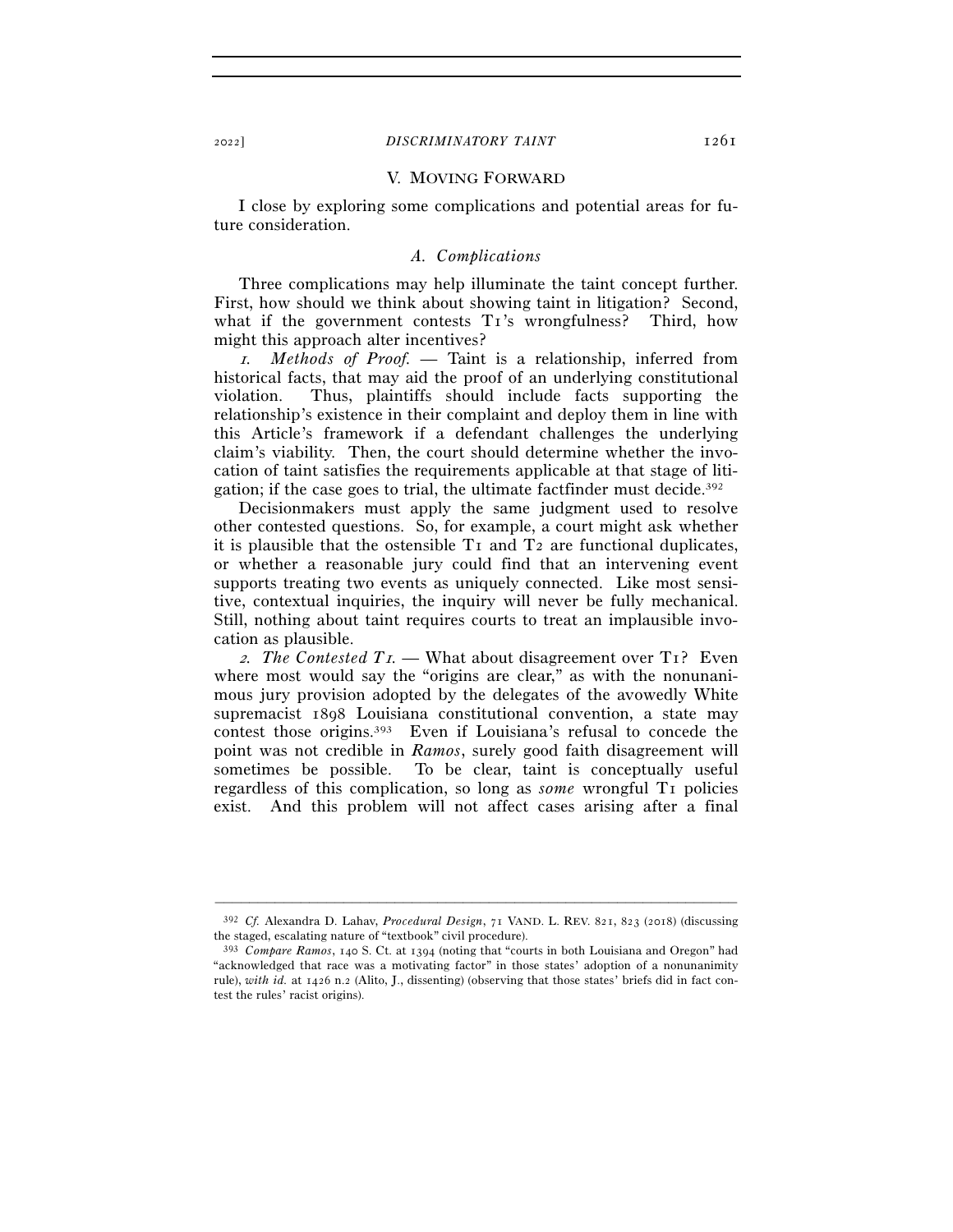1262 *HARVARD LAW REVIEW* [Vol. 135:<sup>1190</sup>

adjudication of the  $T_1$  policy's wrongfulness.<sup>394</sup> I do think, however, that more can be said about this potential problem.

It is not hard to imagine a government obstructing the efficacious ascertainment of whether T1 is discriminatory by replacing it with a policy that has new factual and procedural context, but operates similarly. That is a problem even if taint is only an anti-evasion device.<sup>395</sup> Moreover, uncoupling taint from conscious malintent means we can expect some good faith  $T_2$  contestation. But taint would be substantially underinclusive of its purposes if its applicability turned on whether the defendant agreed that T<sub>I</sub> was problematic. Indeed, it would be *least* likely to apply where its usefulness may command the widest agreement: specific-intent T2 pretext. Still, the answer cannot be absolute deference to the plaintiff's characterization.

The best solution recalls that taint works as a methodological heuristic for understanding when history should deny the government whatever clean-slate treatment facially neutral policies normally receive. Within that framework, we do not examine T1 to determine whether the government "should have been" liable in the past. We examine it because T1/T2 continuity makes T1's circumstances relevant to the government's T2 justificatory burden. The purpose is not to issue an advisory opinion on T1, but to ascertain legally relevant aspects of  $T_1$  to the  $T_2$  analysis.

Therefore, it is unhelpful to talk of contesting whether  $T_1$  was "really" discriminatory. The question is whether what we know about  $T<sub>I</sub>$ should trigger a taint analysis at  $T_2$ , not whether  $T_1$  was independently unconstitutional. Courts are well equipped to characterize the meaning of a past event when relevant to evaluating a subsequent, related event.<sup>396</sup> Given continuity, T<sub>1</sub>'s wrongfulness becomes a material fact for evaluating T2. Decisionmakers can and should resolve disputes about that fact like any other dispute. Accordingly, nothing here advocates retrospective "prophecies of what the courts

<sup>394</sup> This Article contains multiple examples of that fact pattern. *See, e.g.*, Palmer v. Thompson, 403 U.S. 217, 218–19 (1971); N.C. State Conf. of the NAACP v. Raymond, 981 F.3d 295, 299 (4th Cir. 2020).

<sup>395</sup> *See supra* section III.A, pp. 1227–28; *see generally* Denning & Kent, *supra* note <sup>161</sup>. 396 Consider the issue preclusion context, where courts must determine (and the parties often contest) whether an issue was in fact previously litigated and determined by a valid final judgment to which the determination was essential. *See, e.g.*, Lucky Brand Dungarees, Inc. v. Marcel Fashions Grp., Inc., 140 S. Ct. 1589, 1594 (2020); STEPHEN N. SUBRIN ET AL., CIVIL PROCEDURE: DOCTRINE, PRACTICE, AND CONTEXT 976-79 (5th ed. 2016). Though different, compare the need for courts, sometimes, to "characteriz[e] the significance or meaning of state law for constitutional law purposes," Henry Paul Monaghan, *Supreme Court Review of State-Court Determinations of State Law in Constitutional Cases*, 103 COLUM. L. REV. 1919, 1935 (2003), distinguishable from "redetermination of state law," *id.* at 1936; *see id.* at 1935–37. Analogously, courts can characterize the significance of the law at T1 for T2 constitutional law purposes without purporting to "determine" the T1 law.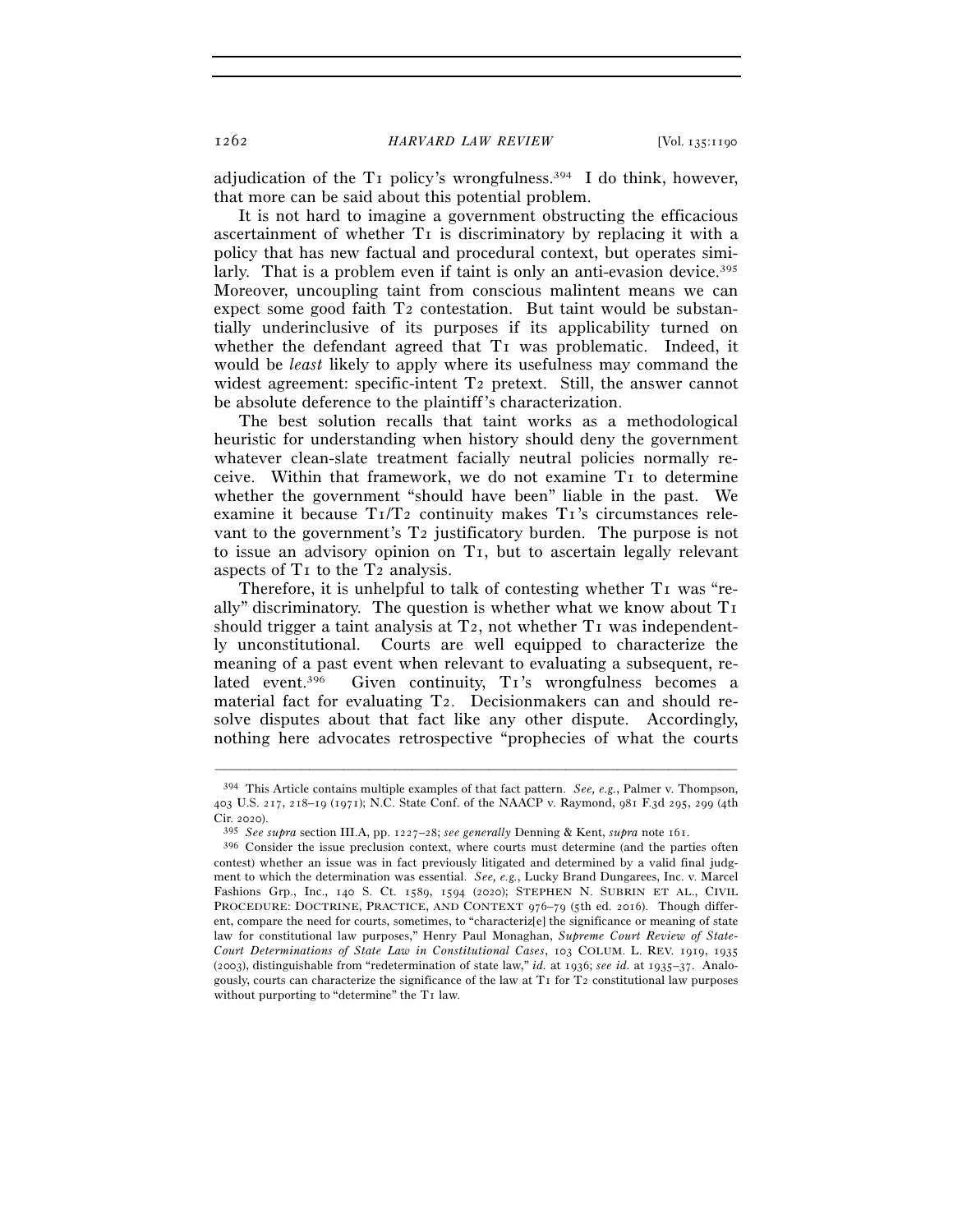<sup>2022</sup>] *DISCRIMINATORY TAINT* 1263

w[ould have done] in fact,"397 but only a present-day evaluation of past facts. Taint aims to identify present-day situations requiring remediation because of their relationship to the past, not to speculate about what past courts would have done in their day.

Consider *Ramos* as an exemplar. Modern courts did not simply defer to Louisiana's characterization of the original nonunanimity rule, or terminate analysis of the original rule's character because Redemption-era courts would have validated it. Instead, they investigated its wrongfulness by examining, among other things, its adoption at a racism-suffused convention.398 Similarly, a taint analysis in *Trump* would find it important that past courts found the predecessor bans constitutionally suspect and that Ban 3 was generated in close proximity to the litigation challenging those bans.399 As always, the original law's disparate impact or enforcement (or lack thereof) can support an inference of wrongful discrimination.400 Nothing about the taint concept requires a final judicial decision at T1.

Hard cases will surely exist, with easy-to-imagine examples including where substantial passage of time reduces the amount of useful T1 evidence. Sometimes, that may mean that courts get it "wrong," in the sense that they might have reached a different decision with better information. That means the framework may miss some instances, but so would unqualified deference to either party's characterization. Better, I think, to understand taint as a sometimes-difficult question whose importance justifies the inquiry.

On a final note, taint is everyone's business, which means the most complete solution is sometimes political. Perhaps courts sometimes *should* underenforce taint, and perhaps the hardest cases of contested wrongfulness fit that bill.<sup>401</sup> But other actors need not duplicate the judiciary.402 So, for example, perhaps a municipality successfully contests the discriminatory character of its past policy. Within constitutional limits, state or federal governments with the power to overrule that municipality might wield taint to justify action that effects remedies similar to those sought in the litigation. Less affirmatively, a government that might be able to contest successfully T1's wrongfulness might still modify its behavior to obviate a taint attack, for example, by working to eliminate disparate impacts. If taint generates those

<sup>–––––––––––––––––––––––––––––––––––––––––––––––––––––––––––––</sup> <sup>397</sup> Oliver Wendell Holmes, *The Path of the Law*, 10 HARV. L. REV. 457, 461 (1897) (equating "the law" to such prophecies).

<sup>398</sup> *Ramos*, 140 S. Ct. at <sup>1394</sup>. 399 *See* Trump v. Hawaii, 138 S. Ct. 2392, 2403–04 (2018); *id.* at 2436–38 (Sotomayor, J., dissenting); see also supra pp. 1205–06.<br>  $^{400}$  See Pers. Adm'r v. Feeney, 442 U.S. 256, 279 nn.25–26 (1979).<br>  $^{401}$  Cf. Sager, supra note 358, at 1226–27 (discussing institution-dependent constitutional norm

enforcement).

<sup>402</sup> *See supra* section IV.D, pp 1255–60.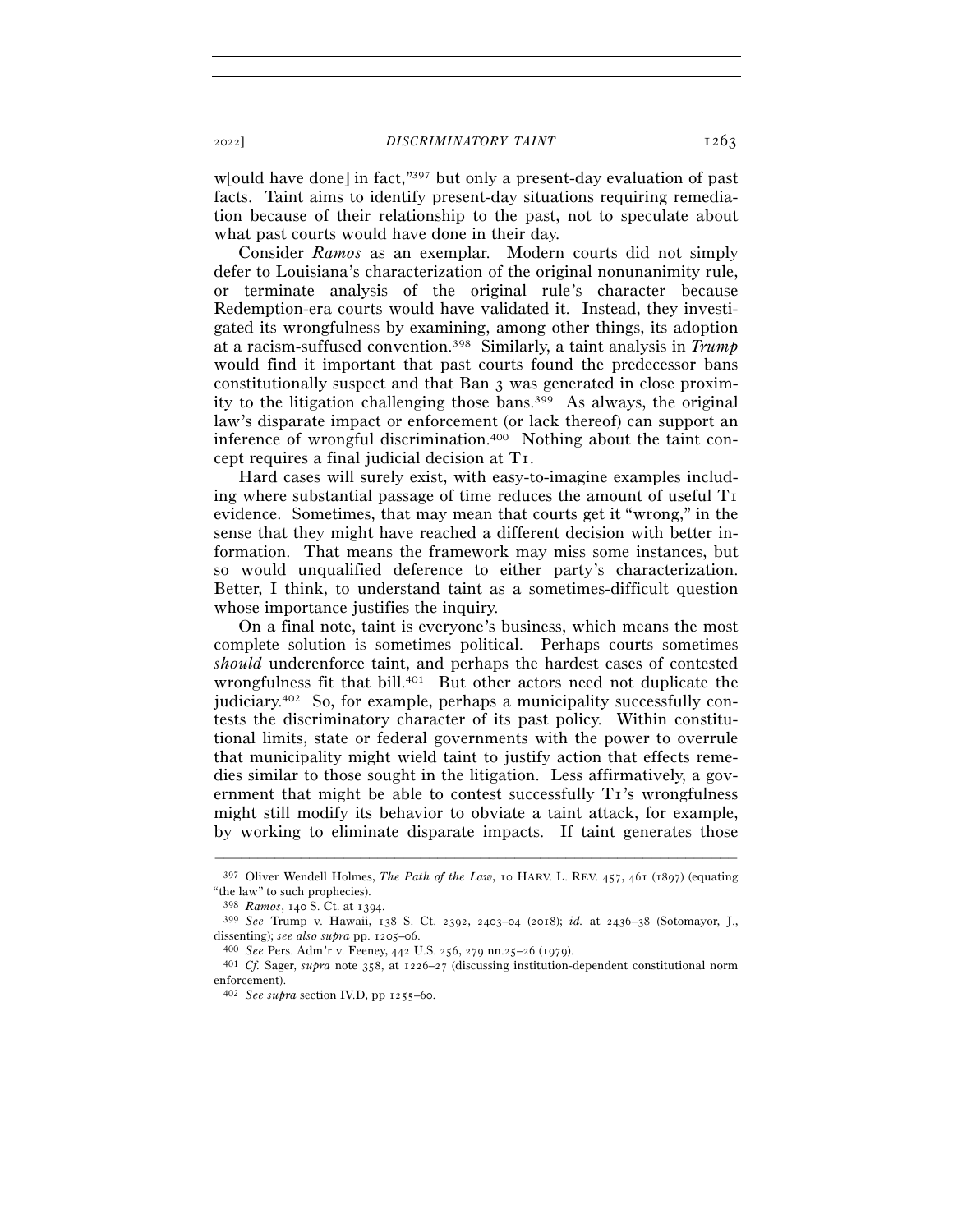results via in terrorem effect,<sup>403</sup> it matters little whether it does so via court order or cautious government bureaucrats. Broadly, then, the concept does not rise or fall on the resolution of this interesting question.

<sup>3</sup>*. Incentives, and* Palmer*. —* Two related critiques might proceed from a fear of bad incentives.

One is stasis. That is, governments fearing taint will fear to update policies because a new policy may well be continuous with an old policy in form and effect (after all, some governmental problems are constant). This would hinder necessary updates in important areas. This seems more of a feature than a bug. We should want to encourage policy change only if such change will not perpetuate past taint. Otherwise, change may work primarily to insulate the problematic character of the old policy from challenge, which is exactly what the taint concept should prevent. Far from dissuading new policy, taint should encourage governments to work affirmatively to purge taint in ways that ensure new policies are in fact new.

Another concern might be the futility fear that animated *Palmer v. Thompson*. 404 On this view, taint is a time-wasting paper tiger because governments unable to validate their T2 policy will simply go back and "do it better" at T3 and produce essentially the same program. Again, I do not see this objection as uncovering a major demerit.

First, a government's ability to justify essentially the same program under a heightened standard keyed to the harms of the past is evidence of legitimate purging. Here, taint works similarly to a Calabresian "constitutional remand."405 One might say, for example, that a law impugned by taint is "neither plainly unconstitutional . . . nor plainly constitutional," at least in the sense that, in its *form*, it is not per se invalid.406 Under those circumstances, taint forces the government to demonstrate, in a substantial way, that legitimate contemporary grounds justify employing this tainted form.407

Second, sometimes the government simply will be unable to do it "better," perhaps because disparate impact persists without a plausibly legitimate reason. So, imagine the city lost in *Palmer*. Assuming disparate impact,408 the government would need new, legitimate reasons to demonstrate that a legitimate interest would be substantially

<sup>–––––––––––––––––––––––––––––––––––––––––––––––––––––––––––––</sup> <sup>403</sup> *See* Daryl J. Levinson, *Rights Essentialism and Remedial Equilibration*, 99 COLUM. L. REV. 857, 905–06 (1999); Stephanopoulos, *supra* note 261, at 1633–<sup>34</sup>. 404 <sup>403</sup> U.S. 217, 225 (<sup>1971</sup>). 405 *See* Quill v. Vacco, 80 F.3d 716, 738 (2d Cir. <sup>1996</sup>) (Calabresi, J., concurring). 406 *Id.* 

<sup>407</sup> *Cf. id.* (explaining that "constitutional remand" is for governmental "current and clearly expressed statements . . . of the state interests involved"). 408 *See infra* p. 1266.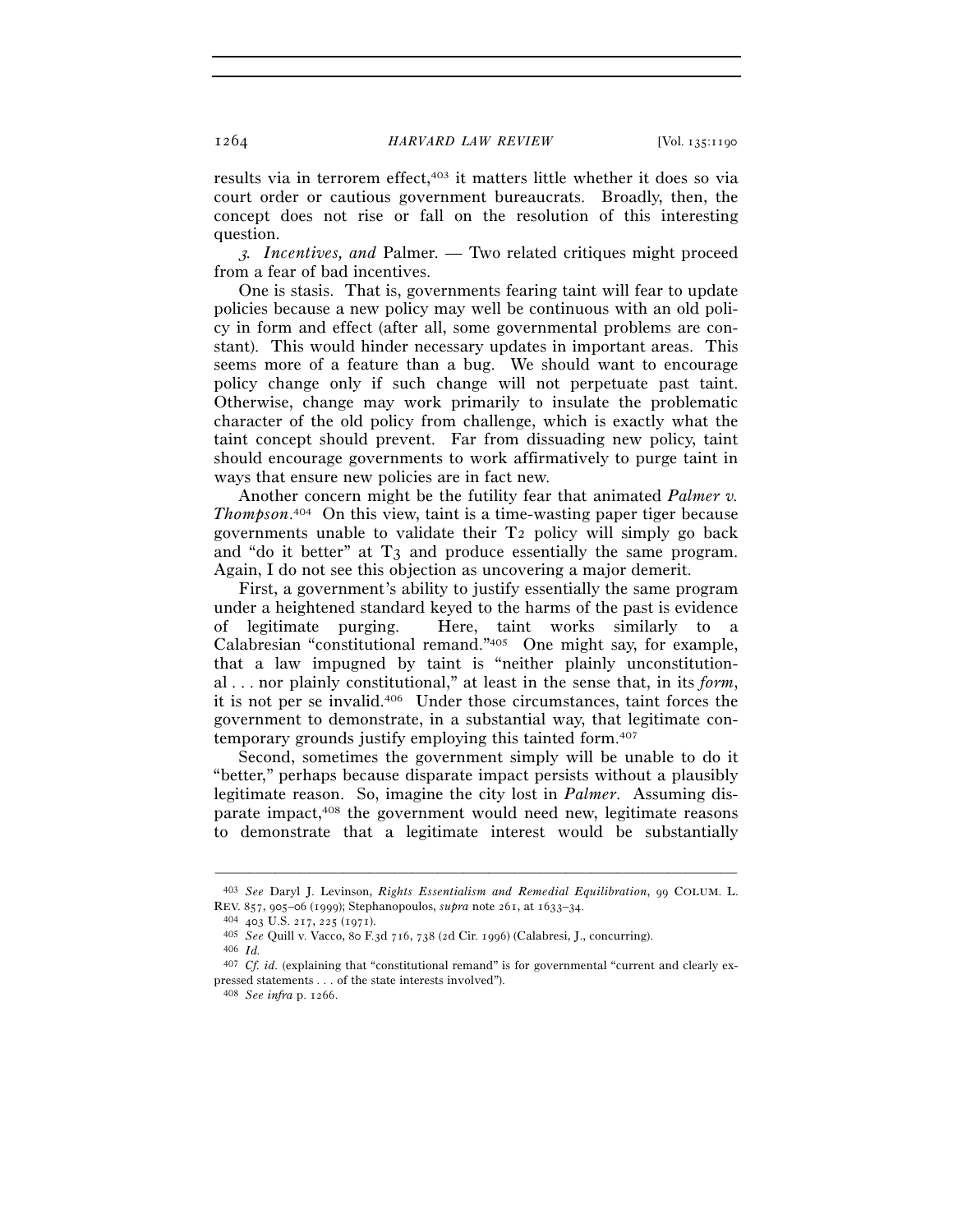impaired absent a pool closure. This would not mean the city could never close the pools,409 but it would require some substantial showing of changed circumstances to show that pools previously thought worth the cost now were not.<sup>410</sup>

Third, sometimes, the government will be unable to do it better because (whether due to unreconstructed animus or pandering to animus) it is unwilling to treat the plausibly problematic past as a genuine concern, as taint requires. That might, for example, explain President Trump's inability to unequivocally disavow his past statements in *Trump*. 411

Fourth, taint focuses on severing links to the discriminatory past, not eliminating all justice-based policy problems. If injustice persists, as it often will, the solution must lie in some other legal doctrine (for example, taint does not preclude a conventional equal protection challenge) or in the political process.

# *B. Future Lessons*

Finally, some downstream implications of taint should be highlighted for potential future inquiry.

<sup>1</sup>*. Leveling Down (and* Palmer*, Again). —* Taint may shed some light on the leveling-down problem. That is, an equal-treatment violation can technically be remedied in two ways: providing the benefit to the aggrieved claimant (leveling up) or denying the benefit to all instead of some (leveling down).412 Usually the aggrieved party wants leveling up,413 and leveling down sometimes smacks of the monkey's paw.414

Taint can help articulate the intuition that something is wrong here. (Re)consider *Palmer*, a classic leveling-down case.<sup>415</sup> Recall that Jackson closed its pools only after an injunction against their previous segregation.<sup>416</sup> Understanding  $T_1$  as the segregated status quo and  $T_2$ as the pool closure, a taint analysis permits us to articulate the substantial similarity between the policies despite the facial difference

<sup>409</sup> *See Palmer*, 403 U.S. at <sup>230</sup> (Blackmun, J., concurring). 410 The changed circumstances of private resistance to constitutional mandates would not be a valid basis. *See* Palmore v. Sidoti, 466 U.S. 429, 433–34 (1984); Randall Kennedy, *Reconsidering* 

<sup>&</sup>lt;sup>411</sup> See Trump v. Hawaii, 138 S. Ct. 2392, 2439 & n.4 (2018) (Sotomayor, J., dissenting).<br><sup>412</sup> See, e.g., BREST ET AL., *supra* note 25, at 1122; HELLMAN, *supra* note 24, at 127; Pamela S. Karlan, *Race, Rights, and Remedies in Criminal Adjudication*, 96 MICH. L. REV. 2001, 2027 (<sup>1998</sup>). 413 *See* Karlan, *supra* note 412, at <sup>2027</sup>. 414 That is, a wish granted perversely. *See, e.g.*, Thomas B. Colby, *The Sacrifice of the New* 

*Originalism*, 99 GEO. L.J. 713, 715 & n.6 (2011) (citing W.W. JACOBS, *The Monkey's Paw*, *in* THE LADY OF THE BARGE AND OTHERS, ENTIRE COLLECTION 14 (The Echo Libr. 2009) (1902)).  $415$  Karlan, *supra* note 412, at 2027.  $416$  Palmer v. Thompson, 403 U.S. 217, 218–19 (1971).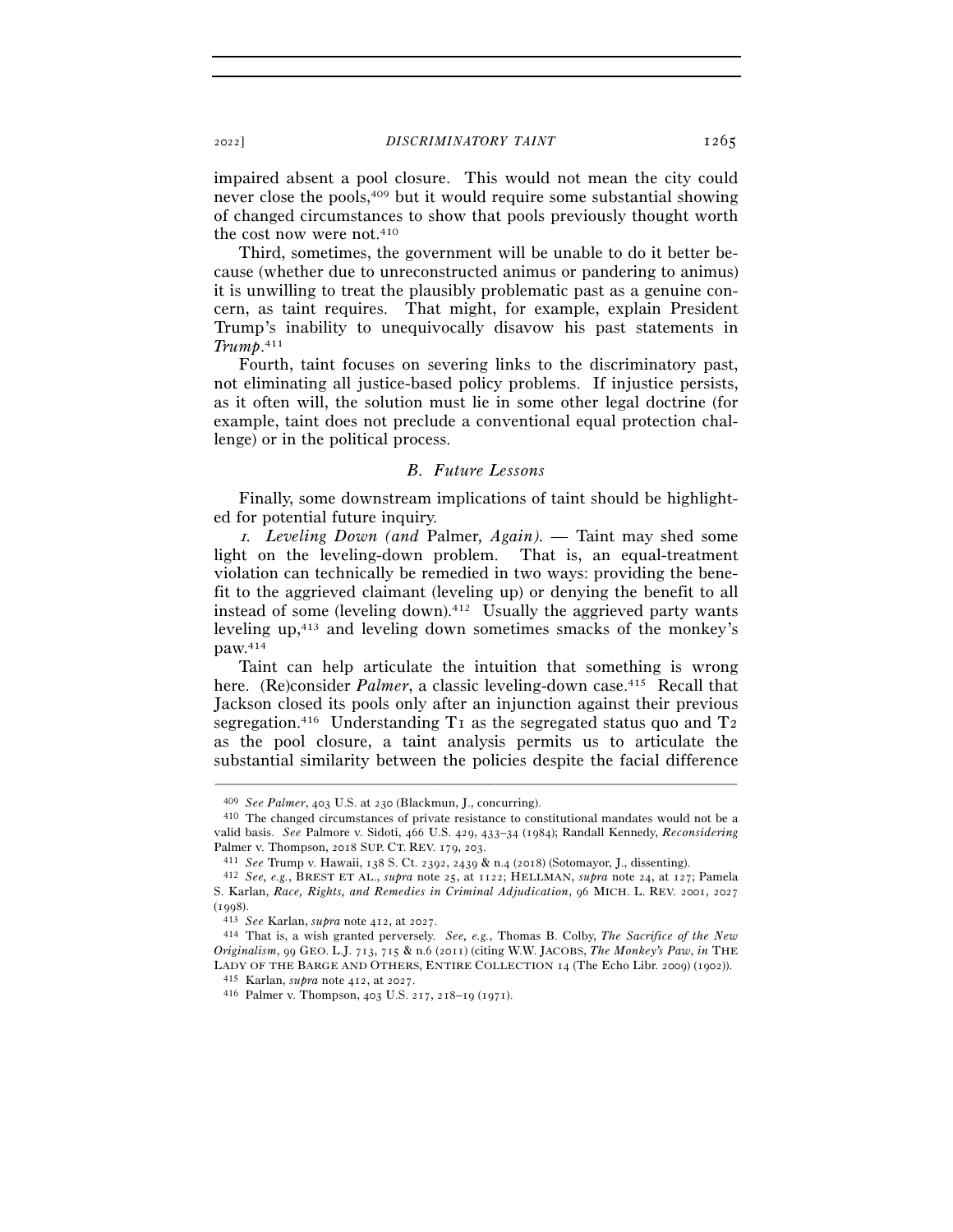between open and closed pools. The same institutional actor took both actions, and the litigation and injunction as intervening events help cement the two policies' nexus.

Any objection based on the formal equality of the pool closure (for example, White people were unburdened before but are burdened now) carries us to the second stage of the analysis. On disparate impact, the reality was that more White people had access to private pool alternatives than Black people.417 It will often be thus: "Disproportionate effects . . . are not difficult to discern in many leveling down cases, given the greater access of nonstigmatized groups to substitute benefits."418 Unable to utilize the impact escape hatch, the city would be faced with the burden of showing substantial justification for closing pools that it was happy to operate until being instructed to operate them constitutionally.

In short, leveling down will generally generate clear continuity, channeling the inquiry into considering whether any persistent realworld disparate impact can be justified. And, as is true generally, the availability of a high-level legitimate reason (like cost) won't suffice to show that the burden of cost outweighs the harm of persistent disparate impact, especially if the cost is the cost of complying with the Constitution. Because taint forces the state to make a real case that leveling down was necessary, it helps pick out some of the more pernicious cases of leveling down (including those undertaken pretextually) and helps explain *why* they are problematic: they work to lock in the real-world harms of the original policy. This could be an underelaborated explanation of the constitutional problem with Virginia's originally proposed remedy for its all-male military school in *United States v. Virginia*<sup>419</sup>: a new all-female military school.<sup>420</sup>

<sup>2</sup>*. Dissipation over Time and the Right-Remedy Relationship. —*  This Article says little about cases where a wrongful act simply persists without modification or reenactment, on the theory that these are easier cases generally and particularly with respect to the temporality problem.421 Although this is probably a solid rule of thumb, harder

<sup>–––––––––––––––––––––––––––––––––––––––––––––––––––––––––––––</sup> <sup>417</sup> *See, e.g.*, *id.* at 252 (White, J., dissenting) (observing that a formerly public pool was now operated privately on a White-only basis).

<sup>418</sup> Deborah L. Brake, *When Equality Leaves Everyone Worse Off: The Problem of Leveling Down in Equality Law*, 46 WM. & MARY L. REV. 513, 528 n.49 (2004). To be sure, one can dispute whether this counts as disparate impact, but my point is that at least one legitimate view of the concept would detect it here.

 $\begin{array}{r} 419 \ \ 518 \ \ 1.5. \ 515 \ \ (1996). \\ 420 \ \ 5ee, \ e.g., \ id. \ \ at \ 526-28, \ 534, \ 548-49. \end{array}$ 

<sup>420</sup> *See, e.g.*, *id.* at 526–28, 534, 548–<sup>49</sup>. 421 This is *Hunter v. Underwood*, which did get easy-case treatment. *See supra* note 64.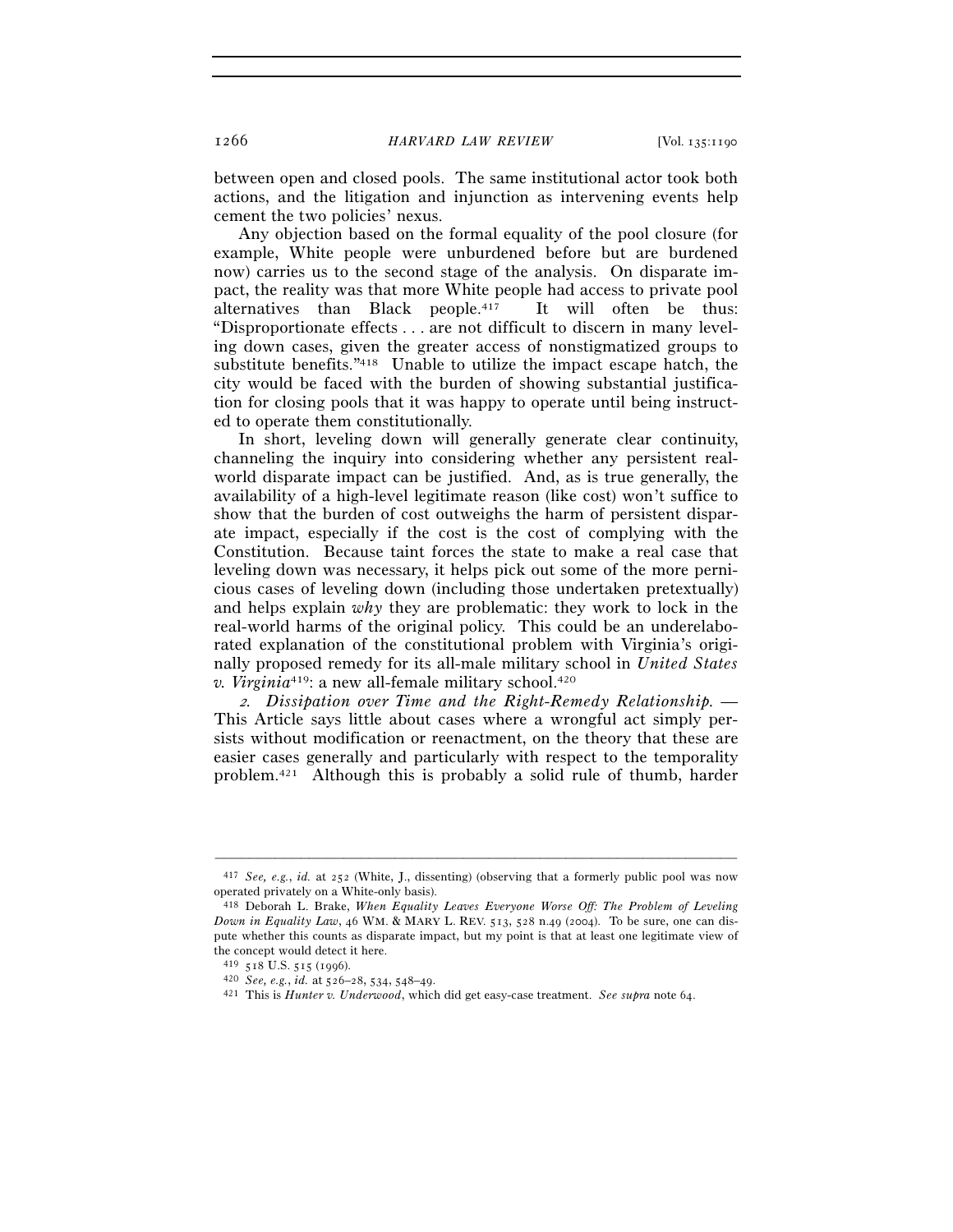<sup>2022</sup>] *DISCRIMINATORY TAINT* 1267

variants exist, such as when the purpose and meaning of a formally unchanged "longstanding . . . practice[]" supposedly evolves over time.<sup>422</sup>

Taint can help analyze such cases. For example, if change supposedly saves such an otherwise problematic policy, taint can support an inquiry into whether the policy in this T2 *context* is sufficiently continuous with the T1 context. In a manner analogous to the heartland taint case, we might profitably ask whether the policy continues to act in a sufficiently similar way in the world and whether any intervening events bear on how it should be understood today (such as, but not limited to, changes in policy needs and relevant governing institutions). If such continuity exists, taint might also prompt us to ask whether disparate impact persists.423

Taint can also inform inquiries into the propriety of continuing injunctive relief for a  $T_1$  violation, such as school desegregation cases.<sup>424</sup> If the question is whether the injunctive relief has "worked," taint can at least underscore that the mere passage of time is not enough to assume past evils have dissipated.<sup>425</sup> Its utility here makes sense. Taint asks questions in the  $T_1/T_2$  context that resemble the important questions informing the termination of injunctive relief. Indeed, the definition of the present-day rights violation in a taint scenario includes the existence of a past, not-fully-remedied rights violation. In this way, taint is another example of the instability of the distinction often drawn between "rights" and "remedies."426

<sup>3</sup>*. State Action. —* In the Equal Protection Clause's terms, this Article deploys taint to reveal "den[ials]" of "equal protection" rather than whether a "state" has acted.427 Still, the treatment of similarity over time may also illuminate cases where nonstate actors appear to have taken the state's discriminating oar.

The White Primary Cases may be emblematic. Every case after the first considered whether concededly exclusionary rules constituted state action.428 In the hardest case (*Terry*), four Justices' state-action conclusion emphasized continuity.429 That conclusion was less

<sup>422</sup> Am. Legion v. Am. Humanist Ass'n, 139 S. Ct. 2067, 2083 (2019); *see id.* at 2082–84 (considering this possibility in the Establishment Clause context and noting the Statue of Liberty's changing meaning).

<sup>423</sup> The analogy is imperfect, since it seems inappropriate to let the state "justify" a formally unchanged T<sub>I</sub> that in fact continues to operate in the same way, including disparate impact. At that point, conventional constitutional analysis seems appropriate.

<sup>424</sup> *See, e.g.*, Parker, *supra* note 8, at 1163–<sup>64</sup>. 425 *See* Boddie, *supra* note 16, at 1294–96 (critiquing the Supreme Court's assumption in desegregation cases "that the passage of time cures the constitutional violation," *id.* at <sup>1294</sup>). 426 *See* Levinson, *supra* note 403, at 884–85, 900. I thank David Pozen for prompting my ap-

preciation of this implication.

<sup>427</sup> U.S. CONST. amend. XIV. 428 *See* ISSACHAROFF ET AL., *supra* note 36, at 266–<sup>78</sup>. 429 *See* Terry v. Adams, 345 U.S. 461, 480 & n.7 (1953) (Clark, J., concurring).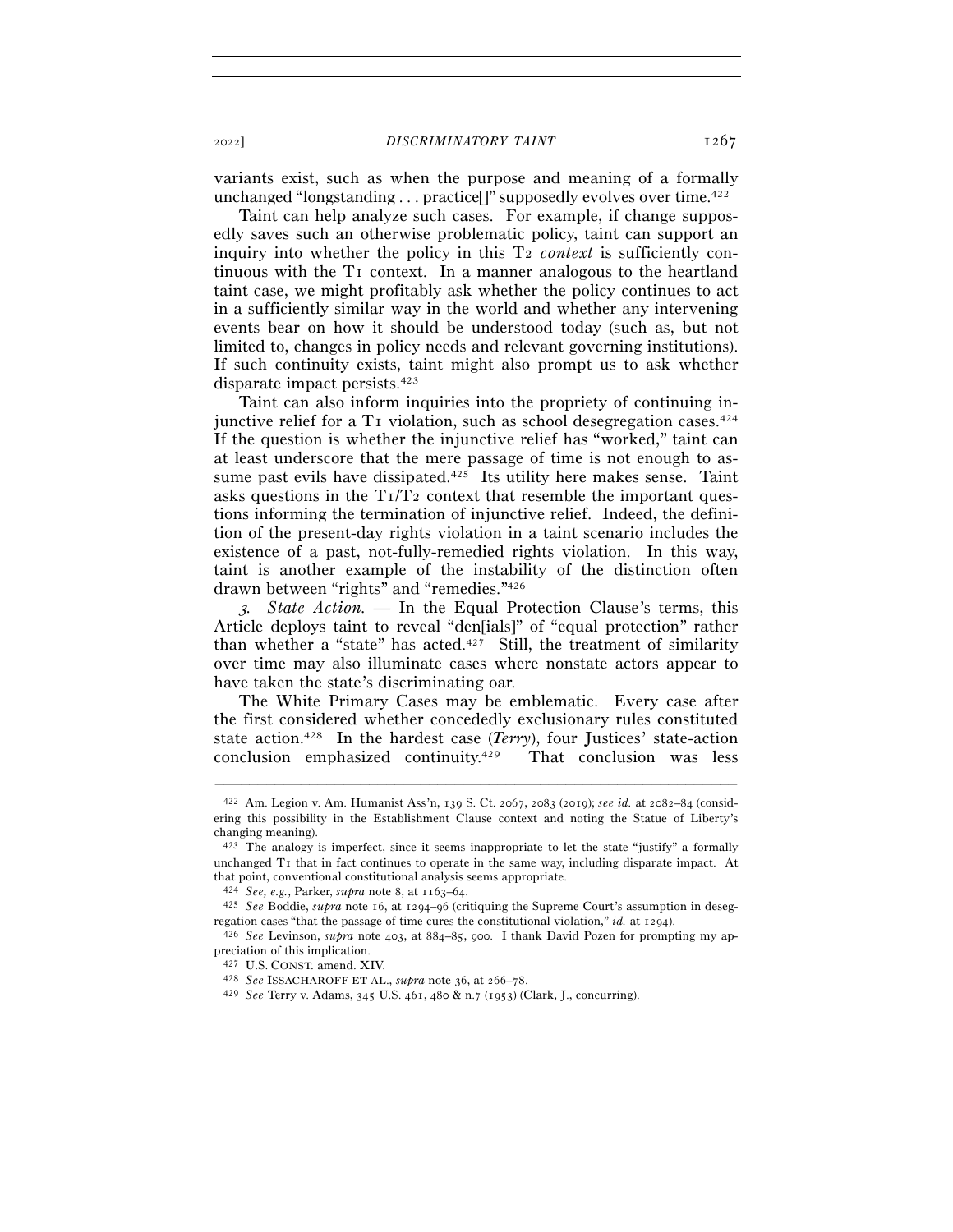1268 *HARVARD LAW REVIEW* [Vol. 135:<sup>1190</sup>

obvious for the private Jaybird Party's rules than for the original statute barring Black Texans' participation.<sup>430</sup> A taint-like consideration of continuity in real-world effect might be an underelaborated basis for *Terry*: every rule *in fact* excluded Black Texans from participating in the only meaningful primary. Coupled with the multiple previous Supreme Court interventions in that aspect of Texan governance, that continuity perhaps revealed the initial state action's persistent "taint."

This reasoning would extend the thesis. Rather than treating institutional continuity as a prerequisite to taint, taint would play a role in showing that continuity. I am more tentative on this necessarily lessconstraining framework's desirability. But the potential extension is at least plausible where a public-to-private shift appears to thwart constitutional scrutiny. Even sans institutional continuity, the framework seems apt for determining whether the state "has become entangled with a private entity" or "approved, encouraged, or facilitated private conduct."431

<sup>4</sup>*. Other Wrongful Discrimination. —* In taking equal-treatment principles as the paradigm, this Article focuses primarily on the Equal Protection Clause and Religion Clause cases that basically raise equaltreatment complaints.432 Putting aside the scholarly value of depth over breadth, I think, in line with Professor Jack Balkin, that statusdiscrimination cases are uniquely pernicious.<sup>433</sup> Even if that justifies this Article's scope, discrimination matters in other constitutional areas, such as content-discrimination free speech doctrine,434 Article IV, and the inferred dormant commerce clause.435 Moreover, many federal and state statutory provisions aim to address legislatively defined wrongful discrimination.

Although taint might be transplanted to these areas, different considerations might apply. For example, the Court analyzes some Religion Clause questions arguably involving discrimination in ways

<sup>430</sup> *See supra* p. <sup>1200</sup>. 431 GEOFFREY R. STONE ET AL., CONSTITUTIONAL LAW <sup>1536</sup> (8th ed. 2017). Absent institutional continuity, additionally, the framework might be informative for analysis of problematic "borrowing" between jurisdictions. Again, this is a tentative observation warranting future analysis.

<sup>432</sup> *See supra* p. 1198. For example, the Establishment Clause claim in *Trump v. Hawaii* was that the policy "singl[ed] out Muslims for disfavored treatment." 138 S. Ct. 2392, 2417 (2018). The only apparent reason this sort of claim is not an equal protection claim is that courts prefer religion-specific constitutional provisions. *See, e.g.*, Burlington N. R.R. Co. v. Ford, 504 U.S. 648, 651 (1992) (recognizing, in dicta, religion as a suspect equal protection class); Caroline Mala Corbin, *Nonbelievers and Government Speech*, 97 IOWA L. REV. 347, 379 (2012).<br><sup>433</sup> See Balkin, *supra* note 31, at 2368.<br><sup>434</sup> See, e.g., Leslie Kendrick, *Content Discrimination Revisited*, 98 VA. L. REV. 231, 286–92

<sup>(</sup><sup>2012</sup>). 435 *See, e.g.*, Metzger, *supra* note 369, at 1471–72.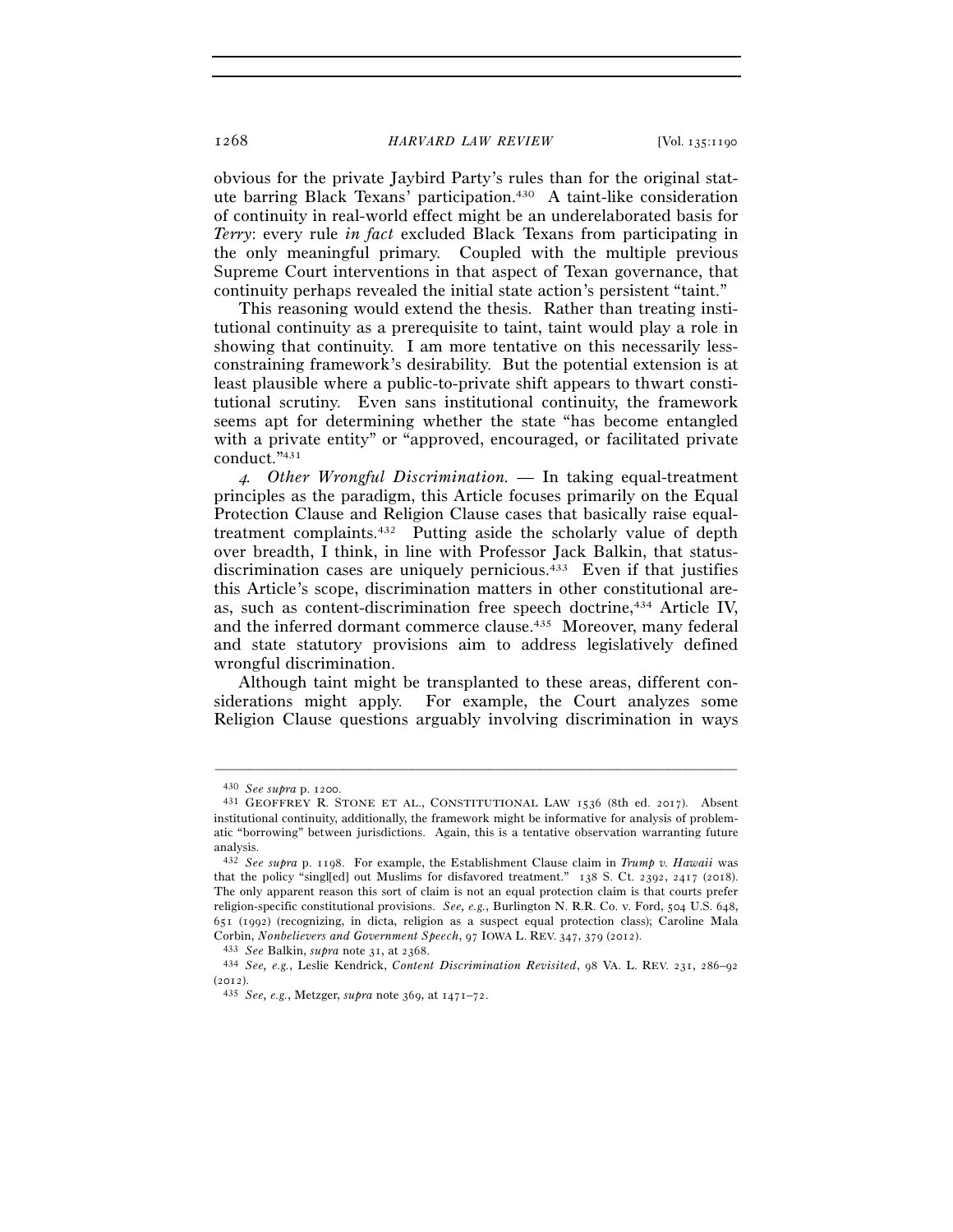quite different from equal protection questions.436 Dormant commerce clause discrimination's concern with economic protectionism is not necessarily coextensive with the Equal Protection Clause's concerns.437 Something similar can be said about the Free Speech Clause's core concerns,438 which are themselves the subject of considerable debate.439

In the statutory realm, despite much similarity between Title VII's race-discrimination prohibition and constitutional equal protection constraints,440 Title VII's "motivating factor" analysis permits liability under circumstances that would not support constitutional liability.441 So too for section 2 of the VRA.442

My sense is that this Article's view of policy continuity is largely portable, but that how we treat such continuity may vary as substantive contexts change. For example, taint might fit best with statutes that expressly reject the specific-intent view of discrimination (for example, Title VII and the VRA). More broadly, the core concerns animating the constitutional or statutory provision may warrant different treatment of T1 policies within its sphere. Regardless, this Article's definition of taint permits its location in a way that does not lock us into a single way of dealing with it across subject matters. That is a final benefit of staging the analysis.

# **CONCLUSION**

It is useful, but sometimes inadequate, to know that history "matters." When constitutional discrimination is at issue, cases of policy continuity over time show that truism's limits. Here, at least, we can and should say more about *how* that history matters. By letting us identify problematic continuity in a regimented way, discriminatory taint offers one novel way to do so.

<sup>436</sup> *See, e.g*, Tandon v. Newsom, 141 S. Ct. 1294, 1296 (2021) (per curiam) (holding strict scrutiny appropriate "*whenever* [government] treat[s] *any* comparable secular activity more favorably than religious exercise," which might create de facto disparate impact liability (first emphasis added)); *cf.* Fulton v. Philadelphia, 141 S. Ct. 1868, 1896–97 (2021) (Alito, J., concurring) (asserting that the Free Exercise Clause contains no equal-treatment principle); Caroline Mala Corbin, *Intentional Discrimination in Establishment Clause Jurisprudence*, 67 ALA. L. REV. 299, 304 (2015) (sketching the Establishment Clause's unsettled doctrinal contours).<br>  $^{437}$  See, e.g., Huq, supra note 10, at 1219 n.32, 1220 n.33.<br>  $^{438}$  See Kendrick, supra note 434, at 296.<br>  $^{439}$  See, e.g., Levinson, sup

<sup>1454</sup>–55, 1454 n.97 (<sup>2012</sup>). 441 *See, e.g.*, *id.* at 1454–55 (observing possible lack of symmetry in Title VII and constitutional

<sup>&</sup>quot;intent" discourse); Verstein, *supra* note 258, at 1155–<sup>59</sup>. 442 *See* Brnovich v. Democratic Nat'l Comm., 141 S. Ct. 2321, 2332 (2021).